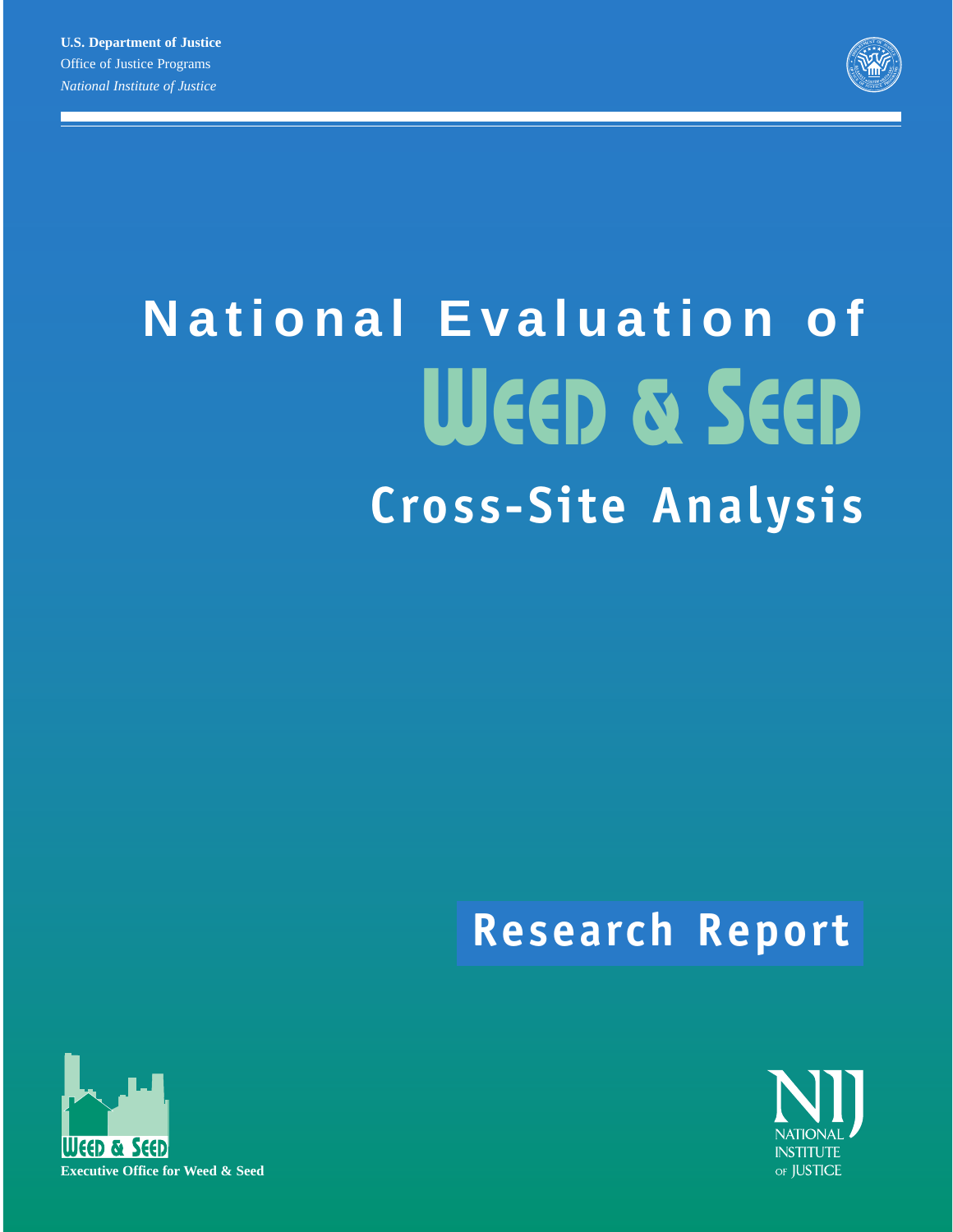**U.S. Department of Justice Office of Justice Programs** 810 Seventh Street N.W. Washington, DC 20531

> **Janet Reno** *Attorney General*

**Raymond C. Fisher** *Associate Attorney General*

**Laurie Robinson** *Assistant Attorney General*

**Noël Brennan** *Deputy Assistant Attorney General*

**Jeremy Travis** *Director, National Institute of Justice*

**Office of Justice Programs National Institute of Justice World Wide Web Site World Wide Web Site**  *http://www.ojp.usdoj.gov http://www.ojp.usdoj.gov/nij*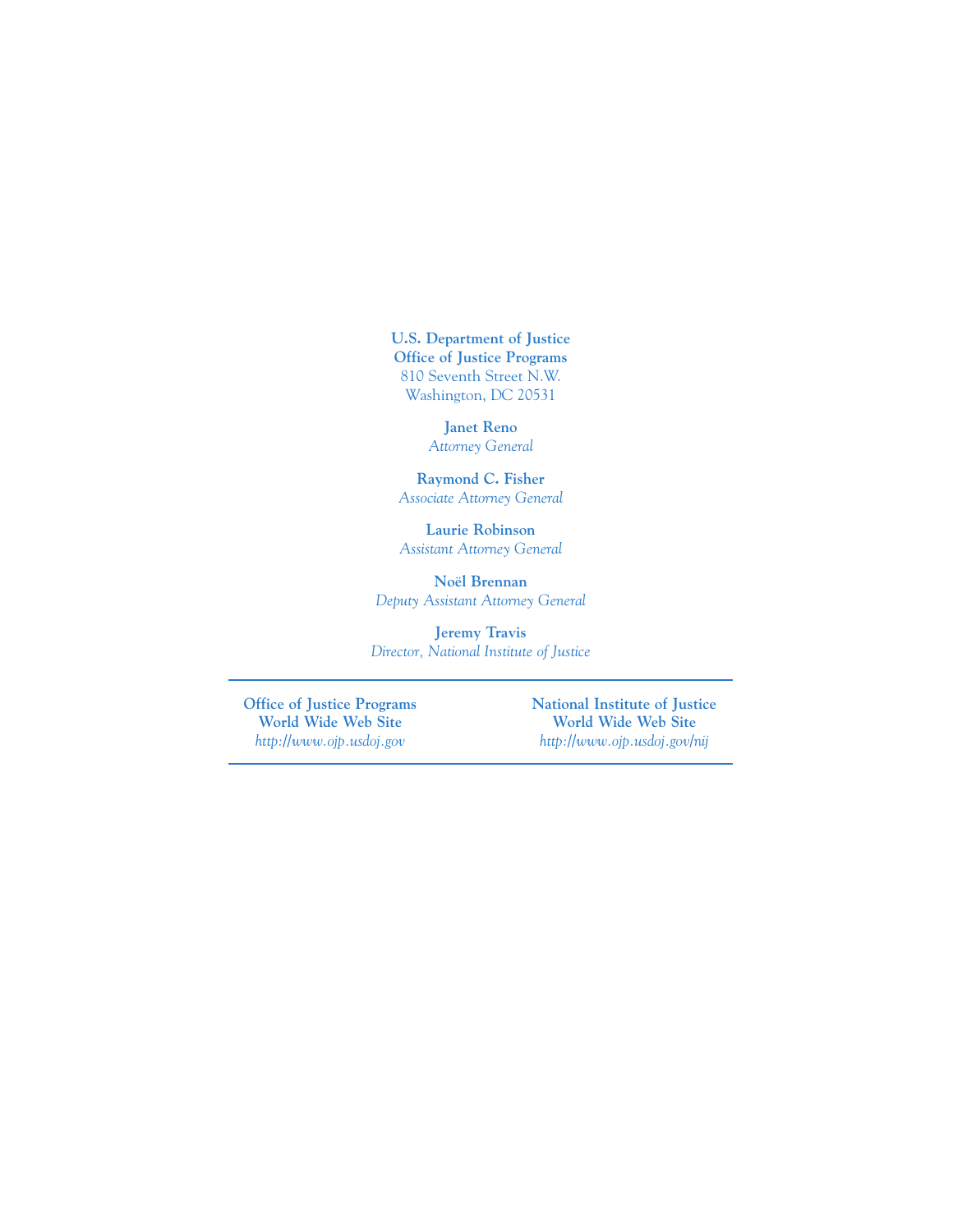# **National Evaluation of WEED & SEED Cross-Site Analysis**

Terence Dunworth Gregory Mills Gary Cordner Jack Greene

**July 1999 NCJ 176358**



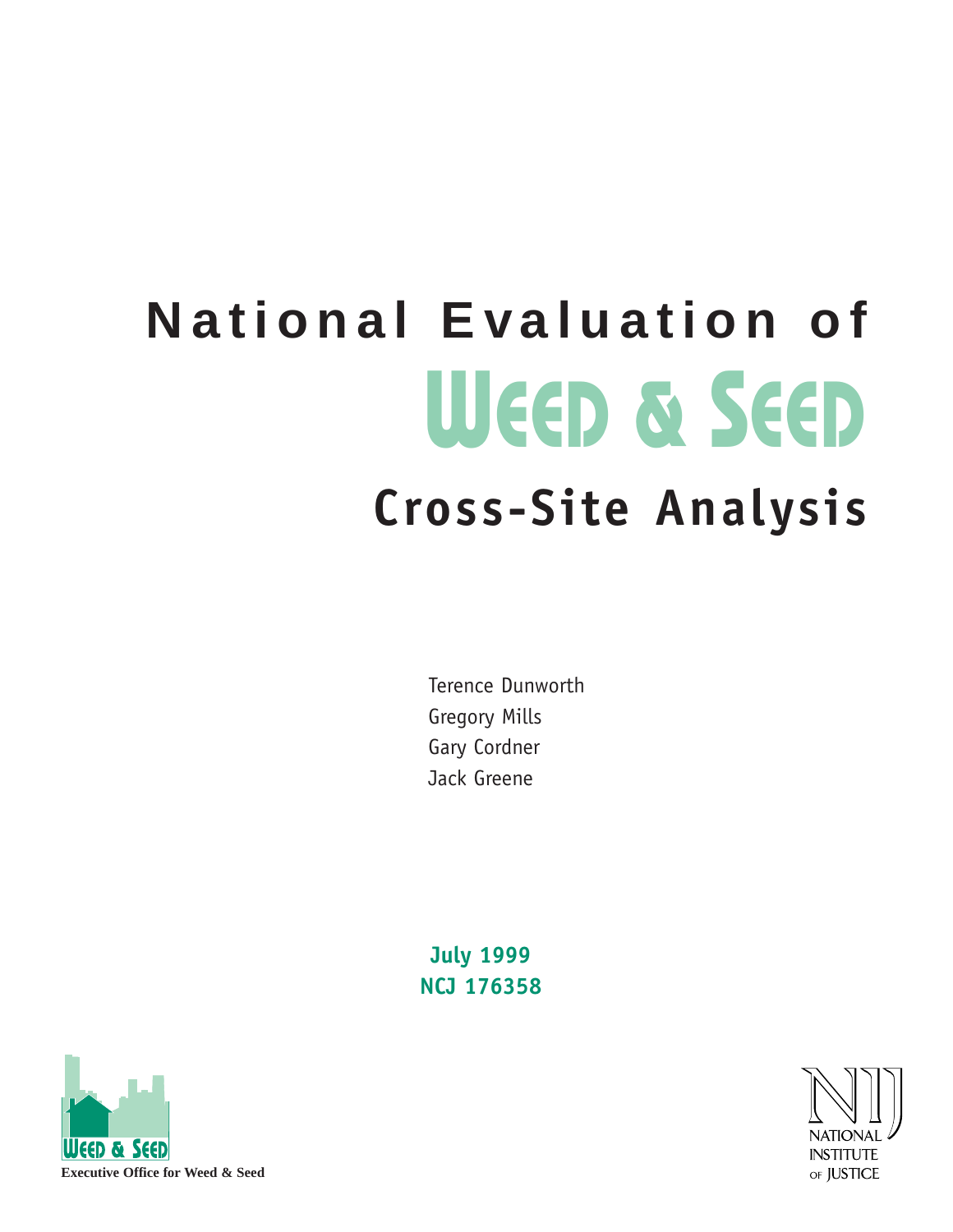### **National Institute of Justice**

Jeremy Travis *Director*

Steven Edwards *Program Monitor*

Prepared for the National Institute of Justice, U.S. Department of Justice, by Abt Associates Inc., under contract #95–DD–BX–0134. Points of view or opinions stated in this document are those of the author and do not necessarily represent the official position or policies of the U.S. Department of Justice.

*The National Institute of Justice is a component of the Office of Justice Programs, which also includes the Bureau of Justice Assistance, the Bureau of Justice Statistics, the Office of Juvenile Justice and Delinquency Prevention, and the Office for Victims of Crime.*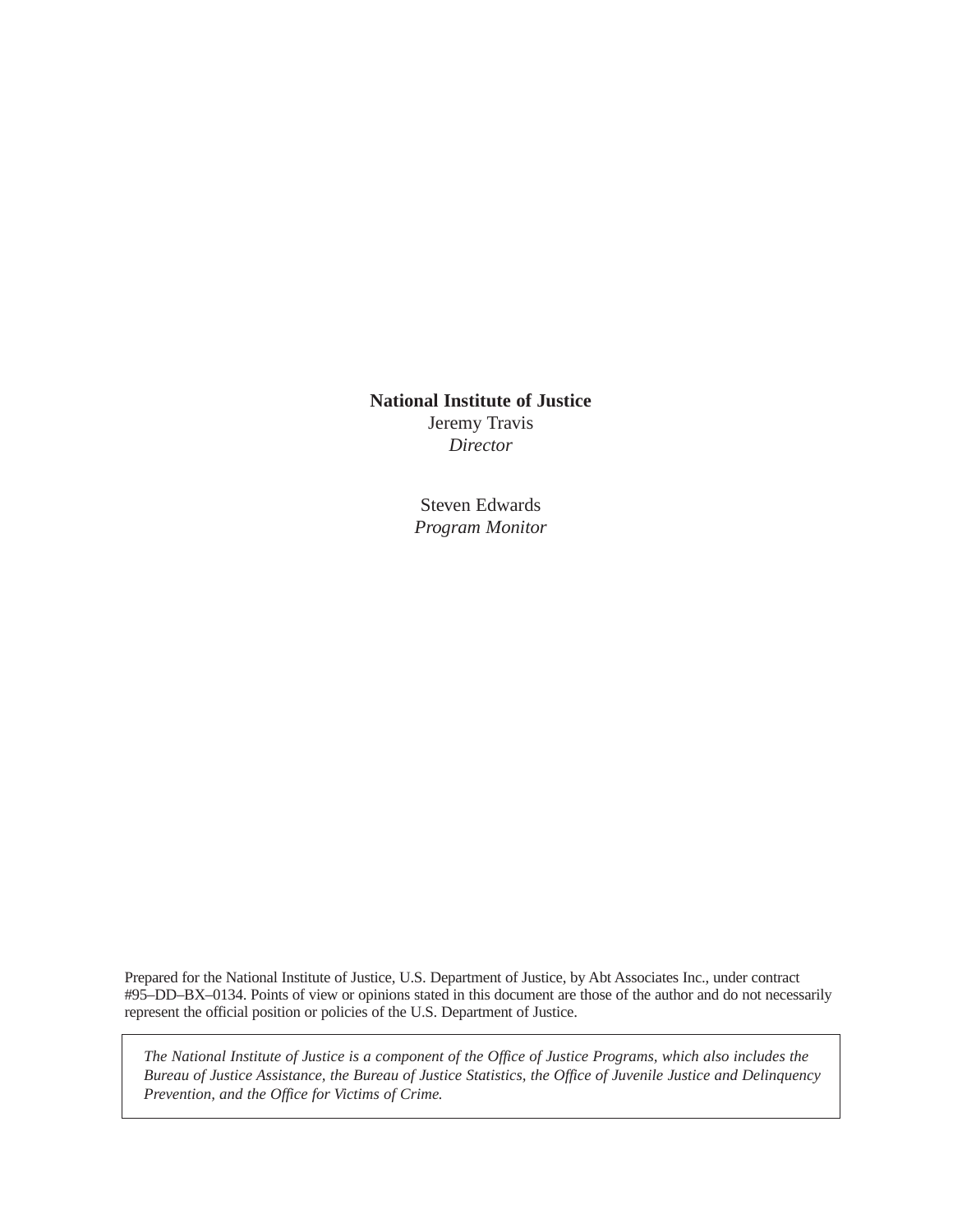# **Foreword**

Weed and Seed represents a collaborative effort of Federal, State, and local government agencies and private organizations to improve the quality of life in targeted high-crime areas of American cities. Begun in 1991, the Weed and Seed strategy appears to be deceptively simple but is, in reality, extremely complex and ambitious: drug trafficking, gang activity, and violence are carefully targeted for intervention and enforcement and community policing activities, human services programs, and neighborhood improvement initiatives are introduced to infuse new life into the community and deter future lawbreaking.

As the research branch of the Department of Justice, NIJ is charged with evaluating major federally sponsored crime control initiatives. As this report makes clear, evaluating programs such as Weed and Seed poses its own set of challenges. The goal is to provide independent, objective data that communities can use to modify programs or create new approaches. At the same time, NIJ seeks to understand the nexus of crime in its community context, expanding the knowledge base in this critical area. Building on an initial evaluation of the program's implementation, NIJ then set out to assess the impact of a variety of interventions in a variety of communities with a variety of measures.

Evaluators asked basic questions such as: How well did the overall Weed and Seed strategy live up to program expectations? What elements were strongest, where did they succeed or fail, and what lessons can we learn from the experience over the life of the program?

Equally important, the evaluation sought to shed light on how cities and communities institutionalized their Weed and Seed programs—to what extent can communities continue the programs, interagency task forces, and

organizational partnerships that were developed once official Weed and Seed funding ends? To help other communities who may want to adopt a similar strategy, evaluators asked more questions: What are the indicators of whether Weed and Seed might take root in a community? Conversely, what are the factors within a community that discourage successful implementation of Weed and Seed?

Most important, the study sought to measure what impression, if any, Weed and Seed left on the program participants and community residents, the intended beneficiaries of the program.

To find answers, eight cities were chosen for the national evaluation of the Weed and Seed strategy. This document synthesizes the research findings and lessons of the eight case study cities (which are available separately). As expected, the findings vary from city to city and from target site to target site (even within the same city or community). Each Weed and Seed site had its own successes. Every site had political, institutional, situational, and funding challenges to overcome. These experiences, taken together, suggest avenues for both the program and researchers to explore and ideas about how to create more successful sites in the future.

These research findings provide us with reason for optimism about a comprehensive community-based approach to neighborhood safety. They will serve as guideposts to future programs designed to prevent crime and revitalize communities.

**Jeremy Travis** Director National Institute of Justice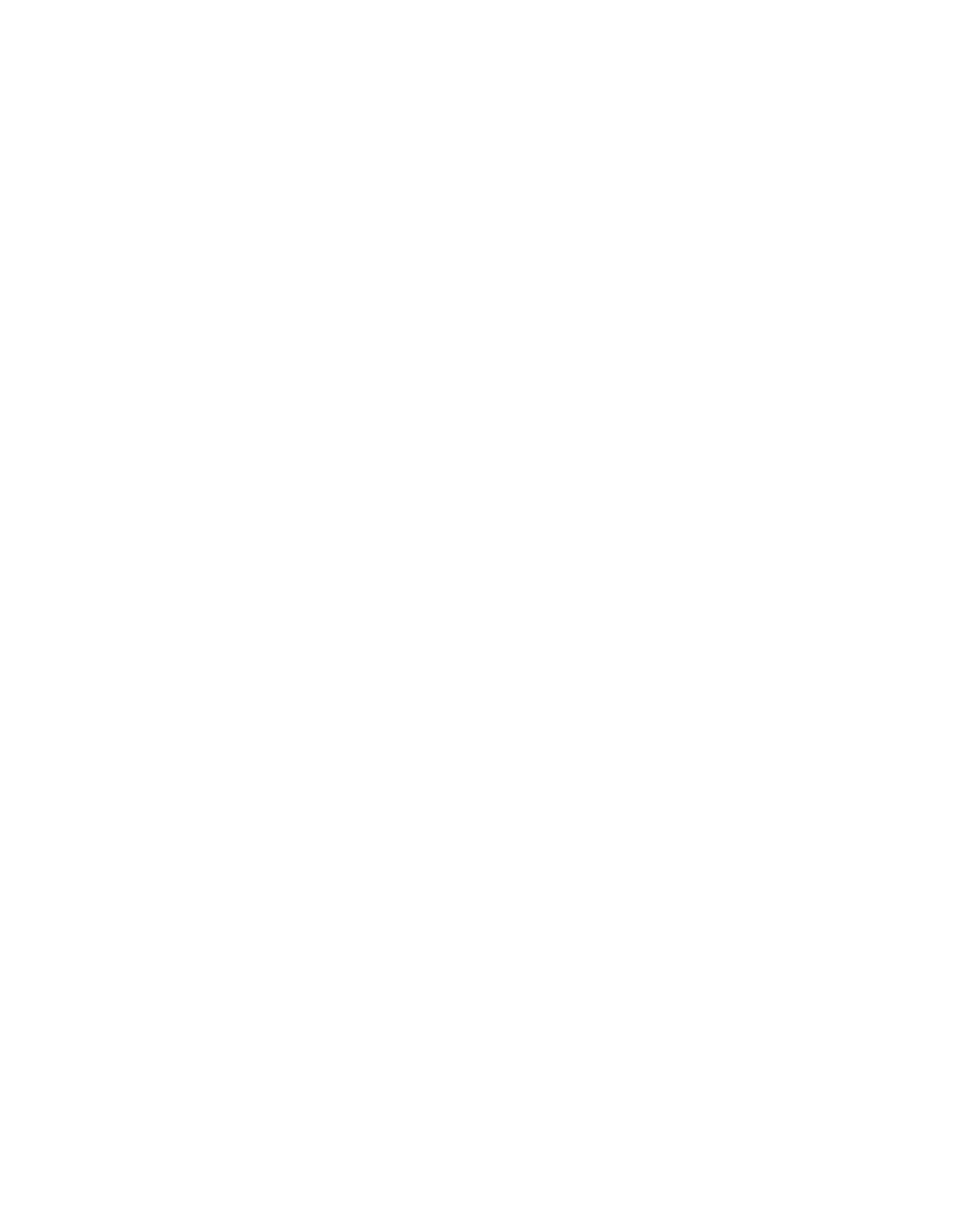# **Acknowledgments**

This cross-site report draws heavily on the eight companion case studies for Akron, Hartford, Las Vegas, Manatee/Sarasota, Pittsburgh, Salt Lake City, Seattle, and Shreveport. Consequently, a considerable debt is owed to those whose cooperation and support made the case studies possible. Too numerous to name here, they include U.S. Attorneys and staff, FBI personnel, city officials, and police department command and line officers. Perhaps most important were the Weed and Seed staff in each city and the neighborhood organizations whose efforts give community revitalization a fighting chance. We also appreciate the assistance of contributing staff and their skills in producing this report. Those individuals include: George Bridges, Timothy Bynum, Scott Decker, Jennifer Frank, Kristen Jacoby, Zachary Johnson, Ryan Kling, Thomas Rich, and Cheryl Roberts.

Throughout the evaluation, we have benefited from the support and understanding of the two Federal agencies that we consider our partners as well as our clients. Steve Rickman and Bob Samuels, Director and Deputy Director, respectively, of the Executive Office for Weed and Seed, were unflagging in their willingness to provide information, respond to questions, critique observations, comment on reports, and generally smooth our path to the Weed and Seed sites. At NIJ, Jeff Ross and Steve Edwards were constant supporters and facilitators of our work.

Of course, none of these people bear any responsibility for whatever flaws this work may have. We were able to manage that aspect of things without help.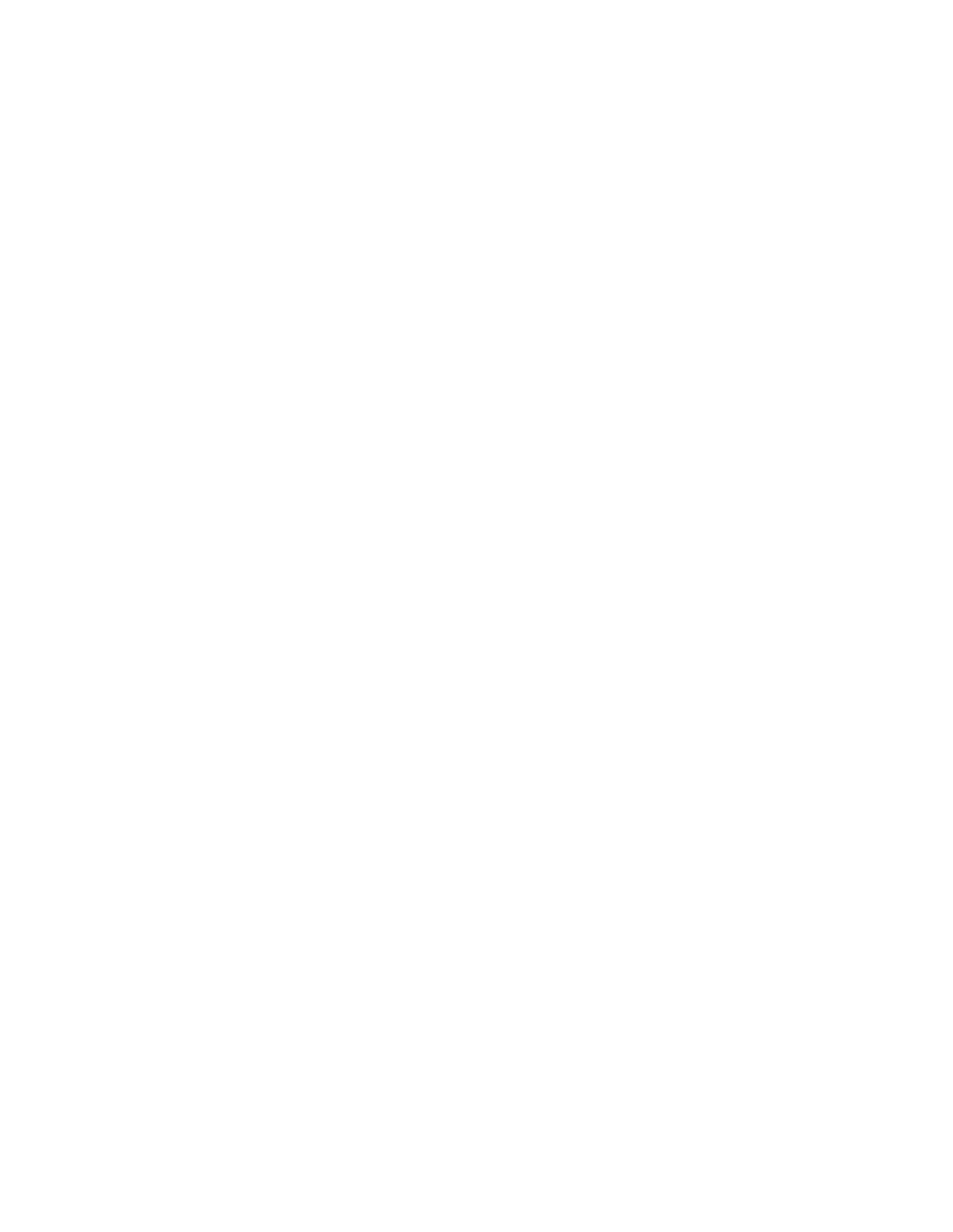# **Table of Contents**

# **Chapter 1 Background and Objectives of Operation Weed and Seed ..............................3**

| Organizational structure manufacture communications of the contract of the contract of the contract of the contract of the contract of the contract of the contract of the contract of the contract of the contract of the con |  |
|--------------------------------------------------------------------------------------------------------------------------------------------------------------------------------------------------------------------------------|--|
|                                                                                                                                                                                                                                |  |
|                                                                                                                                                                                                                                |  |
|                                                                                                                                                                                                                                |  |
|                                                                                                                                                                                                                                |  |
|                                                                                                                                                                                                                                |  |
|                                                                                                                                                                                                                                |  |
| Design of the National Weed and Seed evaluation <b>Engineering Constructs</b> 5                                                                                                                                                |  |
|                                                                                                                                                                                                                                |  |
|                                                                                                                                                                                                                                |  |
|                                                                                                                                                                                                                                |  |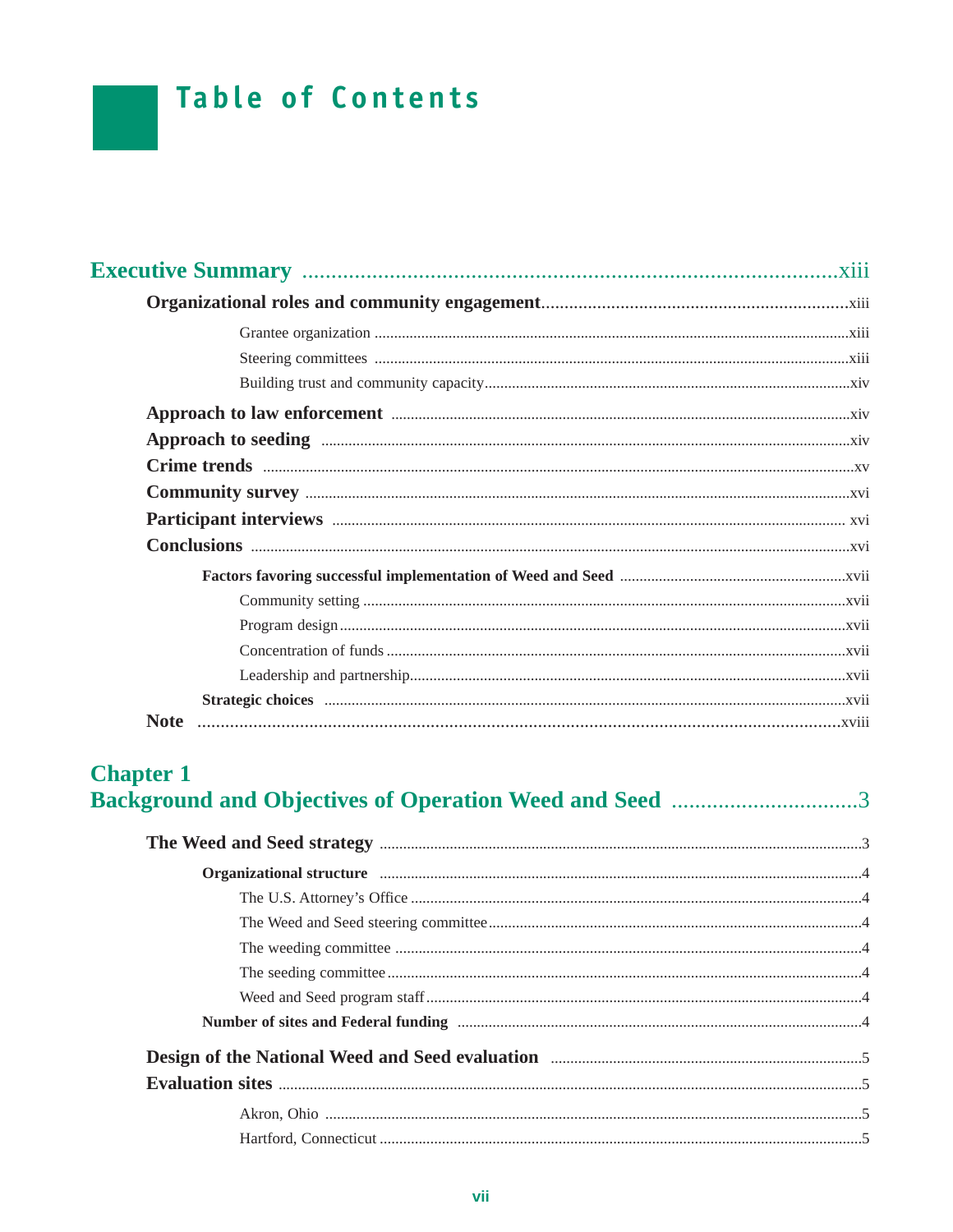| <b>Chapter 2</b> |                                                                                                                                                                                                                                |  |
|------------------|--------------------------------------------------------------------------------------------------------------------------------------------------------------------------------------------------------------------------------|--|
|                  |                                                                                                                                                                                                                                |  |
|                  |                                                                                                                                                                                                                                |  |
|                  |                                                                                                                                                                                                                                |  |
|                  |                                                                                                                                                                                                                                |  |
|                  |                                                                                                                                                                                                                                |  |
|                  |                                                                                                                                                                                                                                |  |
|                  |                                                                                                                                                                                                                                |  |
|                  |                                                                                                                                                                                                                                |  |
|                  |                                                                                                                                                                                                                                |  |
|                  |                                                                                                                                                                                                                                |  |
|                  |                                                                                                                                                                                                                                |  |
|                  |                                                                                                                                                                                                                                |  |
|                  |                                                                                                                                                                                                                                |  |
|                  | Organizational roles, community engagement, planning, and evaluation <i></i> 13                                                                                                                                                |  |
|                  |                                                                                                                                                                                                                                |  |
|                  |                                                                                                                                                                                                                                |  |
|                  |                                                                                                                                                                                                                                |  |
|                  |                                                                                                                                                                                                                                |  |
|                  | Grantee institutional issues manufactured in the contract of the state of the state of the state of the state of the state of the state of the state of the state of the state of the state of the state of the state of the s |  |
|                  |                                                                                                                                                                                                                                |  |
|                  |                                                                                                                                                                                                                                |  |
|                  |                                                                                                                                                                                                                                |  |
|                  |                                                                                                                                                                                                                                |  |
|                  |                                                                                                                                                                                                                                |  |
|                  | Program planning and local evaluation manufactured and state and state and state and state and state and state and state and state and state and state and state and state and state and state and state and state and state a |  |
|                  |                                                                                                                                                                                                                                |  |
|                  |                                                                                                                                                                                                                                |  |
|                  |                                                                                                                                                                                                                                |  |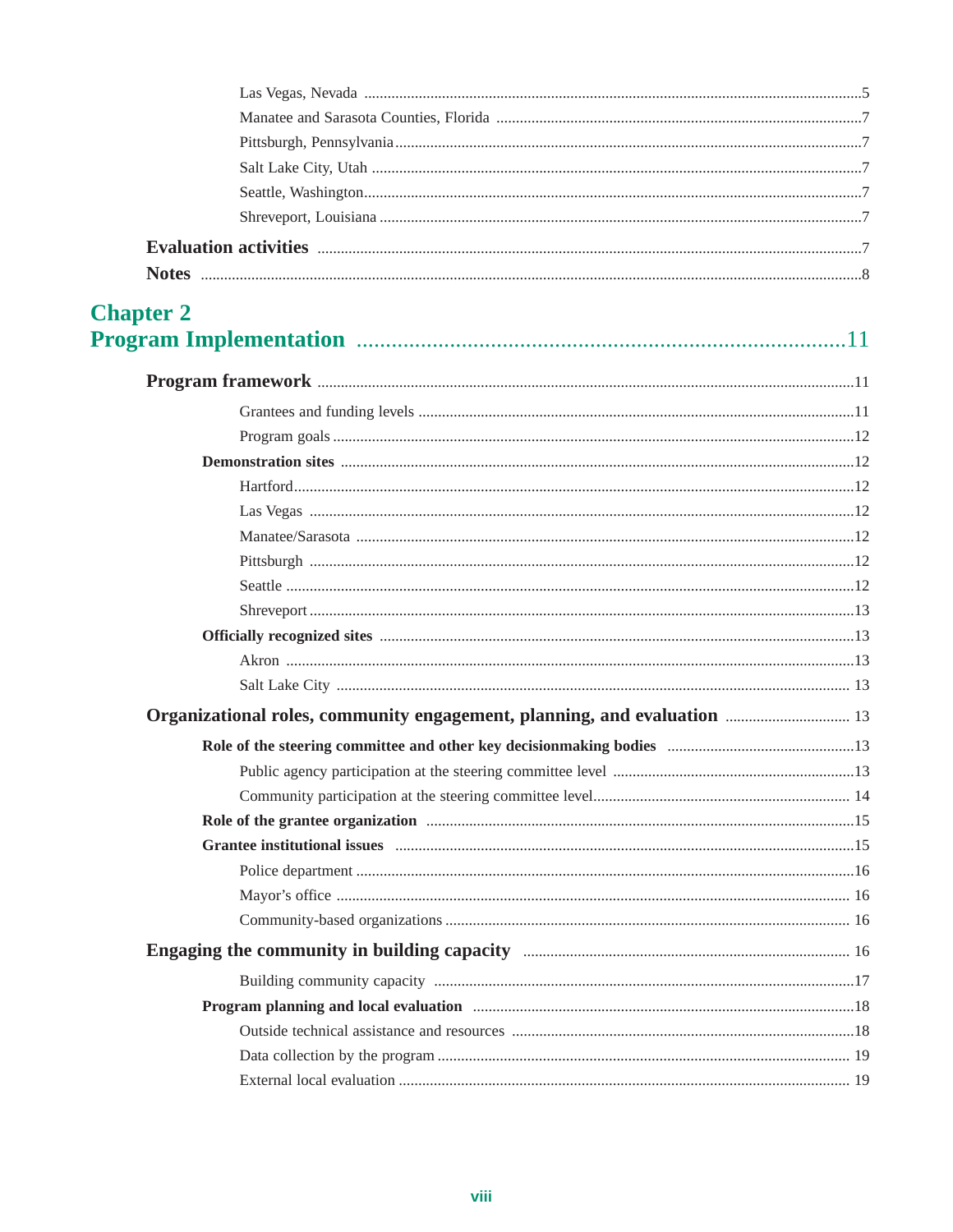| Community policing and resident involvement in law enforcement and crime prevention  21                        |  |
|----------------------------------------------------------------------------------------------------------------|--|
|                                                                                                                |  |
| Developing a seeding strategy manufactured and an according to the set of the set of the set of the set of the |  |
|                                                                                                                |  |
|                                                                                                                |  |
|                                                                                                                |  |
|                                                                                                                |  |
|                                                                                                                |  |
|                                                                                                                |  |
|                                                                                                                |  |
|                                                                                                                |  |
|                                                                                                                |  |
|                                                                                                                |  |

# **Chapter 3**

# **Chapter 4** Perceptions of Community Residents and Program Participants ..................43

| Personal safety and neighborhood satisfaction manufactured and resolution of the state of the state of the state of the state of the state of the state of the state of the state of the state of the state of the state of th |  |
|--------------------------------------------------------------------------------------------------------------------------------------------------------------------------------------------------------------------------------|--|
|                                                                                                                                                                                                                                |  |
|                                                                                                                                                                                                                                |  |
|                                                                                                                                                                                                                                |  |
|                                                                                                                                                                                                                                |  |
|                                                                                                                                                                                                                                |  |
|                                                                                                                                                                                                                                |  |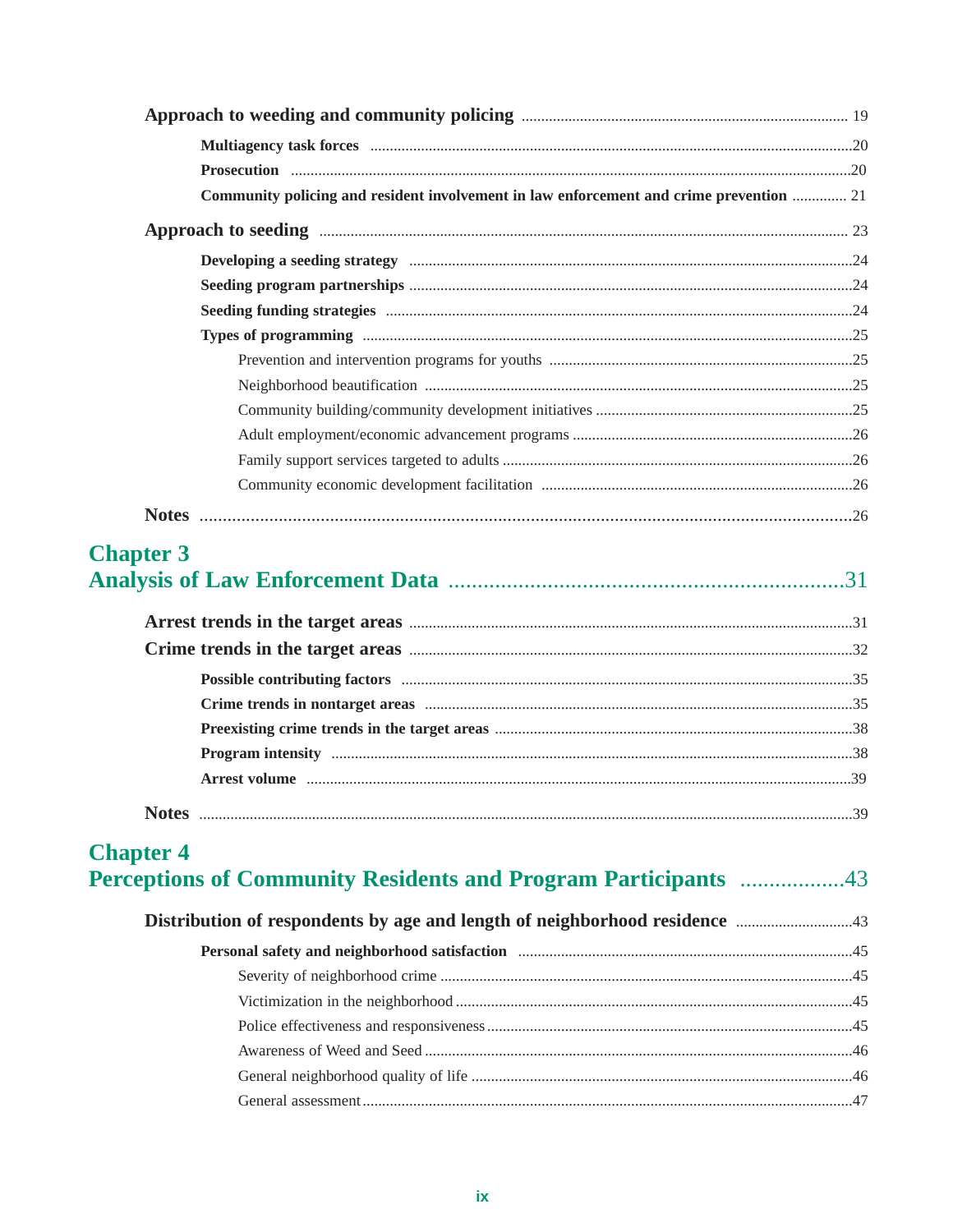| Participant suggestions for program improvement manufactured and solution of 0                                                                            |  |
|-----------------------------------------------------------------------------------------------------------------------------------------------------------|--|
|                                                                                                                                                           |  |
|                                                                                                                                                           |  |
| <b>Chapter 5</b>                                                                                                                                          |  |
|                                                                                                                                                           |  |
|                                                                                                                                                           |  |
| Factors favoring successful implementation of Weed and Seed <b>manufacturers</b> favoring successful implementation of Weed and Seed <b>manufacturers</b> |  |
|                                                                                                                                                           |  |
|                                                                                                                                                           |  |
|                                                                                                                                                           |  |
|                                                                                                                                                           |  |
|                                                                                                                                                           |  |
|                                                                                                                                                           |  |
|                                                                                                                                                           |  |
|                                                                                                                                                           |  |
|                                                                                                                                                           |  |
|                                                                                                                                                           |  |
|                                                                                                                                                           |  |
| <b>Chapter 6</b>                                                                                                                                          |  |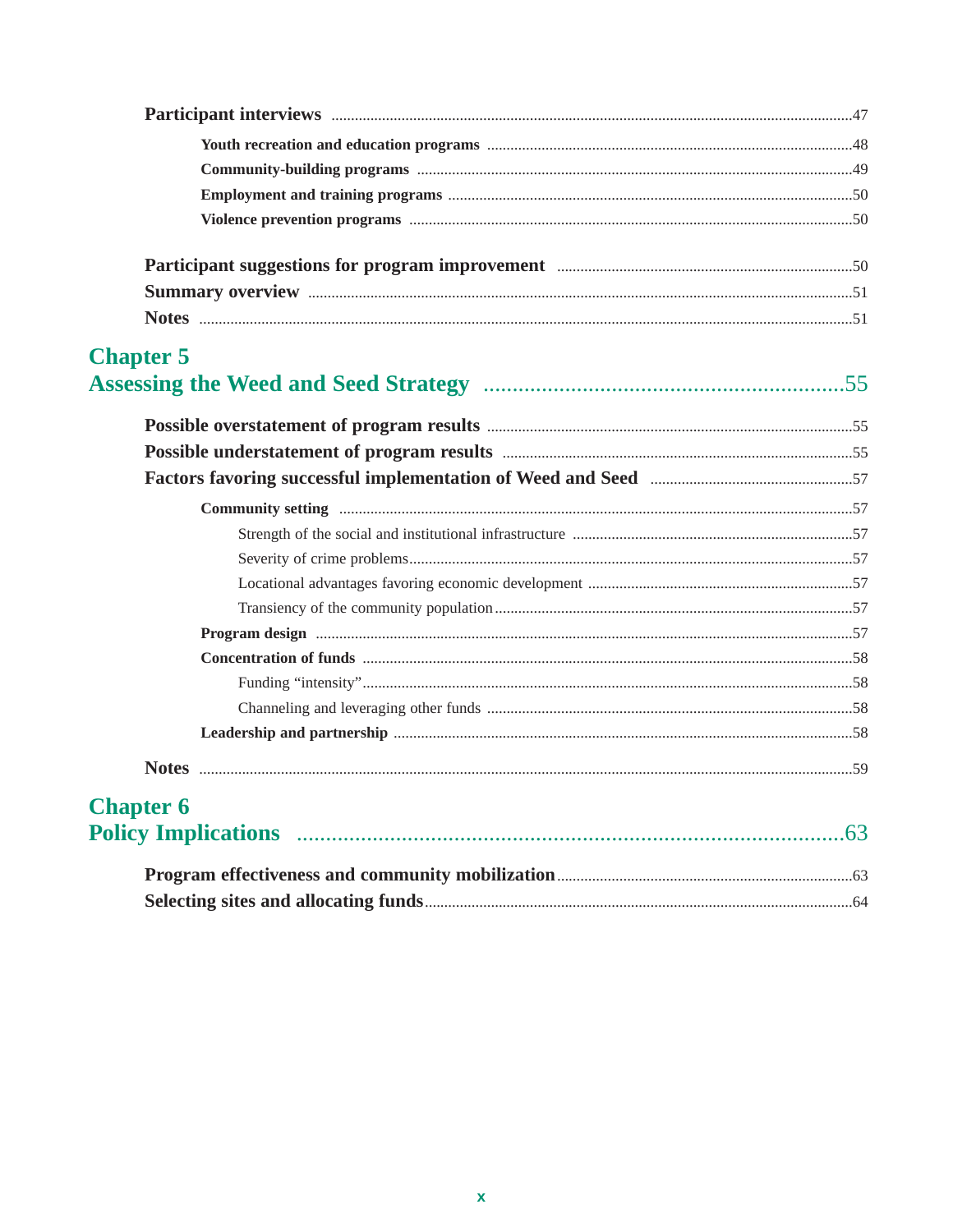| <b>Appendix 1</b> |                                                                                        |  |
|-------------------|----------------------------------------------------------------------------------------|--|
|                   | <b>1995 Community Survey: Basic Interview Data Questionnaire </b> 67                   |  |
| <b>Appendix 2</b> |                                                                                        |  |
|                   | <b>1997 Community Survey: Basic Interview Data Questionnaire 81</b>                    |  |
| <b>Appendix 3</b> |                                                                                        |  |
|                   | <b>Significant Differences Between 1995 and 1997 in Survey Results</b>                 |  |
| <b>Exhibits</b>   |                                                                                        |  |
| 1.1               |                                                                                        |  |
| 1.2               |                                                                                        |  |
| 2.1               |                                                                                        |  |
| 2.2               |                                                                                        |  |
| 3.1               |                                                                                        |  |
| 3.2               |                                                                                        |  |
| 3.3               |                                                                                        |  |
| 3.4               | Change in Part 1 Crime Rate After 1 Year of Implementation: Target Areas 36            |  |
|                   |                                                                                        |  |
| 3.5               | Change in Part 1 Crime Rate After 1 Year of Implementation: Non-Weed and Seed Areas 36 |  |

| 3.7 Change in Part 1 Crime Rate After 2 Years of Implementation: Non-Weed and Seed Areas 37 |  |
|---------------------------------------------------------------------------------------------|--|
| 44.1 Distribution of Survey Respondents by Age and Length of Residence in Target Area 44    |  |
|                                                                                             |  |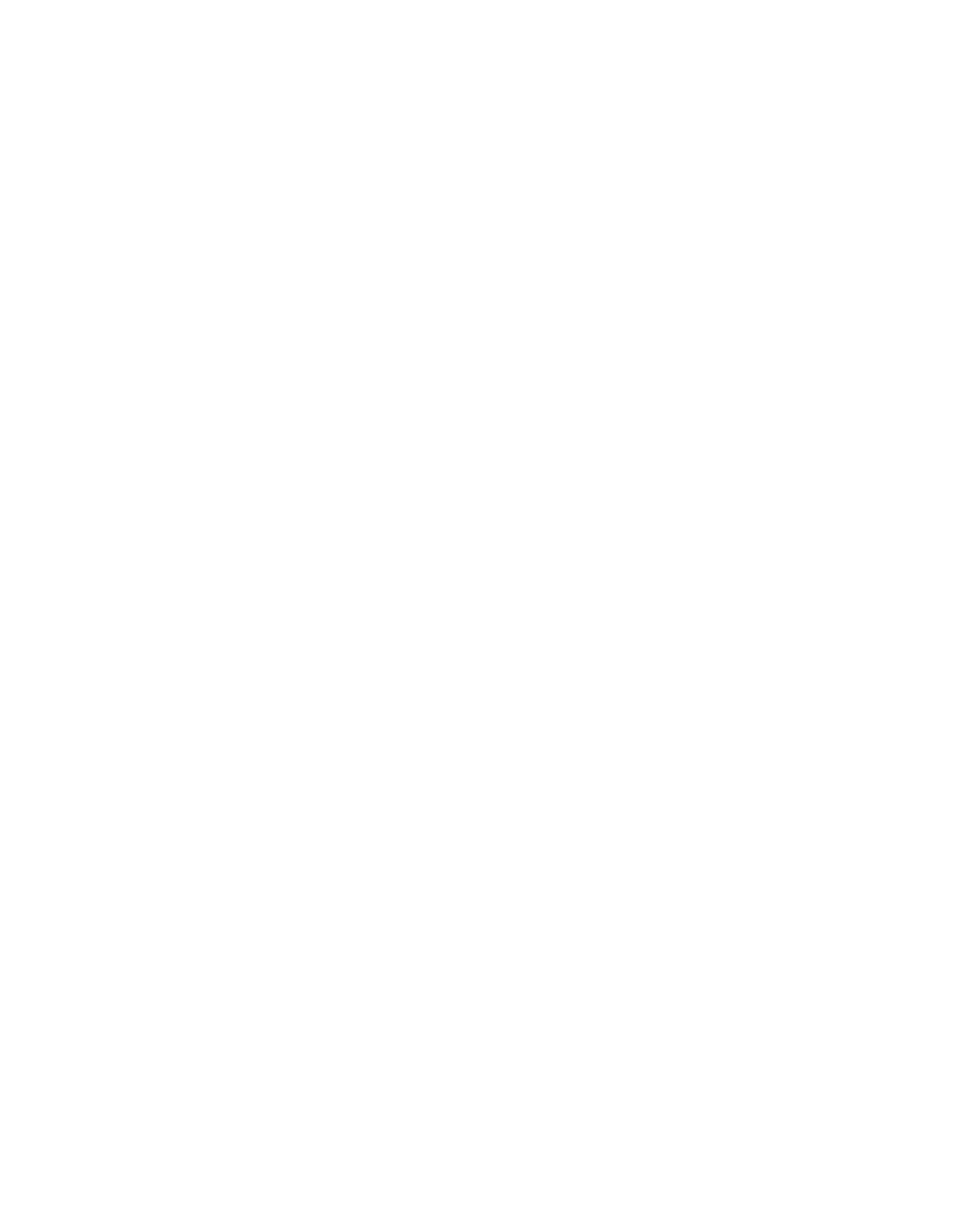# **Executive Summary**

Operation Weed and Seed represents an ambitious Federal, State, and local attempt to improve the quality of life in targeted high-crime areas of America's cities. First launched by the U.S. Department of Justice in 1991, the program is designed to control violent crime, drug trafficking, and drug-related crime and to provide a safe environment in which residents can live, work, and raise their families.

These are, by themselves, conventional law enforcement goals. What makes Weed and Seed distinctive and innovative is that it couples community-focused human services programs and neighborhood improvement initiatives with intensified geographically targeted law enforcement efforts.

Weed and Seed is administered by the Executive Office for Weed and Seed within the U.S. Department of Justice. Weed and Seed is considered a strategy, not a program. That is, Weed and Seed is a means to mobilize resources in coordinated efforts, not simply a mechanism to fund local activities that share no collective aim. The key components of this strategy are as follows:

- **Weeding—**law enforcement efforts to remove violent offenders, drug traffickers, and other criminals from the target areas.
- **Seeding—**human services and neighborhood revitalization efforts to prevent and deter further crime.
- **Community policing—**proactive police-community engagement and problem solving, in which police personnel are accountable for specified geographic locations, regarded as "the bridge between weeding and seeding."

The number of sites served by Weed and Seed has grown rapidly since the program's inception and currently stands at 200 sites. Eight sites participated in this national evaluation: Akron, Ohio; Hartford, Connecticut; Las Vegas, Nevada; Manatee and Sarasota Counties, Florida; Pittsburgh, Pennsylvania; Salt Lake City, Utah; Seattle, Washington; and Shreveport, Louisiana. Each of these sites had distinctive crime problems. However, they all shared high rates of violent crime related to drug trafficking and drug use.

The national evaluation incorporated a wide variety of activities that included a review of funding applications and other significant program documents; individual interviews with key program administrators, senior law enforcement staff, managers of seeding activities, service providers (both current and former), and community leaders; analysis of automated, incident-level records provided by the local police departments on crimes and arrests; group interviews with participants in seeding programs; and two surveys of residents in target areas conducted in 1995 by the Institute for Social Analysis and in 1997 by Abt Associates Inc.

# **Organizational roles and community engagement**

**Grantee organization.** The grantee and its staff assigned to the Weed and Seed effort were among the most important factors in successful program implementation at the eight evaluation sites. Sites without sufficient dedicated staff resources, from both grantees and other participating agencies, suffered in program implementation, oversight, and cohesion.

**Steering committees.** The role and composition of steering committees varied among sites. Some steering committees were dominated by public-sector representatives, whereas others were more heavily represented and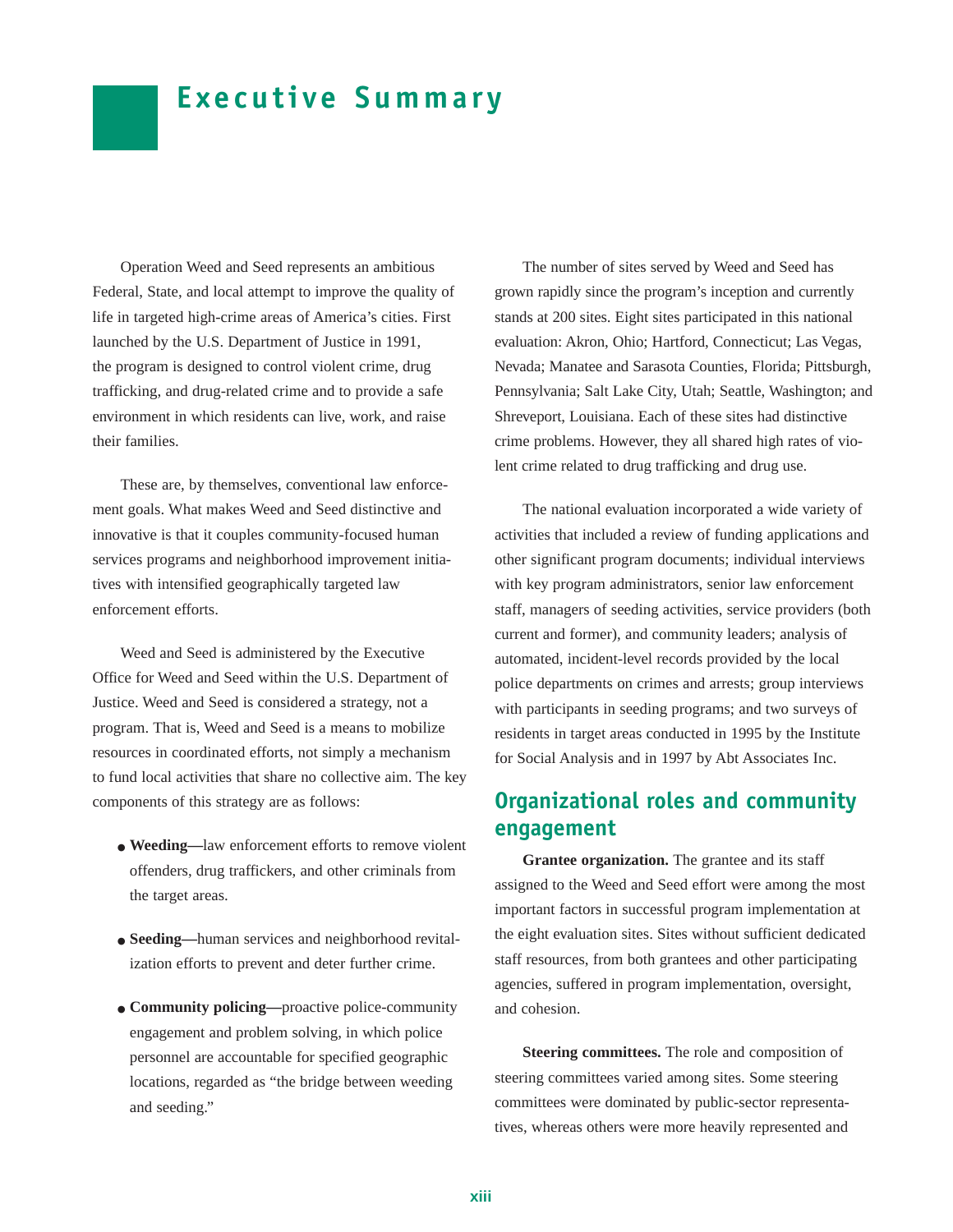guided by community residents. For several sites, the steering committee or Weed and Seed resident bodies provided a critical means of resident participation in program decisionmaking.

**Building trust and community capacity.** Several of the evaluation sites encountered early community resistance to Weed and Seed because residents were concerned that the exclusive focus would be on enforcement or targeted harassment. The clear lesson from these experiences was the importance of involving residents early in Weed and Seed planning, providing residents with substantial program authority, and earning their trust. The seeding program component was typically the means through which community trust was built and participation fulfilled.

To implement Weed and Seed, considerable resources were devoted to effectively catalyze participation and increase capacity—even when sites had a strong preexisting community organizational infrastructure. Weed and Seed sites that employed a bottom-up, grassroots approach built trust among residents and community-based leaders and enhanced community capacity.

### **Approach to law enforcement**

Law enforcement approaches across the eight sites typically included:

- Increased police presence through additional personnel hours and overtime, with the majority of sites assigning dedicated officers to the target area.
- Increased special operations for targeted law enforcement.
- Varying degrees of increased local, State, and Federal coordination, whether in targeting offenders, narcotics operations, prosecution, or probation/parole. Local responses ranged from increased communications via monthly meetings to the creation of formal interagency and multijurisdictional task force operations housed at the same facility.
- Greater concentration, coordination, and integration of efforts within police departments than before Weed

and Seed and increased integration of law enforcement with seeding-type activities.

- Expanded or strengthened community policing efforts or instituted new programs.
- Mobilized residents who participate in crime prevention, in some cases creating effective structures for community authority and leadership. Responses ranged from increasing neighborhood watches, holding community meetings, and receiving guidance on law enforcement priorities from a citizens' advisory committee.

Although weeding typically involves less resident participation than seeding, communications between residents and the police seem to have increased across sites.

Overall, prosecution has been a relatively weak link in Weed and Seed due to various institutional, political, and judicial issues. In the majority of sites, there was no special Federal or local prosecution or tracking of Weed and Seed cases. In many sites, however, communication and coordination between law enforcement personnel and prosecutors improved.

### **Approach to seeding**

Among the greatest challenges for Weed and Seed sites was to develop an appropriate seeding strategy with community members that effectively used Weed and Seed resources and leveraged existing community resources. Simply selecting and successfully implementing seeding programs, such as safe havens, were more difficult for most sites than implementing weeding programs, with some sites initially stumbling at this stage. Seeding was inherently a broader and more complex task, both in the development of goals and strategies and in practical organization. Seeding efforts required engaging participation and commitment from numerous types of organizations, whereas weeding had a relatively clearer mission, operating within the more established hierarchical structures of law enforcement and criminal justice organizations. Due to the broader and less defined nature of seeding, more time was needed for planning, relationship-building, and gaining consensus and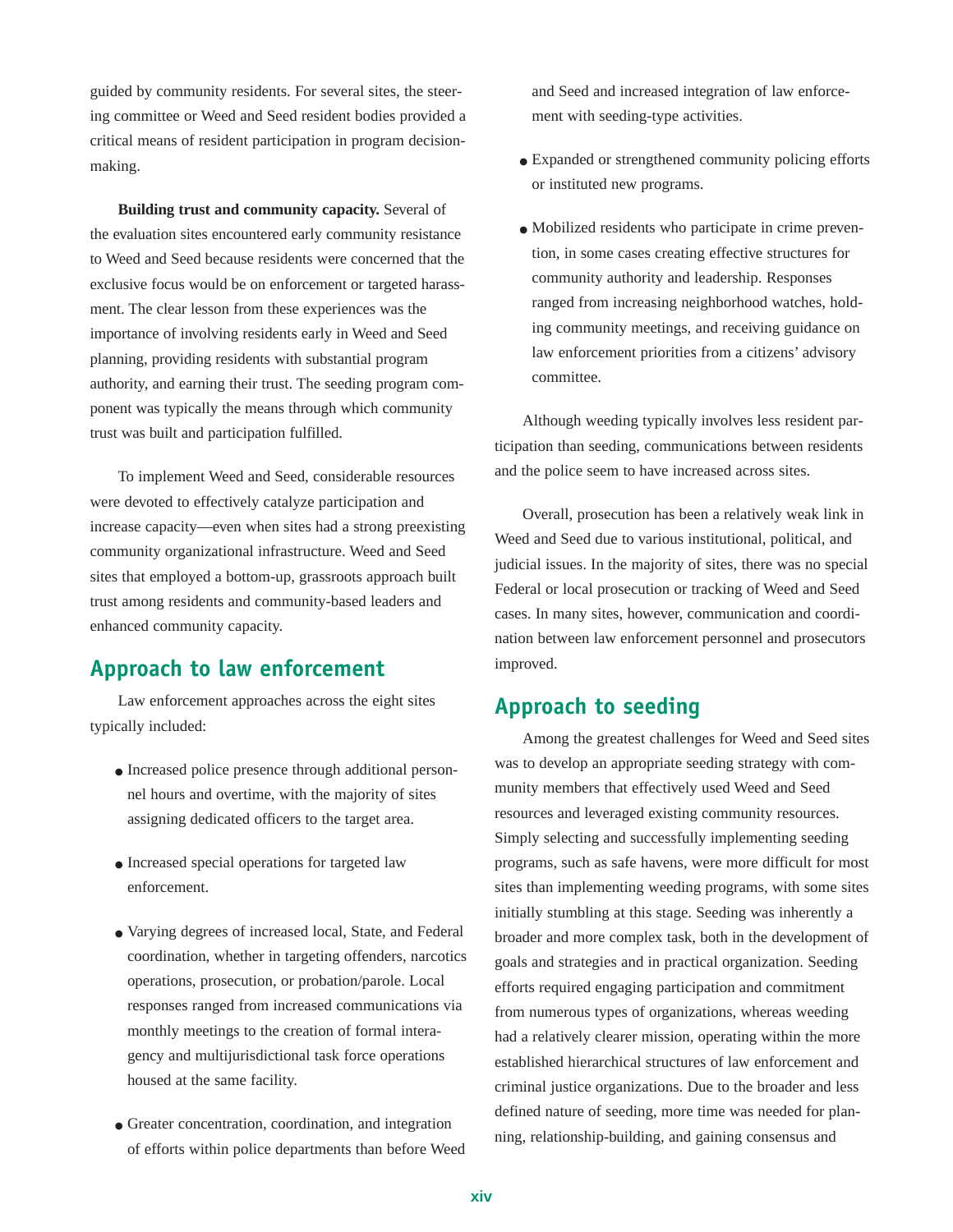commitment from the wide range of participants who shaped this domain.

The eight Weed and Seed sites tried to build their programs around existing resources, in addition to creating new partnerships. Seeding program partners and providers emphasized how Weed and Seed increased coordination and communication links across neighborhood groups and other agencies. Weed and Seed sites reflected different emphases in funding local seeding programs—with varying degrees of program breadth, depth, and duration. In several sites, providing communities with authority in the seeding grant award process was critical to gaining community participation and trust.

Youth programs were the primary focus of seeding activity, followed by basic neighborhood beautification efforts. Seeding initiatives undertaken by the evaluation sites can be clustered in the following order of predominance:

- Prevention/intervention programs for youths, with a strong mix of programs.
- Neighborhood beautification, such as community cleanups and code enforcement.
- Community building and community development initiatives.
- Adult employment and economic advancement programs.
- Family support services aimed at adults.
- Community economic development facilitation.

### **Crime trends**

Across the eight sites, crime patterns varied widely. In comparing the number of Part 1 crimes in the year prior to Weed and Seed implementation with the second year of Weed and Seed, five target areas had double-digit percentage decreases (Stowe Village in Hartford, 46 percent; Crawford-Roberts in Pittsburgh, 24 percent; North Manatee, 18 percent; the Shreveport target area, 11 percent; and the Central District in Seattle, 10 percent).<sup>1</sup> One target area

(West Las Vegas) had a single-digit decrease (6 percent), and three target areas experienced increases in Part 1 crime (South Manatee, 2 percent; Meadows Village in Las Vegas, 9 percent; and Salt Lake City, 14 percent). During this same time period, in six of nine target areas—Hartford, Pittsburgh (Crawford-Roberts), North Manatee, South Manatee, Shreveport, West Las Vegas—the Part 1 crime rates improved more than in the rest of the city or county. Also, Part 1 crimes in the Salt Lake City target area and South Manatee decreased in 1997, the latest reporting period.

Although it is not possible to state definitively the extent to which different factors contributed to the observed changes in crime, a number of factors appear to have a strong correlation with these changes. For example, Hartford and Pittsburgh, which experienced the largest Part 1 crime decreases in nontarget areas, are the same two sites whose target areas achieved the largest Part 1 crime decreases. At the same time, the site with the largest Part 1 crime increase in its target area—Salt Lake City—also exhibited the largest Part 1 crime increase of all target areas.

A relationship also appears to exist between crime trends and the concentration of program resources in sites that had the largest increases or decreases in crime. Hartford, for example, has the smallest target area in terms of population and area, while Salt Lake City has the largest single target area in square miles and, along with Akron, the smallest level of Federal Weed and Seed funding.

Finally, changes in the drug arrest rates appear to be associated with changes in the Part 1 crime rate. For example, among the six target areas for which arrest data are available, the four reporting decreases in Part 1 crime from the year prior to Weed and Seed through the second year of implementation (Hartford, Pittsburgh, North Manatee, and Shreveport) all experienced initial high rates of drug arrests—suggesting an initial period of intense weeding activities—followed by declining drug arrest rates. Assuming the level of enforcement as measured by police presence has remained somewhat constant, this trend reflects success in reducing drug activity. The Salt Lake City and South Manatee target areas both experienced large increases in the number of drug arrests in 1997 compared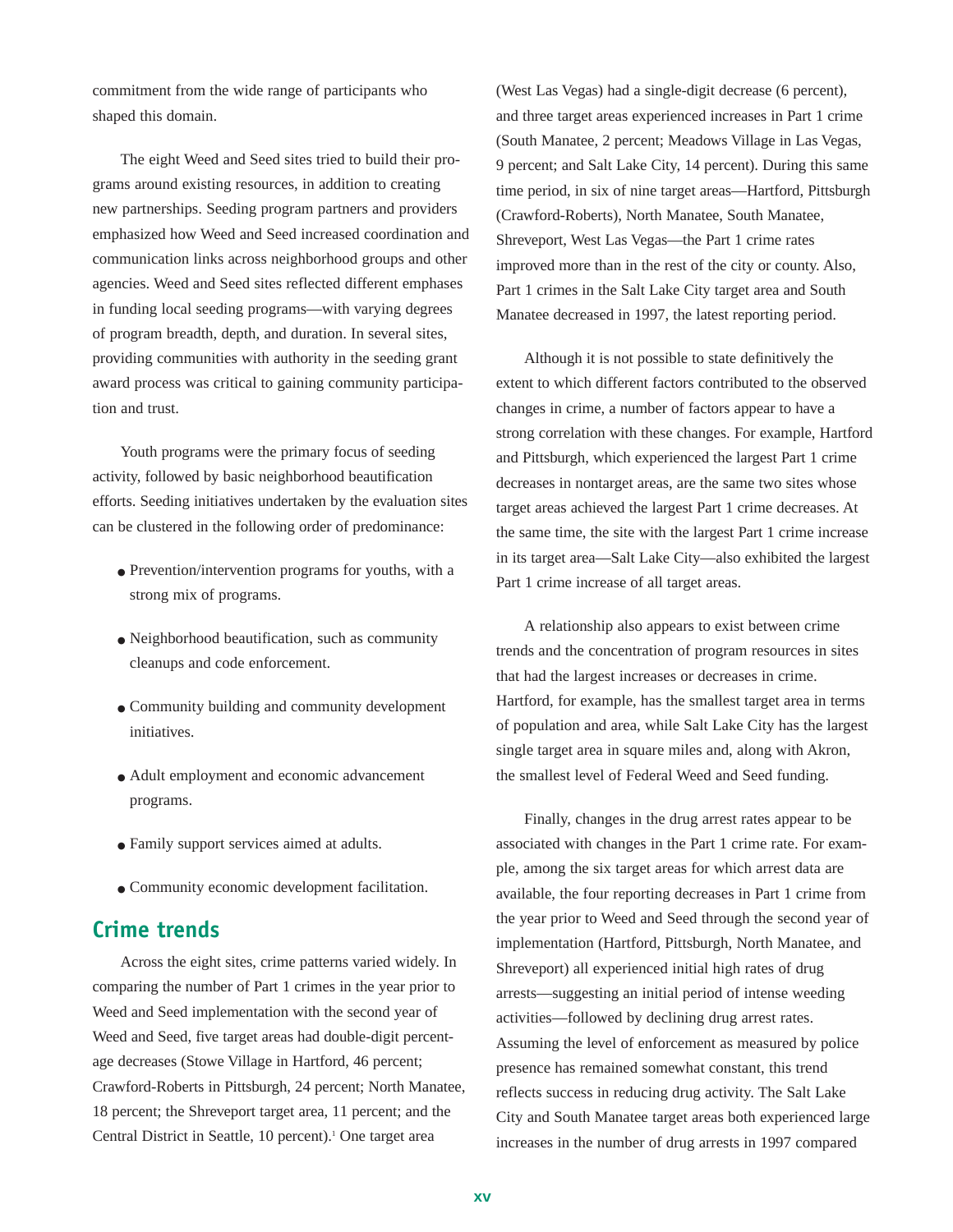to 1996, suggesting that perhaps these sites had not yet succeeded in reducing the level of drug activity in the target areas. Thus, across these six sites, the changes in drug arrest volumes follow the same general pattern as the changes in Part 1 crimes.

## **Community survey**

To understand the perspective of community residents, a survey of target area residents was conducted for all eight sites at two separate time intervals—in 1995 and 1997. The objective of the survey data collection was to measure changes in residents' perceptions of public safety, crime, police performance, general neighborhood quality of life, and awareness of the Weed and Seed program.

To the extent possible, the same methodology was used in both surveys. There were, however, some notable differences. The 1995 survey consisted of inperson interviews, while the 1997 interviews were conducted by telephone. In addition, the 1997 survey consisted of fewer questions than the 1995 survey. The decision to proceed in 1997 with telephone interviewing and a shortened instrument was based on the difficulties experienced in 1995 in completing the targeted number of interviews per site.

The methodological differences between the two surveys, combined with underlying population changes in the evaluation sites, led to a shift between 1995 and 1997 in the demographic profile of respondents in each surveyed target area. A decision was made to focus the survey analysis on a demographically comparable subset of respondents: nonelderly, long-term residents.

The sites appear to fall into three groups with respect to the overall pattern of survey findings comparing 1995 and 1997 among nonelderly, long-term residents.

- Manatee and Pittsburgh exhibited substantial evidence of changes in residents' perceptions across multiple outcome measures, including severity of crime and police effectiveness in controlling crime.
- Akron, Hartford, and Seattle exhibited some evidence of changes in residents' perceptions of selected crime

dimensions, either drug-related crime (Akron and Seattle) or violent and gang-related crime (Hartford).

• Las Vegas, Salt Lake City, and Shreveport exhibited little evidence of changes in residents' perceptions of general public safety or the severity of specific types of crime in the neighborhood.

### **Participant interviews**

To gain the perspective of community residents whom the seeding programs were intended to benefit, interviews were conducted with seeding program participants. These interviews were not intended to measure outcomes of the programs that were visited; rather, they were designed to learn the perceived benefits and drawbacks of the programs from the individuals who participated in them. Long-term effects of these programs on the lives of the program participants cannot be deduced from the interviews.

The seeding programs that were visited fall into three general categories: (1) youth recreation and education; (2) employment and training; and (3) violence prevention. Based on participants' comments, the seeding programs appeared to provide services that otherwise would not have been available in the target areas. Most of those interviewed also indicated that participation in the seeding programs was a positive experience that helped them feel more secure emotionally, physically, or both. The general themes that emerged focused on providing additional structure and discipline in the lives of target area youths and opportunities and assistance for adults to work toward personal and professional growth.

### **Conclusions**

The experience of the eight participating Weed and Seed sites raised two questions: Are sites achieving the intended changes in measurable outcomes? What factors appear to promote successful implementation of the program and thus promote achievement of the intended results?

Based on the pattern of findings with respect to the rate of Part 1 crimes and crime-related survey questions, one can group the sites into four categories, first according to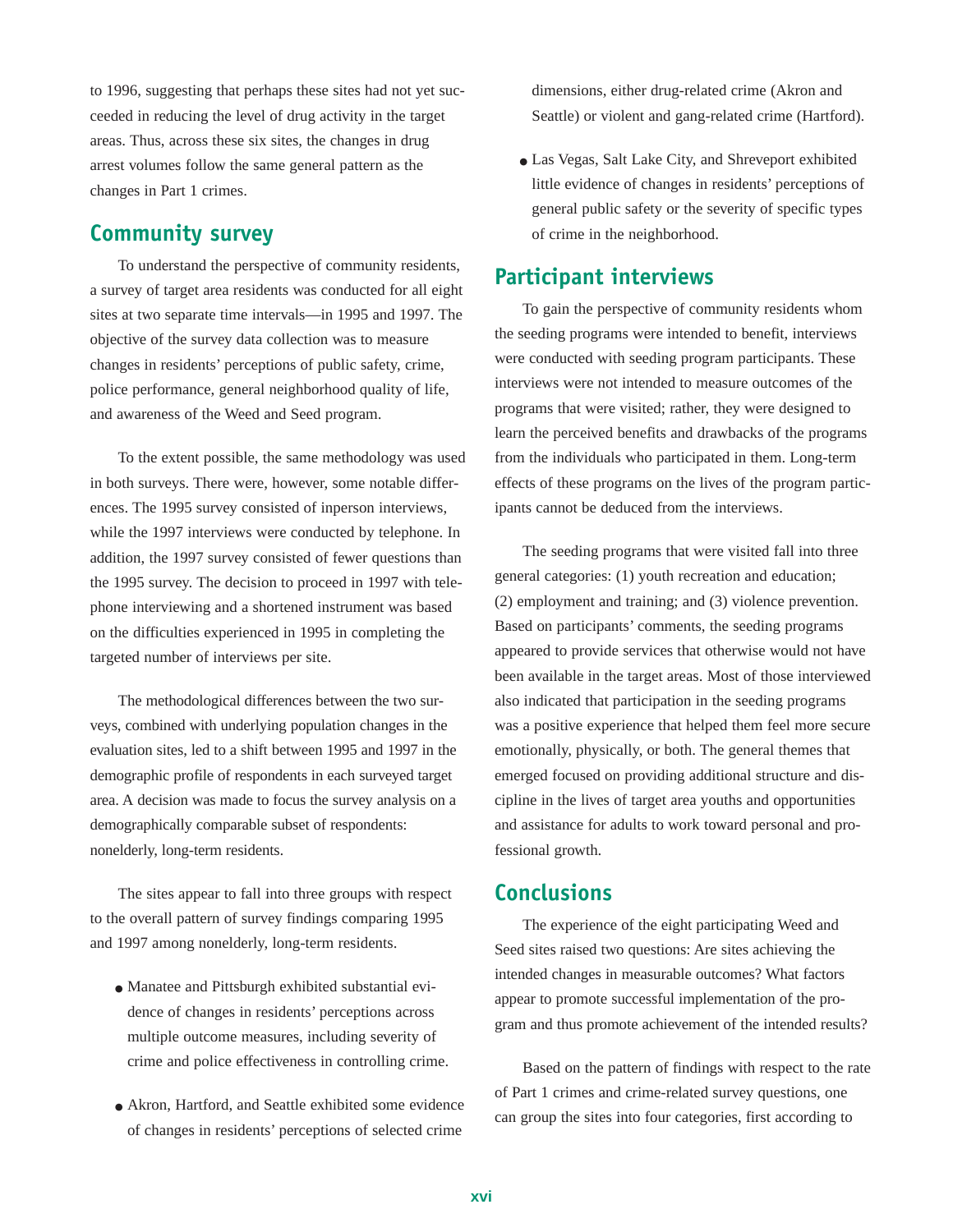the evidence of reduced Part 1 crimes and then (within each category) according to the evidence of improved public perceptions:

- Hartford and Pittsburgh showed strong evidence of reduced Part 1 crimes and improved public perception of crime-related measures.
- Manatee/Sarasota (North Manatee) and Shreveport exhibited substantial evidence of reduced Part 1 crimes.
- Seattle, Akron, Las Vegas (West Las Vegas), and Manatee/Sarasota (South Manatee) exhibited some evidence of reduced Part 1 crimes.
- Salt Lake City and Las Vegas (Meadows Village) showed no evidence of reduced Part 1 crimes.

Those sites in the first group (Hartford and Pittsburgh) stand out among the rest, with strong evidence of favorable outcomes with respect to both crime and public perceptions of crime.

### **Factors favoring successful implementation of Weed and Seed**

What factors appear to have promoted successful implementation of the program and achievement of the program's intended results? To address this question, one needs to consider the site characteristics and program features that appear to distinguish the target areas as categorized above, according to their measurable crime-related outcomes.

**Community setting.** There are preexisting features of the program setting that may make Weed and Seed easier or more difficult to operate effectively. Important factors included the strength of the social and institutional infrastructure, the severity of crime problems, locational advantages favoring economic development, and transiency of the community population.

**Program design.** The mix of weeding and seeding activities and the sequence of component implementation appear to be important factors in gaining community support for the program. Important factors included early seeding, sustained weeding, high-level task forces combined with community policing, and an active prosecutorial role.

**Concentration of funds.** Sites appeared to have greater success if they concentrated their program resources on smaller populations, especially if they could similarly channel other public funds and leverage private funds. The important factors included funding intensity along with channeling and leveraging other funds.

Leadership and partnership. Finally, a less tangible ingredient that seemed to characterize the more successful programs was the active and constructive leadership of key individuals. By its very nature, Weed and Seed places a great premium on effective coordination among groups with different organizational missions, responding to different constituencies. To establish effective working relationships among these organizations required personal energy and initiative.

The most effective implementation strategies were those that relied on bottom-up participatory decisionmaking approaches, especially when combined with efforts to build capacity and partnership among local organizations. This required a longer term perspective about the program and its potential to bring about community change. Such sites including some that achieved substantial crime reductions within the time period analyzed here—have established a stronger foundation and more sustainable basis for further community-targeted initiatives.

#### **Strategic choices**

The strategic choices now faced by policymakers in charting the future direction of Weed and Seed revolve around issues of designating sites for continued funding, selecting sites for new awards, and allocating funds among participating sites over time.

The experience of the eight sites studied in the this evaluation suggests that Weed and Seed has affected the target areas through either (or both) of two avenues. The first, termed *program effectiveness* here, relates to the specific initiatives that focus on law enforcement and crime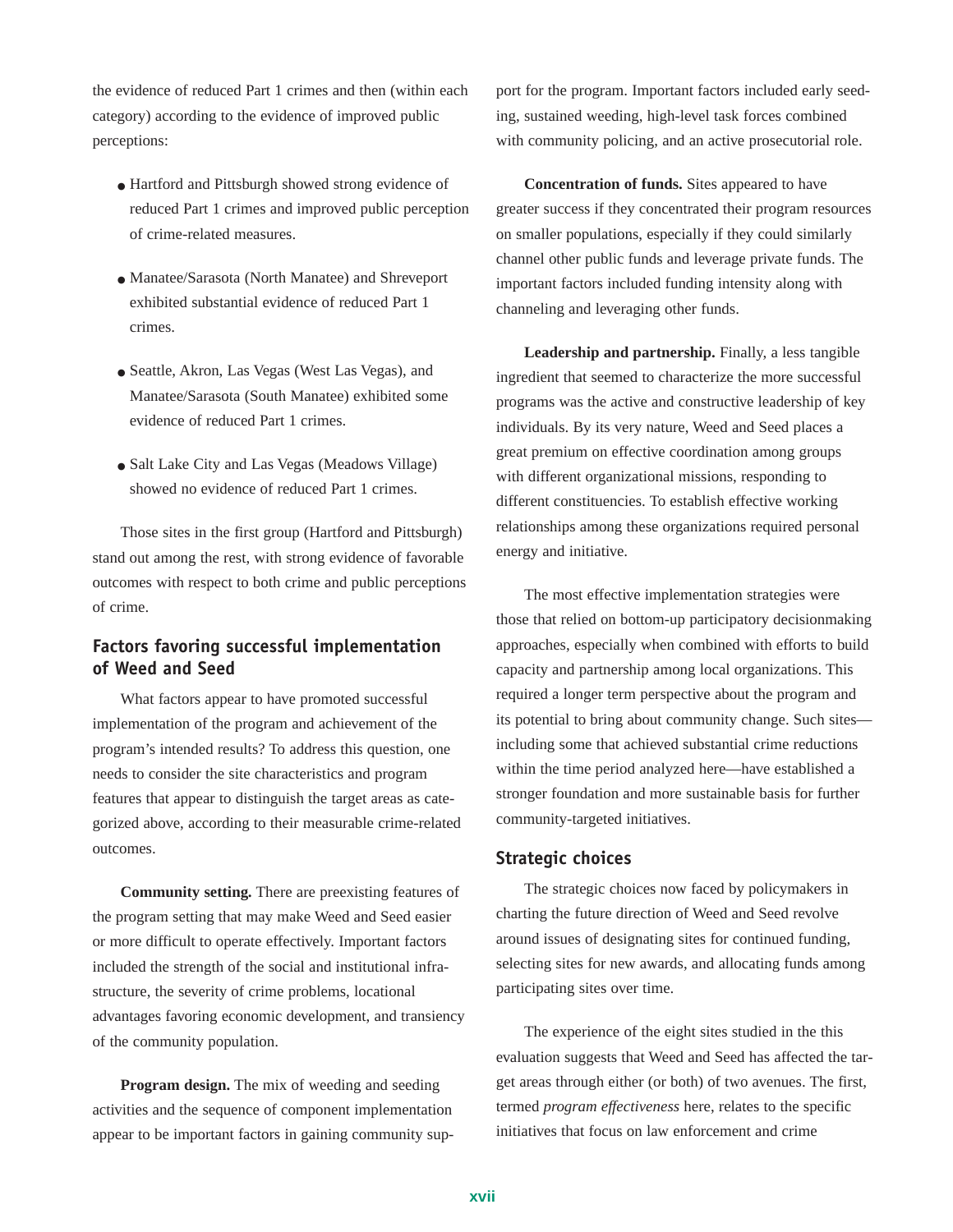prevention. The second, called *community mobilization* here, is the process in which Weed and Seed provides a catalyst for greater involvement of neighborhood residents and community-based organizations.

In the interest of program effectiveness and successful community mobilization, the following inferences can be drawn from site experiences:

- **Weed and Seed should seek the highest feasible concentration of funds in the program sites.** Given the annual funding constraint provided by the congressional appropriation, this implies a more selective process in choosing sites to receive new awards and/or some shortening in the number of years that ongoing sites receive program funding.
- **Weed and Seed should place its funding priority on sites with geographically small target areas and with favorable community settings and program-**

**matic designs when selecting new program sites** i.e., with features favoring successful implementation, as described in chapter 5.

● **Weed and Seed should consider additional effort in providing technical assistance to the funded sites, given the importance of institutional capacity-building and infrastructure development.** The lessons learned from the more successful sites—and the less successful ones—on these issues can be generalized to a large degree, and new sites should receive the benefit of this experience. This seems especially important in promoting the partnership arrangements that characterize the more successful programs examined in this research.

### **Note**

1. Part 1 crimes include homicide, rape, robbery, aggravated assault, burglary, larceny, and auto theft.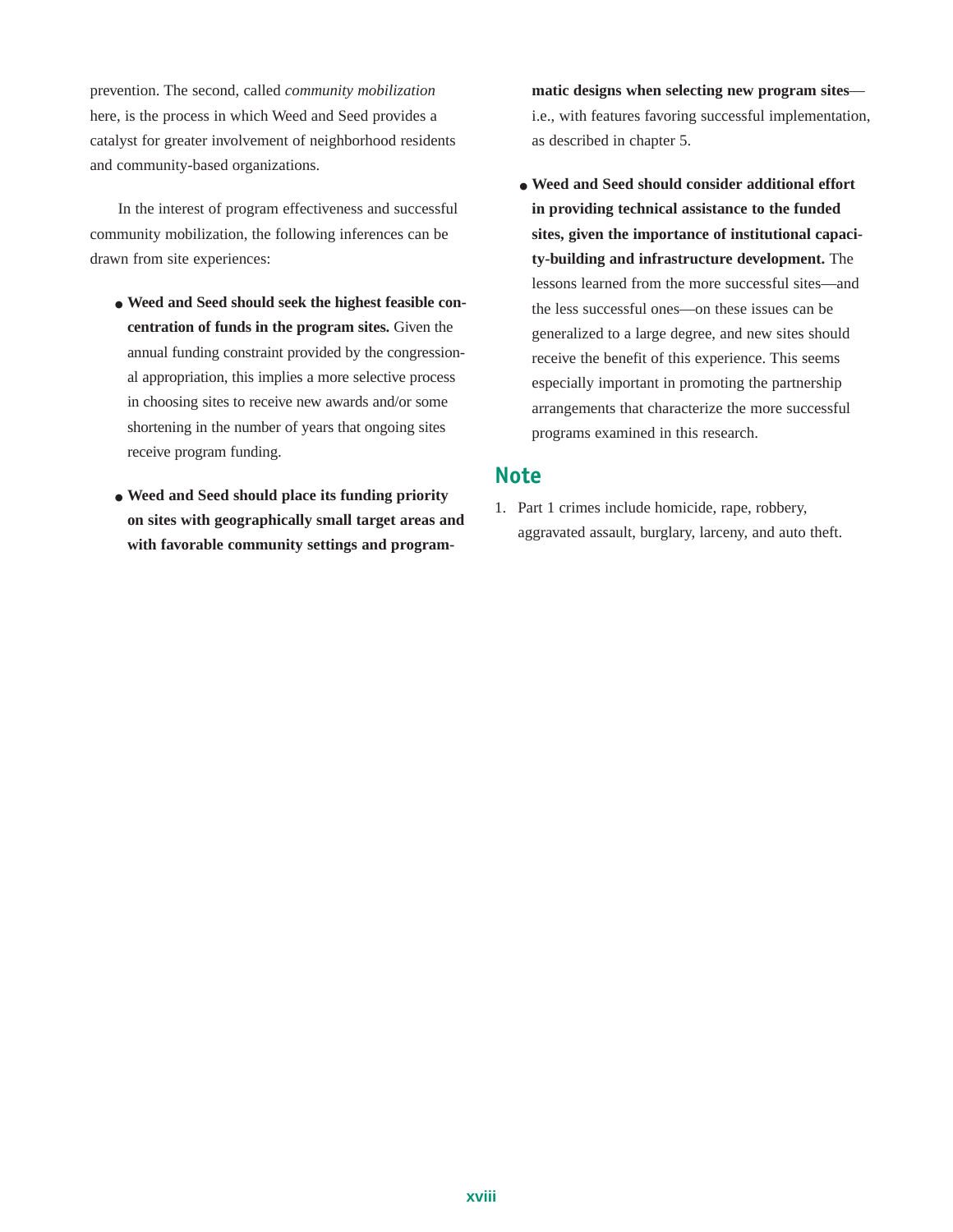# **Chapter 1**



The U.S. Department of Justice launched Operation Weed and Seed in 1991 as an initiative to control violent and drug-related crime and to

make communities safe for residents and businesses. The premise was simple: use law enforcement tactics and resources to "weed" criminal activities from targeted high-crime areas and "seed" those neighborhoods with human services and revitalization projects to prevent and deter further crime.

This distinctive collaboration between law enforcement and human services relied on effective community policing—officers who not only removed criminals from the streets, but who also engaged residents in crime deterrence efforts and encouraged their participation in "seeding" programs. The organization with which this was accomplished varied among the eight sites evaluated.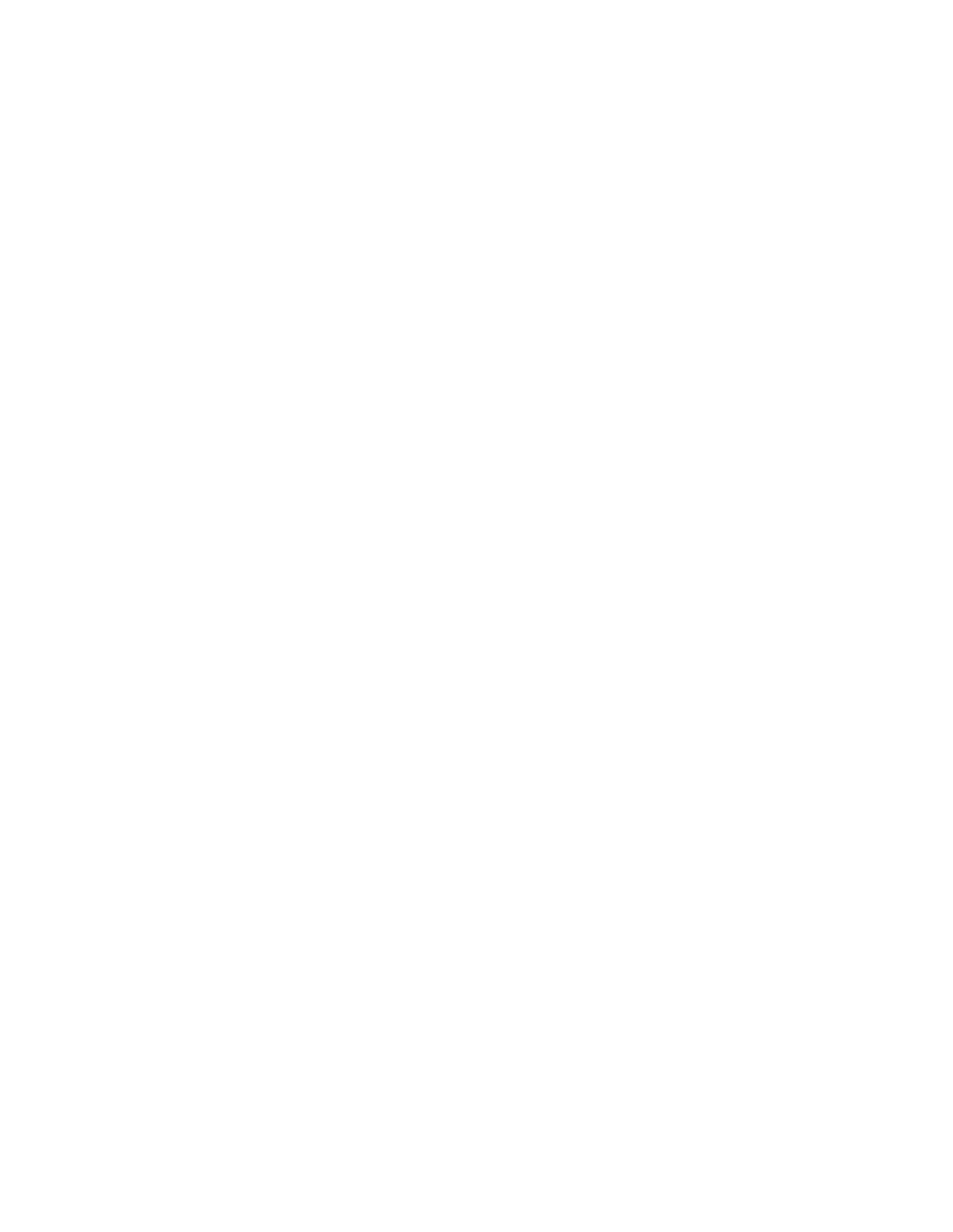# **Background and Objectives de Background and Upjectives**<br>**of Operation Weed and Seed**

Operation Weed and Seed represents an ambitious attempt to improve the quality of life in targeted highcrime areas of America's cities. First launched by the U.S. Department of Justice in 1991, the program is designed to control violent crime, drug trafficking, and drug-related crime and to provide a safe environment in which residents can live, work, and raise their families.

These are, by themselves, conventional law enforcement goals. What makes Weed and Seed distinctive and innovative is the means by which these goals are achieved—by coupling community-focused human services programs and neighborhood improvement initiatives with intensified, geographically targeted law enforcement efforts.

Weed and Seed is administered by the Executive Office for Weed and Seed (EOWS) within the U.S. Department of Justice (DOJ). The program now operates in 200 sites. Current annual funding (for fiscal year 1999) is \$49 million, including asset forfeiture money.

The Federal oversight responsibility for each participating site rests with the U.S. Attorney's Office for the corresponding district. This decentralized arrangement (versus one orchestrated from Washington, D.C.) was intended to reinforce local control while providing a more hands-on Federal role—in particular, to enable Federal prosecutors to be more responsive to local law enforcement initiatives.

### **The Weed and Seed strategy**

Those who federally administer Operation Weed and Seed consider it a strategy, not a program. That is, Weed and Seed is a means of mobilizing resources in coordinated efforts, not simply a mechanism to fund local activities that

share no collective aim. The key components of this strategy are as follows:

- **Weeding**—law enforcement efforts to remove violent offenders, drug traffickers, and other criminals from the target areas.
- **Seeding**—human services and neighborhood revitalization efforts to prevent and deter further crime.
- **Community policing**—proactive police-community engagement and problem solving, with police personnel accountable for specified geographic locations, regarded as "the bridge between weeding and seeding."<sup>1</sup>

Each of these three strategic components was viewed as a necessary element for program success. Program effectiveness also required close coordination among all three.

EOWS characterizes Weed and Seed as an "incubator for social change" to stabilize the conditions in high-crime communities and thus promote community restoration.2 In brief, the process by which the program seeks to effect such change is as follows:

- Additional resources for law enforcement and concentrated efforts of police and prosecutors on targeted high-crime areas can more effectively identify, arrest, and prosecute criminals, especially those engaging in narcotics trafficking and violent crime.
- More effective crime detection and response, speedier investigations and trials, and stricter sentences serve to put drug dealers and street criminals out of action. Additionally, others may be discouraged from criminal behavior.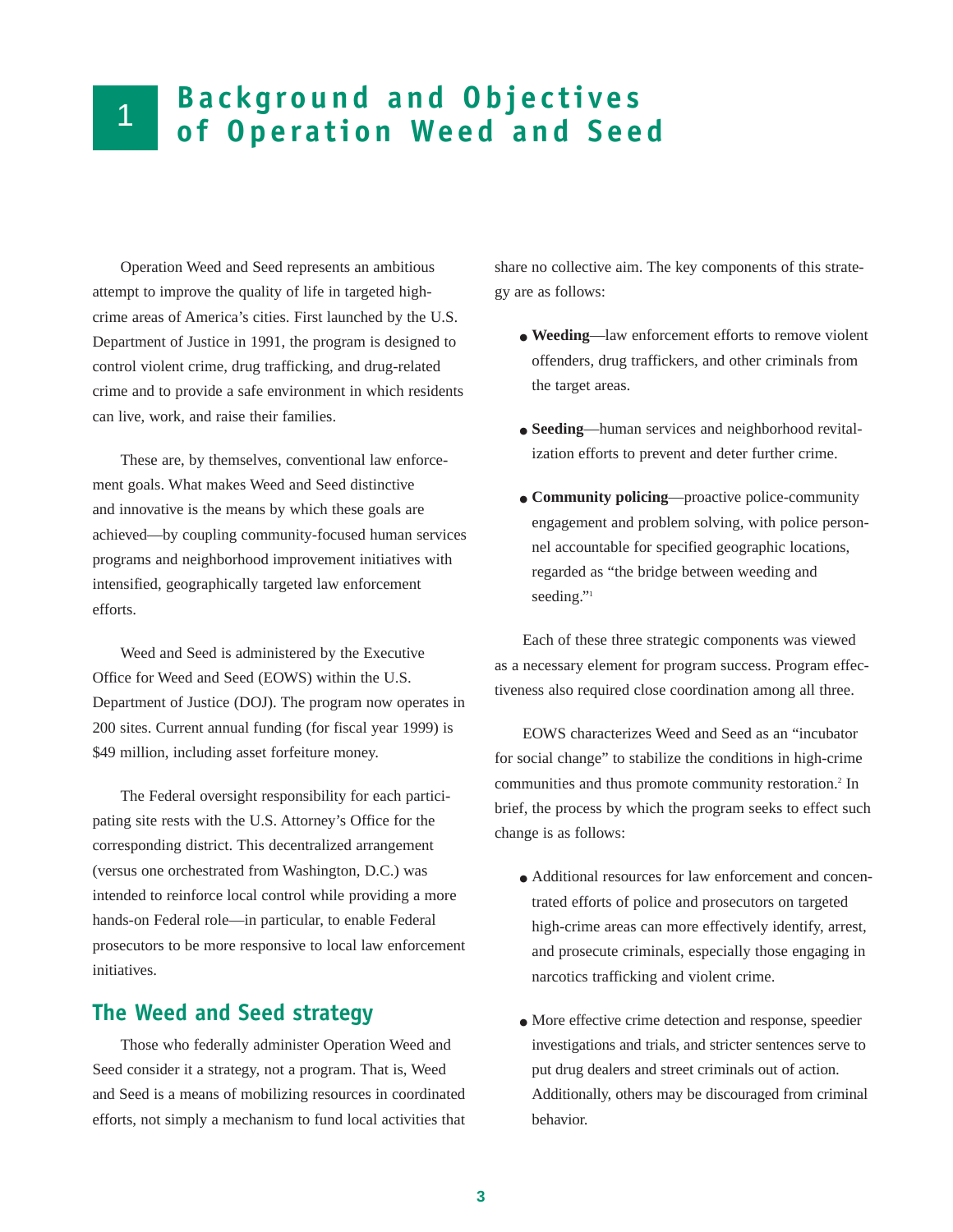- Awareness of the results of heightened law enforcement among community residents and businesses means they will more readily cooperate with community-assigned police and prosecutors, further promoting arrests and prosecutions. By gaining the trust and support of the community, police and prosecutors engage residents and businesses as problem-solving partners in the law enforcement effort.
- Human services programs, especially ones aimed at youths, address the school, family, or peer group risk factors associated with criminal behavior. Afterschool, weekend, or summer youth activities; adult literacy classes; parental counseling; and similar programs improve the conditions that might otherwise lead to the use of drugs or violence.
- Reduced incidence of crime and enhanced perceptions of public safety, along with improved housing, stronger schools and other public services, and heightened community involvement in neighborhood beautification improve the climate for economic development.

#### **Organizational structure**

The coupling of human services with heightened law enforcement distinguishes Weed and Seed from other location-specific crime-reduction strategies. The program's local organizational structure is distinctive and has the following features:

- **The U.S. Attorney's Office** provides Federal oversight and coordinates Federal, State, and local law enforcement and prosecutorial activities, as well as general DOJ oversight of the Weed and Seed strategy.
- **The Weed and Seed steering committee** establishes operational goals, designs and develops programs, guides implementation, and assesses program achievements. The steering committee is headed by the U.S. Attorney and includes the mayor (or elected county official); the district attorney; the chief of police; other appropriate elected or appointed

Federal, State, or local officials (who control the allocation of resources potentially available to serve the program's objectives); private-sector representatives; and target area residents. The steering committee is further organized into separate weeding and seeding components.

- **The weeding committee** plans and monitors the law enforcement efforts, including interdiction and prosecution.
- **The seeding committee** plans and monitors the prevention, intervention, treatment, and neighborhood restoration efforts.
- **Weed and Seed program staff** are responsible for operating program activities. Normally, a *Weed and Seed program director* has overall management responsibility. Day-to-day program activities are operated by a *weed coordinator* (usually a supervisory member of the local police department) and a *seed coordinator*.

Another organizational element found in virtually all Weed and Seed sites is the *safe haven*, defined by EOWS as "a multiservice center where a variety of youth and adult services are coordinated in a highly visible, accessible facility that is secure against crime and illegal drug activity" and "a place where youths and other residents can access needed services, develop relationships, find opportunities to be productive and successful, and enhance skills."3

Indeed, EOWS requires all new Weed and Seed sites to have at least one safe haven.<sup>4</sup>

#### **Number of sites and Federal funding**

The number of sites served by Weed and Seed has grown rapidly since the program's inception. Initial grants were awarded in fiscal year (FY) 1991 to Kansas City, Missouri; Trenton, New Jersey; and Omaha, Nebraska; another 17 sites were added in FY 1992, 1 in FY 1993, 15 in FY 1994, 52 in FY 1996, 30 in FY 1997, 58 in FY 1998, and 24 in FY 1999. None were added in FY 1995.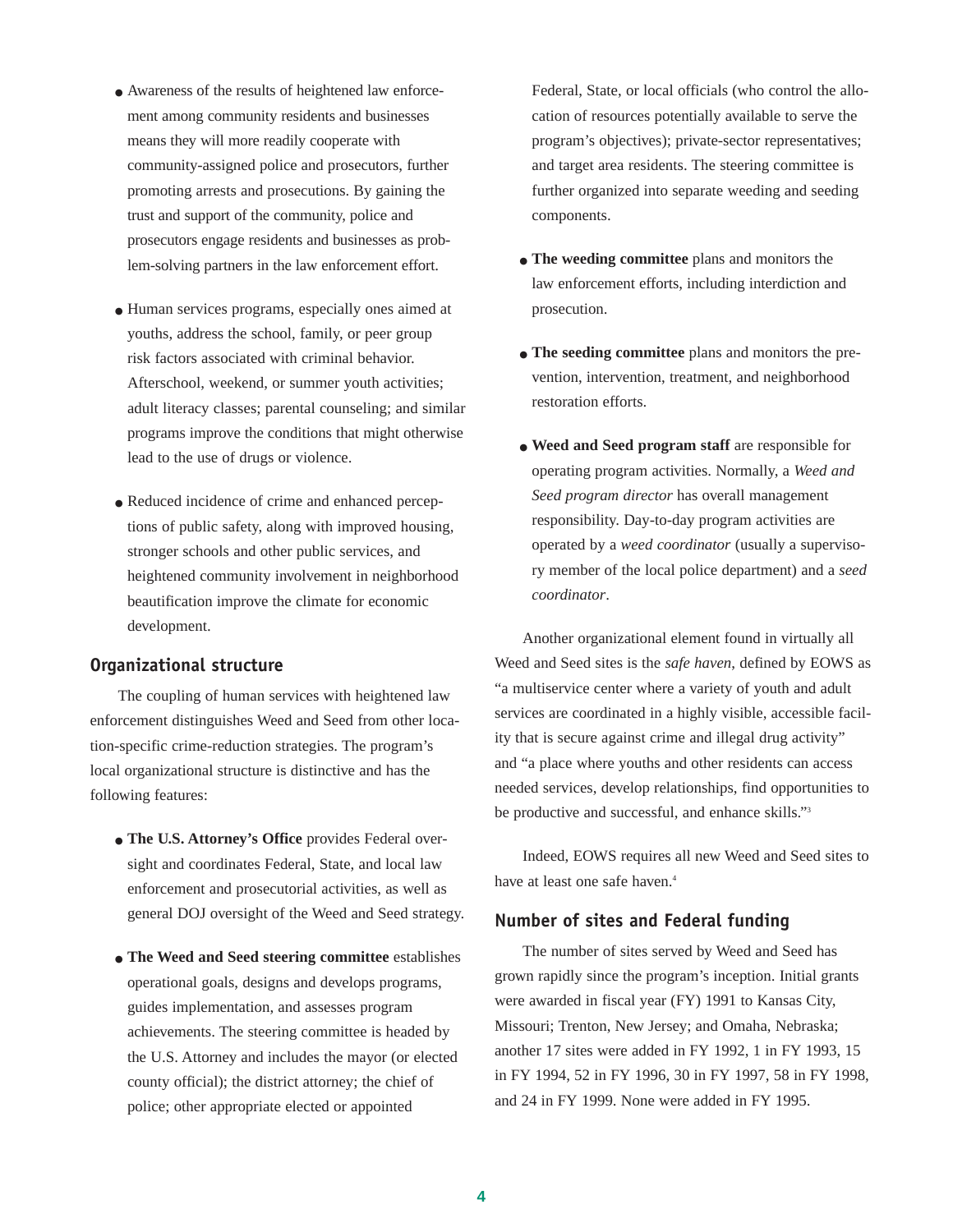Until very recently, funded sites were either officially recognized sites or demonstration sites. Officially recognized sites qualified for initial program funding in annual amounts of less than \$250,000 by having previously implemented Weed and Seed-like initiatives in their designated target areas. Demonstration sites qualified for full program funding in the range of \$500,000 to \$750,000. Currently, most funded sites receive \$225,000 annually.

Total program funding for Weed and Seed rose rapidly in its early years, from \$11.5 million in FY 1992 to \$31.5 million in FY 1994. Over the succeeding 4 years, funding increased further by more than one-third, reaching \$42.5 million in FY 1998 and \$49 million in FY 1999, as shown in exhibit 1.1. (The exhibit includes funds provided to the

| <b>Exhibit 1.1</b>            | <b>Fiscal year</b> | Number of<br>funded sites | <b>Total program</b><br>funding<br>(millions) |
|-------------------------------|--------------------|---------------------------|-----------------------------------------------|
| <b>Operation</b>              | 1991               | 3                         | \$0.5                                         |
| <b>Weed and</b><br>Seed:      | 1992               | 20                        | \$11.5                                        |
| Number of<br><b>Sites and</b> | 1993               | 21                        | \$13.5                                        |
| Annual<br><b>Funding</b>      | 1994               | 36                        | \$31.5                                        |
|                               | 1995               | 36                        | \$32.5                                        |
|                               | 1996               | 88                        | \$37.5                                        |
|                               | 1997               | 118                       | \$37.5                                        |
|                               | 1998               | 176                       | \$42.5                                        |
|                               | 1999               | 200                       | \$49.0                                        |

program from several sources—primarily from the Weed and Seed Program Fund, but also from the Byrne Discretionary Grant Fund and the Asset Forfeiture Fund.)

# **Design of the national Weed and Seed evaluation**

This report is the first multisite evaluation of Weed and Seed to include findings on both the implementation of the program and measurable outcomes related to crime and public safety. As early as 1993, single-site local evaluations have been conducted in many participating sites. (Starting in 1994, EOWS required sites to use some of their funding

to support local evaluations.) In addition, the implementation of the program in the first 19 sites to receive Weed and Seed funding was studied under the National Process Evaluation of Operation Weed and Seed.<sup>5</sup> However, this earlier evaluation did not analyze any data on crime rates or perceptions of public safety.

### **Evaluation sites**

Eight sites participated in this evaluation as identified in exhibit 1.2. These sites were selected by the U.S. Department of Justice as examples of different aspects of Weed and Seed. For each site, the evaluation focused on one or two Weed and Seed target areas, as follows:<sup>6</sup>

**Akron, Ohio:** The West Side neighborhood has the largest population—nearly 24,000—among the target areas included in the evaluation, with a mix of both renter- and owner-occupied housing (one-third of which is considered substandard) and several retail districts. Unlike the other participating areas, the area's crime rate is somewhat below the corresponding citywide average. This site was unfunded at the time of its designation for the national impact evaluation.

**Hartford, Connecticut:** Stowe Village, one of the city's most impoverished neighborhoods, is a public housing development in its northeast neighborhood. This densely populated, multiracial community consists of 550 housing units in 31 twoor three-story buildings. This site was selected for

funding on the basis of the 1994 competitive solicitation.

**Las Vegas, Nevada:** Meadows Village is a small and shrinking community at the north end of the tourist district. It is populated primarily by transient, foreign-born, primarily Spanish-speaking residents who make or seek their livelihood in low-skilled service jobs related to the city's entertainment industry. This site was also selected for funding on the basis of the 1994 competitive solicitation.

West Las Vegas, located further north and separated from the downtown area by a major interstate highway, is a larger and less transient area than Meadows Village. It has a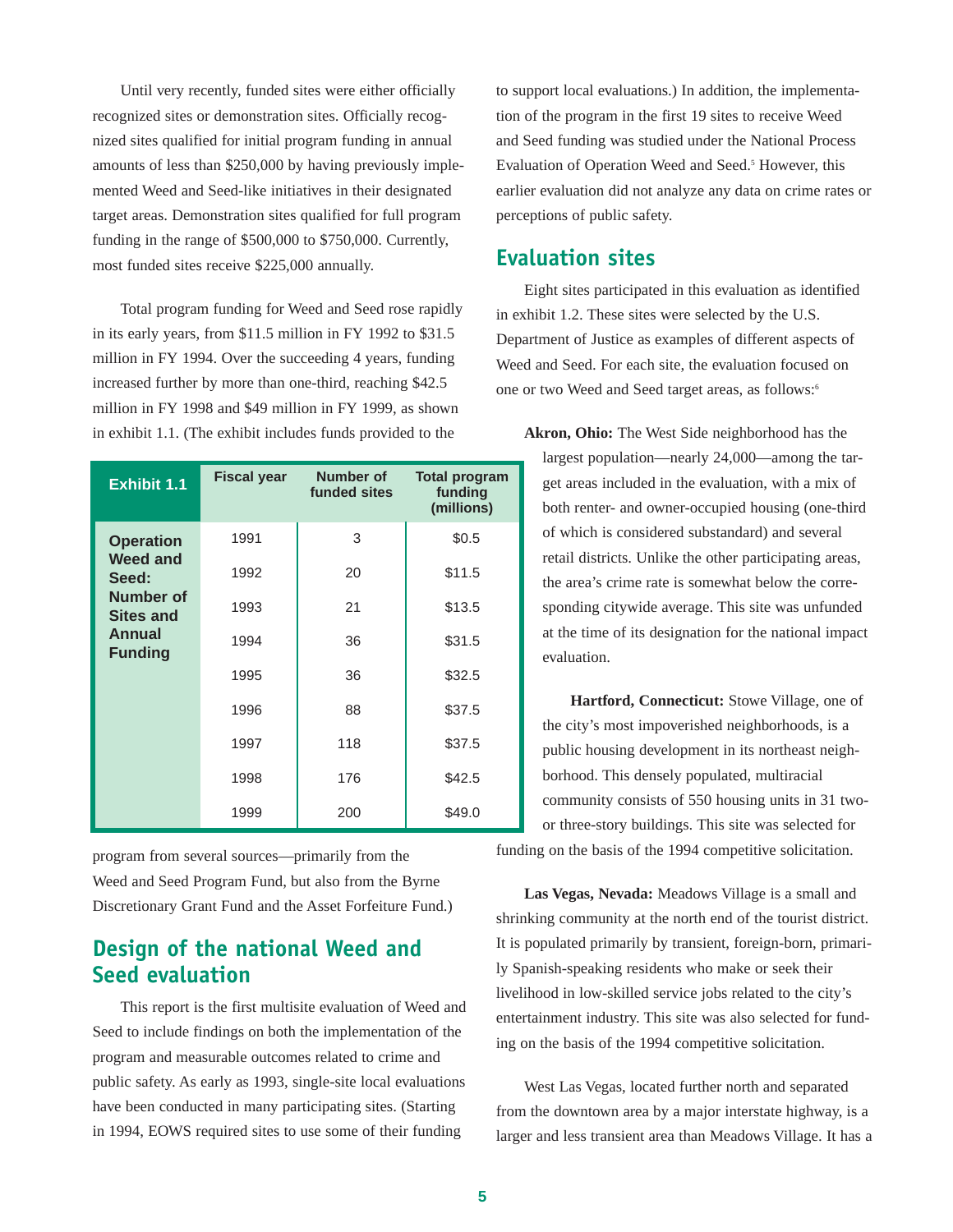| Exhibit 1.2                                                                                              | Site:<br>Target area(s)                                                          | Akron:<br><b>West Side</b> | Hartford:            | Las Vegas:                       |                                 |  |  |
|----------------------------------------------------------------------------------------------------------|----------------------------------------------------------------------------------|----------------------------|----------------------|----------------------------------|---------------------------------|--|--|
|                                                                                                          |                                                                                  |                            | <b>Stowe Village</b> | <b>Meadows</b><br><b>Village</b> | <b>West Las</b><br><b>Vegas</b> |  |  |
| <b>Target Area</b><br><b>Character-</b><br><b>istics</b><br>for the<br><b>Evaluation</b><br><b>Sites</b> | Geographic area<br>(square miles)                                                | 3.5                        | 0.1                  | 0.5                              | 1.6                             |  |  |
|                                                                                                          | Population                                                                       | 23,930                     | 1.300                | 4.819                            | 10.103                          |  |  |
|                                                                                                          | Weed and Seed<br>start date                                                      | Oct. 1995                  | Jan. 1995            | Oct. 1994                        | Oct. 1994                       |  |  |
|                                                                                                          | Part 1 crime rate<br>(per 1,000 residents)<br>in year preceding<br>Weed and Seed | 69.5                       | 199.2                | 206.3                            | 118.0                           |  |  |

| Exhibit 1.2                                                                                              | Site:                                                                            |                      | <b>Manatee/Sarasota:</b> | Pittsburgh:          |  |
|----------------------------------------------------------------------------------------------------------|----------------------------------------------------------------------------------|----------------------|--------------------------|----------------------|--|
| continued                                                                                                | Target area(s)                                                                   | <b>North Manatee</b> | <b>South Manatee</b>     | <b>Hill District</b> |  |
| <b>Target Area</b><br><b>Character-</b><br><b>istics</b><br>for the<br><b>Evaluation</b><br><b>Sites</b> | Geographic area<br>(square miles)                                                | 1.1                  | 1.2                      | 0.5                  |  |
|                                                                                                          | Population                                                                       | 3,327                | 8,620                    | 4,244                |  |
|                                                                                                          | Weed and Seed<br>start date                                                      | Oct. 1994            | Oct. 1994                | Apr. 1992            |  |
|                                                                                                          | Part 1 crime rate<br>(per 1,000 residents)<br>in year preceding<br>Weed and Seed | 73.9                 | 85.3                     | 246.6                |  |

| Exhibit 1.2<br>continued                                                                                 | Site:<br>Target area(s)                                                          | <b>Salt Lake City:</b><br><b>West Side</b> | Seattle:<br><b>Central District</b> | <b>Shreveport:</b><br><b>Highland/Stoner Hill</b> |  |
|----------------------------------------------------------------------------------------------------------|----------------------------------------------------------------------------------|--------------------------------------------|-------------------------------------|---------------------------------------------------|--|
| <b>Target Area</b><br><b>Character-</b><br><b>istics</b><br>for the<br><b>Evaluation</b><br><b>Sites</b> | Geographic area<br>(square miles)                                                | 6.3                                        | 1.2                                 | 4.6                                               |  |
|                                                                                                          | Population                                                                       | 22,000                                     | 13,812                              | 12,668                                            |  |
|                                                                                                          | Weed and Seed<br>start date                                                      | Mar. 1995                                  | Jan. 1993                           | Feb. 1995                                         |  |
|                                                                                                          | Part 1 crime rate<br>(per 1,000 residents)<br>in year preceding<br>Weed and Seed | 55.1                                       | 172.6                               | 211.6                                             |  |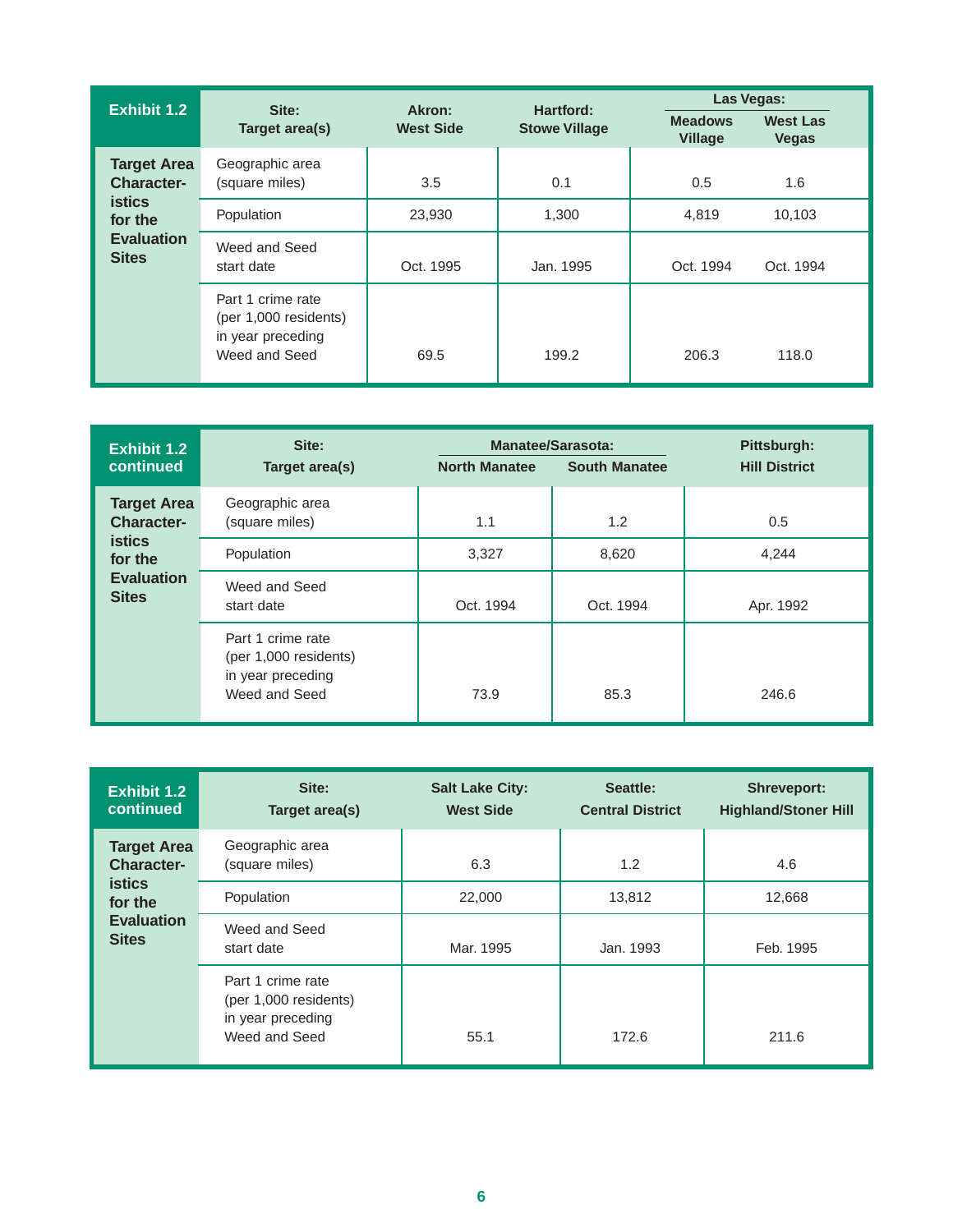predominantly black population, an active commercial district, and established social infrastructure. This site was added in 1995.

**Manatee and Sarasota Counties, Florida:** This is a multijurisdictional site, selected for funding through the 1994 competitive solicitation and for participation in the Weed and Seed National Performance Review project. Weed and Seed was implemented in six local target areas, two of which were studied in the impact evaluation.

North Manatee has a predominantly minority population; more than three-fourths of the residents are black. More than one-third of the residents are elderly, and nearly half of the adult residents did not graduate from high school. One-fourth of the residents receive public assistance.

South Manatee consists primarily of low-income duplex rental housing. Compared to North Manatee, this area has a younger and more transient population with a smaller percentage of minority and elderly residents. Nearly one-half of the households contain children, many with single parents.

**Pittsburgh, Pennsylvania:** The Hill District is located between the city's main business center and its educational/ cultural district. Historically a center for black culture, commerce, and entertainment, this community has experienced a dramatic population decline during recent decades. The area consists of six separate neighborhoods, some experiencing unemployment rates approaching 50 percent. This site was selected for funding in 1992 and for participation in the Weed and Seed National Performance Review project in 1994.

**Salt Lake City, Utah:** The West Side includes three neighborhoods (Glendale, Poplar Grove, and a large section of Fairpark) that together make up a larger geographical area (6.3 square miles) than any of the other evaluation sites. Housing conditions and socioeconomic characteristics vary greatly across these communities. Overall, most of the housing is owner-occupied, but some areas have high concentrations of vacant or boarded buildings. Some neighborhoods are relatively stable, working-class areas; others

are more transient and poverty-ridden. This site was selected for funding and participation in the National Performance Review in 1994.

**Seattle, Washington:** The Central District is a highly congested section east of downtown, consisting of eight separate neighborhoods with both residential and retail areas. The diverse population includes both university students and low-income families, with poverty rates in some neighborhoods approaching 50 percent. This site was initially selected for funding in 1992.

**Shreveport, Louisiana:** The Highland-Stoner Hill area, the least densely populated of the evaluation sites, is one of the city's oldest neighborhoods. Economic difficulties in the oil and gas industry have contributed to a decline in the community's business sector, declining property values, and a deterioration in housing. This site was selected for funding in the 1994 competitive solicitation, and it also participated in the Weed and Seed National Performance Review project.

Although each of these areas had distinctive crime problems, they all shared high violent crime rates related to drug trafficking and drug use. Most also had serious gang-related crime problems.

These sites were selected for the national evaluation during the fall of 1994. Pittsburgh and Seattle were chosen from among the first 19 Weed and Seed demonstration sites, which received their initial demonstration funding in FY 1992. Hartford, Las Vegas, Manatee/Sarasota, and Shreveport were chosen from among the sites to receive their first demonstration funding in FY 1994. Akron and Salt Lake City were officially recognized sites in FY 1995 (and then subsequently became demonstration sites).

### **Evaluation activities**

The national evaluation incorporated a wide variety of evaluation activities at each site that included a review of funding applications and other significant program documents; individual interviews with key program administrators, senior staff within law enforcement agencies, managers of seeding activities, service providers (both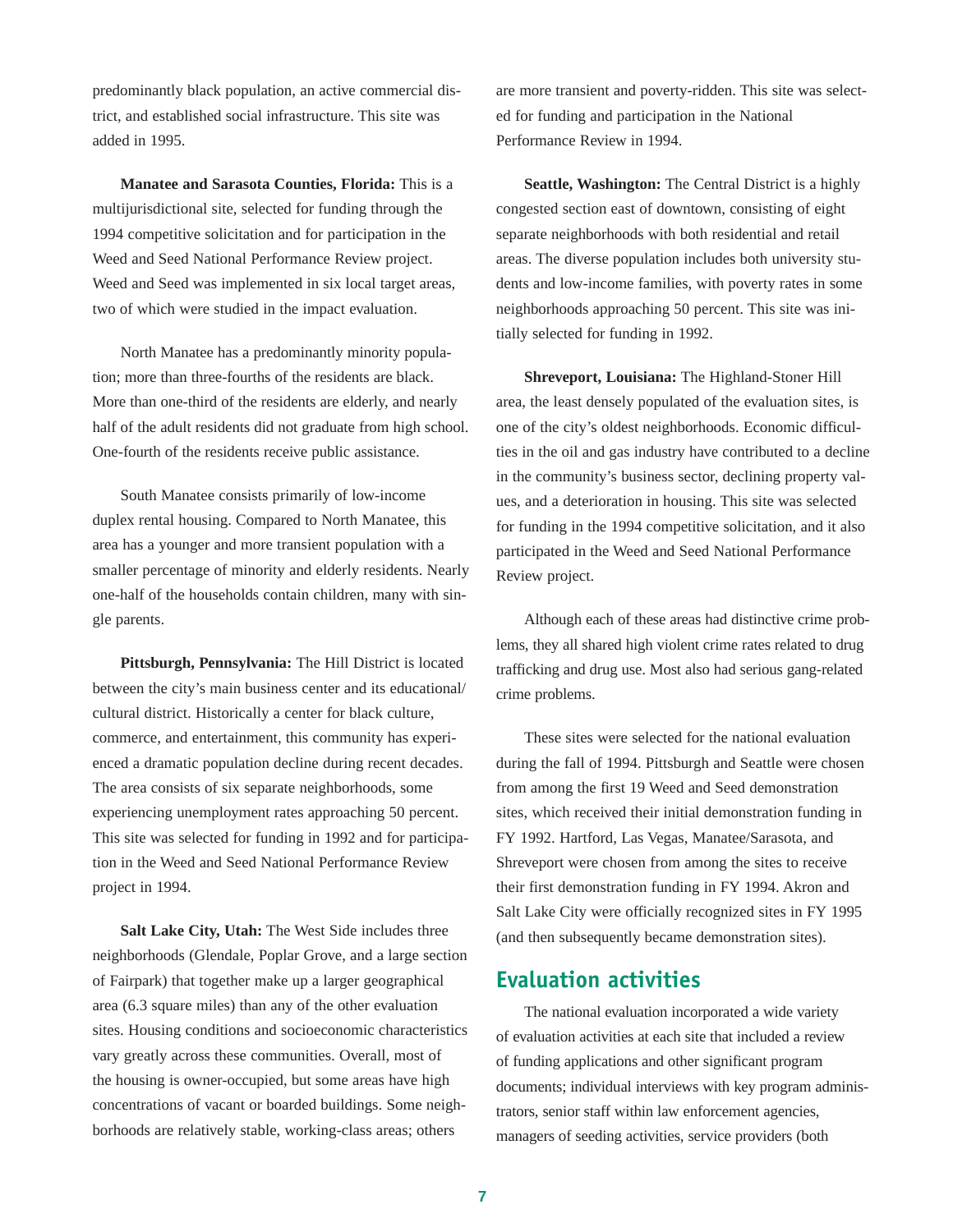current and former), and community leaders; analysis of automated, incident-level records provided by the local police departments on crimes and arrests; group interviews with participants in seeding programs; and two surveys of residents in target areas, conducted in 1995 and in 1997. Based on these activities, a separate case study was first prepared for each of the eight evaluation sites.

There are numerous challenges to evaluating a comprehensive, locally targeted initiative such as Weed and Seed. In the end, it is impossible to reach any definitive conclusion about Weed and Seed's effectiveness; what is most important, there is no reliable basis on which to determine what would have happened in these sites in the absence of Weed and Seed. Nonetheless, it is possible to examine carefully the manner in which the program was implemented and to consider the changes in measurable outcomes that occurred following implementation. One cannot attribute such changes to Weed and Seed alone, but one can draw from the experience of these sites to suggest those factors that appear to have favored successful implementation of the Weed and Seed strategy and that appear to have promoted achievement of the intended results.

### **Notes**

1. EOWS regards community policing as "increasing police visibility and developing cooperative relationships between the police and citizenry in the target areas." The associated techniques include foot patrols, police ministations, nuisance abatement, victim referrals to support services, and community relations activities, in which the community is encouraged to undertake such initiatives as neighborhood watches, citizen marches and rallies, drug-free zones, and graffiti removal. See Executive Office for Weed and Seed, *Operation Weed and Seed Implementation Manual*, Washington, D.C.:

U.S. Department of Justice, Office of Justice Programs, Executive Office for Weed and Seed: 1–3, 1–4.

- 2. Ibid., 9–6.
- 3. Executive Office for Weed and Seed, *Weed and Seed Fiscal Year 1998 Program Guide and Application Kit for New Sites*, Attachment 2, Washington, D.C.: U.S. Department of Justice, Office of Justice Programs, Executive Office for Weed and Seed, 1998: 2–1.
- 4. In its literature, EOWS describes safe havens as an integral part of a "risk factor and protective factor" approach to crime prevention. This is viewed as the counterpart to comprehensive community-based disease prevention programs that have operated effectively in the public health arena—for example, in combating heart disease. In the Weed and Seed context, risk factors, those that make one susceptible to criminal behavior, must be identified and addressed. At the same time, protective factors, those that serve to counter or neutralize risks, must be enhanced.
- 5. Roehl, Janice A., et al., *National Process Evaluation of Operation Weed and Seed*, Research in Brief, Washington, D.C.: U.S. Department of Justice, National Institute of Justice, 1996, NCJ 16124.
- 6. Several of these eight sites, including Las Vegas and Pittsburgh, have implemented Weed and Seed in additional target areas not mentioned here. However, because this additional experience has been relatively recent, we have focused this report on the target areas noted, for which substantial postimplementation data have been collected.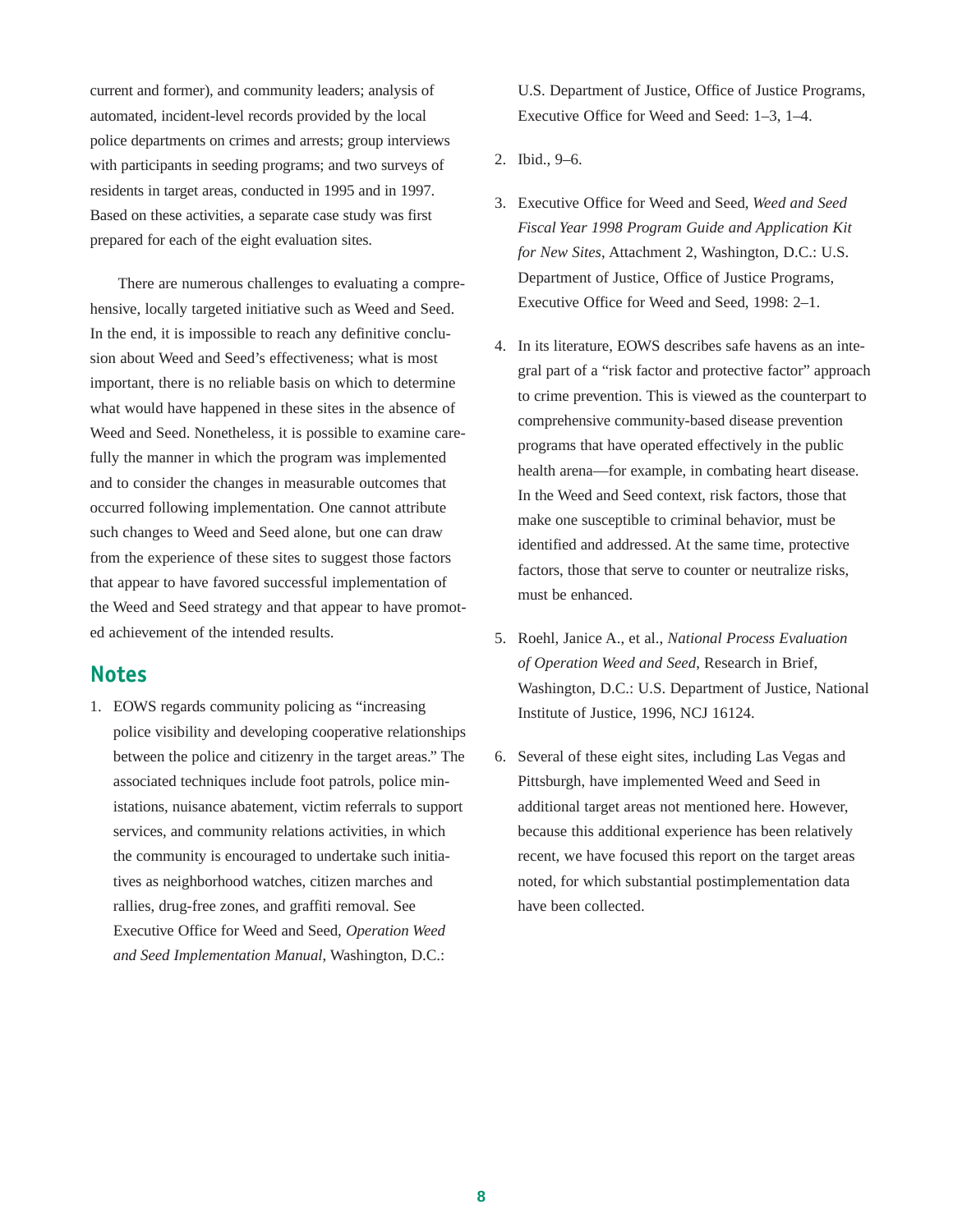# **Chapter 2**



The most successful Weed and Seed efforts required the full cooperation of human services programs, community buy-in, and, perhaps

most important, systemic commitment beginning with police officers on the street and extending through the areas' political structure and prosecutors' offices. The initiatives also relied on strong seeding programs, including prevention and intervention programs for youths, neighborhood beautification, community building and development efforts, adult employment and economic advancement programs, family support services, and general community economic development.

Together, these elements were to achieve three key program objectives:

- Coordinate, concentrate, and integrate public and private resources in target areas.
- Empower residents to solve neighborhood problems.
- Increase investment and commitment from the private sector.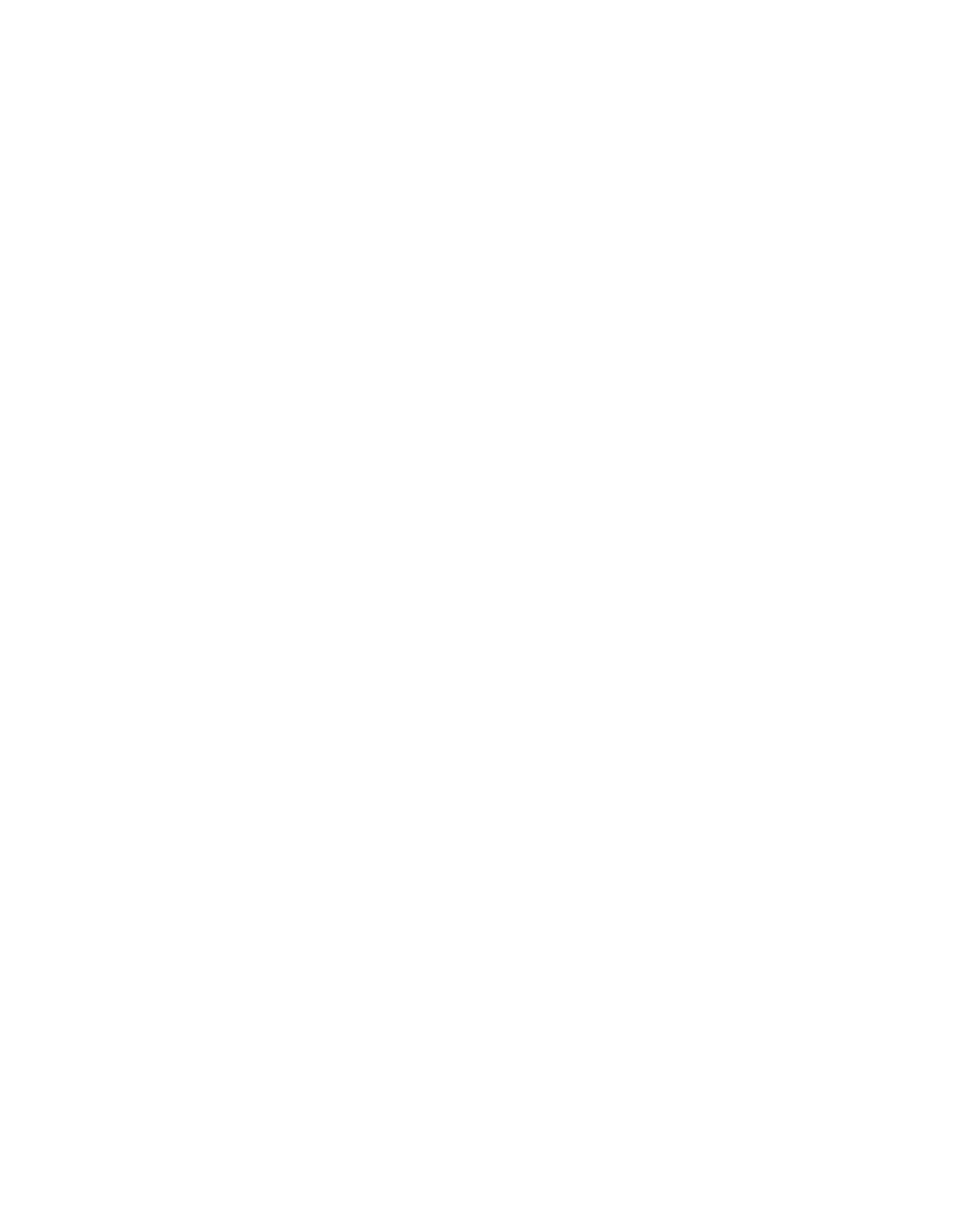# **Program Implementation**

The Weed and Seed strategy had three key objectives:

- Coordinating, concentrating, and integrating public and private resources in target areas.
- Empowering residents to assist in solving neighborhood problems.
- Increasing private-sector investment and commitment.

Although the eight sites successfully implemented elements from the weeding, community policing, and seeding program components, each site had distinct local contexts which shaped its approach and community responses.<sup>1</sup>

### **Program framework**

**Grantees and funding levels.** Exhibit 2.1 shows Weed and Seed grantee organizations and funding awards for the

eight evaluation sites. Grantees included mayors' offices, local police departments, and local nonprofit  $501(c)(3)$ organizations. Among the demonstration sites, the Pittsburgh program began first, in April 1992, followed by Seattle in January 1993. The remaining demonstration sites were awarded their first grants in Federal fiscal year 1994, implementing their programs in late 1994 or early 1995. Salt Lake City and Akron became officially recognized sites in FY 1995 but did not receive significant funding until FY 1996 and FY 1997, respectively. As a result of the timing of its funding, the Akron Weed and Seed program operated as an officially recognized but unfunded site at the time of the evaluation.

Among the demonstration sites, program duration and target area size and population, all of which affect the breadth and intensity of the Weed and Seed intervention

| <b>Exhibit 2.1</b> |                                                                                                                                                                                                                                                                                                                          |                            | <b>Funding by Fiscal Year</b> |             |                        |                        |                        |                        |                            |
|--------------------|--------------------------------------------------------------------------------------------------------------------------------------------------------------------------------------------------------------------------------------------------------------------------------------------------------------------------|----------------------------|-------------------------------|-------------|------------------------|------------------------|------------------------|------------------------|----------------------------|
|                    |                                                                                                                                                                                                                                                                                                                          | <b>Grantee</b>             | <b>FY</b>                     | <b>FY</b>   | <b>FY</b>              | <b>FY</b>              | <b>FY</b>              | <b>FY</b>              | <b>Total</b>               |
|                    | <b>City/State</b>                                                                                                                                                                                                                                                                                                        | Organization               | 1992                          | 1993        | 1994                   | 1995                   | 1996                   | 1997*                  | <b>Funding</b>             |
| <b>Funding</b>     | <b>Demonstration Sites</b>                                                                                                                                                                                                                                                                                               |                            |                               |             |                        |                        |                        |                        |                            |
| <b>Designation</b> | Hartford, CT                                                                                                                                                                                                                                                                                                             | <b>Police Department</b>   |                               |             | \$683,424              | \$750,000              | \$790,000              | \$225,000              | \$2,448,424                |
| for Weed and       | Las Vegas, NV                                                                                                                                                                                                                                                                                                            | Mayor's Office             |                               |             | \$668,066              | \$750,000              | \$750,000              |                        | \$2,168,066                |
| <b>Seed Sites</b>  | Manatee/Sarasota                                                                                                                                                                                                                                                                                                         | Drug Free<br>Communities** |                               |             |                        |                        |                        |                        |                            |
|                    | Counties, FL<br>Pittsburgh, PA                                                                                                                                                                                                                                                                                           | Mayor's Office             | \$613,000                     | \$487,000   | \$750,000<br>\$750,000 | \$750,000<br>\$750,000 | \$840,000<br>\$300,000 | \$175,000<br>\$375,000 | \$2,515,000<br>\$3,275,000 |
|                    | Seattle, WA                                                                                                                                                                                                                                                                                                              | <b>Police Department</b>   |                               | \$1,100,000 | \$750,000              | \$750,000              | \$300,000              | \$225,000              | \$3,125,000                |
|                    | Shreveport, LA                                                                                                                                                                                                                                                                                                           | Police Department          |                               |             | \$750,000              | \$750,000              | \$750,000              |                        | \$2,250,000                |
|                    |                                                                                                                                                                                                                                                                                                                          |                            |                               |             |                        |                        |                        |                        |                            |
|                    | <b>Officially Recognized Sites</b>                                                                                                                                                                                                                                                                                       |                            |                               |             |                        |                        |                        |                        |                            |
|                    | Akron. OH                                                                                                                                                                                                                                                                                                                | City of Akron              |                               |             |                        | \$35,000               | \$0                    | \$123,172              | \$158,172                  |
|                    | Salt Lake City, UT                                                                                                                                                                                                                                                                                                       | Mayor's Office             |                               |             |                        | \$35,000               | \$240,000              | \$275,000              | \$550,000                  |
|                    | <b>National Performance</b>                                                                                                                                                                                                                                                                                              |                            |                               |             |                        |                        |                        |                        |                            |
|                    | <b>Review Lab (NPRL) Sites</b>                                                                                                                                                                                                                                                                                           |                            |                               |             |                        |                        |                        |                        |                            |
|                    | Manatee/Sarasota                                                                                                                                                                                                                                                                                                         | Drug Free                  |                               |             |                        |                        |                        |                        |                            |
|                    | Counties, FL                                                                                                                                                                                                                                                                                                             | Communities                |                               |             |                        |                        | \$50,000               |                        | \$50,000                   |
|                    | Pittsburgh, PA***                                                                                                                                                                                                                                                                                                        | Mayor's Office             |                               |             |                        |                        | \$50,000               |                        | \$50,000                   |
|                    | Salt Lake City, UT                                                                                                                                                                                                                                                                                                       | Mayor's Office             |                               |             | \$50,000               |                        |                        |                        | \$50,000                   |
|                    | Source: Weed and Seed grant applications and program managers. Includes Asset Forfeiture funding.<br>* In FY 1997, Manatee/Sarasota and Seattle became Weed and Seed training sites. Shreveport applied to become a training site for FY 1998.<br>** Drug Free Communities, Inc., is a nonprofit 501(c)(3) organization. |                            |                               |             |                        |                        |                        |                        |                            |

Pittsburgh also received an NPRL grant of \$50,000 for FY 1998.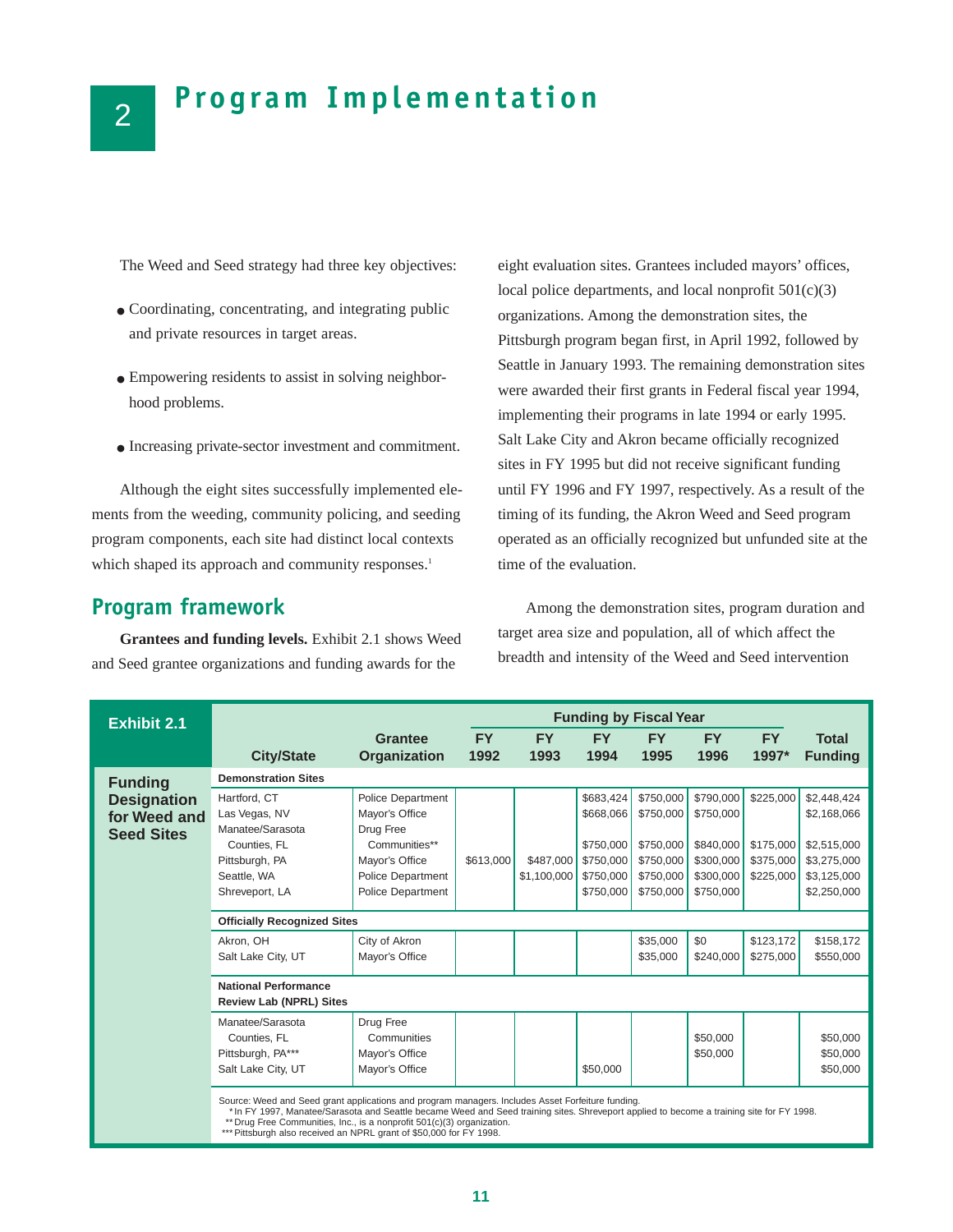and implementation strategies, need to be considered. At the two extremes, Hartford received about the same amount of funding for 1,300 people in a 0.1-square-mile target area as did Manatee/Sarasota for 33,641 people in 6 noncontiguous target areas spanning more than 40 square miles.

**Program goals.** Having been selected to participate in Weed and Seed, the eight sites shared the fundamental goals of eliminating violent crime, drug trafficking, and drug-related crime and providing a safe environment for residents. The sites also set goals according to the other major Weed and Seed components which included drug abuse prevention, especially activities for youths; expansion of community policing efforts, including strengthening community-police relations and increasing resident and business owner participation in crime prevention; and neighborhood restoration, such as code enforcement, improving housing stock, and attracting new investment. The following summarizes some of the variations in local goals.

### **Demonstration sites**

**Hartford.** Because the Stowe Village target area was a city center for narcotics and gang activity, improving public safety was the site's primary goal. Program goals included reducing youth violence, narcotics trafficking, and violent crime; reducing fear and reenfranchising youths into the community; and returning community control to lawabiding citizens. Key objectives included supplementing the U.S. Department of Housing and Urban Development (HUD) Family Investment Center and other existing social services with youth and family support programs, prevention activities, and employment-related training, as well as mobilizing residents to participate in crime prevention and seeding activities.

**Las Vegas.** Suppressing high-level drug crime and youth gangs were key goals for the two Las Vegas target areas, with the objectives of: (1) targeting and eliminating the 50 most disruptive and violent offenders, and (2) increasing community support for law enforcement. Seeding goals included increasing child and family health care, strengthening youth development and resiliency, and improving housing stock and property appearance. In the Meadows Village target area, which had a more transient population and a relatively high

proportion of immigrants, objectives included reducing legal and language barriers of residents, developing a shared computer-based information system in the safe haven to enhance the availability and effectiveness of health care, education, and human services; and establishing a neighborhood association to promote the identification and resolution of common community problems.

**Manatee/Sarasota.** Law enforcement goals were to reduce street-level drug dealing (and the open-air drug markets), reduce violent and property crimes, increase citizen participation in neighborhood action teams, and implement and integrate a community policing program in Manatee County, where one previously did not exist. The seeding focus was on youth-oriented or crime prevention programs, including education, job training, and recreation, as well as the establishment of safe havens. A central seeding component of the Manatee/Sarasota program was community empowerment, including leadership development and providing the community authority over nonenforcement domains of the program.

**Pittsburgh.** A key weeding goal was to eliminate open-air drug trafficking, whereas seeding goals included integrating and expanding economic development strategies, providing employment and job training opportunities, and improving housing conditions. Pittsburgh's program focused on building stronger community-level organizations to enable communities to address their problems by obtaining resources through community and economic development. The key strategies employed to achieve the operational goals were: (1) providing training to community members and Weed and Seed participating organizations, and (2) systematically increasing the community's access to information.

**Seattle.** In addition to controlling street-level gangrelated drug and violent crimes, goals included developing an effective managerial approach to neighborhood problem solving involving community and business groups, extending the partnership concepts to include agencies at the State and Federal levels, and mobilizing residents to work with police in problem solving. Seattle focused on youth antiviolence enforcement and youth-oriented or crime prevention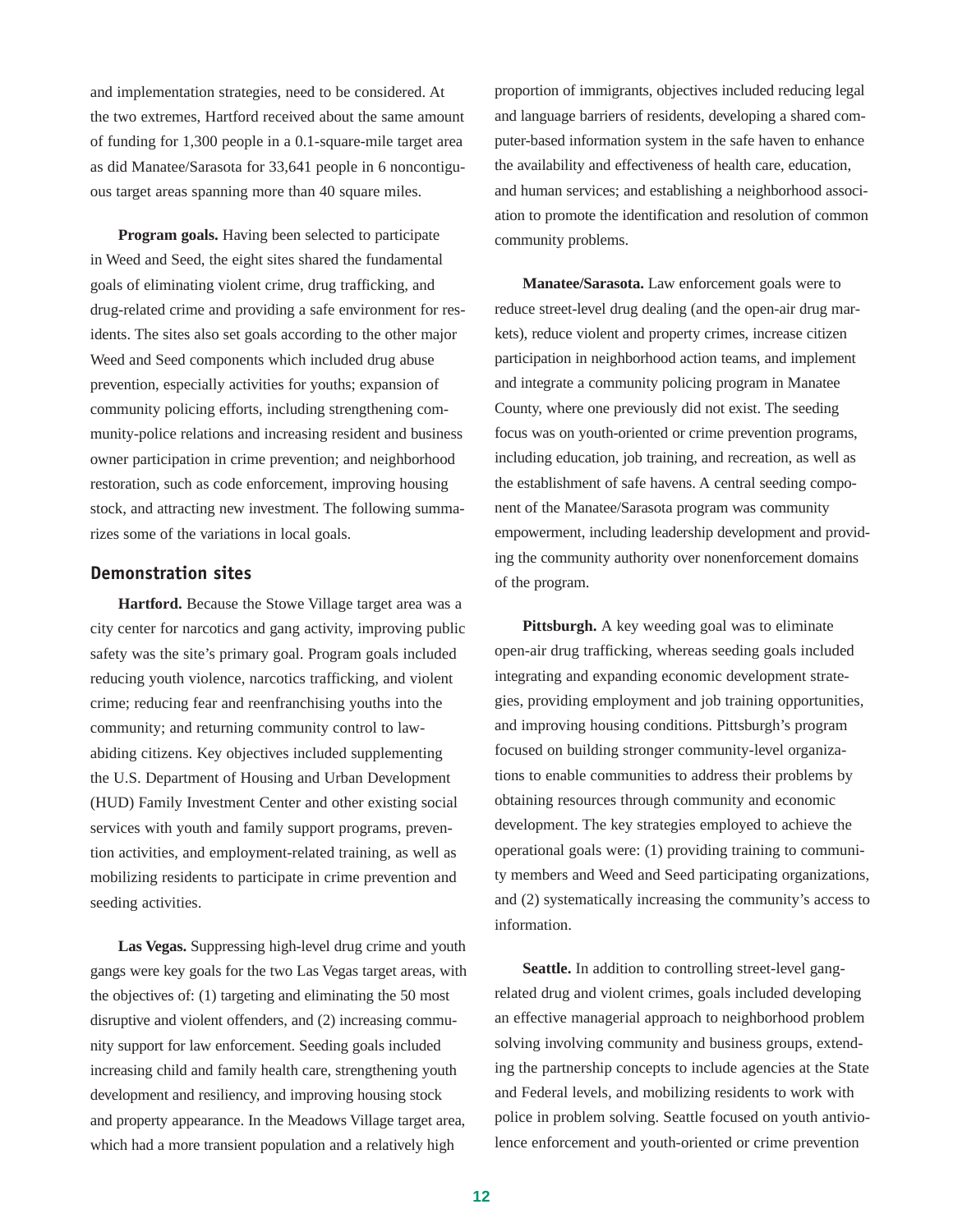projects, as well as supporting broader community efforts promoting employment (skills training and business development), education, and health care. A collective decisionmaking process among community groups, residents, and participating public agencies provided a broad foundation for the program.

**Shreveport.** In addition to reducing drug trafficking, law enforcement goals included reducing weapons violations, property crimes, and gang influence; targeting and removing repeat offenders; increasing community education on police services, crime prevention, and drug awareness; and increasing participation in and effectiveness of the neighborhood watches. Prevention goals centered on youth risk factors and education, and neighborhood restoration focused on vigorous code enforcement with resident participation. A key seeding emphasis was establishing safe havens and afterschool programs (which were sorely lacking in the target area), as well as coordinating existing public and private services and resources to make them available to residents.

#### **Officially recognized sites**

**Akron.** This city received little funding during most of the national evaluation period. Although Akron had not yet implemented its program, strategies had been developed. Law enforcement goals included eliminating drug markets and crack houses and reducing burglaries and prostitution. Special community policing goals included restoring neighborhood pride and achieving a higher percentage of high school graduates. Seeding goals built on an existing program, the Crouse Caring Communities Project. Goals included developing a model for integrated service delivery to children and families, working with the city's public schools to increase achievement and decrease counterproductive behavior, building employment skills of residents, improving housing, and further developing the business district.

Salt Lake City. In its first year as an officially recognized site, the city's goal was to extend technical assistance for community mobilization activities in the three target neighborhoods and to empower the community by providing small grants to fund high-priority projects for residents.

With increased recognition-level funding, law enforcement goals included reducing levels of violent crime related to gang and drug activities, focusing on high-level drug cases for Federal prosecution, and increasing the implementation of community policing efforts, including problem solving with the community and the integration of communityoriented police officers with beat officers. Seeding goals included increasing the coordination and planning around economic development and addressing risk/protective factors for youths and families, including intensive case management and community assessment. Salt Lake City was already a recipient of a major Comprehensive Communities Program grant and intended to use Weed and Seed to build on those efforts.

# **Organizational roles, community engagement, planning, and evaluation**

Among the eight sites, there were substantial variations in the role of the steering committee, the role of the grantee organization, how the community was engaged in capacity building, and the role of planning and evaluation in the implementation of the Weed and Seed program.

### **Role of the steering committee and other key decisionmaking bodies**

In general, the steering committees played an important role in: (1) establishing goals and objectives, (2) providing guidance and oversight on key program design and implementation issues, and (3) integrating weeding with seeding at the policy level. At most sites, the steering committee also played a critical role in coordination across agencies, sectors, and jurisdictions. Across all eight sites, steering committee members included key public agency representatives and local government officials; variations occurred around inclusion of social service providers, community-based organizations, and residents. Although some steering committees were dominated by public-sector agencies, others were more heavily composed of and guided by community residents.

**Public agency participation at the steering committee level.** Participation and commitment among the public-sector steering committee members varied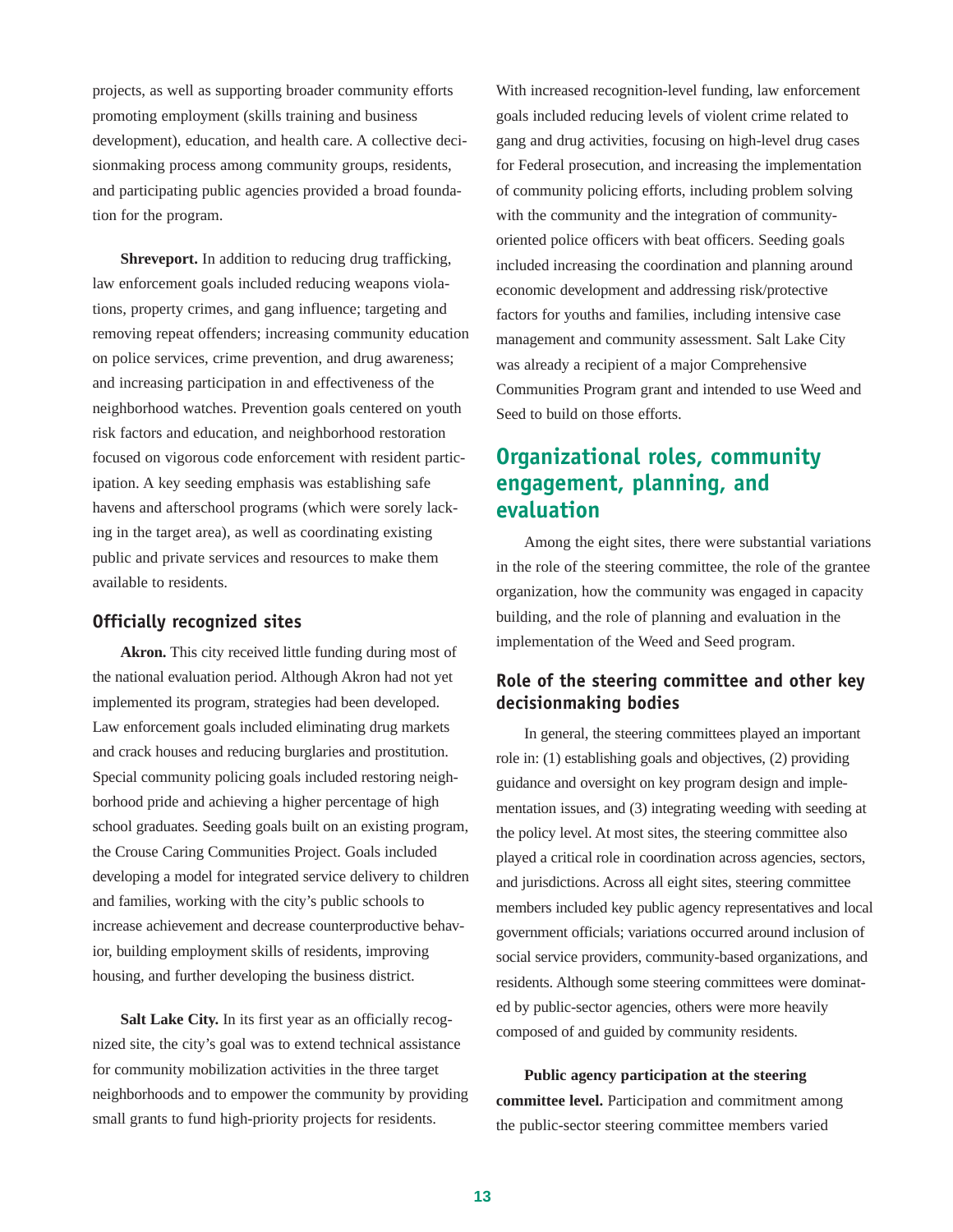considerably by site. The following illustrates the range of public officials' involvement on the steering committee.

At one site, a central problem was a lack of participation by key agency officials, who sent delegates who had no decisionmaking authority to committee meetings and did not bring to bear the resources of their agencies on behalf of Weed and Seed. In this program, the mayor, U.S. Attorney, and district attorney had relatively limited program involvement. As one might imagine, with a lack of prosecutorial commitment at the highest levels, prosecution remained a serious problem for this site, with no Federal prosecutions and no special State attention for Weed and Seed cases. At this same site, however, community participation and leadership in the steering committee were strong, as were the leadership and capabilities of the Weed and Seed program staff. These two factors enabled successful implementation of many program elements, in spite of the lack of participation of relevant agency heads.

Conversely, another Weed and Seed site demonstrated too much involvement and ownership by agency heads, such that conflict developed between grantees and other agencies over the direction and implementation of the program. The U.S. Attorney at this site was highly involved in most aspects of the program but did not share the same vision for the program as the local grantee organization. This conflict between the two key leaders caused considerable disruption in the management of the program and seems to have inhibited local ownership of the program.<sup>2</sup>

Although the role of the U.S. Attorney varied, the U.S. Attorney's Office in a majority of the evaluation sites struck a balance between the two more extreme cases described above. (See the section, "Approach to weeding and community policing," in this chapter, for a discussion of Federal prosecution issues.)

**Community participation at the steering committee level.** For some sites, the steering committee and Weed and Seed neighborhood bodies provided the primary means of formal community participation in program decisionmaking. Other sites incorporated resident participation at the subcommittee level for weeding and seeding.

The following illustrates the range of community participation in key Weed and Seed decisionmaking bodies:

**Seattle** set up two primary governing bodies: (1) the steering committee, which included the relevant agency heads with some social service organizations, and (2) the Citizens Advisory Committee, consisting of residents and community organizations. The steering committee provided policy-level guidance and program oversight, while the Citizens Advisory Committee provided program direction for both weeding and seeding activities. A collective decisionmaking process among community groups, residents, and participating public agencies provided a broad foundation for the program.

In **Manatee/Sarasota Counties,** the neighborhood action teams had substantial program authority, guiding most of the nonenforcement efforts in the target areas. There were six neighborhood action teams—one for each target area—consisting of residents and representatives of organizations, businesses, and law enforcement operating in the target area. In addition, there was one overall steering committee for seeding and one for weeding; the seeding committee comprised elected representatives from the different neighborhood action teams, whereas the weeding committee comprised law enforcement representatives.

**Shreveport** provides an example where community participation in decisionmaking was achieved primarily through its steering committee. The steering committee included representatives of relevant public agencies, but residents and community and nongovernmental organizations accounted for more than half of the membership. The program relied on its steering committee for policy-level guidance and oversight, with program staff providing day-to-day management of weeding and seeding program components.<sup>3</sup>

In **Las Vegas,** the steering committee—with representatives from law enforcement and social service groups functioned as the key decisionmaking body for the first 2 years of the program. Later, a smaller executive committee made up of executives or designees of some key agencies was established as a first-line management structure.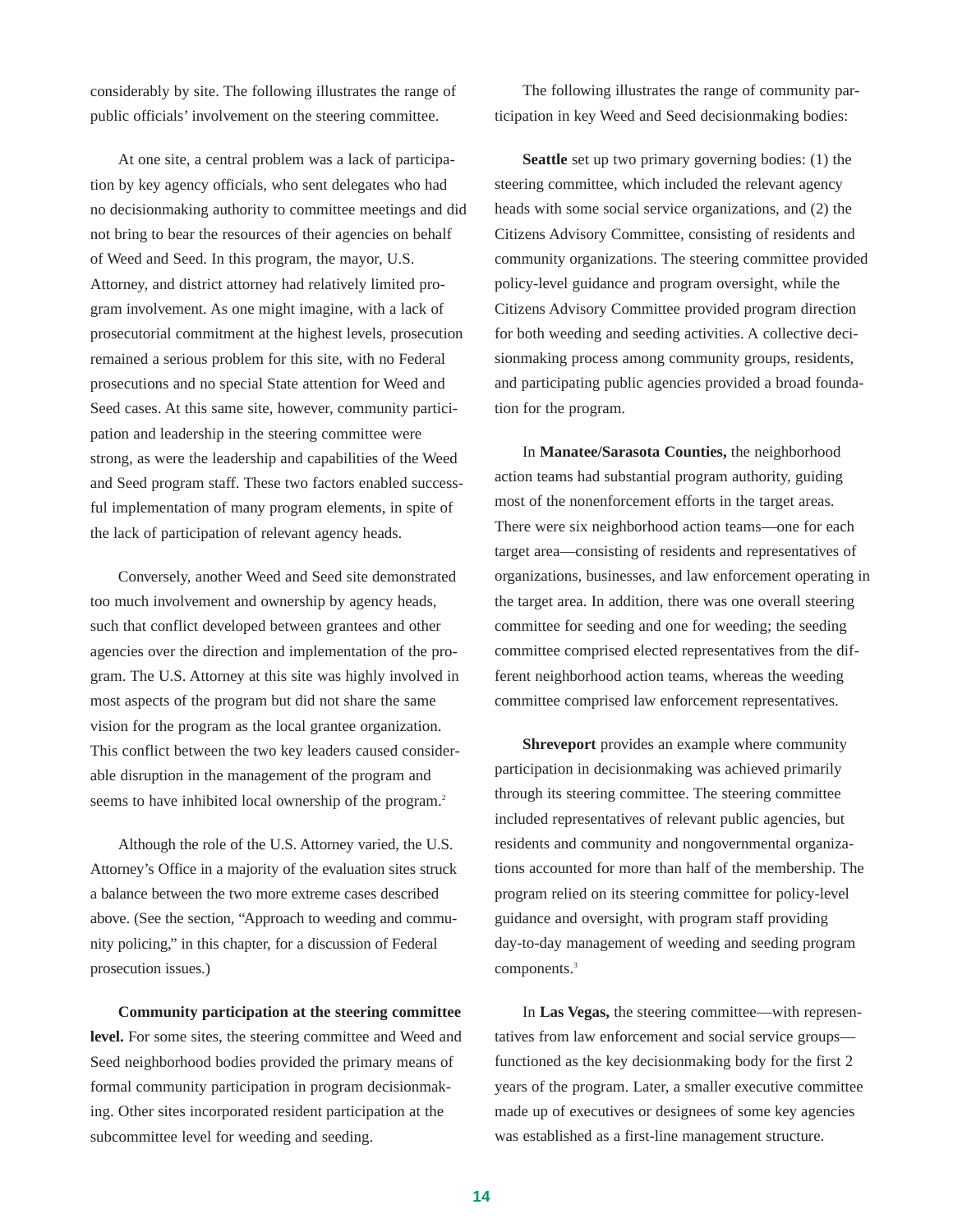In spite of a strong executive committee, decisionmaking remained decentralized for weeding and seeding, with residents helping to guide seeding and community policing activities.4

In **Hartford,** the steering committee predominantly comprised public agency officials and service providers. Attempts were made to foster greater participation from the tenants' association and residents, but the tenants' association was relatively inactive, and there was a lack of community-based organizations in Stowe Village. Steering committee meetings were, however, open to the public. The steering committee typically made strategic decisions, although program staff were more responsible for program management and implementation.

The Seattle and Manatee/Sarasota program organizations show a more bottom-up approach, with residents granted high decisionmaking authority through formal resident bodies. Hartford, on the other hand, lies closer to the other end of the spectrum, where public agency representatives were primary decisionmakers. The remaining six sites fell somewhere in the middle of this spectrum.

#### **Role of the grantee organization**

The grantee and its staff assigned to the Weed and Seed effort were probably the single most important factors in successful program implementation among the evaluation sites. The capabilities, vision, and commitment of Weed and Seed program staff and the grantee institution were more important factors in program implementation than the type of grantee organization.

To implement the Weed and Seed strategy, it was necessary for sites to have sufficient dedicated staff resources to guide the program, engage resident participation and ongoing community leadership, build the necessary network of relationships in the public and private sectors, oversee implementation, and provide technical assistance to the communities. Sites without sufficient dedicated staff resources, from both grantees and other participating agencies, suffered in program implementation, oversight, and cohesion. Structuring and setting in motion a comprehensive and coordinated strategy was the principal challenge

for sites. Effective program staff leadership enabled implementation success in spite of serious obstacles, and staff problems (including inadequate staff, lack of competencies for the given role, and misunderstanding of the mission) severely impeded program implementation. Even in such cases, however, some program elements succeeded due to the leadership of other Weed and Seed participants or to changes in staff.

In keeping with the concept of Weed and Seed as a strategy, the organization, staffing, and method of implementation evolved over time at different sites. Weed and Seed was not a static program structure, and lessons were often incorporated as the process unfolded. Shreveport, for example, initially had inexperienced and insufficient staff, which led to a long delay in implementing seeding programs and resulted in the failure of the first afterschool program associated with Weed and Seed. One problem was that the seed coordinator was a volunteer whose full-time job was to run a large afterschool program. This person was not prepared for these dual roles, nor were there appropriate Weed and Seed management and accountability structures in place. Eventually a full-time seed coordinator was hired, and the Weed and Seed program director was replaced. With strong staff leadership and community participation, implementation occurred smoothly, with considerable accountability.

Consistent with the philosophy of building community capacity, Weed and Seed programs also had to find the right balance between providing needed assistance to communities and challenging them to mobilize more community resources. The Manatee/Sarasota Weed and Seed effort reorganized its initial program structure to reduce the number of staff involved with neighborhood coordination. Although neighborhood coordinators were initially helpful in mobilizing residents, too much staff assistance decreased community initiative and was not an effective use of resources.

#### **Grantee institutional issues**

The Weed and Seed evaluation sites demonstrated how different grantee institutions can bring different institutional strengths, weaknesses, and opportunities to the program and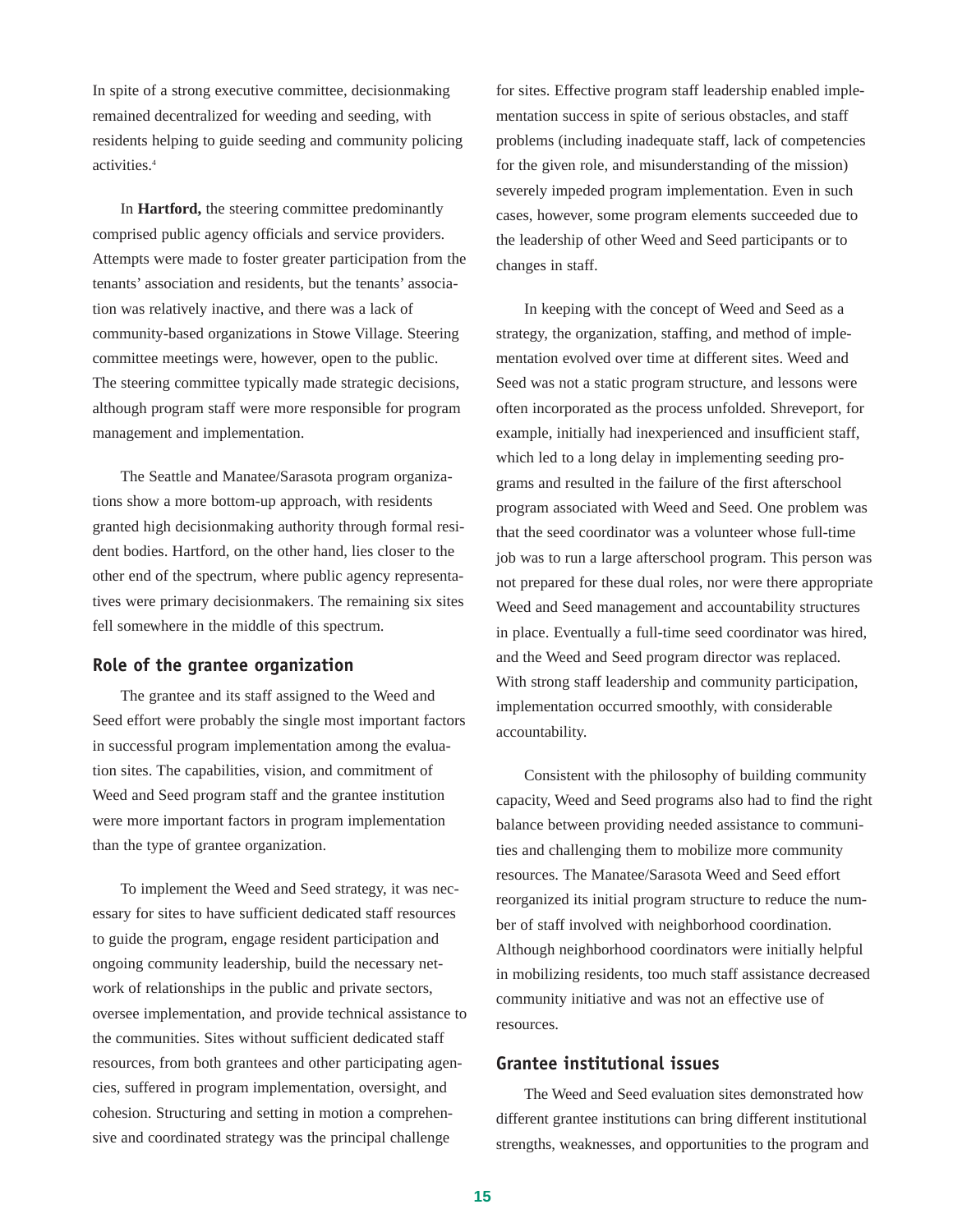thus affect its design and operations. Although the capabilities of the Weed and Seed program staff and leaders are more important than the type of grantee institution, the latter is a key factor in structuring a balanced program. The following discusses these potential strengths and weaknesses.

**Police department.** Since public safety and law enforcement are central to Weed and Seed, it is important to encourage a high level of commitment from police departments. Having a police department as grantee can facilitate the engagement of greater police department resources and ongoing department commitment. However, a police department as grantee can also create distinct disadvantages. Police departments, for example, are less equipped to handle the social services programming and community consensusbuilding process than other types of grantees (given the more hierarchical structure of police departments). For example, the Shreveport police department, as grantee, initially encountered difficulties of this nature but later adapted well. Furthermore, placing Weed and Seed in a police department also tends to identify the program more strongly as a law enforcement initiative, at least until seeding is implemented. In Seattle, where the community policing department was the grantee, Weed and Seed tried to overcome this perception by giving the seeding component to the city Department of Housing and Human Services. This arrangement probably facilitated community acceptance and broader integration of seeding initiatives in the city.5

Given this concern about a focus on enforcement, it is interesting to note in sites where the police department was the grantee that there was no evidence of disproportionate focus and spending on law enforcement efforts. In fact, Seattle and Hartford spent far more of their budgets on seeding programs than on weeding.

**Mayor's office.** Importantly, the mayor's office can bring the strength of a city's full resources to the program and can translate program successes in the target area to the city at large. The mayor as grantee can also facilitate governmental capacity building and broadly strengthen collaboration with citizens and community organizations. Pittsburgh provides an example of these strengths. At one site, having a mayor as grantee placed the program within a volatile political environment; the program became dominated by individual political concerns and turf wars. Further, changes in administration reduced program commitment in one city, while at another it signaled the beginning of a more focused and productive effort.<sup>6</sup> A mayor's office, however, brings both the assets and liabilities of political office, which vary by city and shift over time.

**Community-based organizations.** Among the eight evaluation sites, only Manatee/Sarasota Counties had a nonprofit organization as grantee. The grantee was Drug Free Communities, Inc., a nonprofit organization created by the mayor. Although it was unusual for a Weed and Seed grantee to be anything other than a police department, mayor's office, or similar government agency, this approach seems to have worked well for Manatee/Sarasota. As a practical matter, because the Manatee/Sarasota Weed and Seed program stretched over two counties, it would have been difficult for any single local government agency to serve as effectively as the grant-receiving entity. In addition, Drug Free Communities already had established strong grassroots organizational and political support in Manatee County and had received a significant Federal grant from the Center for Substance Abuse and Prevention (CSAP).

Although based on limited data, the Manatee/Sarasota experience suggests other community-based organizations might effectively serve as future Weed and Seed grantees and can bring distinct strengths, including community trust. It would be important, however, for such organizations to have had a broad-based community constituency and positive experience working with local governmental organizations, in addition to a demonstrated capacity to manage Federal grants.<sup>7</sup>

## **Engaging the community in building capacity**

Two central tasks of the Weed and Seed strategy are to engage residents in problem solving from a comprehensive view and to gain commitment from community members and key partners to construct and implement an integrated strategy. Several evaluation sites encountered early community resistance to Weed and Seed due to resident concerns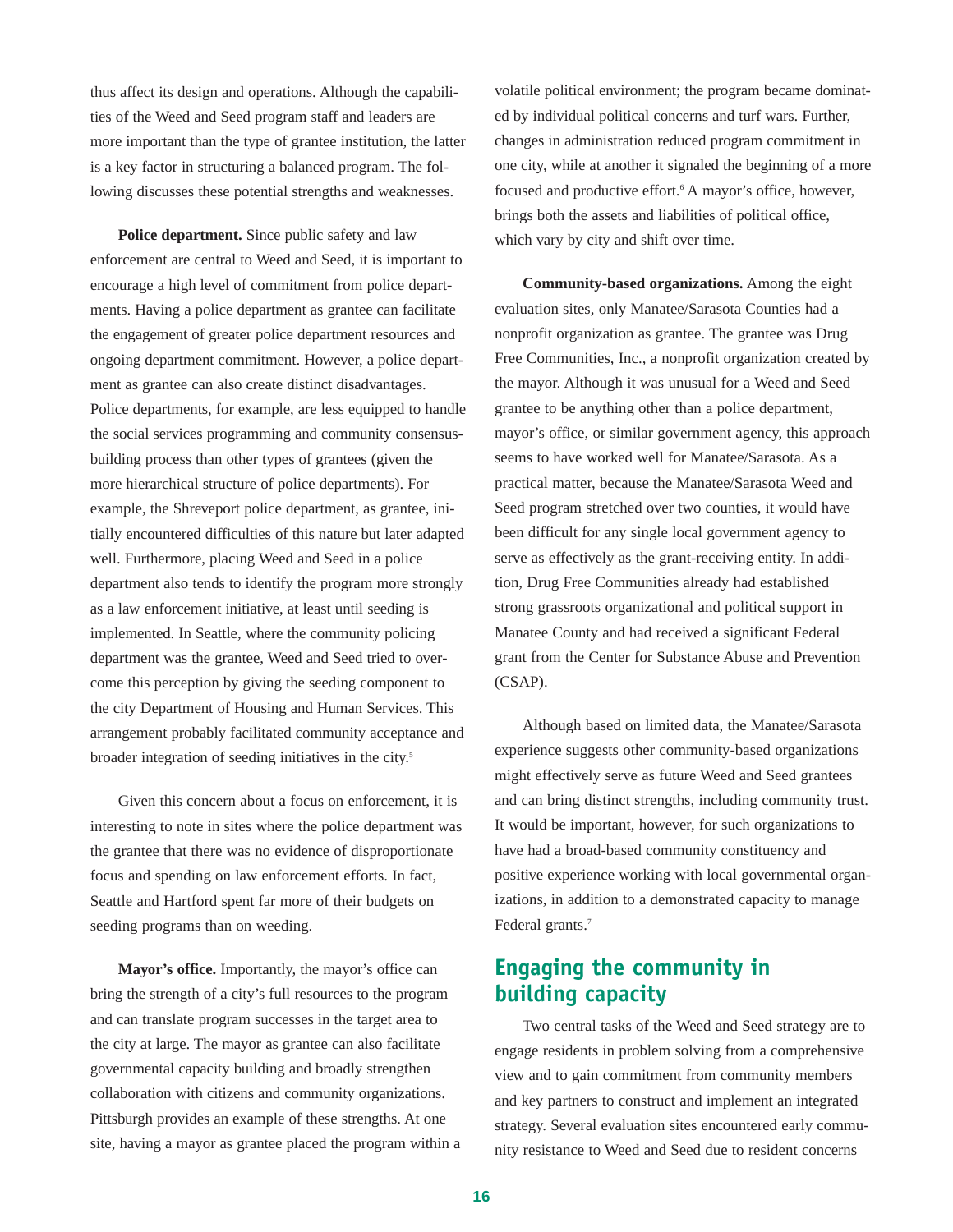of exclusive focus on enforcement or concerns of targeted harassment.

- When the city of **Seattle** proposed applying for funding from the Weed and Seed program in the spring of 1992, many community groups expressed public opposition, fearing the proposed weeding programs would be measures to harass and control persons living in the target area. After heated public debate, the mayor organized and held meetings with community coalitions and representatives from the public agencies involved with the proposal. These meetings culminated in revisions to the city's proposal which increased the operational role of the Citizens Advisory Committee, composed of residents and community organizations within the Weed and Seed area.
- In the first 2 years of the **Las Vegas** Weed and Seed program, there was negative publicity and organized opposition over concern that its enforcement efforts would target young minority males. Eventually, as the seeding component gained momentum and genuinely involved grassroots community groups, these concerns were mitigated.
- In **Pittsburgh**, in the first 2 years of Weed and Seed, the program focused primarily on enforcement and rarely involved residents in program decisionmaking. Residents had expected to see community development initiatives, not just crackdowns, and had become alienated and angry about perceived broken promises. Subsequently, the program was radically restructured to focus on community capacity building, with substantial seeding program authority given to residents.

According to leaders of community organizations and residents, Weed and Seed sites that employed a bottom-up grassroots approach built trust among residents and community organizations. As one community leader said, "There's a trust level that had been developed with local people.… This gives [the program] a chance to mushroom."

The clear lessons from these experiences were the importance of involving residents early in Weed and Seed planning, providing residents with substantial program authority, and earning their trust. The seeding program component was typically the means through which community trust was built and participation fulfilled. Citizen willingness to participate in law enforcement was sometimes contingent on the trust built and demonstrated through the investments in seeding.

**Building community capacity.** Preexisting community organizational infrastructures varied across target areas. In sites such as Meadows Village in Las Vegas, a lack of social infrastructure made program implementation difficult. Even when sites had strong community organizational infrastructures, considerable resources were needed to effectively catalyze participation and increase capacity to implement Weed and Seed. Pittsburgh and Manatee/Sarasota, for example, focused on community capacity building and devoted considerable ongoing resources to these efforts. The following are examples of positive effects of such investment:

- One Manatee community-based leader emphasized the importance of Weed and Seed's work with the neighborhood action teams to "put programs into action" that met community needs. He said, "I feel good about what I'm doing because we [the community] do this for ourselves." He said that for too long, the approach was to go after a quick fix and do what benefited the provider more than the community. Outsiders were brought in to "fix them up," only to take their funds and leave the community worse off.
- Another community leader said, "We didn't bring anyone into the community. We did it ourselves in the community … not with outside services. This gives empowerment to the community; it shows our youths the good example of seeing leaders active in their own community."

Weed and Seed also provided a forum for leadership development among residents. In Salt Lake City, for example, a resident took the lead in the initial Weed and Seed grant application and played an instrumental role in early program implementation. In the North and South Manatee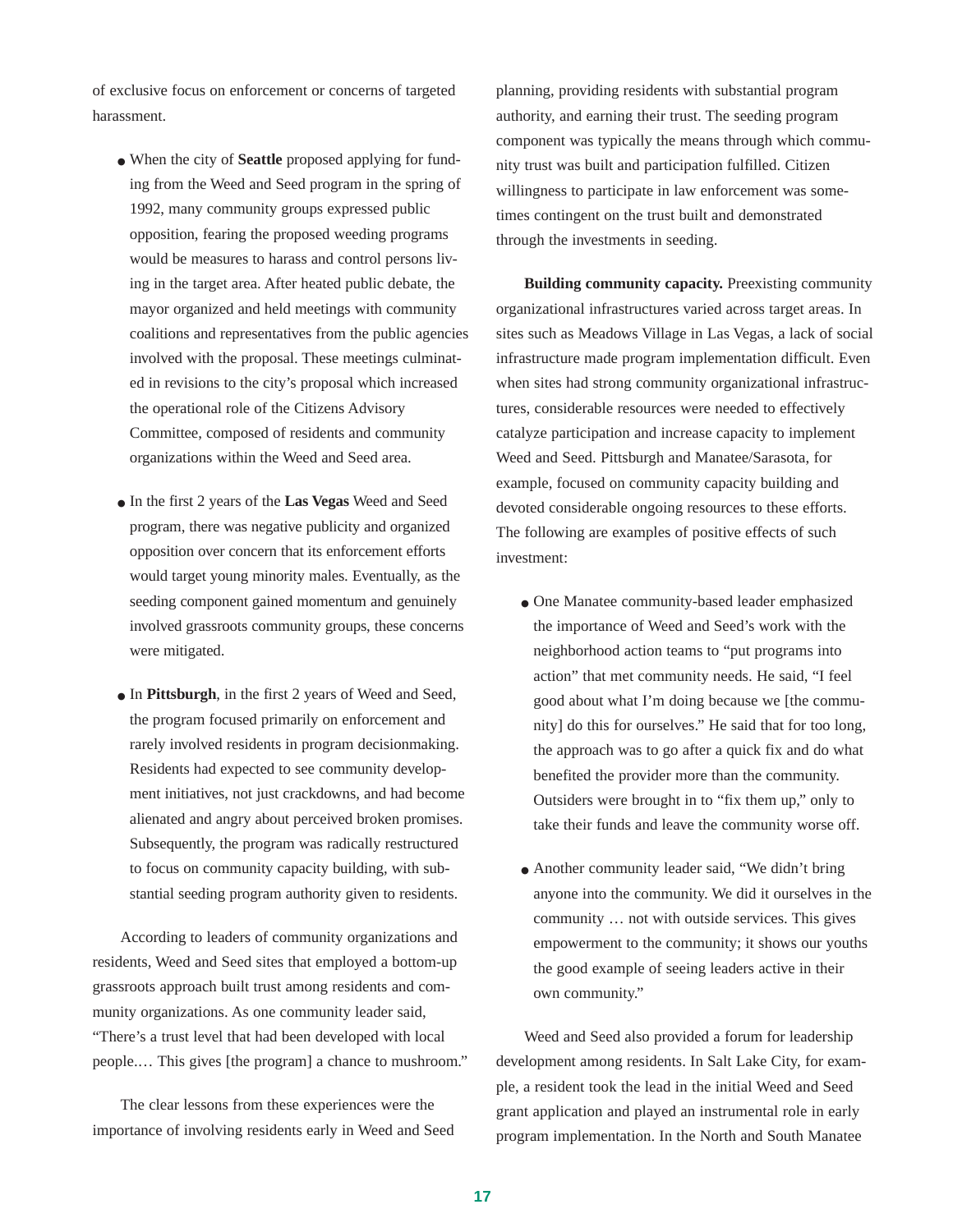target neighborhoods, there emerged charismatic individual leaders who essentially ran the safe havens as volunteers and directed a variety of community activities. For all sites, it remained a central organizational challenge to continuously develop and broaden leadership to implement and sustain the Weed and Seed strategy.

### **Program planning and local evaluation**

Sites employed a variety of methods to improve their strategic planning, including outside technical assistance, data collection by the program, and external local evaluations. In general, sites would have benefited from more technical assistance early in the Weed and Seed planning process. Some demonstration sites felt they were not sufficiently prepared when they received the grant money and would have benefited from a more rigorous planning process, including technical assistance and hiring a local evaluator, before receiving the full grant award.<sup>8</sup>

Weed and Seed goals and strategies needed to be focused—especially on the seeding side—with clear criteria as to how resources should be allocated and progress measured.9 Sometimes this was achieved, sometimes not. Strategic focus also needed to be integrated with other goals, such as community participation and capacity building.

**Outside technical assistance and resources.** Several sites engaged outside technical assistance or resources to aid program planning. The following are illustrations of some initiatives:

● In the second year of the **Shreveport** program, the Communities That Care strategic planning process provided a clear focus for Weed and Seed planning and programming, especially on the seeding side. A total of 70 people participated in a process that identified several key community issues and risk factors. Subsequent subcontract requests for proposals (RFPs) and the local evaluation focused on these issues and risk factors. Although this process proved to be time-consuming, it built consensus and strengthened program coherence for both seeding and community-oriented policing. Prior to that, there were no established criteria from which to select

seeding programs and on which to build consensus among community groups represented on the steering committee. Consensus building was particularly important for this site because the target area encompassed two diverse neighborhoods in which community-based organizations did not share the same visions of community change; otherwise, program efforts may have been more diffuse and fragmented.

- **Manatee/Sarasota Counties** also benefited from the Communities That Care process, except technical assistance came rather late in the program, and community members thought the process too academic. Manatee also employed a process of "asset mapping" the communities' strengths that was used to build upon the Weed and Seed efforts.<sup>10</sup> This process drew from the work of John Kretzmann and John McKnight of Northwestern University's Neighborhood Innovations Network.<sup>11</sup>
- In **Pittsburgh,** community organizations received training under the Communities That Care program. The Pittsburgh program also received technical assistance from the National Congress on Community Economic Development to assess the status of community economic development and to provide training to communities.
- **Salt Lake City** used its National Performance Review Laboratory grant to refine local planning to improve the city's chances for being selected as a Weed and Seed site, as well as to aid communities to clearly identify local resources that might be drawn into crime reduction planning and community improvement efforts.<sup>12</sup> Assessing community strengths and needs with its members led to effective use of resources and helped to build program coherence and consensus.

Appropriate technical assistance can help grantees with methodology and provide an objective outside perspective; this may be particularly important for grantees lacking experience in this kind of planning and consensus-building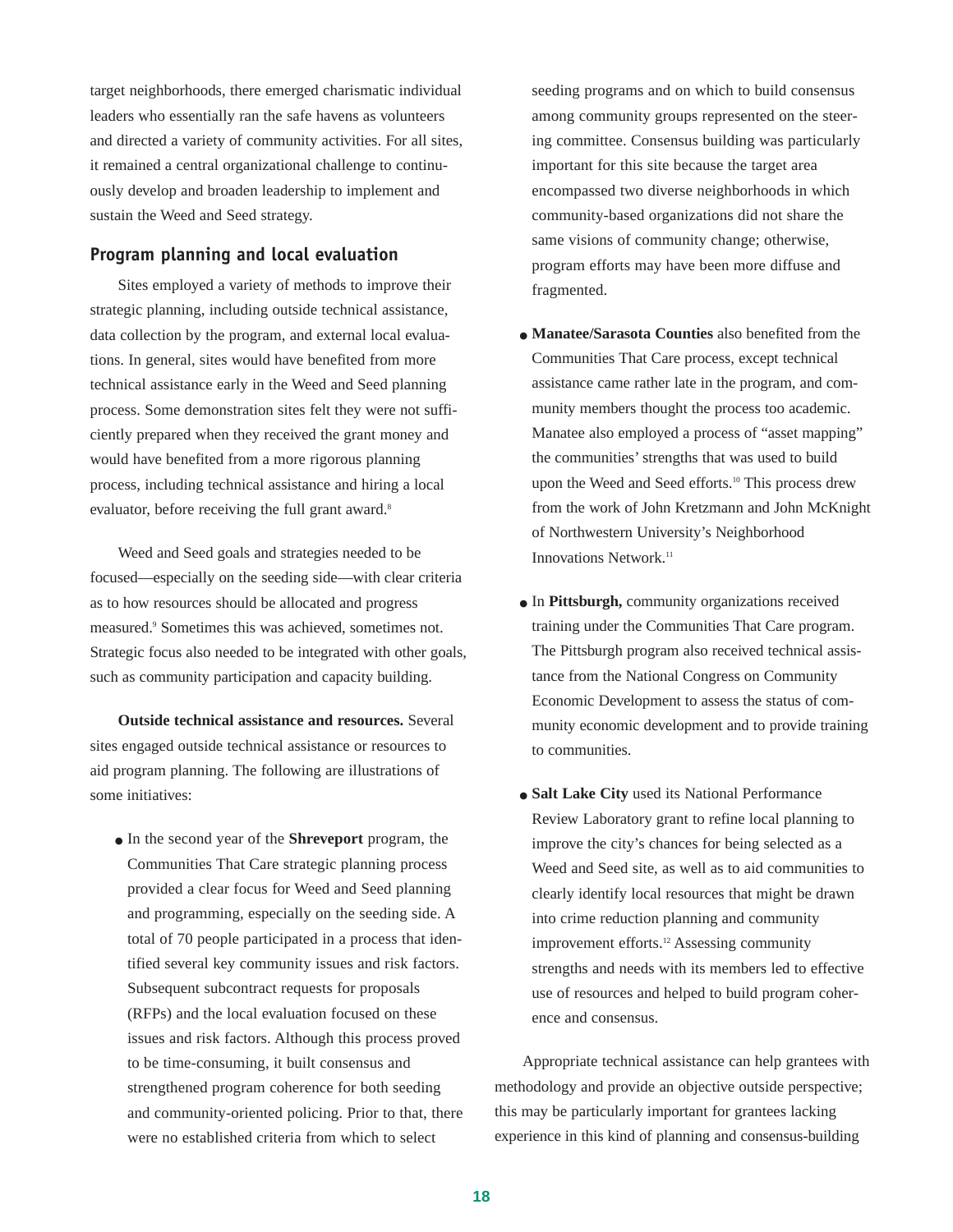process. A partially funded 6-month to 1-year planning period might be beneficial for some sites.

**Data collection by the program.** Some sites undertook systematic data collection efforts as part of their ongoing program planning and management and made such information available to target area residents. In Manatee/Sarasota Counties, for example, Weed and Seed staff conducted community surveys and maintained a demographic database on the target areas, which groups accessed for grant applications. The site also maintained a community resource library and provided ongoing technical assistance to a variety of community groups, with an average of 15 requests per month.

**External local evaluation.** Half of the national evaluation sites—Shreveport, Seattle, Las Vegas, and Hartford undertook external local evaluations. In three of the sites, the local evaluation played a constructive role in program assessment.

Shreveport Weed and Seed provides an example in which the local evaluation played a central role in program planning and assessment. Officials there felt that having a local evaluator was a critical factor in successful program implementation. The firm they hired had experience in evaluating comprehensive community initiatives and built a collaborative relationship with program staff by using quarterly evaluation information to guide program improvement.<sup>13</sup> Shreveport officials' major regret was that the program was nearly 2 years old before a local evaluator was hired, and they believe better decisions could have been made especially on the seeding side—if evaluation information had been available sooner.<sup>14</sup>

# **Approach to weeding and community policing**

Most sites developed and implemented coherent law enforcement strategies that responded to local conditions and incorporated stronger street-level patrols with some degree of higher level interagency coordination. Weeding approaches across the eight sites typically included:

- Increased police presence through additional officer hours and overtime, with the majority of sites assigning officers dedicated to the target area.
- Increased special operations for targeted law enforcement, especially for drug-related and violent crime.
- Greater concentration, coordination, and integration of efforts within police departments than before Weed and Seed.
- Varying degrees of increased local, State, and Federal communication and coordination, whether in targeting offenders, narcotics operations, prosecution, or probation or parole.

The assignment of dedicated officers to the Weed and Seed target areas was important in building relationships with residents and in aiding enforcement through better knowledge of the neighborhood, better intelligence, and the ability to operate proactively. In Shreveport, for example, many residents knew the four dedicated "bumble bees," the bicycle patrol officers in yellow shirts and black shorts; and, in Pittsburgh, residents successfully lobbied to keep one of their Weed and Seed officers from being reassigned.

Most sites executed intensive initial weeding efforts, focusing on drug enforcement and special joint operations.15 At many sites, such as Hartford and Las Vegas, drug enforcement efforts targeted major offenders; other sites, including Pittsburgh and Manatee, focused more on street-level dealers. The strategy depended in part on preexisting law enforcement operations and, in some cases, concerns of residents. Pittsburgh and Manatee already had other operations under way that focused on the major dealers, and the weed task forces collaborated with these efforts. Drug enforcement and suppression tactics typically included use of informants, undercover operations (such as buy-and-bust tactics and reverse sting operations), execution of search warrants, saturation patrols, and surveillance. The Shreveport weed officers also employed a "zero tolerance" approach, sometimes setting up checkpoints in problem areas.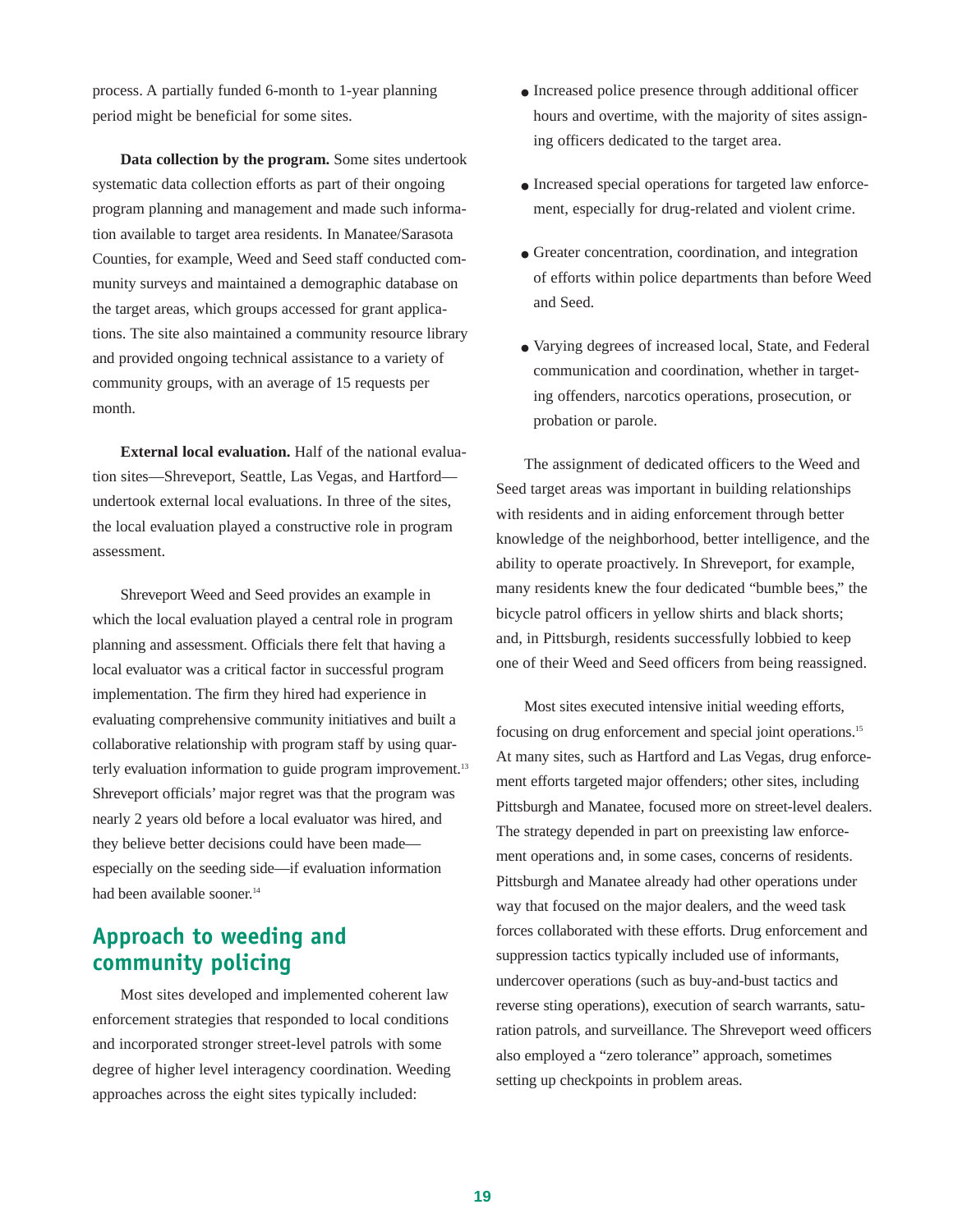In addition to drug-related crime, property crimes were a major concern in Shreveport and Manatee; early weeding efforts concentrated on improving this situation.16 Both sites have also focused more on quality-of-life issues, especially as crime levels have been reduced.<sup>17</sup>

Increased interagency collaboration was a central component of most weeding strategies. Such efforts included monthly meetings between weed officers and probation/parole officers to catch parole violators, frequent joint Federal and local special narcotics operations, and the creation of formal interagency Weed and Seed law enforcement task forces, like those in Las Vegas, Manatee/Sarasota Counties, and Pittsburgh.<sup>18</sup>

#### **Multiagency task forces**

Although multiagency task forces concentrated on the target area, they pursued drug cases across jurisdictional lines. Consequently, the benefits of these efforts extended beyond the target areas, particularly when the focus was on high-level drug dealers who controlled large operations. Task force missions varied according to the nature of crime in the target areas and preexisting law enforcement operations, so Weed and Seed task forces complemented existing efforts. Examples of task forces include:

- In **Las Vegas,** the Joint Las Vegas Metropolitan Police Department–FBI (LVMPD–FBI) Task Force focused on relatively high-level drug distribution in the West Las Vegas target area. The U.S. Attorney and FBI organized the task force and helped foster Federal commitment to the program. In an approximately 2-year period, the task force was responsible for 137 arrests for State crimes and 40 Federal arrests and prosecutions.
- In **Manatee/Sarasota Counties,** the cornerstone of the weeding strategy was the creation of a multijurisdictional interagency Violent Crimes Task Force (VCTF), which focused on street-level drug dealing and violent crimes in the six target areas.19 Coordinated by the FBI, VCTF included the four local law enforcement agencies, the Bureau of Alcohol, Tobacco and Firearms (ATF), the U.S. Marshal's Service, and the Florida

Department of Law Enforcement. The task force involved the full-time commitment of personnel by all participating agencies—Federal, State, and local—and the officers all worked from a central location.<sup>20</sup> Between October 1994 and March 1997, the task force made 2,766 arrests in both counties, including 54 Federal cases. In the North and South Manatee target areas, VCTF produced 231 cases during this period.<sup>21</sup>

● The **Pittsburgh** Weed and Seed task force, coordinated by the narcotics division of the Pittsburgh Police Department, focused on street-level narcotics traffic in the target areas, while working collaboratively with an established multijurisdictional task force that focused on major violent drug traffickers in the Pittsburgh area.

#### **Prosecution**

Overall, prosecution has been a relatively weak link in Weed and Seed due to various institutional, political, and judicial issues. Although interagency communications often increased as a result of Weed and Seed, in the majority of sites, there was no special Federal or local prosecution or tracking of Weed and Seed cases.<sup>22</sup> Shreveport provides an example of a site with no Federal prosecution and no special efforts for local prosecution or sentencing; there, program officials and residents were extremely dissatisfied with the "revolving door syndrome," with repeat offenders often released on parole.23 Manatee and Sarasota Counties, on the other hand, appear to be one of the few sites in which prosecution and cooperation with Weed and Seed has been vigorous at both the Federal and local levels.

At the local level, although the district attorneys typically did not allocate special resources to Weed and Seed, several sites specially stamped cases, and communications often increased and improved between law enforcement personnel and prosecutors. Although there was usually no formal preference given to Weed and Seed cases ("a serious case is a serious case," as one State attorney's office representative said), law enforcement officials felt that such communication improved the focus on important Weed and Seed cases. In Las Vegas, prior to 1996, Weed and Seed cases did not receive special "fast track" attention in the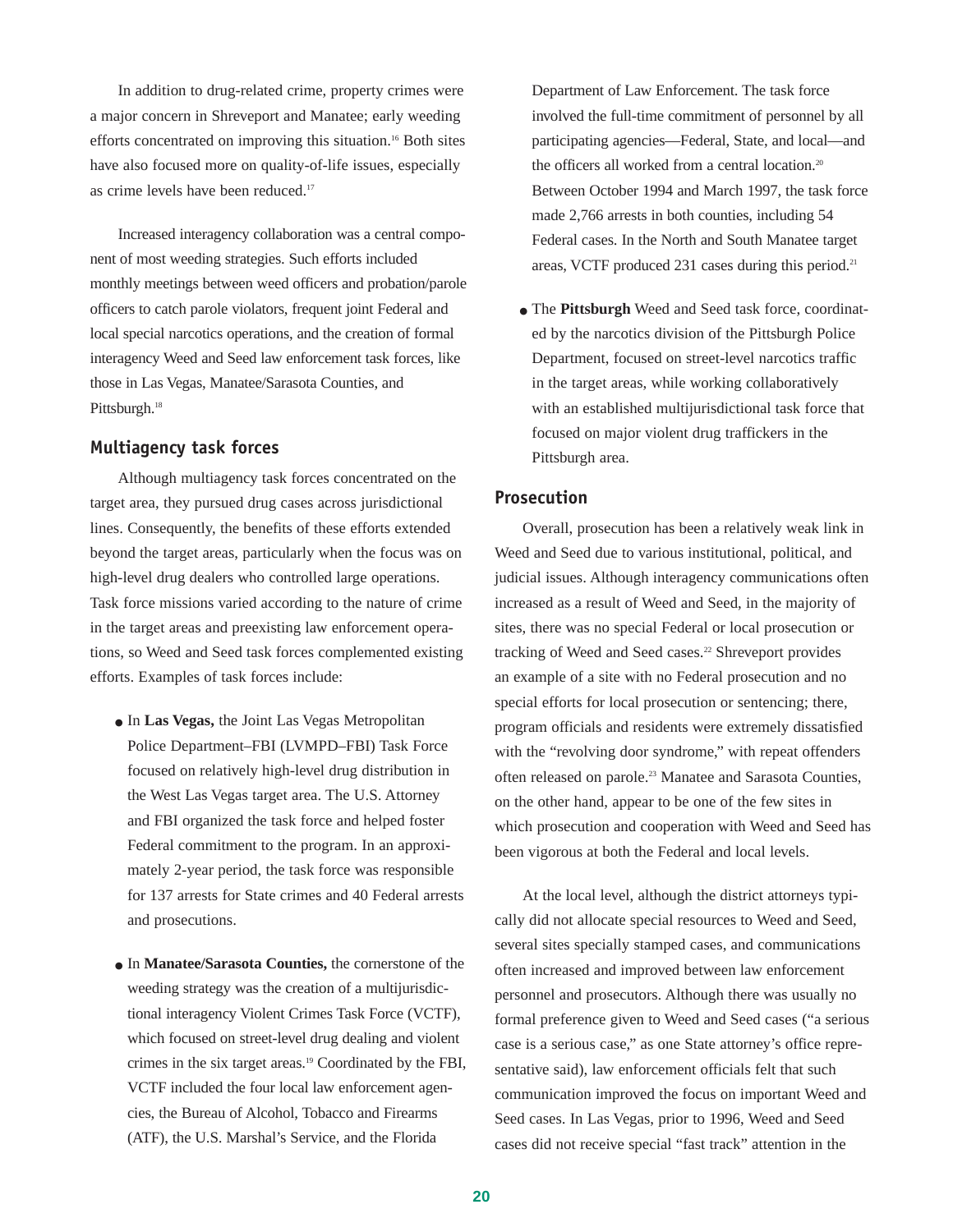prosecutor's office. However, since that time, all Weed and Seed task force cases have been screened and presented to the district attorney by task force personnel. This has resulted in fewer of these cases being dropped.

As an illustration of varying local philosophies, the district attorney at a Weed and Seed site with strong prosecution felt the biggest benefit of Weed and Seed was its ability to concentrate resources in the worst areas and to focus on quality-of-life crimes. Conversely, a district attorney at a site with extremely poor prosecution felt, politically, that his office could not give any more attention—show favoritism to one geographic area over another. In general, the political environment in which district attorneys operate, as well as limited resources, constrained special local prosecution of Weed and Seed cases.

At the Federal level, the U.S. Attorney's participation and Federal prosecution was also uneven. Shreveport and Seattle processed no Federal prosecutions for Weed and Seed cases, and Akron Weed and Seed cases were prosecuted at the local and State levels. In Pittsburgh, Weed and Seed participants initially attempted to take more cases federally, but there was resistance from Federal judges. In Shreveport, where drug cases typically did not have enough weight to qualify for Federal guidelines, the U.S. Attorney's Office was unwilling to lower Federal guidelines to make the case.24 However, for drug cases that did not meet normal Federal prosecution standards in Manatee and Sarasota Counties, the U.S. Attorney sometimes lowered the Federal drug-level requirements to pursue Weed and Seed cases.<sup>25</sup> In Las Vegas, Weed and Seed task force cases received strong Federal prosecution.

The Hartford Weed and Seed program, which had great success in arrests of major gang narcotics traffickers, illustrates some criminal justice challenges. As illustrated in exhibit 2.2, as of June 1997, more than half of the Hartford Weed and Seed's 612 State-level cases were dismissed, with only 18 percent of arrests resulting in incarceration. For felony arrests which resulted in incarceration, 39 percent received a sentence of less than 2 years; the disposition distribution for felony drug arrests was nearly identical to that for all felony arrests. Hartford did have important

Federal-level prosecutions of key gang leaders, however, resulting in strong sentencing.

One factor to consider is that Weed and Seed provides substantial resources for law enforcement to generate more arrests, but the criminal justice component often did not receive additional resources to pay for any additional staffing or reorganization. Prosecutorial cooperation depended primarily on politics, preexisting institutional capacities, and individual dispositions. In several cases, Weed and Seed increased prosecutorial cooperation—through increased communication or leadership of the U.S. Attorney at the Federal level. Nonetheless, the criminal justice component generally did not occur as envisioned in the original Weed and Seed concept.26

## **Community policing and resident involvement in law enforcement and crime prevention**

Weed and Seed enabled most sites to expand or strengthen community policing efforts or to institute new programs. Although some sites, such as Seattle, already had well-established, proactive community policing programs, others had difficulty integrating community policing with traditional law enforcement to adopt a problem-solving approach; in a majority of sites, Weed and Seed advanced the process of integration. Manatee County, for example, had a highly traditional police department and had not yet embraced community policing methods; participation in Weed and Seed enabled the county to launch its first community-oriented policing program.<sup>27</sup> As they got to know the neighborhoods, the community police officers also became key informants for the Weed and Seed Violent Crimes Task Force.

Community policing initiatives at various sites, including nuisance abatement, landlord programs, graffiti eradication, code enforcement, and neighborhood cleanups, helped improve property maintenance and neighborhood environments. Officers also participated in a wide range of youth recreation and education programs in the target areas; such activities engaged local youths in constructive activity, provided positive role models for youths, and built community relations.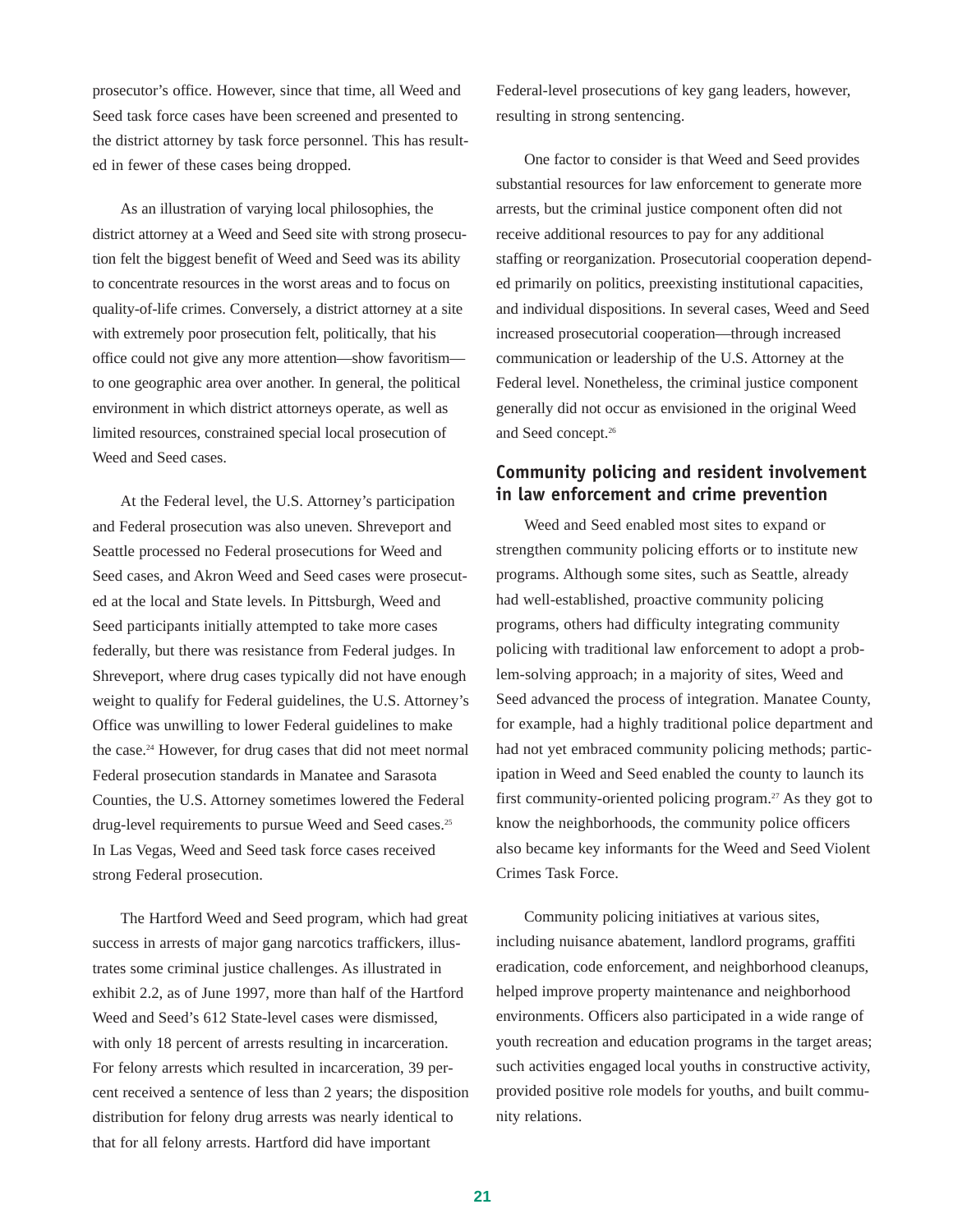

In addition to enhancing community policing efforts, Weed and Seed provided a vehicle for mobilizing residents to participate in crime prevention, in some cases creating effective structures for community authority and leadership. In Seattle, the Weed and Seed Citizens Advisory Committee determined weeding priorities; and in Manatee County, where community policing was new, the Weed and Seed Neighborhood Action Teams provided a structure for citizens to work with community policing officers. For many sites, neighborhood watches became an increasingly important means of citizen participation in crime prevention. Weed and Seed led to more neighborhood watches and invigorated participation at many sites; watch participants reported high satisfaction with their participation and police support. At these sites, Weed and Seed seems to have

improved police enthusiasm for neighborhood watches, as well.

Although weeding has typically involved less resident participation than has seeding, communications between residents and the police increased across sites through enhanced community policing efforts, public training and education projects, regular neighborhood meetings, and increased police participation in seeding-related programs. Law enforcement personnel reported getting more information from residents and increased responsiveness and cooperation in enforcement and crime prevention.

The nature of resident involvement in law enforcement also was influenced by preexisting organizational structures and cultures in both the police departments and communities.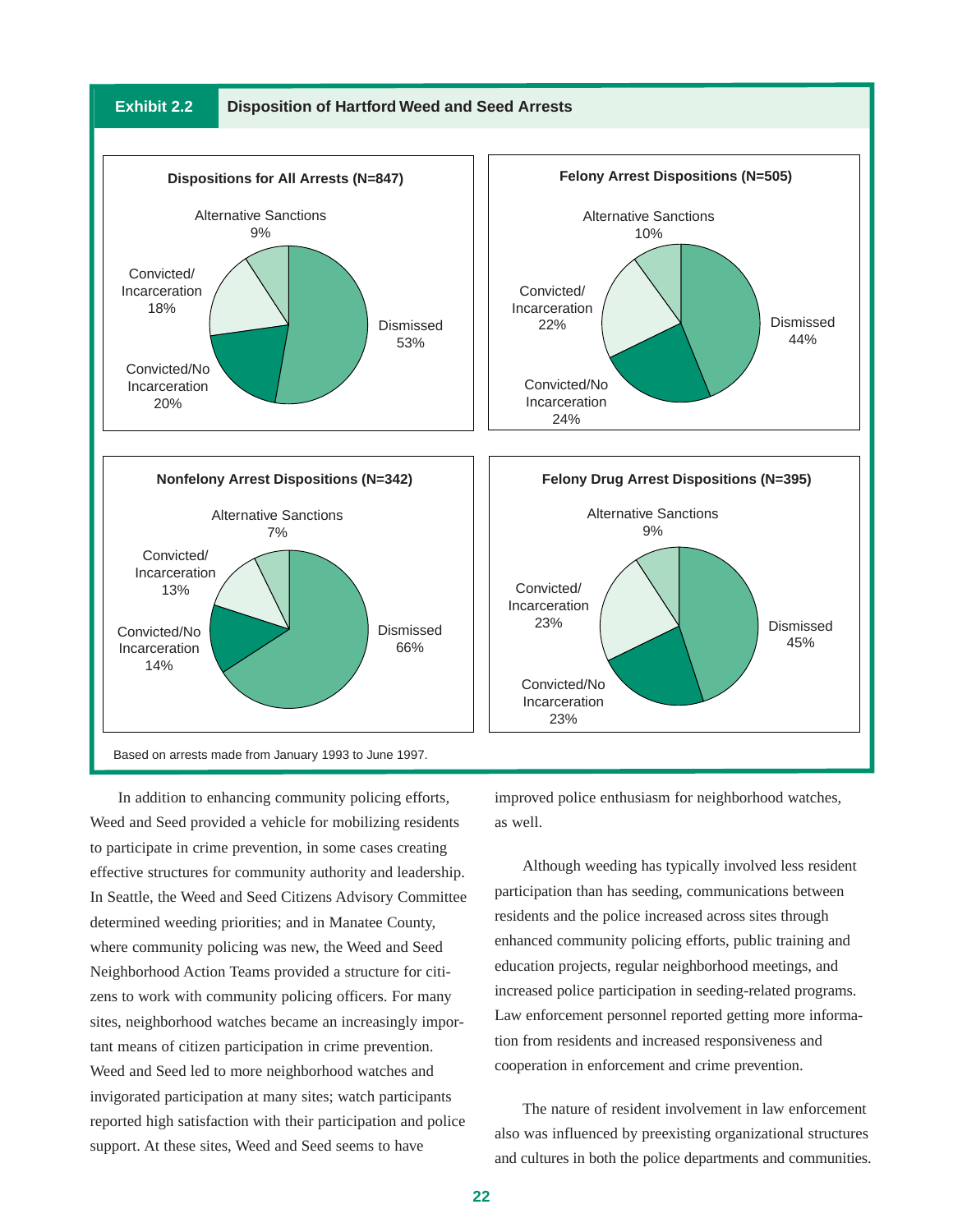For example, in Seattle, where the Citizens Advisory Committee exerted authority over weeding, there was a strong culture of citizen participation and a long history of community policing. A key strength of the Salt Lake City Weed and Seed program was its effective mobilization of residents in law enforcement and crime prevention. Through the Comprehensive Communities Program, Salt Lake City had already established an extensive network of mobile neighborhood watches, with more than 800 participating residents and community action teams that engaged in neighborhood problem solving. Weed and Seed built on and strengthened this network. Such organizational infrastructure facilitated citizen participation in crime prevention and law enforcement.

For a majority of sites, police substations in central community locations provided focal points for police contact with the community and furthered program integration. For example, Hartford created a substation in Stowe Village, and Salt Lake City, Seattle, and Manatee created substations at their safe havens.

Having a central location for the weeding and seeding also helped some sites integrate the program and provided a focus for community engagement. Shreveport, for example, had a dedicated Weed and Seed site, which housed the weeding and seeding staff and served as a community center and focal point for community participation and response. In Manatee/Sarasota, the grantee, Drug Free Communities, was co-located at the Police Athletic League with the Weed and Seed multiagency Violent Crimes Task Force.

Although Weed and Seed generally seemed to increase resident involvement and improve community-police relations, achieving a partnership with community authority is an ongoing and more difficult process than selective participation. Such participation and communications, however, are critical steps in building that partnership. Weed and Seed advanced the dialogue significantly.

## **Approach to seeding**

Seeding typically was the gateway to community participation and engendered the most community support. In many sites, providing communities with authority in the seeding grant award process was critical to gaining community participation and trust.

In **Seattle** and **Manatee/Sarasota,** neighborhood bodies (the Weed and Seed Citizens Advisory Committee and the Neighborhood Action Groups) chose programs to fund. An executive of a national youth program in Manatee/Sarasota said Weed and Seed makes it clear to providers that the neighborhood makes the decisions, and the programs must justify themselves to the neighborhood. She said Weed and Seed tries to involve communities to accomplish community-determined needs. She described it as a grassroots program, where Weed and Seed staff listen to what the community says and try to figure out how to make it happen.

**Pittsburgh** took the approach of giving community boards authority over a substantial portion (35–40 percent) of the seeding budget, with the community body responsible for issuing RFPs, making program selections, and managing contracts and projects.

**Shreveport** more broadly involved the community in the initial planning phase via a public strategic planning process to determine the seeding strategy and establish community participation on the steering committee responsible for approving seeding programs. Shreveport issued RFPs, with staff making initial program recommendations to the committee.

At many sites, the RFP process provided valuable experience for participating community-based organizations and for neighborhood review committees. Las Vegas used the RFP process as an opportunity to train potential seeding providers through a 2-day workshop in grant preparation and management. Pittsburgh and Manatee/Sarasota also provided technical assistance in grant writing to community-based organizations. In Hartford, no RFPs were issued because the steering committee generally knew which programs it wanted to fund.

In their own ways, sites had to balance issues related to strategic coherence of the program with goals of providing authority to residents and engaging their participation in solving neighborhood problems; this was where staff and community leadership played critical roles.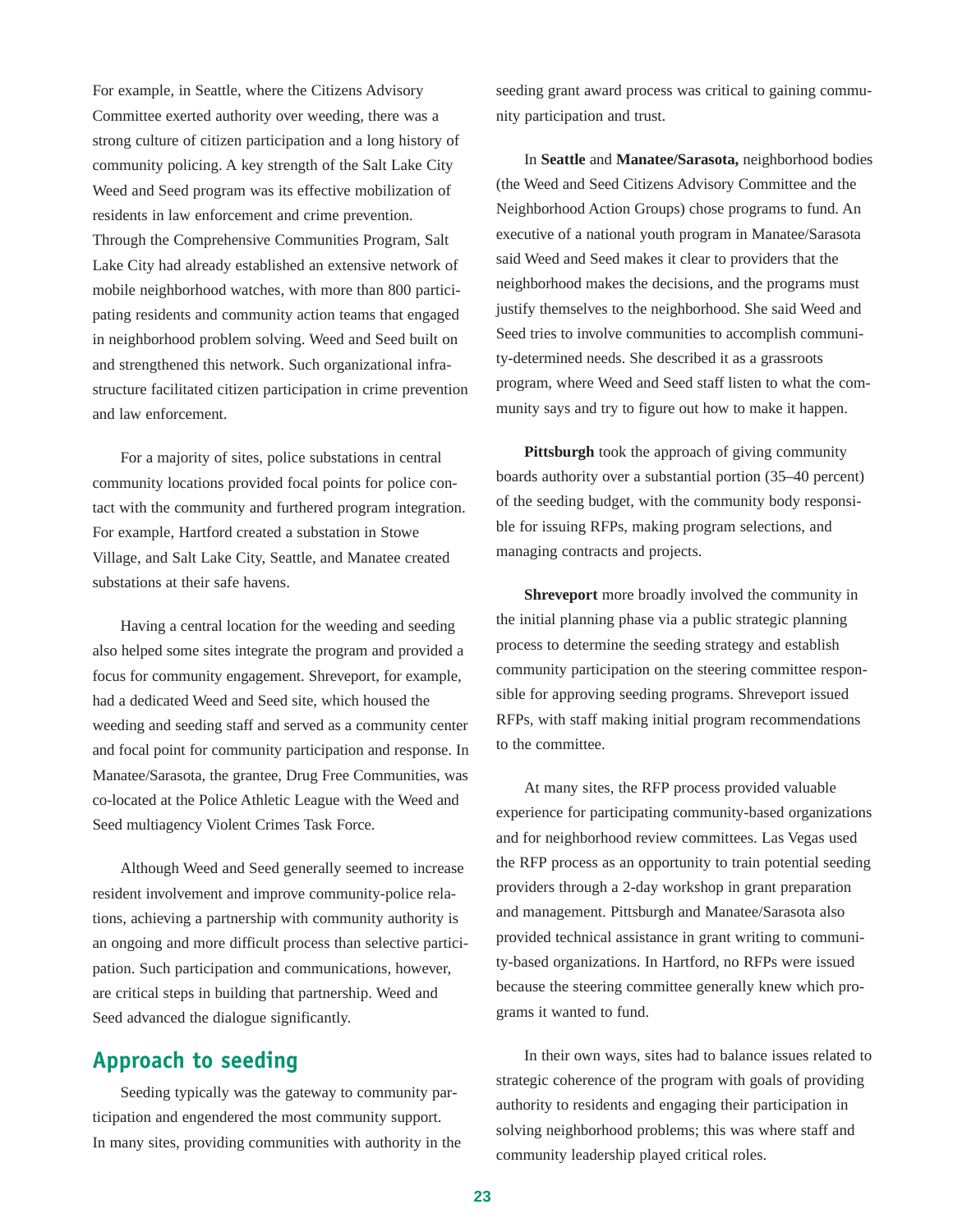## **Developing a seeding strategy**

Among the greatest challenges for Weed and Seed sites was developing an appropriate seeding strategy with community members to most effectively target and leverage existing community resources. Simply selecting and successfully implementing seeding programs, such as safe havens, in itself was more difficult for most sites than implementing their weeding programs. Seeding was inherently a broader and more complex task, both in the development of goals and strategies and from a practical organizational standpoint. Seeding efforts required securing participation and commitment from numerous types of organizations, whereas weeding had a relatively clearer mission, operating within more established hierarchical structures of law enforcement and criminal justice organizations.28 Due to the broader and less defined nature of seeding, relatively more time was needed for planning, relationship building, and gaining consensus and commitment from the wide range of participants who shape this domain.

It is difficult to compare and assess seeding strategies across sites because they arose from local context—the existing resources and programs, capacities, cultures, and needs. Since sites varied widely in contexts and preferences, the purpose of the seeding effort was to unite people in a process that would build momentum toward neighborhood restoration, creating a multiplier effect over time. Implementation during Weed and Seed was only the beginning of this process, which has a longer time horizon.

#### **Seeding program partnerships**

The eight Weed and Seed sites built their programs around existing resources, in addition to creating new partnerships. For example, Hartford Weed and Seed integrated seeding efforts with the existing Department of Housing and Urban Development Family Investment Center, and the Salt Lake City Weed and Seed program built on the Comprehensive Communities Program. Extensive partnerships and collaborations were created through Weed and Seed in the public and private sectors, with most of the private-sector partnerships with nonprofit and community-based organizations. In Shreveport, for example, Weed and Seed arranged for public services to come to the target area,

including free immunizations for children from the State department of public health, a library bookmobile, and free computer training from a local university. In Seattle, the Washington Insurance Council joined Weed and Seed to establish the Seattle Neighborhood Action Program as a private/public partnership to help revitalize a neighborhood.<sup>29</sup>

Seeding program partners and providers emphasized how Weed and Seed increased coordination and communication links between neighborhood groups and other agencies. Almost all respondents said they felt more connected to the community and service providers. A director of a youth service organization in Shreveport said, "Establishing partnerships is the key to Weed and Seed cooperation on projects and working together to bring the community together. [You] can touch more people as a group of organizations than as a single entity."

Many providers said working with Weed and Seed enhanced their organizational capacity and enabled them to receive other grants to continue their efforts. There were some former providers, however, who said they accomplished their goals with Weed and Seed funding but, when that funding ended, they were unable to sustain the same level of services.30 While it is too early in implementation to know which program elements will be sustained, these observations reinforce the importance of using Weed and Seed to build community partnerships and capacity rather than as a primary means to fund services.

#### **Seeding funding strategies**

Sites reflected their different priorities by funding seeding programs with varying degrees of breadth, depth, and duration. For example, Shreveport concentrated on funding five afterschool and summer youth programs that previously did not exist in the target area, combining substantial reach with intensity. These programs will receive about 2 years of Weed and Seed funding before providers have to find replacement funding. (It appears they may be successful through a combination of city and private resources.) Conversely, Seattle initially funded more than 20 different programs, mostly related to prevention and education activities for youths and employment training, spreading funding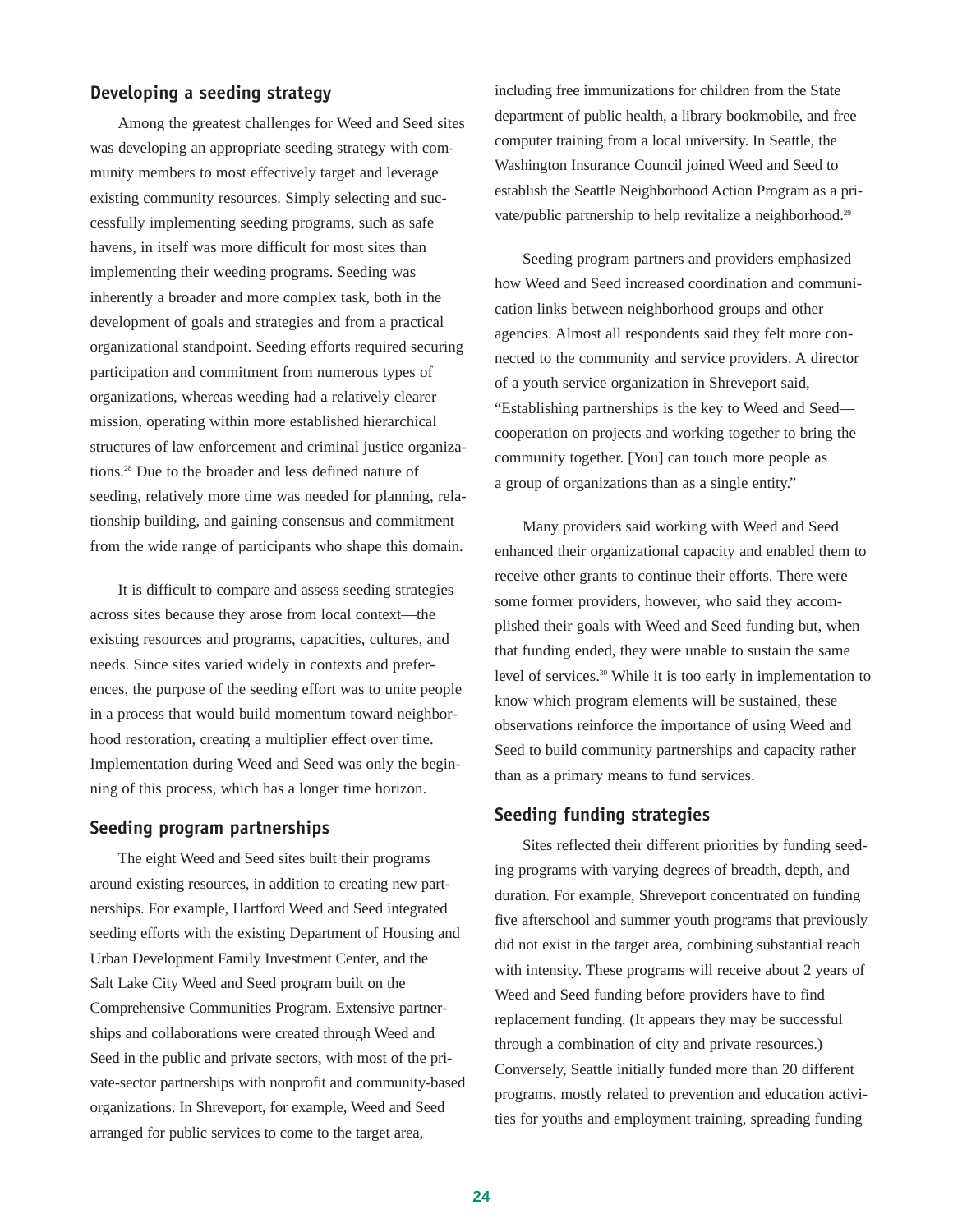more thinly across a variety of organizations. In a later stage of the program, funding was concentrated on a few key programs. Similarly, Salt Lake City initially provided partial grants to numerous organizations but later chose a smaller number of core programs to support.

Manatee/Sarasota, which also emphasized youth programs, focused on program sustainability by providing only partial funding for programs and requiring programs to develop partnerships and other funding sources.<sup>31</sup> In the two Manatee target areas, funding allowed new communitybased organizations to form, others to expand existing programs, and innovative programs to be tested. In the Hill District, Pittsburgh funded a broader range of projects, using money to establish and strengthen community organizations but avoid creating competing structures. Training also has been a central component of Pittsburgh's strategy, teaching and assisting communities to develop greater selfreliance. In addition to funding a strong mix of programs for youths, the Hartford Stowe Village program provided a range of family support services.

## **Types of programming**

Seeding initiatives undertaken by the evaluation sites can be clustered as follows, according to predominance:

**Prevention and intervention programs for youths.** Sites focused most heavily on prevention-oriented programs, with a strong mix of afterschool programming and safe havens, recreation and sports, skills and employment training, job development, and health/substance abuse-related programs. By concentrating on this program dimension, many sites achieved both significant reach and intensity among this segment of residents.

**Neighborhood beautification.** Sites also incorporated neighborhood beautification efforts, such as neighborhood cleanups and code enforcement. Shreveport used Weed and Seed funds to pay for a full-time city code enforcer for the target area; this site also organized numerous neighborhood cleanup efforts, which relied upon community groups, the Shrevecorps service youths, and prison community-service workers. South Manatee had a strong community leader who led code enforcement and cleanup efforts. Residents

and program staff expressed great satisfaction with results of such beautification efforts.

**Community building/community development initiatives.** Initiatives specifically aimed at community development were underused in some programs, given the importance of this dimension in the Weed and Seed strategy. Of course, community development is both a process objective and a desired outcome. Furthermore, community building occurs as a byproduct of working together on common goals, such as various community groups undertaking a neighborhood cleanup initiative. Nonetheless, some sites developed initiatives that had community capacity building as the central goal.

Pittsburgh, in particular, made this a key program strategy, funding or organizing a variety of programs, which included:

- Workshops on community development through the Community Technical Assistance Center.
- Neighborhood technology centers. Weed and Seed organized an effort to create and maintain a community computer network, bringing together partners that had not previously worked together, including public schools, universities, libraries, neighborhood organizations, and the city. Recently, the police department provided the community network with Internet access to its new crime data mapping system.
- A community development reference manual. With Weed and Seed and other funds, the Center for the Community Interest developed a manual to assist Pittsburgh community organizations in addressing neighborhood problems.

Hartford hired a professional community organizer for Stowe Village, but that effort did not succeed in mobilizing residents as intended. A resident building captain program is now being implemented to increase resident capacity for self-governance.

Across the sites, the safe havens and community centers supported by Weed and Seed provided a focal point for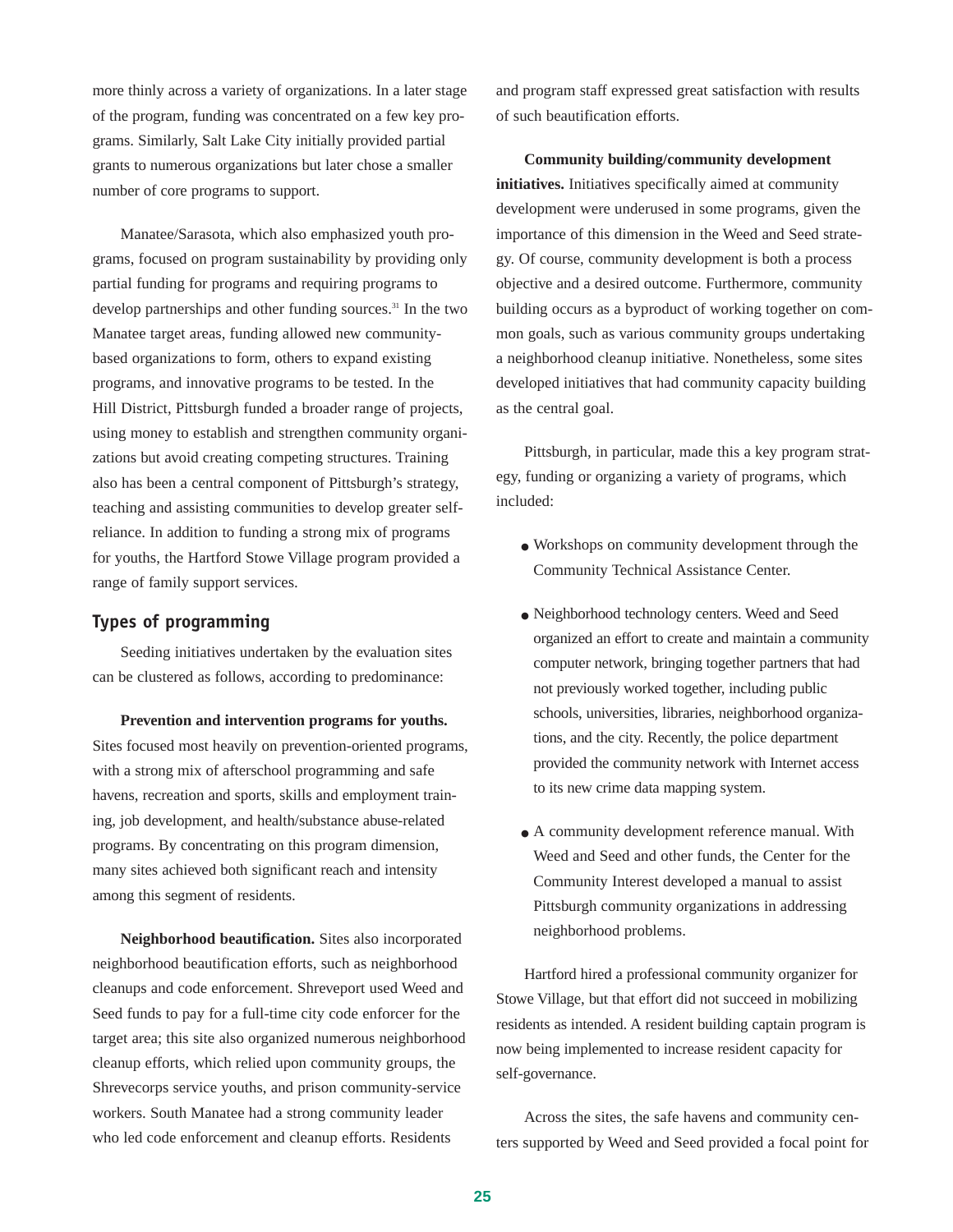residents and community organizations. Regular outreach by Weed and Seed staff, including safe haven coordinators at some sites, played a vital role in increasing community awareness and gaining participation in neighborhood activities. For example, Shreveport Weed and Seed published a monthly calendar of events and programs in the target area.

**Adult employment/economic advancement programs.** Hartford, Seattle, and Pittsburgh undertook training initiatives for adults, as well as youths. Computer programs were often well-received by the neighborhoods, including Seattle's Mid-town Commons Advanced Computer Training Project, which provided residents with Internet training and access. Hartford Weed and Seed installed a computer lab, which became very popular among Stowe Village residents who received computer and educational training and Internet access.

**Family support services targeted at adults.** Hartford employed more family support service interventions than most sites because approximately 95 percent of its resident population was unemployed. Similarly, Las Vegas undertook relatively more family support initiatives, particularly in the Meadows Village target area, which had a relatively transient population and a high concentration of recent immigrants.

**Community economic development facilitation.** Although staff at some Weed and Seed sites participated in economic development initiatives, this program component usually received the least attention, particularly in the beginning, when more basic neighborhood concerns needed to be addressed. Pittsburgh was one of the few sites that focused on economic development in any systematic way.

In Pittsburgh's Hill District, located near the business center, the Weed and Seed umbrella brought various parties together around economic development issues. The Hill District had already received a major urban revitalization grant, and community organizations were active in economic development planning. Weed and Seed facilitated and advanced these efforts. Conversely, economic development prospects were far different in Pittsburgh's Hazelwood target area—a former mill town—which was less geographically desirable for investors.

Economic development, part of the neighborhood restoration phase of Weed and Seed, was a program area that was difficult to define for most sites. Of course, the principal goal of Weed and Seed was to improve conditions to make economic development possible. One needs to consider the short timeframe covered in this discussion of program implementation—only 2 to 4 years—when economic development is the program component least under the control of a small target area and most dependent on a variety of prerequisites. The implementation of such Weed and Seed elements, as discussed above, provided target neighborhoods with positive steps in the direction of community restoration. To assist in this implementation, EOWS provided technical assistance to a number of sites.

## **Notes**

- 1. Please refer to the case studies for a more indepth review of each site's program.
- 2. The steering committee has an inherently complicated management structure because the U.S. Attorney is its designated head, yet the grantee is the organization responsible for fiscal management and day-to-day program operation. The *Operation Weed and Seed Implementation Manual* suggests that the primary role of the U.S. Attorney, as leader of the steering committee, is to bring Federal resources to the program particularly in the area of criminal justice—and to use the authority of that office to advance consensual program goals.
- 3. Shreveport also held and publicized monthly neighborhood Weed and Seed meetings. Weed and Seed program officials found initially that their steering committee membership was overly large (30 members), and participants did not understand the magnitude of the commitment involved. Eventually, however, a core group of 18 that met monthly operated more effectively.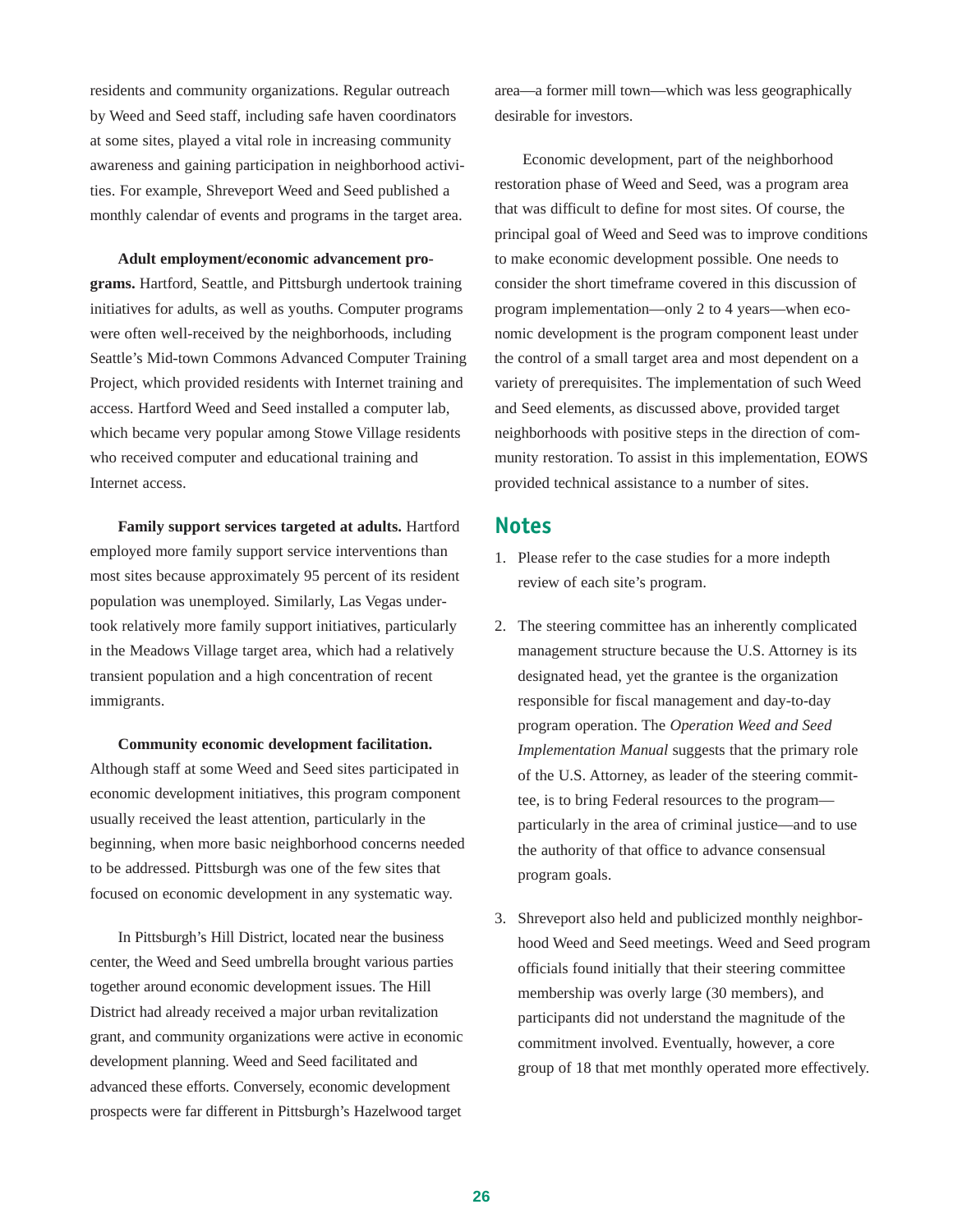- 4. Five seed committees were formed—grants, community empowerment, planning and strategies, youth focus, and budget administration.
- 5. Conversely, dividing Weed and Seed across city departments could potentially increase program fragmentation and lead to a lack of integration of weeding and seeding, without coordination. Having a program in one place creates a synergy that otherwise may be harder to achieve, depending upon preexisting relationships and program leadership.
- 6. Such political changes affected not only the role of the mayor's office but also other participants including the U.S. Attorney.
- 7. On the other hand, potential weaknesses of communitybased organizations include lack of resources (as compared with a city grantee) and less power to institutionalize changes citywide. With less institutional authority, community-based organizations must rely more on consensus building.
- 8. In addition to strategic planning, sites also must prepare for Federal grant management and the required fiscal reporting; at least two cities had difficulties setting up the necessary accounting systems.
- 9. In a site such as Hartford's Stowe Village, where Weed and Seed funding per capita was greatest, a variety of programs could be funded with significant reach and intensity while funding lasted; it is unclear, however, how this will be sustained. For sites with larger populations and multiple neighborhoods, careful planning and targeting became even more important.
- 10. The Manatee/Sarasota program continues to advance this process as it makes the transition from a demonstration to a training site.
- 11. Kretzmann, John, and John McKnight, *Building Communities from the Inside Out: A Path Toward Finding and Mobilizing Community Assets*, Evanston, IL: Northwestern University, Center for Urban Affairs

and Policy Research, Neighborhood Innovation Network, 1993.

- 12. Pittsburgh Weed and Seed used NPRL funds to hire a consultant to assess the training needs of the communitybased organization in the first and second Weed and Seed locations. The program also used the funds to automate financial recordkeeping and to enhance the technology project that provided community residents with greater access to information. Program participants had anticipated the NPRL funds would enhance the city's access to other Federal funds—this leveraging did not occur because the participation of other Federal agencies in this effort was minimal. The Shreveport Weed and Seed program decided to decline its NPRL grant award after the site was unable to get clear Federal NPRL program guidelines.
- 13. Incorporating the risk factors strategic approach into the evaluation criteria, the evaluation firm relied upon a community survey, interviews with project participants, and program documentation. Evaluation staff also helped Weed and Seed staff review and assess proposed new seeding programs.
- 14. In Shreveport, the first evaluation firm was dismissed because it could not recognize and diagnose significant initial implementation problems; the evaluator painted a false, rosy picture instead of providing constructive analysis and feedback.
- 15. Shreveport did not begin with a major crackdown but rather with the permanent assignment of a small number of additional officers to the target area.
- 16. In its preweeding effort, Manatee initially focused on reducing property crime.
- 17. For example, Shreveport has recently focused on such issues as truancy, public drinking, and loitering.
- 18. Salt Lake City Weed and Seed worked closely with the existing Metro Narcotics Task Force that focused on high-level drug dealers.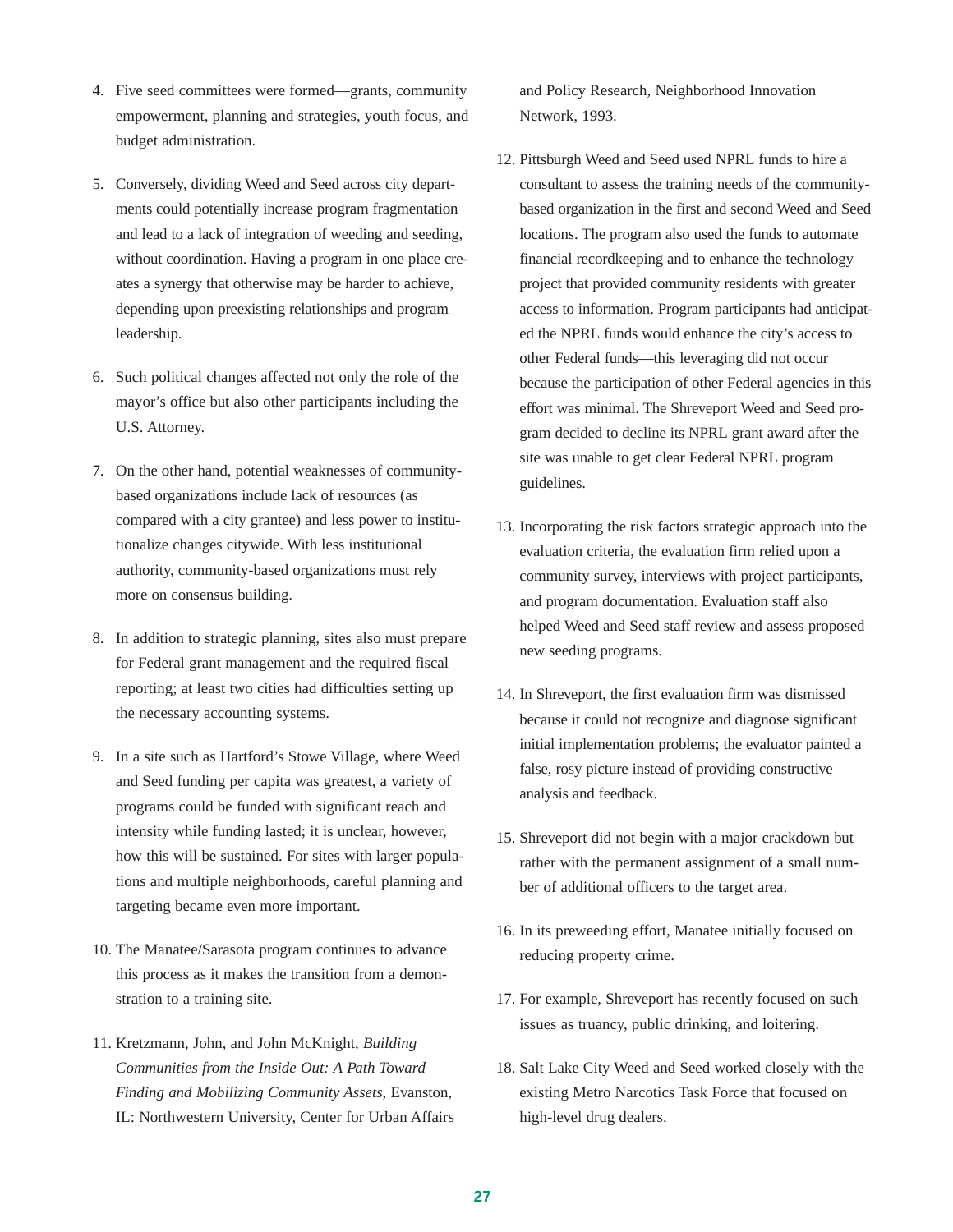- 19. The Manatee/Sarasota program decided the most appropriate strategy for the area was to target six noncontiguous neighborhoods simultaneously. Law enforcement officials believed they could have a much greater impact through a simultaneous, coordinated effort so that crime would not simply be displaced from one neighborhood to the other. Displacement problems would otherwise have been exacerbated by having four different local law enforcement agencies that did not coordinate their activities prior to Weed and Seed. Additional factors in having the six target areas included the desire to rely on greater leveraging of resources and issues of fairness.
- 20. While the agencies funded the core positions, a second law enforcement position and enforcement overtime were funded by Weed and Seed; Weed and Seed also paid for Violent Crimes Task Force overhead, including rent, equipment, and training.
- 21. Violent Crimes Task Force report, June 1997.
- 22. Exceptions include the Las Vegas Weed and Seed task force and the Hartford Police Department, which track Weed and Seed cases.
- 23. Typically, cases would get plea bargained with a sentence of probation, often with probation on top of probation for repeat violators. The Weed and Seed steering committee, not including the U.S. Attorney, eventually wrote letters to judges expressing the community's concern about the probation problem; the letters were received positively by the majority of judges, and several judges met with the

steering committee to discuss this and related issues. In response to this sentencing problem, Weed and Seed officers also met monthly with State probation and parole officers to catch people in violation of parole, which leads to mandatory sentencing.

- 24. Other complicating factors for sites such as Shreveport included inadequate court capacity and judicial dispositions toward sentencing that were beyond the control of Weed and Seed.
- 25. Manatee/Sarasota Counties already had strong prosecution and sentencing prior to Weed and Seed; cooperation increased for Weed and Seed cases, however.
- 26. As outlined in the *Operation Weed and Seed Implementation Manual*.
- 27. Weed and Seed led to Manatee County's COPS grant award, which paid for its community policing staff.
- 28. Of course, with community-oriented policing, the boundaries expand more.
- 29. This was one of the few examples of a substantial business-sector partnership established in the Weed and Seed sites.
- 30. One provider indicated a year of funding was not enough time to integrate a new service into her program.
- 31. Program staff also bartered services.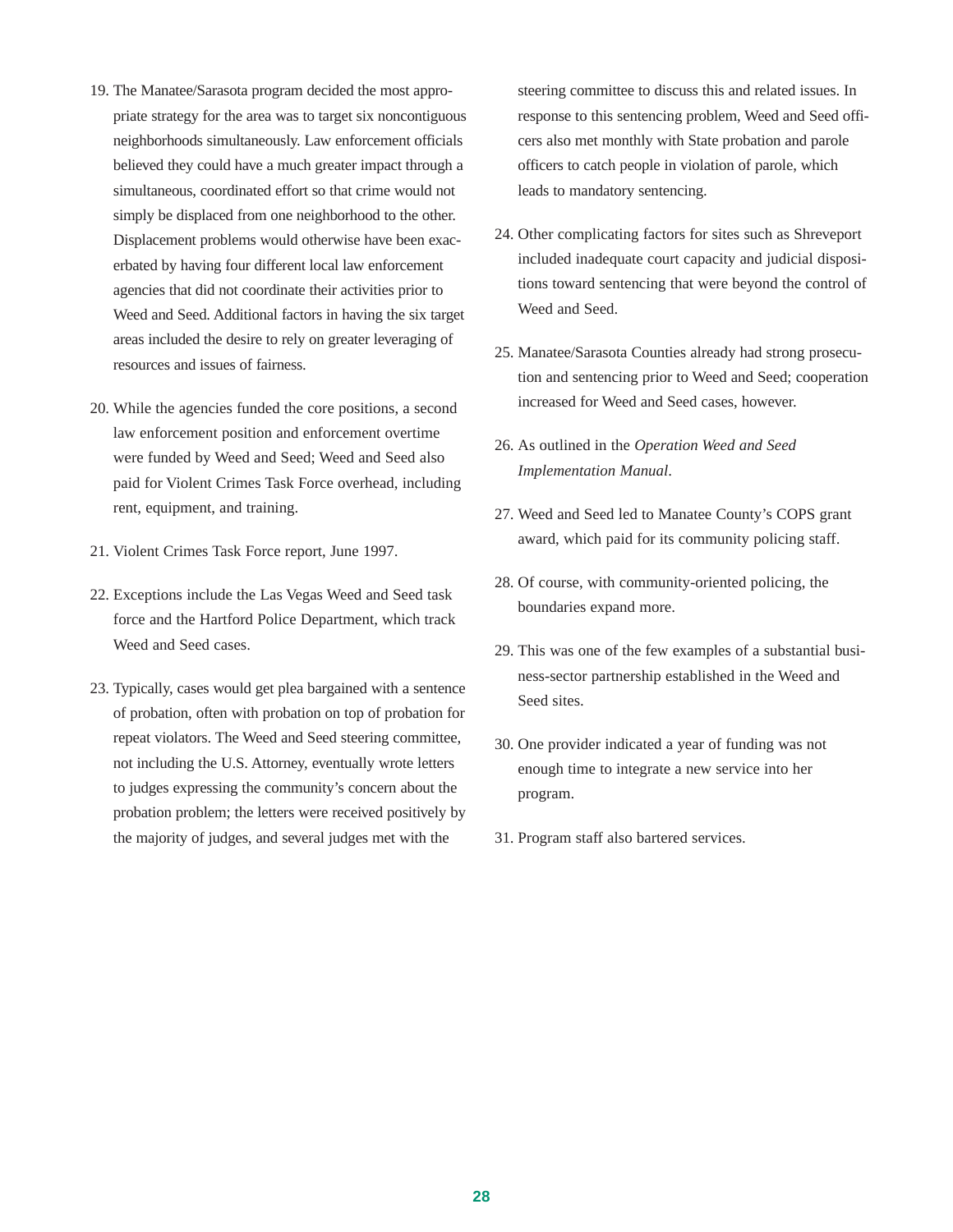# **Chapter 3**



Throughout the program, Weed and Seed officials targeted criminal activity within the target areas, focusing specifically on seven Part 1

crimes—homicide, rape, robbery, aggravated assault, burglary, larceny, and auto theft. The reduction of these crimes was generally viewed as one of the most important Weed and Seed goals and a key indicator of its success.

Results were generally positive. However, there was some variation by site according to preexisting crime trends and the concentration of program resources.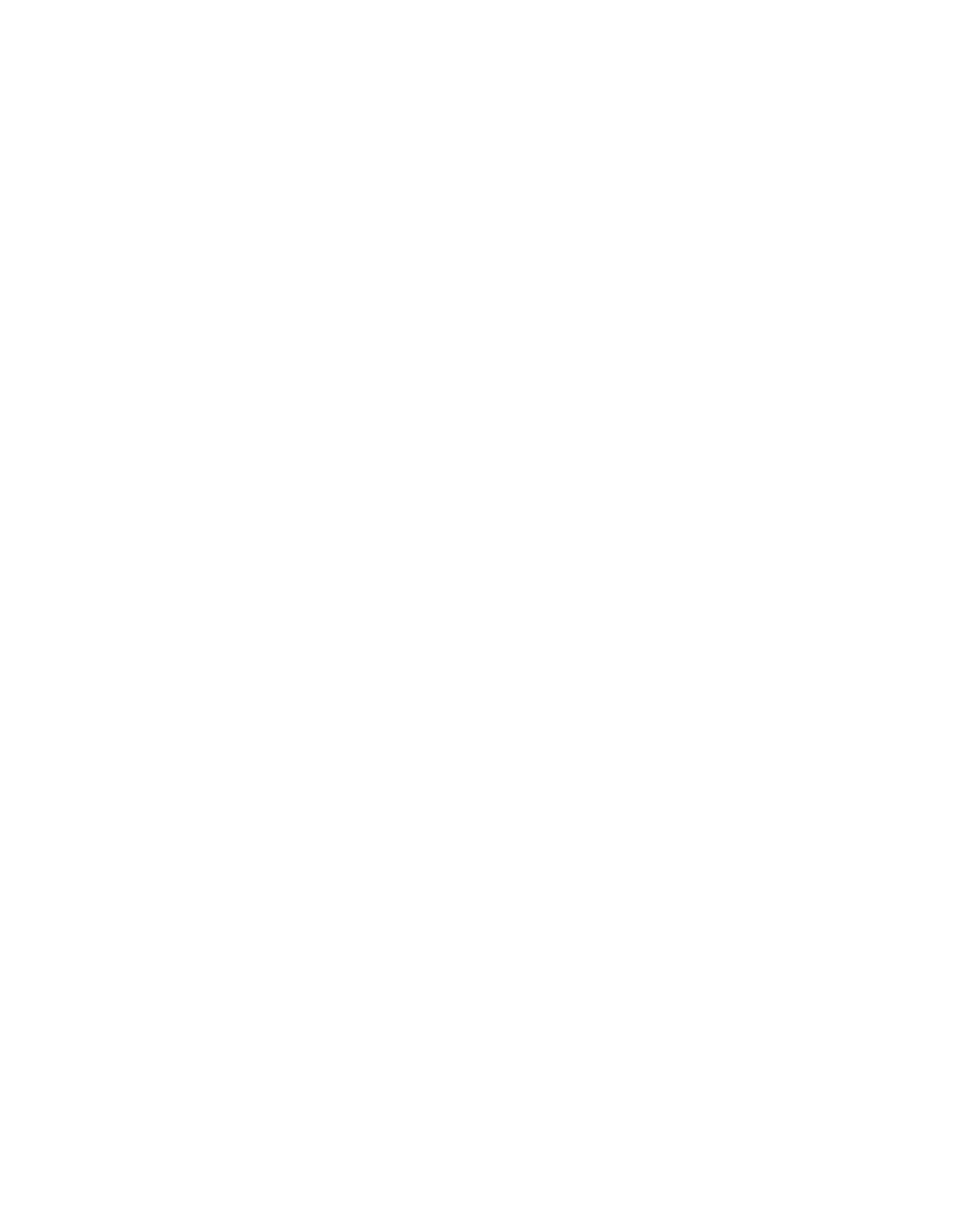# **Analysis of Law Enforcement Data**

To analyze arrest and crime patterns in the Weed and Seed target areas, researchers requested computerized incident-level data from law enforcement agencies in each of the eight Weed and Seed sites, including basic facts about each arrest and crime (for example, when and where the crime was committed) and each criminal charge associated with each arrest and crime. Because the primary interest was in arrests that were made and crimes that occurred in the target areas, procedures were developed to identify those arrests and crimes in the jurisdictionwide files. In most cases, the procedures involved geocoding the address where the arrest was made or where the crime occurred.<sup>1</sup>

The focus was also on the seven Part 1 crimes. Although these crimes account for only one segment of the overall crime problem (ignoring, for example, order maintenance and other crimes closely associated with quality-of-life issues), there are standard definitions of these crimes that all law enforcement agencies follow, thus allowing for site-to-site comparisons. Given that controlling drug trafficking and drug-related crime is one of the key Weed and Seed objectives, researchers also focused on drug arrests.<sup>2</sup>

Finally, researchers analyzed annual changes in these arrests and crimes. More detailed analyses focusing on monthly trends are contained in the case study reports on each site.

## **Arrest trends in the target areas**

Chapter 2 discussed how the evaluation sites implemented the weed component of their Weed and Seed strategy. In general, the approaches included some form of increased law enforcement presence in the target areas. One indicator of the degree of success in weeding is the number of arrests made, which is examined in this section.<sup>3</sup>

Exhibits 3.1 and 3.2 show, respectively, annual figures for arrests for Part 1 crimes and for drug arrests.4 "Weed and Seed years," rather than calendar years, are shown in the exhibits. In both exhibits, the annual total number of arrests, the annual number of arrests per 1,000 residents, and the percentage change in arrests from the preceding year are shown for both the Weed and Seed target area and for the remainder of the jurisdiction. With the exception of Salt Lake City, only complete (12-month) years are shown.<sup>5</sup> Salt Lake City is presented differently because only 5 months of arrest data were available prior to the start of its Weed and Seed program in August 1995.<sup>6</sup> Thus, to have any basis for comparison to the period prior to Weed and Seed, year-to-year comparisons in Salt Lake City were based only on data from March through July. Annual arrest rates are therefore not shown for Salt Lake City. Figures for Las Vegas and Akron also are not shown in these exhibits felony arrest data from Las Vegas were not available, and less than 2 complete years of arrest data from Akron were provided.

The annual arrest rates illustrate some differences across the sites and between individual target areas and the remainder of each site's corresponding jurisdiction. Hartford consistently has the highest Part 1 and drug arrest rates per 1,000 persons across the evaluation sites. Hartford's rates, in particular, are about 10–15 times higher than drug arrest rates in any of the other sites. Ignoring Hartford, the Part 1 arrest rates are fairly similar, although Pittsburgh's and Seattle's drug arrest rates are about twice those in the other sites. In comparing the target areas to the rest of their jurisdictions, in four of the six sites (North Manatee, South Manatee, Seattle, and Shreveport), the target area Part 1 arrest rate is comparable to the rate in the remainder of the jurisdiction. All of the target areas have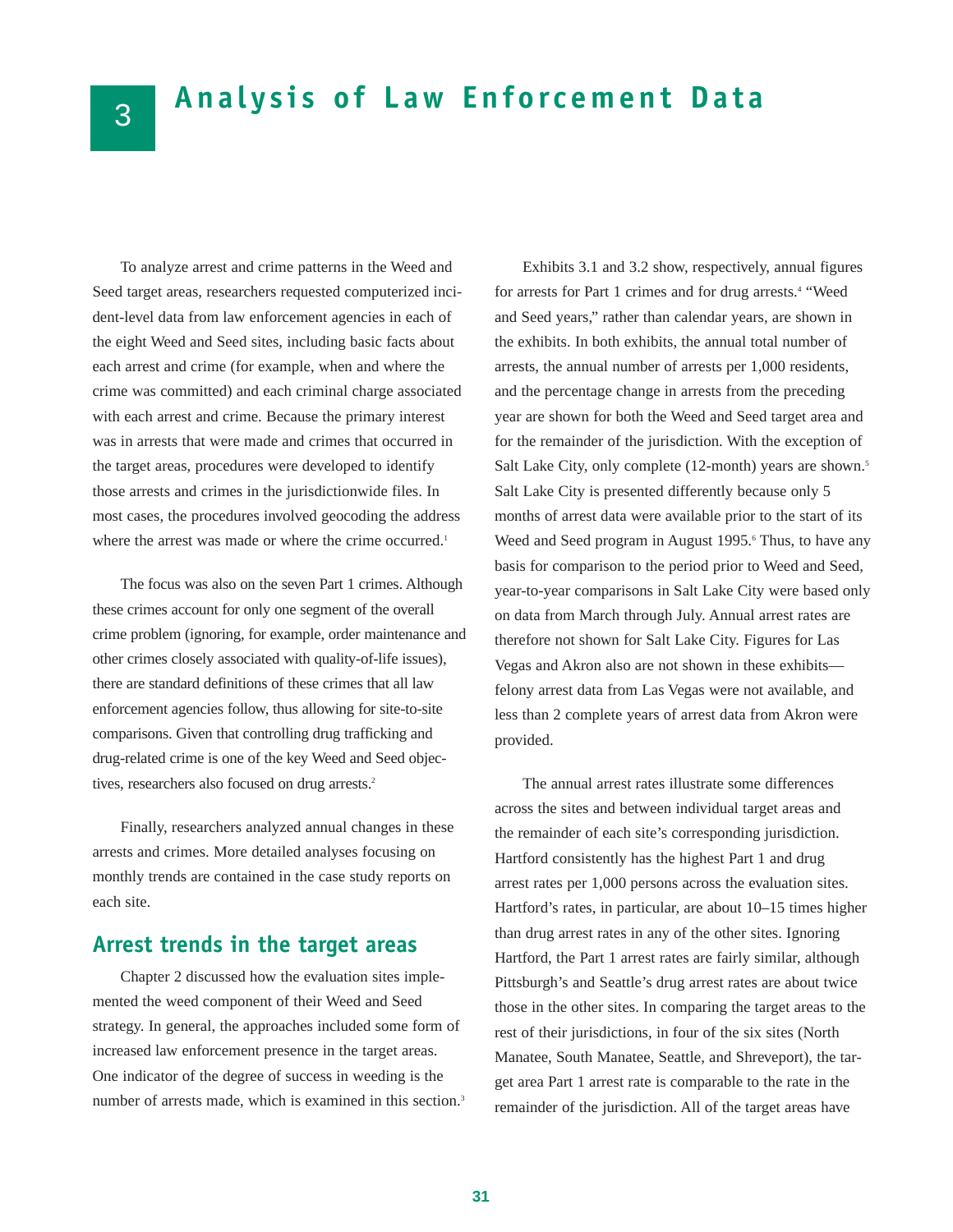significantly higher drug arrest rates than their surrounding corresponding jurisdictions.

In interpreting year-to-year changes in arrest rates, one might expect to find high arrest rates during the first year or so of Weed and Seed implementation, reflecting an initial intense level of weeding. If these initial weeding activities were successful, then, as implementation continues into later years, one might expect a decline in the number of arrests, assuming there was a fairly constant level of enforcement in the target area. Exhibits 3.1 and 3.2 show this occurred in most of the Weed and Seed sites. For example, drug arrest rates declined in five of the seven target areas—Hartford, Pittsburgh, North Manatee, and, to a lesser extent, Seattle and Shreveport. Drug arrest rates in both Salt Lake City and South Manatee had not yet shown any decline. Changes in Pittsburgh are especially significant. Prior to Weed and Seed, the Crawford-Roberts area had a drug arrest rate four times higher than the rest of the city, but 4 years after Weed and Seed began, the target area's drug arrest rate was about the same as the rate for the rest of the city. Rates for Part 1 arrests also declined in Hartford, Pittsburgh, North Manatee, South Manatee, and Seattle.

## **Crime trends in the target areas**

A reduction in crime is generally viewed as one of the most important goals of Weed and Seed. Thus, the extent to which crime was reduced in the target areas is an important indicator of Weed and Seed's overall success, recognizing, of course, that a variety of factors unrelated to Weed and Seed can affect crime rates.

Exhibit 3.3 shows annual Part 1 crime statistics for the Weed and Seed target areas and for the remaining non-Weed and Seed part of the jurisdiction. The format of this exhibit is the same as the Part 1 arrest and drug arrest charts shown in exhibits 3.1 and 3.2. As was the case with arrest data, Salt Lake City is presented differently because only 5 months of crime data were available prior to the start of its Weed and Seed program in August 1995.

The annual number of Part 1 crimes in the target areas shown in exhibit 3.3 highlights the significant differences across the target areas—there is roughly a 10-fold difference in the number of Part 1 crimes between the target areas in the low range (Hartford and North Manatee) and those in the high range (Seattle and Shreveport). The Part 1 crime rates per 1,000 residents vary less, with about a threefold difference between the smallest (Akron and North Manatee) and largest (Meadows Village and Shreveport) rates.

A primary area of interest in exhibit 3.3 is the difference between the target area crime rates before and after the start of Weed and Seed. Exhibits 3.4 and 3.6 highlight these differences, with exhibit 3.4 comparing the Part 1 crime rate per 1,000 residents in the year before Weed and Seed to the first year of Weed and Seed and exhibit 3.6 comparing the Part 1 crime rate in the year before Weed and Seed to the second year of Weed and Seed.7

Before discussing the numbers in these exhibits, three comments should be made.

- In each exhibit, the sites are ordered from the largest percentage decrease in Part 1 crime on the left to the largest percentage increase on the right.
- Akron is the only site for which researchers did not have 2 complete years of crime data following the start of Weed and Seed; thus, this site is not included in exhibit 3.6.
- Salt Lake City's percentage changes are based on 5-month, rather than 12-month, periods.

Exhibits 3.4 and 3.6 show Part 1 crime decreases in most of the Weed and Seed target areas. Comparing the first year of Weed and Seed to the year prior to its beginning (exhibit 3.4), 7 of 10 target areas experienced decreases (the exceptions being Seattle, South Manatee, and Salt Lake City), and 7 of 10 target areas also experienced fewer Part 1 crimes in the second year of Weed and Seed (exhibit 3.6) than in the year prior to its beginning. The areas with increases over this period were South Manatee, Meadows Village, and Salt Lake City.

Eight of nine target areas (all areas except Meadows Village) showed a decrease in Part 1 crime from the first year of Weed and Seed to the second year. In both sets of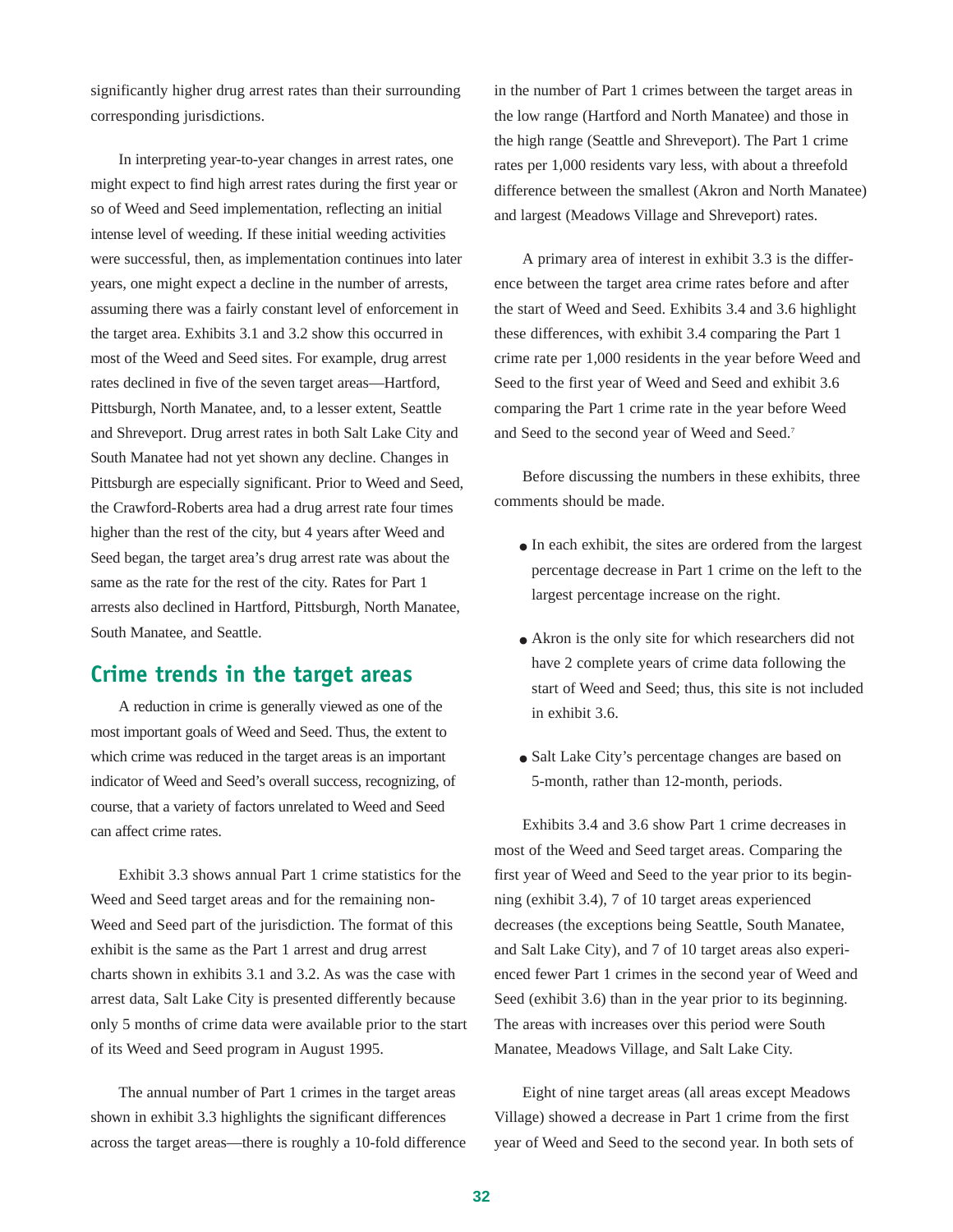| <b>Exhibit 3.1</b>                                                    |                                                                                                                                                                                                                                                                      | <b>Hartford</b>                             |                                               |                                                          | <b>Manatee County</b>                              |                                           |                                                         | Pittsburgh                                                   | <b>Salt Lake City</b>                         |                                        | <b>Seattle</b>                                     |                                                |                                                  | <b>Shreveport</b>                |
|-----------------------------------------------------------------------|----------------------------------------------------------------------------------------------------------------------------------------------------------------------------------------------------------------------------------------------------------------------|---------------------------------------------|-----------------------------------------------|----------------------------------------------------------|----------------------------------------------------|-------------------------------------------|---------------------------------------------------------|--------------------------------------------------------------|-----------------------------------------------|----------------------------------------|----------------------------------------------------|------------------------------------------------|--------------------------------------------------|----------------------------------|
|                                                                       |                                                                                                                                                                                                                                                                      | Rest of<br><b>City</b>                      | <b>Stowe</b><br>Village                       | Rest of North                                            | <b>County Manatee Manatee</b>                      | South                                     |                                                         | Rest Crawford-<br>of City Roberts                            | <b>Rest</b><br>of City                        | West<br><b>Side</b>                    | City                                               | <b>Rest of Central</b><br><b>District</b>      | <b>Rest</b>                                      | Highland/<br>of City Stoner Hill |
| Part 1                                                                | Number of Arrests for Part 1 Crimes                                                                                                                                                                                                                                  |                                             |                                               |                                                          |                                                    |                                           |                                                         |                                                              |                                               |                                        |                                                    |                                                |                                                  |                                  |
| <b>Arrests</b><br><b>Before and</b><br><b>During Weed</b><br>and Seed | Two Years Prior<br>One Year Prior<br><b>First Year</b><br>Second Year<br><b>Third Year</b><br>Fourth Year<br>Fifth Year                                                                                                                                              | 4,467<br>3,876<br>3,783<br>3,331<br>—-      | 70<br>67<br>42<br>51<br>—                     | 2,343<br>2,660<br>2,500<br>2,184                         | —-<br>54<br>52<br>57<br>34<br>—                    | 171<br>164<br>193<br>111<br>—-            | 5,237<br>4,807<br>4,599<br>4,817<br>4,232<br>3,926      | —<br>88<br>59<br>36<br>29<br>16<br>38                        | $1.599*$<br>1,675*<br>1,695*<br>—-<br>--<br>— | $311*$<br>$372*$<br>$359*$<br>—-<br>—- | 5,208<br>5.026<br>5,607<br>5,662<br>5,695<br>5,303 | 207<br>157<br>211<br>260<br>273<br>189         | 963<br>1.141<br>1,341<br>1,430<br>—-<br>—-<br>—- | 97<br>95<br>155<br>128           |
|                                                                       | Part 1 Arrest Rate Per 1,000 Residents                                                                                                                                                                                                                               |                                             |                                               |                                                          |                                                    |                                           |                                                         |                                                              |                                               |                                        |                                                    |                                                |                                                  |                                  |
|                                                                       | <b>Two Years Prior</b><br>One Year Prior<br>First Year<br>Second Year<br><b>Third Year</b><br>Fourth Year                                                                                                                                                            | 34.2<br>29.7<br>29.0<br>25.5<br>—-<br>--    | 53.8<br>51.5<br>32.3<br>39.2<br>—             | $\overline{\phantom{a}}$<br>16.5<br>18.7<br>17.6<br>16.8 | —-<br>16.2<br>15.6<br>17.1<br>11.1                 | —-<br>19.8<br>19.0<br>22.4<br>14.0<br>--- | —-<br>14.3<br>13.1<br>12.6<br>13.2<br>11.6              | <u>.</u><br>35.8<br>24.0<br>14.6<br>11.8<br>6.5              | —-<br>—-<br>—-<br>—-<br>—-<br>--              | —-<br>—-<br>—-<br>—-                   | 10.1<br>9.7<br>10.8<br>10.9<br>11.0<br>10.2        | 15.0<br>11.4<br>15.3<br>18.8<br>19.8<br>13.7   | 5.2<br>6.2<br>7.3<br>7.7<br>—-<br>—-             | 7.7<br>7.5<br>12.2<br>10.1       |
|                                                                       | Fifth Year                                                                                                                                                                                                                                                           |                                             |                                               |                                                          |                                                    |                                           | 10.7                                                    | 15.5                                                         |                                               |                                        |                                                    |                                                |                                                  |                                  |
|                                                                       | Percentage Change from Previous Year                                                                                                                                                                                                                                 |                                             |                                               |                                                          |                                                    |                                           |                                                         |                                                              |                                               |                                        |                                                    |                                                |                                                  |                                  |
|                                                                       | Two Years Prior<br>One Year Prior<br><b>First Year</b><br>Second Year<br><b>Third Year</b><br>Fourth Year<br>Fifth Year                                                                                                                                              | —-<br>$-13.2%$<br>$-2.4%$<br>$-11.9%$<br>-- | —<br>$-4.3%$<br>$-37.3%$<br>21.4%<br>$-\cdot$ | —<br>13.5%<br>$-6.0%$<br>$-4.7%$                         | —<br>—-<br>$-3.7%$<br>9.6%<br>$-34.9%$<br>—-<br>-- | —-<br>$-4.1%$<br>17.7%<br>$-37.3%$<br>—-  | —-<br>$-8.2%$<br>$-4.3%$<br>4.7%<br>$-12.1%$<br>$-7.2%$ | —-<br>$-33.0%$<br>$-39.0%$<br>$-19.4%$<br>$-44.8%$<br>137.5% | 4.8%<br>1.2%<br>—-<br>—-<br>—-                | 19.6%<br>$-3.5%$<br>—-<br>—-<br>---    | $-3.5%$<br>11.6%<br>1.0%<br>0.6%<br>$-6.9%$<br>--- | $-24.2%$<br>34.4%<br>23.2%<br>5.0%<br>$-30.8%$ | 18.5%<br>17.5%<br>6.6%<br>—-<br>—-<br>—          | $-2.1%$<br>63.2%<br>$-17.4%$     |
|                                                                       | *Year-to-year comparisons in Salt Lake City were based only on 5-month periods. Weed and Seed started in August 1995 and data were available only back to<br>March 1995. Percentage changes are based on 5 months rather than 12 months. Annual rates are not shown. |                                             |                                               |                                                          |                                                    |                                           |                                                         |                                                              |                                               |                                        |                                                    |                                                |                                                  |                                  |

| <b>Exhibit 3.2</b>                                  |                                                                                                                                                                  | <b>Hartford</b>                        |                                       |                                        | <b>Manatee County</b>                     |                                               |                                                    | Pittsburgh                                        | <b>Salt Lake City</b>                      |                                   | <b>Seattle</b>                                     |                                                  | <b>Shreveport</b>                          |                                  |
|-----------------------------------------------------|------------------------------------------------------------------------------------------------------------------------------------------------------------------|----------------------------------------|---------------------------------------|----------------------------------------|-------------------------------------------|-----------------------------------------------|----------------------------------------------------|---------------------------------------------------|--------------------------------------------|-----------------------------------|----------------------------------------------------|--------------------------------------------------|--------------------------------------------|----------------------------------|
|                                                     |                                                                                                                                                                  | Rest of<br>City                        | <b>Stowe</b><br>Village               | Rest of North                          | <b>County Manatee Manatee</b>             | <b>South</b>                                  |                                                    | Rest Crawford-<br>of City Roberts                 | <b>Rest</b><br>of City                     | West<br><b>Side</b>               | City                                               | <b>Rest of Central</b><br><b>District</b>        | <b>Rest</b>                                | Highland/<br>of City Stoner Hill |
| <b>Drug Arrests</b>                                 | <b>Number of Drug Arrests</b>                                                                                                                                    |                                        |                                       |                                        |                                           |                                               |                                                    |                                                   |                                            |                                   |                                                    |                                                  |                                            |                                  |
| <b>Before and</b><br><b>During Weed</b><br>and Seed | Two Years Prior<br>One Year Prior<br><b>First Year</b><br>Second Year<br>Third Year<br>Fourth Year<br>Fifth Year                                                 | 4,134<br>3,959<br>4,298<br>4,030<br>—- | 160<br>261<br>261<br>157<br>—-<br>—-  | 400<br>504<br>472<br>569<br>—-         | 35<br>44<br>30<br>20<br>—-<br>—-          | 67<br>98<br>96<br>112<br>—-                   | 4.045<br>3.374<br>4,305<br>4,531<br>4,115<br>3,703 | 106<br>62<br>62<br>71<br>33<br>26                 | $1.717*$<br>1.895*<br>$2,208*$<br>—-<br>—- | 269*<br>233*<br>355*<br>---<br>—- | 3,235<br>3,111<br>3,379<br>4,153<br>3,981<br>3,484 | 325<br>263<br>273<br>374<br>337<br>203           | 963<br>1.141<br>1.341<br>1,430<br>—-<br>—- | 97<br>95<br>155<br>128           |
|                                                     | Drug Arrest Rate Per 1,000 Residents                                                                                                                             |                                        |                                       |                                        |                                           |                                               |                                                    |                                                   |                                            |                                   |                                                    |                                                  |                                            |                                  |
|                                                     | Two Years Prior<br>One Year Prior<br><b>First Year</b><br>Second Year<br><b>Third Year</b>                                                                       | 31.7<br>30.3<br>32.9<br>30.9<br>—-     | 123.1<br>200.8<br>200.8<br>120.8      | ---<br>2.8<br>3.5<br>3.3<br>4.4        | —-<br>10.5<br>13.2<br>9.0<br>6.6          | —-<br>7.8<br>11.4<br>11.1<br>14.2             | —-<br>11.1<br>9.2<br>11.8<br>12.4                  | —-<br>43.1<br>25.2<br>25.2<br>28.9                | —-<br>—-<br>—-<br>—-                       | $-\!$<br>—-                       | 6.3<br>6.0<br>6.5<br>8.0<br>7.7                    | 23.5<br>19.0<br>19.8<br>27.1<br>24.4             | 5.2<br>6.2<br>7.3<br>7.7<br>---            | 7.7<br>7.5<br>12.2<br>10.1       |
|                                                     | Fourth Year<br>Fifth Year                                                                                                                                        | --                                     |                                       |                                        | ---                                       | $\overline{\phantom{0}}$                      | 11.2<br>10.1                                       | 13.4<br>10.6                                      | —-                                         |                                   | 6.7                                                | 14.7                                             | ---                                        |                                  |
|                                                     | Percentage Change from Previous Year                                                                                                                             |                                        |                                       |                                        |                                           |                                               |                                                    |                                                   |                                            |                                   |                                                    |                                                  |                                            |                                  |
|                                                     | Two Years Prior<br>One Year Prior<br><b>First Year</b><br>Second Year<br><b>Third Year</b><br>Fourth Year<br>Fifth Year                                          | $-4.2%$<br>8.6%<br>$-6.2%$<br>--       | 63.1%<br>0.0%<br>$-39.8%$<br>—-<br>—- | —-<br>26.0%<br>$-6.3%$<br>31.5%<br>--- | —-<br>25.7%<br>$-31.8%$<br>$-27.3%$<br>—- | —-<br>46.3%<br>$-2.0%$<br>27.3%<br>---<br>--- | $-16.6%$<br>27.6%<br>5.2%<br>$-9.2%$<br>$-10.0%$   | $-41.5%$<br>0.0%<br>14.5%<br>$-53.5%$<br>$-21.2%$ | 10.4%<br>16.5%<br>---<br>---<br>—-         | $-13.4%$<br>52.4%<br>—-           | $-3.8%$<br>8.6%<br>22.9%<br>$-4.1%$<br>$-12.5%$    | $-19.1%$<br>3.8%<br>37.0%<br>$-9.9%$<br>$-39.8%$ | 18.5%<br>17.5%<br>6.6%<br>---<br>—-<br>--- | $-2.1%$<br>63.2%<br>$-17.4%$     |
|                                                     | *Year-to-year comparisons in Salt Lake City were based only on 5-month periods. Weed and Seed started in August 1995, and data were available only back to March |                                        |                                       |                                        |                                           |                                               |                                                    |                                                   |                                            |                                   |                                                    |                                                  |                                            |                                  |

\* Year-to-year comparisons in Salt Lake City were based only on 5-month periods. Weed and Seed started in August 1995, and data were available only back to March<br>1995. Percentage changes are based on 5 months rather than 1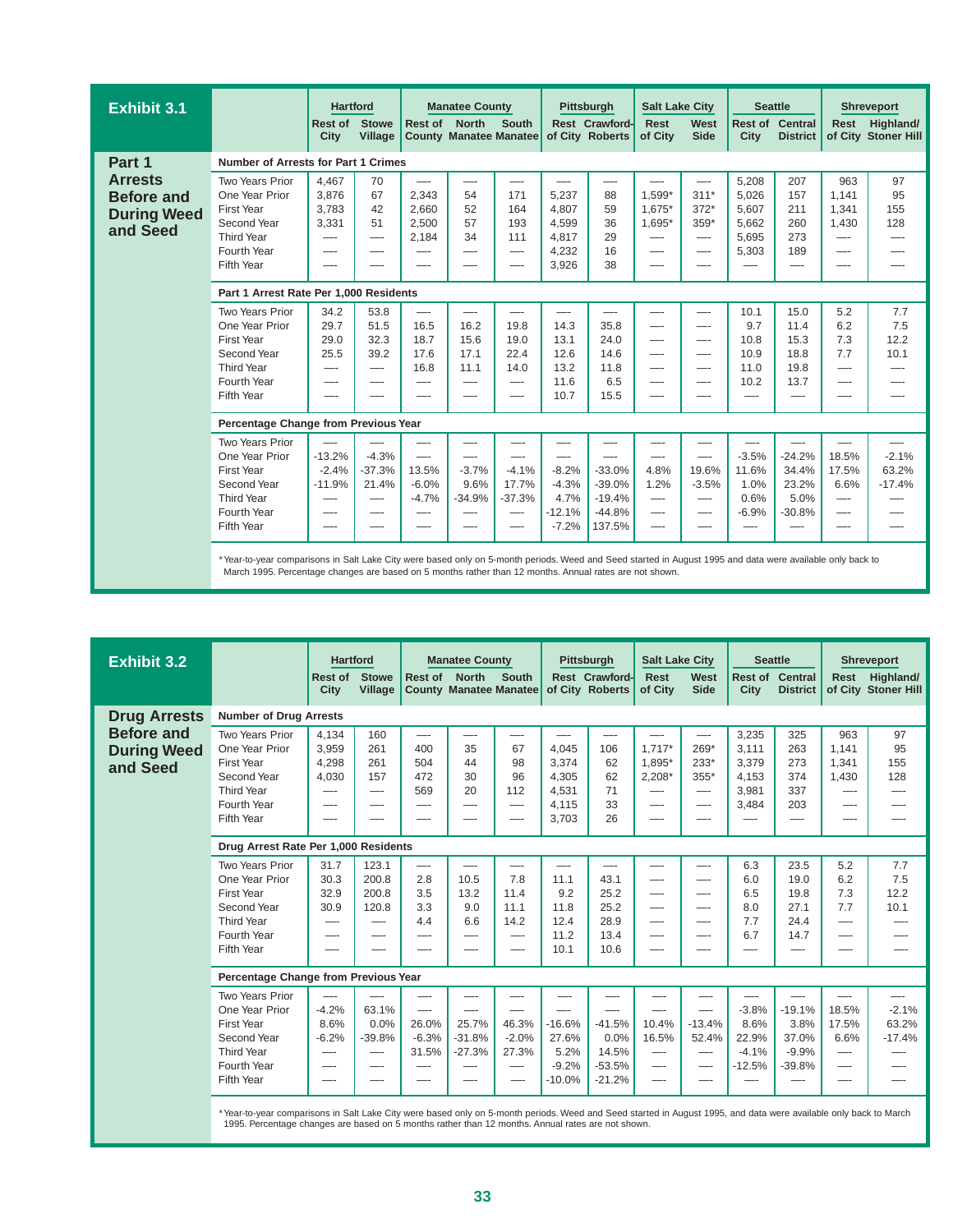| <b>Exhibit 3.3</b>                                                  |                                                                                                                                       | <b>Akron</b>                                                                                                |                                                        | <b>Hartford</b>                                    |                                                                              | <b>Las Vegas</b>                                         |                                                                       |                                                                | <b>Manatee County</b>                                                |                                                                |  |  |  |
|---------------------------------------------------------------------|---------------------------------------------------------------------------------------------------------------------------------------|-------------------------------------------------------------------------------------------------------------|--------------------------------------------------------|----------------------------------------------------|------------------------------------------------------------------------------|----------------------------------------------------------|-----------------------------------------------------------------------|----------------------------------------------------------------|----------------------------------------------------------------------|----------------------------------------------------------------|--|--|--|
|                                                                     |                                                                                                                                       | West<br>Rest<br>of City<br><b>Side</b>                                                                      | <b>Rest</b><br>of City                                 | <b>Stowe</b><br>Village                            | Rest<br>of City                                                              | <b>Meadows West Las</b><br>Village                       | Vegas                                                                 |                                                                | <b>Rest of North</b><br><b>County Manatee Manatee</b>                | <b>South</b>                                                   |  |  |  |
| Part 1                                                              | <b>Number of Part 1 Crimes</b>                                                                                                        |                                                                                                             |                                                        |                                                    |                                                                              |                                                          |                                                                       |                                                                |                                                                      |                                                                |  |  |  |
| <b>Crime Before</b><br>and During<br><b>Weed and</b><br><b>Seed</b> | <b>Two Years Prior</b><br>One Year Prior<br><b>First Year</b><br>Second Year<br><b>Third Year</b><br>Fourth Year<br><b>Fifth Year</b> | 15,041<br>1,739<br>15,543<br>1,663<br>14,576<br>1,441<br>$-\cdot$<br>—-<br>—-<br>$-\cdot$<br>—-<br>—-<br>—- | 18,400<br>17,006<br>16,854<br>13,399<br>—-<br>—-<br>—- | 291<br>259<br>192<br>140<br>—-<br>—-<br>—-         | 52.937<br>56,763<br>58,713<br>—-<br>—-<br>—-                                 | —-<br>962<br>856<br>962<br>---<br>—-<br>—-               | 1,192<br>1,139<br>1,119<br>$-\!$<br>$-\cdot$<br>—-                    | 9,981<br>10,285<br>10,766<br>9,262<br>—<br>—-                  | —-<br>246<br>220<br>202<br>177<br>—-<br>—-                           | 735<br>779<br>749<br>608<br>—-<br>—-                           |  |  |  |
|                                                                     | Part 1 Crime Rate Per 1,000 Residents                                                                                                 |                                                                                                             |                                                        |                                                    |                                                                              |                                                          |                                                                       |                                                                |                                                                      |                                                                |  |  |  |
|                                                                     | <b>Two Years Prior</b><br>One Year Prior<br><b>First Year</b><br>Second Year<br><b>Third Year</b><br>Fourth Year<br>Fifth Year        | 72.7<br>74.8<br>69.5<br>77.3<br>72.5<br>60.2<br>$-\cdot$<br>—-<br>—-<br>—                                   | 140.9<br>130.2<br>129.0<br>102.6<br>—-<br>---          | 223.8<br>199.2<br>147.7<br>107.7<br>—-<br>—-       | 72.6<br>206.3<br>73.8<br>192.2<br>72.7<br>225.7<br>—-<br>—<br>—-<br>—-<br>—- |                                                          | $\overline{\phantom{0}}$<br>118.0<br>112.7<br>110.8<br>—-<br>—-<br>—- | $\overline{\phantom{0}}$<br>70.3<br>72.4<br>75.8<br>71.1<br>—- | $\overline{\phantom{0}}$<br>73.9<br>66.1<br>60.7<br>58.0<br>—-<br>—- | $\overline{\phantom{0}}$<br>85.3<br>90.4<br>86.9<br>76.9<br>—- |  |  |  |
|                                                                     | Percentage Change from Previous Year                                                                                                  |                                                                                                             |                                                        |                                                    |                                                                              |                                                          |                                                                       |                                                                |                                                                      |                                                                |  |  |  |
|                                                                     | Two Years Prior<br>One Year Prior<br><b>First Year</b><br>Second Year<br><b>Third Year</b><br>Fourth Year<br><b>Fifth Year</b>        | 3.3%<br>$-4.4%$<br>$-6.2%$<br>$-13.4%$<br>—-<br>—-<br>—-                                                    | $-7.6%$<br>$-0.9%$<br>$-20.5%$<br>—-<br>—-             | $-11.0%$<br>$-25.9%$<br>$-27.1%$<br>$-\cdot$<br>—- | —-<br>—-<br>1.7%<br>$-1.5%$<br>—<br>—-<br>—-                                 | —-<br>$-6.8%$<br>17.4%<br>—-                             | —-<br>—-<br>$-4.4%$<br>$-1.7%$<br>—<br>—-<br>—-                       | 3.0%<br>4.7%<br>$-6.1%$<br>—-<br>—                             | $-10.6%$<br>$-8.2%$<br>$-4.4%$<br>—-<br>—-<br>—-                     | 6.0%<br>$-3.9%$<br>$-11.4%$                                    |  |  |  |
|                                                                     |                                                                                                                                       |                                                                                                             |                                                        |                                                    |                                                                              |                                                          |                                                                       |                                                                |                                                                      |                                                                |  |  |  |
|                                                                     |                                                                                                                                       | Pittsburgh<br><b>Rest</b>                                                                                   | Crawford-                                              | <b>Salt Lake City</b><br><b>Rest</b>               | West                                                                         | Rest                                                     | <b>Seattle</b>                                                        |                                                                | <b>Shreveport</b>                                                    |                                                                |  |  |  |
|                                                                     |                                                                                                                                       | of City                                                                                                     | <b>Roberts</b>                                         | of City                                            | Side                                                                         | of City                                                  | <b>Central</b><br><b>District</b>                                     |                                                                | <b>Rest</b><br>of City                                               | Highland/<br><b>Stoner Hill</b>                                |  |  |  |
|                                                                     | <b>Number of Part 1 Crimes</b>                                                                                                        |                                                                                                             |                                                        |                                                    |                                                                              |                                                          |                                                                       |                                                                |                                                                      |                                                                |  |  |  |
|                                                                     | Two Years Prior<br>One Year Prior<br><b>First Year</b><br>Second Year<br><b>Third Year</b><br>Fourth Year<br><b>Fifth Year</b>        | 29,853<br>29,307<br>26,375<br>25,584<br>20,668<br>18,905                                                    | 447<br>420<br>338<br>370<br>252<br>250                 | $7,125*$<br>7,953*<br>7,930*<br>—<br>—             | $\overline{\phantom{0}}$<br>$1,212*$<br>$1,493*$<br>1,379*<br>—-<br>—-       | 63,216<br>63,643<br>60,925<br>56,336<br>54,979<br>55,099 | 2,713<br>2,384<br>2,467<br>2,151<br>1,959<br>1,852<br>$-\!$           |                                                                | 20,936<br>22,709<br>20,668<br>21,991<br>—                            | 2,254<br>2,681<br>2,426<br>2,384<br>—-                         |  |  |  |
|                                                                     | Part 1 Crime Rate Per 1,000 Residents                                                                                                 |                                                                                                             |                                                        |                                                    |                                                                              |                                                          |                                                                       |                                                                |                                                                      |                                                                |  |  |  |
|                                                                     | <b>Two Years Prior</b><br>One Year Prior<br><b>First Year</b><br>Second Year<br><b>Third Year</b><br>Fourth Year<br>Fifth Year        | 81.6<br>80.1<br>72.1<br>69.9<br>56.5<br>51.7                                                                | 181.8<br>170.8<br>137.5<br>150.5<br>102.5<br>101.7     | —<br>—-                                            | —-<br>$-\cdot$<br>—-<br>$-\!$                                                | 122.2<br>123.0<br>117.7<br>108.9<br>106.2<br>106.5       | 196.4<br>172.6<br>178.6<br>155.7<br>141.8<br>134.1                    |                                                                | 113.3<br>122.9<br>111.9<br>119.0                                     | 177.9<br>211.6<br>191.5<br>188.2<br>—-                         |  |  |  |
|                                                                     | Percentage Change from Previous Year                                                                                                  |                                                                                                             |                                                        |                                                    |                                                                              |                                                          |                                                                       |                                                                |                                                                      |                                                                |  |  |  |
|                                                                     | Two Years Prior<br>One Year Prior<br><b>First Year</b><br>Second Year<br><b>Third Year</b><br>Fourth Year<br>Fifth Year               | $-1.8%$<br>$-10.0\%$<br>$-3.0%$<br>$-19.2%$<br>$-8.5%$                                                      | $-6.0%$<br>$-19.5%$<br>9.5%<br>$-31.9%$<br>$-0.8%$     | 11.6%<br>$-0.3%$                                   | 23.2%<br>-7.6%                                                               | 0.7%<br>$-4.3%$<br>$-7.5%$<br>$-2.4%$<br>0.2%<br>—-      | $-12.1%$<br>3.5%<br>$-12.8%$<br>$-8.9%$<br>$-5.5%$<br>$-\!$           |                                                                | 8.5%<br>9.0%<br>6.4%                                                 | 18.9%<br>$-9.5%$<br>$-1.7%$                                    |  |  |  |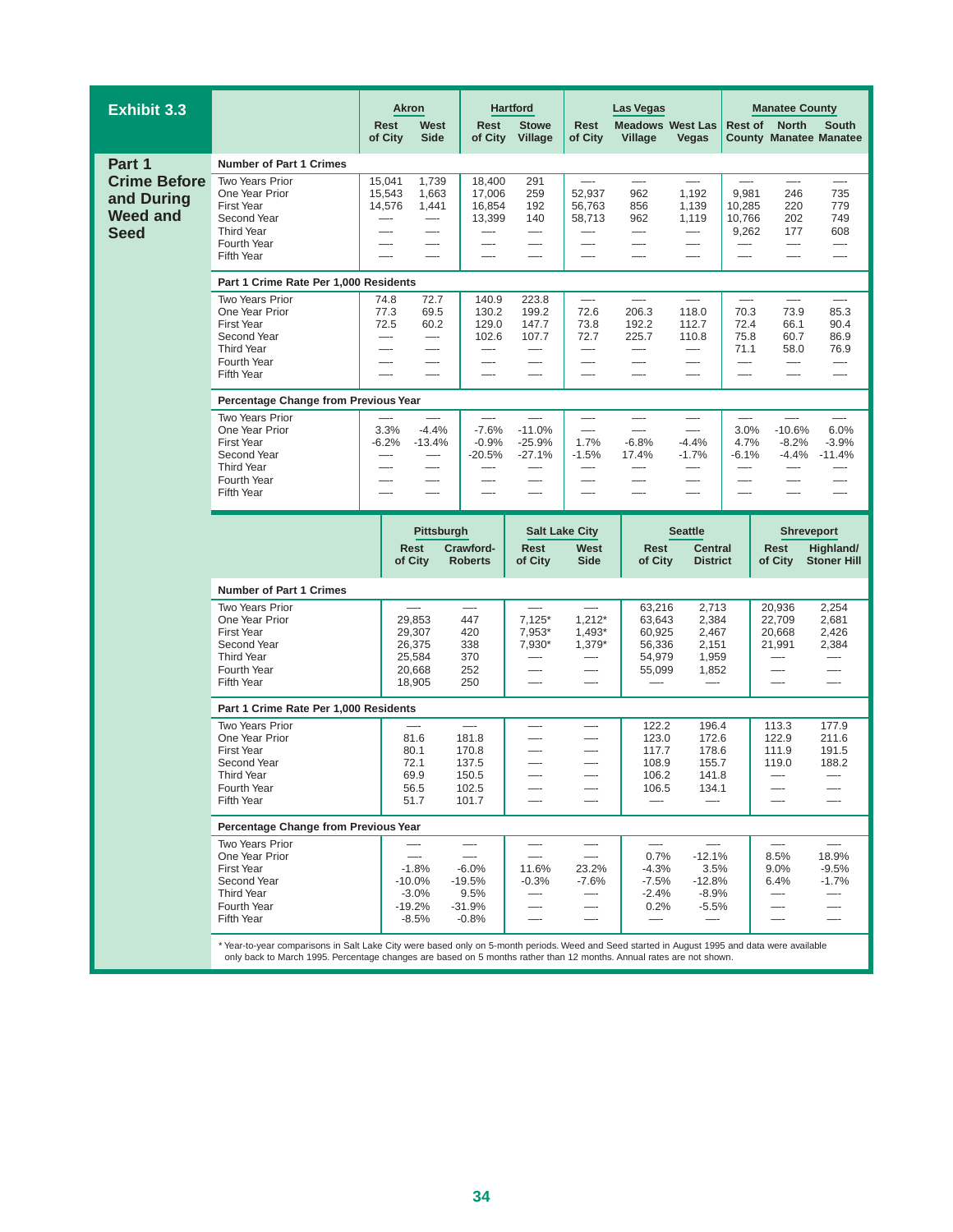comparisons, the Stowe Village target area in Hartford experienced the largest percentage decrease in Part 1 crime across all the target areas.

Perhaps the most striking feature of exhibits 3.4 and 3.6 is the wide range of Part 1 crime changes across the entire set of Weed and Seed target areas, particularly after 2 years of implementation. The percentage changes over 2 years range from a 46-percent decrease in Hartford's Stowe Village to a 14-percent increase in Salt Lake City. Four other target areas had double-digit percentage decreases (Crawford-Roberts in Pittsburgh, 24 percent; North Manatee, 18 percent; Shreveport, 11 percent; and the Central District in Seattle, 10 percent). One site (West Las Vegas) had a single-digit decrease (6 percent), and three target areas experienced increases in Part 1 crime (South Manatee, 2 percent; Meadows Village, 9 percent; and Salt Lake City, 14 percent). Section 3.4 in this report attempts to place these widely varying changes in some perspective by considering a range of possible contributing factors.

A final comment on exhibits 3.4 and 3.6 should be made regarding the Salt Lake City target area, which had the largest crime increase in both exhibits. As noted above, only 5 months of crime data prior to Weed and Seed were available from this site; thus, year-to-year comparisons were based only on the March-to-July time period. The year-to-year percentage changes in Part 1 crime may in fact have been very different if information from the entire 12-month pre-Weed and Seed period had been available. Moreover, the lowest monthly Part 1 crime total over the entire period for which there are data was April 1995 (the middle of the city's pre-Weed and Seed period). Weed and Seed began amid an upsurge in crime that started after that month and continued through October 1995.

As an additional indicator of crime-related outcomes over time, crime trends beyond the first 2 years of Weed and Seed implementation can be seen in the Pittsburgh and Seattle numbers in exhibit 3.3, both of which began Weed and Seed programs at least 2 years prior to the other sites in the national evaluation. In Pittsburgh, the Part 1 crime rate in the fifth year following the start of Weed and Seed in Crawford-Roberts was 44 percent lower than the year prior

to Weed and Seed (compared to 24 percent lower after 2 years). In the Central District target area in Seattle, the Part 1 crime rate in the fourth year following the start of Weed and Seed was 22 percent lower than the year prior to Weed and Seed (compared to 10 percent lower after 2 years).

#### **Possible contributing factors**

Criminologists, law enforcement personnel, and city officials have offered a variety of explanations for the nationwide drop in crime, including changing demographics, community policing, a healthy economy, and increasing incarceration. Explaining crime rate changes in the Weed and Seed target areas must obviously consider two additional factors—the Weed and Seed program and other law enforcement or social programs that either existed in the target areas prior to Weed and Seed or that started during Weed and Seed. That Part 1 crime dropped in the target areas cannot be disputed; however, it is not possible to state definitively the extent to which different factors contributed to the decrease. That said, it is nevertheless useful to qualitatively discuss possible contributing factors. As discussed in this section, a number of factors have a strong correlation with the observed changes in crime.

#### **Crime trends in nontarget areas**

By design, the Weed and Seed target areas constitute a small part of the jurisdictions to which they belong. Three of the target areas contain less than 1 percent of the jurisdiction's population; Salt Lake City's target area contains 12 percent of the city's population, the highest percentage among all the target areas. Given the size of the target area relative to the entire jurisdiction, it is reasonable to assume that crime trends in the nontarget areas of the jurisdiction would have some effect on the trends in the target areas.

Part 1 crime rates in the target areas can be compared to the Part 1 crime rates in the nontarget parts of the jurisdiction by examining exhibits 3.4 through 3.7. Exhibits 3.4 and 3.6 show crime trend figures for the target areas, while exhibits 3.5 and 3.7 show analogous figures for the nontarget areas.

Exhibits 3.4 (trends in the target areas after 1 year of implementation) and 3.5 (trends in the nontarget areas after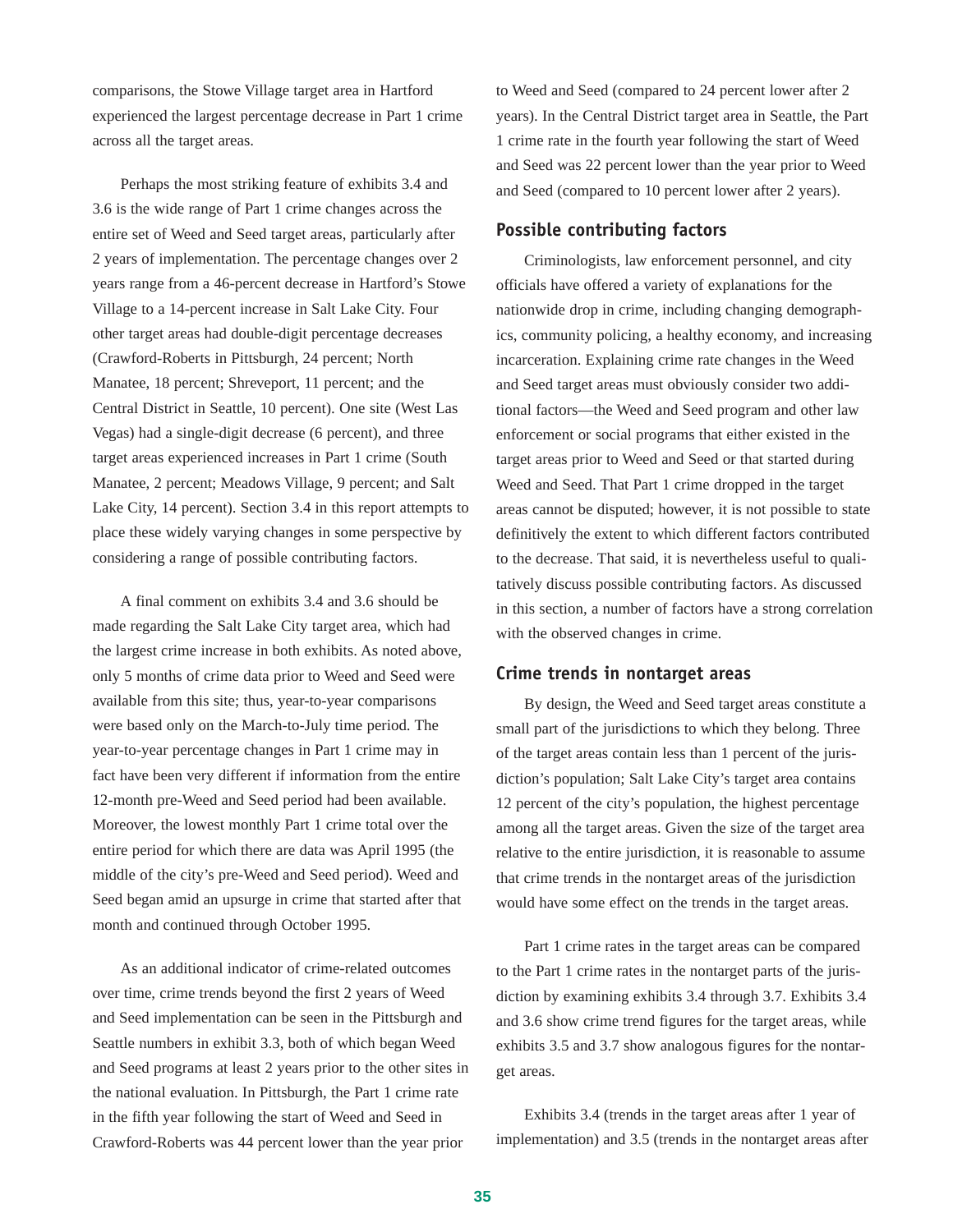

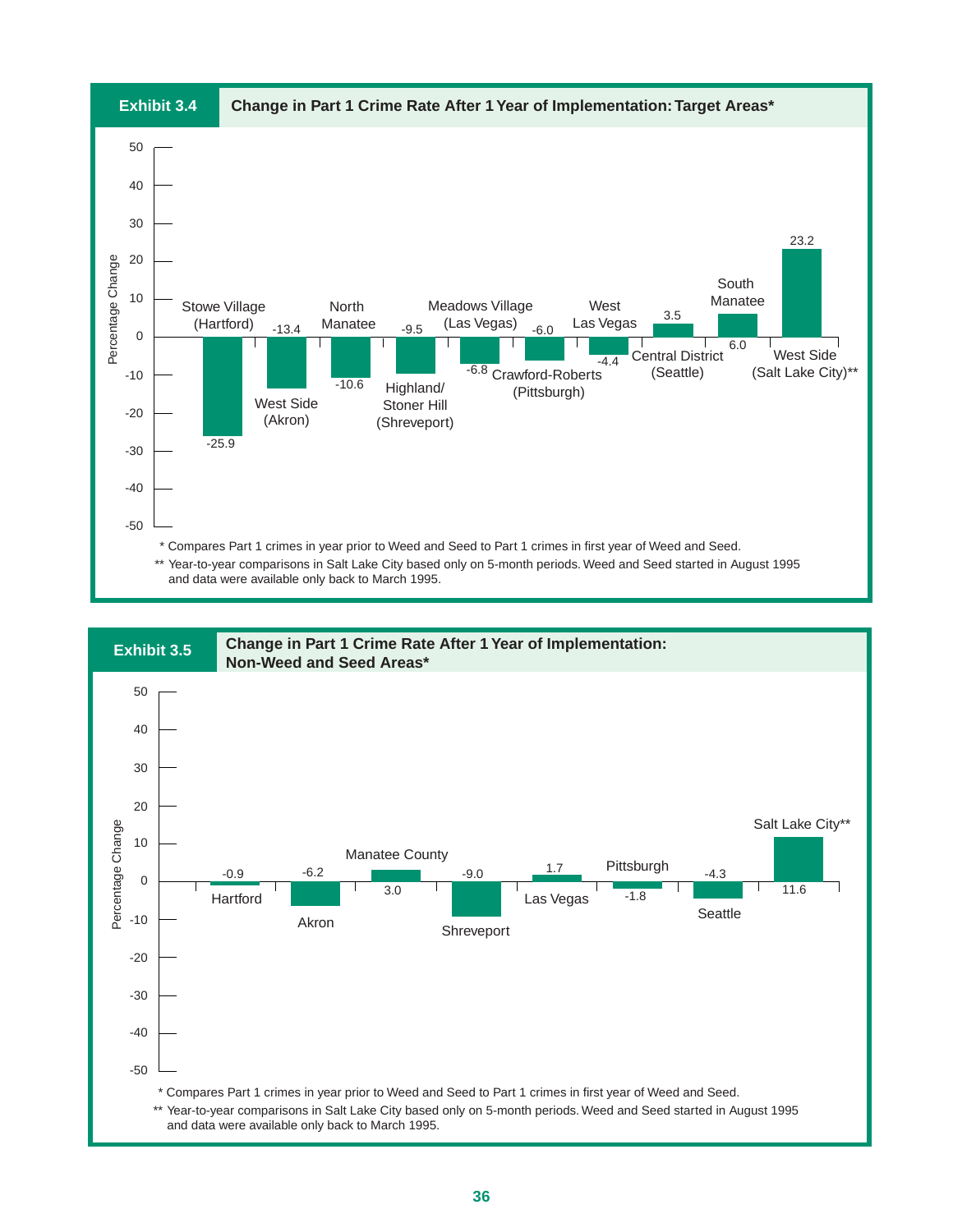

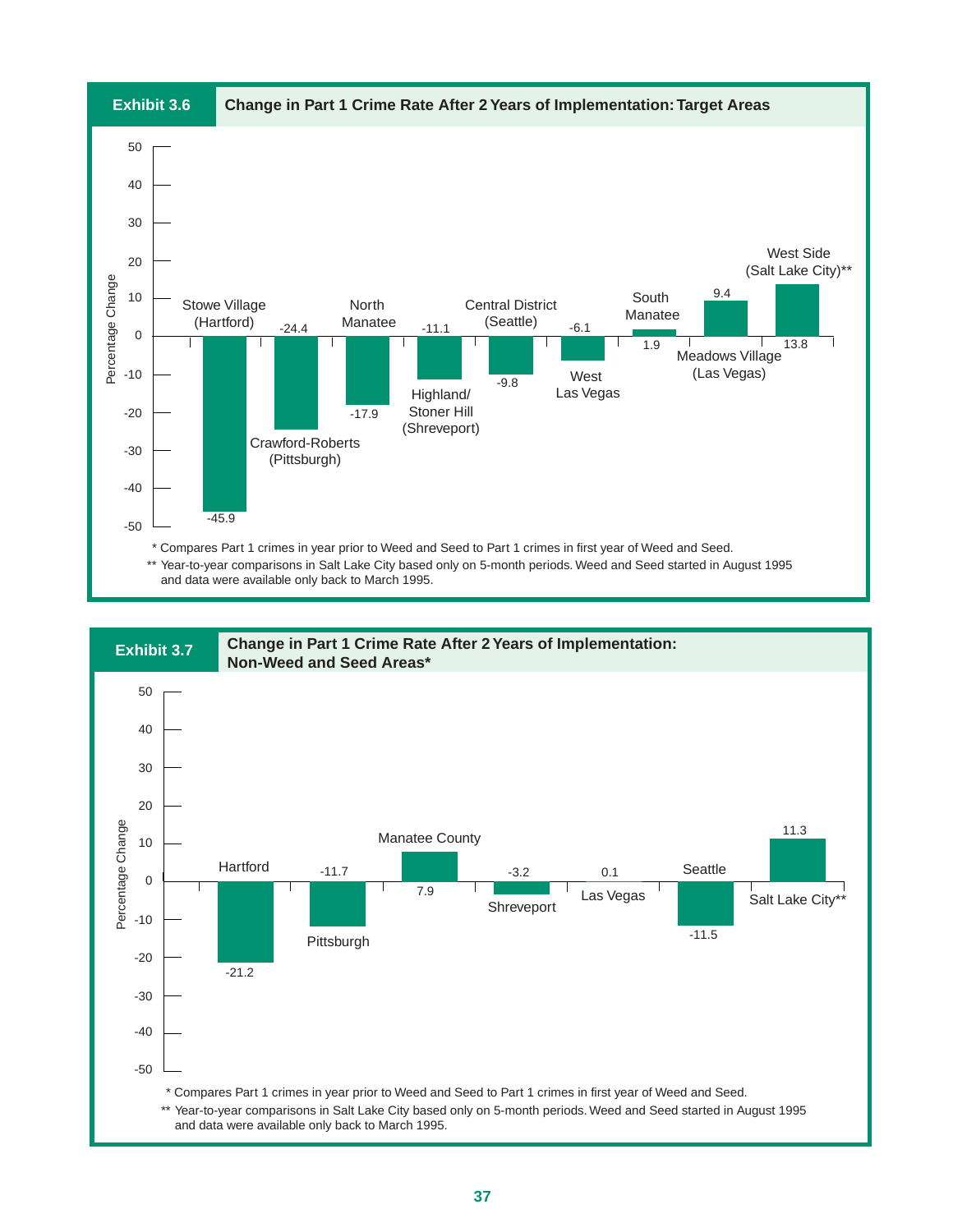1 year of implementation) show that, after 1 year of Weed and Seed implementation, in 7 of 10 target areas—Akron, Hartford, Pittsburgh (Crawford-Roberts), Las Vegas (both Meadows Village and West Las Vegas), North Manatee, and Shreveport—the Part 1 crime rate improved more in the target area than in the rest of the corresponding jurisdiction.

Exhibits 3.6 (trends in the target areas after 2 years of implementation) and 3.7 (trends in the nontarget areas after 2 years of implementation) show that, after 2 years of Weed and Seed implementation, in 6 of 9 target areas—Hartford, Pittsburgh (Crawford-Roberts), North Manatee, South Manatee, Shreveport, and West Las Vegas—the Part 1 crime rates improved more in the target area than in the rest of the corresponding jurisdiction.

The Weed and Seed target areas, because they are so much smaller geographically than their corresponding nontarget areas, show greater year-to-year variation in crime rates. Still, one should note the magnitude of the difference between the Part 1 crime rate change in Stowe Village in Hartford and in the rest of Hartford, compared with the North Manatee target area and the rest of Manatee County. After 2 years of implementation, the Stowe Village Part 1 crime rate had dropped 46 percent, compared to 21 percent for the rest of the city (a 25-point differential). The North Manatee Part 1 crime rate dropped 18 percent, compared to an 8-percent increase in the nontarget section of the county (a 26-point differential).

Also noteworthy is the pattern of target area changes in those sites whose nontarget areas experienced large decreases or increases in crime. The two sites with the largest Part 1 crime decreases in the nontarget areas (Hartford and Pittsburgh) are the same two sites where target areas achieved the largest Part 1 decreases. At the same time, the site with the largest Part 1 crime increase in its target area—Salt Lake City—also exhibited the largest Part 1 crime increase of all nontarget areas.

#### **Preexisting crime trends in the target areas**

Given that most of the Weed and Seed target areas experienced declining crime rates during the implementation period, it is important to ask whether these trends

represent the continuation of a preexisting downward crime trend or whether the Weed and Seed period coincided with the reversal of an upward trend. The Part 1 crime statistics shown in exhibit 3.3 only partially answer this question, since only 1 complete year of pre-Weed and Seed crime data are shown for Las Vegas, Manatee, and Pittsburgh. For target areas in these sites, and to some extent for other target areas as well, a review of the monthly Part 1 crime trends in the case study documents creates a more complete picture of preimplementation and postimplementation trends.

The general preimplementation and postimplementation Part 1 crime trends cast Weed and Seed in an especially favorable light in two sites—Pittsburgh and Shreveport. At both sites, the implementation of Weed and Seed coincided with a marked reversal of an upward crime trend in the target areas. In one other site—Stowe Village in Hartford—there was a preexisting downward trend in Part 1 crime, but the onset of Weed and Seed coincided with an acceleration of the downward trend. In the Akron target area, West Las Vegas, North Manatee, South Manatee, and the Seattle target area, the preexisting downward trend continued at roughly the same rate over the Weed and Seed implementation period. Finally, both Meadows Village in Las Vegas and the Salt Lake City target area experienced overall increases both before and after the start of Weed and Seed.

#### **Program intensity**

Program intensity refers to the concentration of program resources. A possible measure of program intensity is the level of resources per capita or per unit area. However, the total level of program resources directed to the target areas, including Federal Weed and Seed funds, other Federal funds, State and local funds, and community-based resources, is not known. The only monetary figures available are the Federal Weed and Seed awards, which are shown in exhibit 2.1. This exhibit shows the gross levels of Federal Weed and Seed funding at the eight sites, which can be divided into two groups according to their funding status at the start of the national evaluation—the six demonstration sites and the two officially recognized sites (Akron and Salt Lake City). In addition to not accounting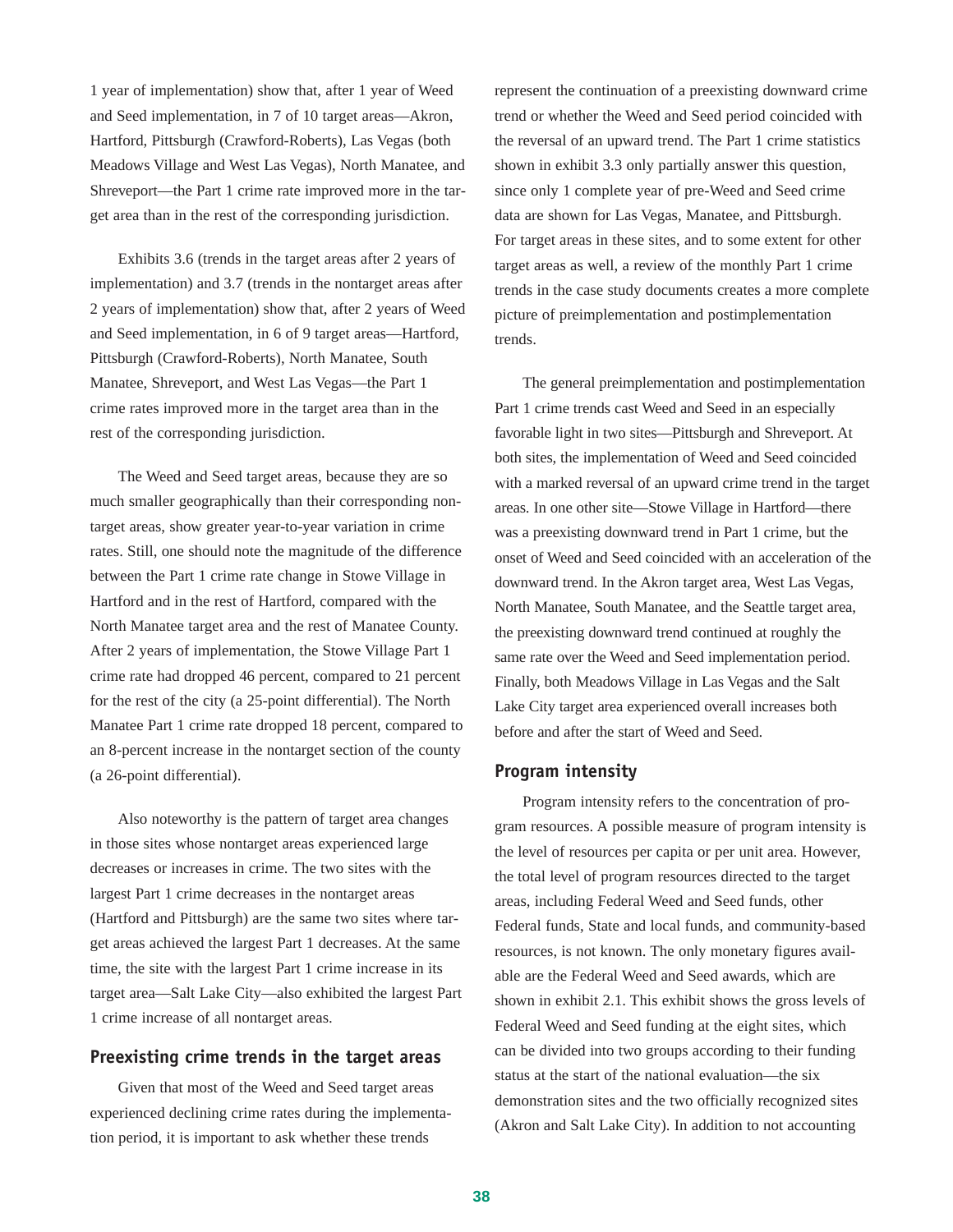for nontarget funds, the figures in exhibit 2.1 are sitespecific and not target area-specific. Thus, while crime data are target area-specific, Federal Weed and Seed spending figures are not available by target areas in Las Vegas, Manatee/Sarasota, and Pittsburgh, or for Seattle, which expanded Weed and Seed beyond the original target area boundaries. The population and area of each target area are available, however, and are shown in exhibit 1.2. As shown, the target area populations range from 1,300 in Hartford to 24,000 in Akron; target area sizes range from 0.1 square mile in Hartford to 6.3 square miles in Salt Lake City.

As was the case in the discussion of the relationship between crime trends in the target area and the rest of the corresponding jurisdictions, some relationship appears to exist between crime trends and program intensity at those sites with the largest crime increases or decreases. For those sites between these extremes, the pattern is less clear. Hartford, for example, experienced the largest Part 1 crime decrease among all the target areas. At the same time, it is also the smallest in terms of both population and area. Moreover, unlike Crawford-Roberts in Pittsburgh and North Manatee, which only received part of the site's Federal Weed and Seed award, Stowe Village remained Hartford's sole target area throughout the program. Salt Lake City, on the other hand, which experienced the largest increase in Part 1 crimes, also has the largest target area in square miles and, along with Akron, the smallest level of Federal Weed and Seed funding.

#### **Arrest volume**

A final possible contributing factor is the volume of arrests made in the target areas. In the case of interventions that are primarily arrest-oriented, statistical tests could be performed to determine whether the arrest volume in one time period leads to a subsequent drop in crime. Given the multidimensional nature of Weed and Seed interventions, statistical models attempting to link program effort to program impact would grossly simplify reality. The approach taken here is to examine, in a qualitative way, the relationship between arrests and Part 1 crime.

Perhaps the most distinguishing feature of the target area arrest statistics shown in exhibits 3.1 and 3.2 is that Hartford's arrest rates, especially drug arrests, are so much higher than in other target areas. Thus, Hartford had the highest Part 1 and drug arrest rates and also the largest decrease in Part 1 crime of all target areas. At the same time, as noted earlier, Hartford's target area has the smallest population and area, and Hartford experienced the largest jurisdictionwide drop in crime.

Although there are no clear trends between Part 1 arrests and Part 1 crimes across the sites, changes in the drug arrest rates appear to be associated with changes in the Part 1 crime rate. For example, among these six target areas for which researchers have arrest data, the four with decreases in Part 1 crime (Hartford, Pittsburgh, North Manatee, and Shreveport) all experienced initial high rates of drug arrests, suggesting an initial period of intense weeding activities, followed by declining drug arrest rates. Assuming the level of enforcement as measured by police presence has remained somewhat constant, this trend reflects success in reducing drug activity. Salt Lake City and South Manatee, for which researchers have arrest data that show increases in Part 1 crime, have not shown a decrease in their drug arrest rates. Indeed, both of these target areas had large increases in drug arrests in the last reporting period shown in exhibit 2.2, suggesting, perhaps, that these sites have not yet succeeded in reducing the level of drug activity in the target areas. Thus, across these six sites, the changes in drug arrest volumes follow the same general pattern as the changes in Part 1 crime.

### **Notes**

- 1. Geocoding is a process that involves assigning geographic coordinates (latitude and longitude) to an address, in this case either the address where the crime occurred or where the arrest was made. Once records are geocoded, mapping software can be used to extract those arrests and crimes that occurred within the Weed and Seed target area.
- 2. The definition of a drug arrest used in these analyses is an arrest for which at least one charge explicitly involves drugs (for example, possession with intent to sell narcotics).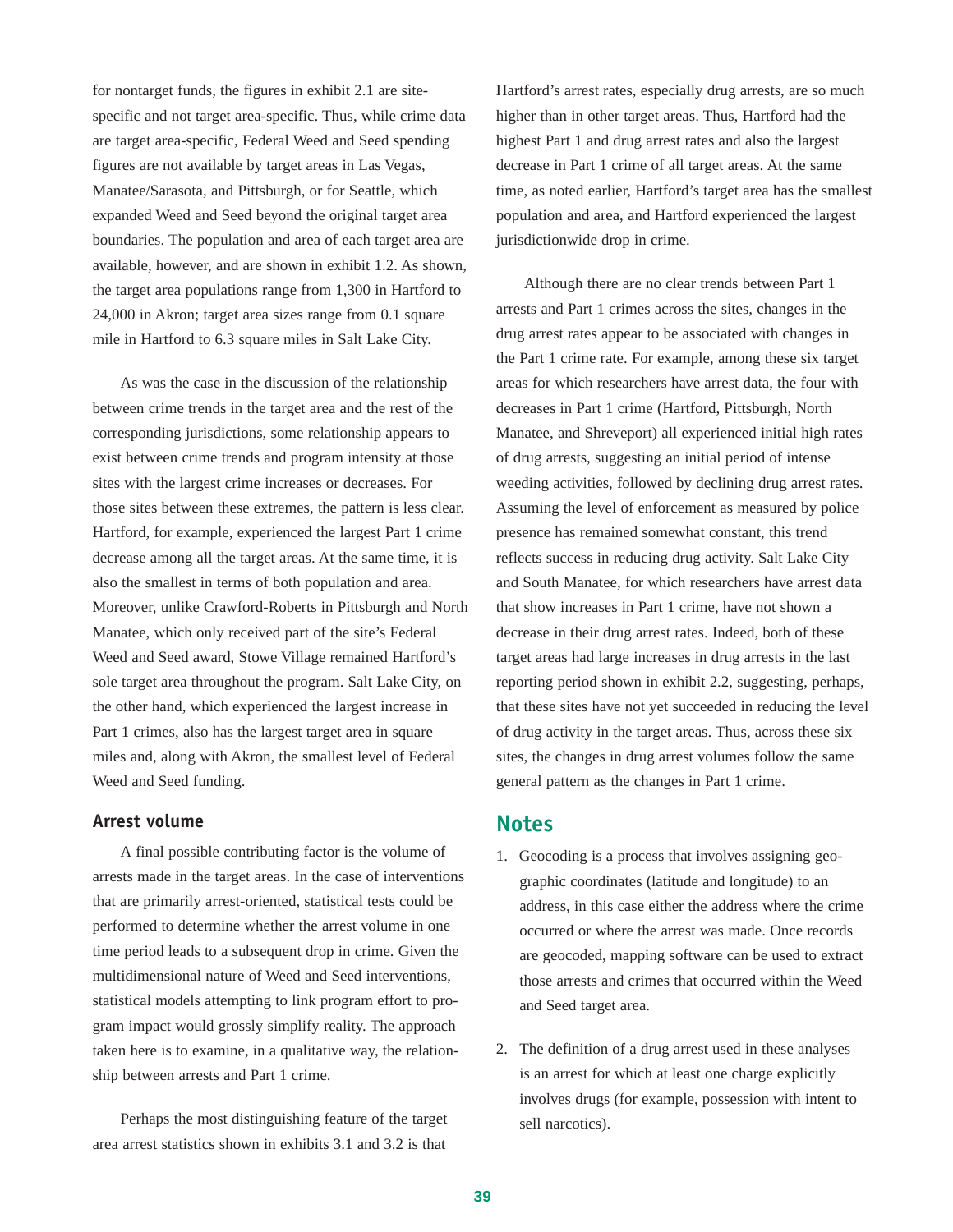- 3. An alternative outcome measure, which focuses more on the quality, as opposed to the quantity, of arrests made, is the period of incarceration to which arrestees were sentenced. As noted in chapter 2, prosecution and court data were generally not available.
- 4. The source of the incident-level arrest data, on which the analyses in this section are based, was the local law enforcement agency; thus, the figures do not include arrests made by Federal law enforcement agencies that were processed through Federal arrest booking facilities.
- 5. Data for partial years both before and after the time period indicated in exhibit 3.1 are included in the arrest trends in the individual case studies.
- 6. In 1997, a new law enforcement records management system was installed in Salt Lake City. Only the automated records after March 1995 were converted to the new system.
- 7. Exhibits 3.5 and 3.7 contain Part 1 crime rates for the non-Weed and Seed parts of the jurisdiction. The ordering and placement of exhibits 3.4 through 3.7 in this document are designed to facilitate comparisons between the target areas and the non-Weed and Seed parts of the jurisdiction.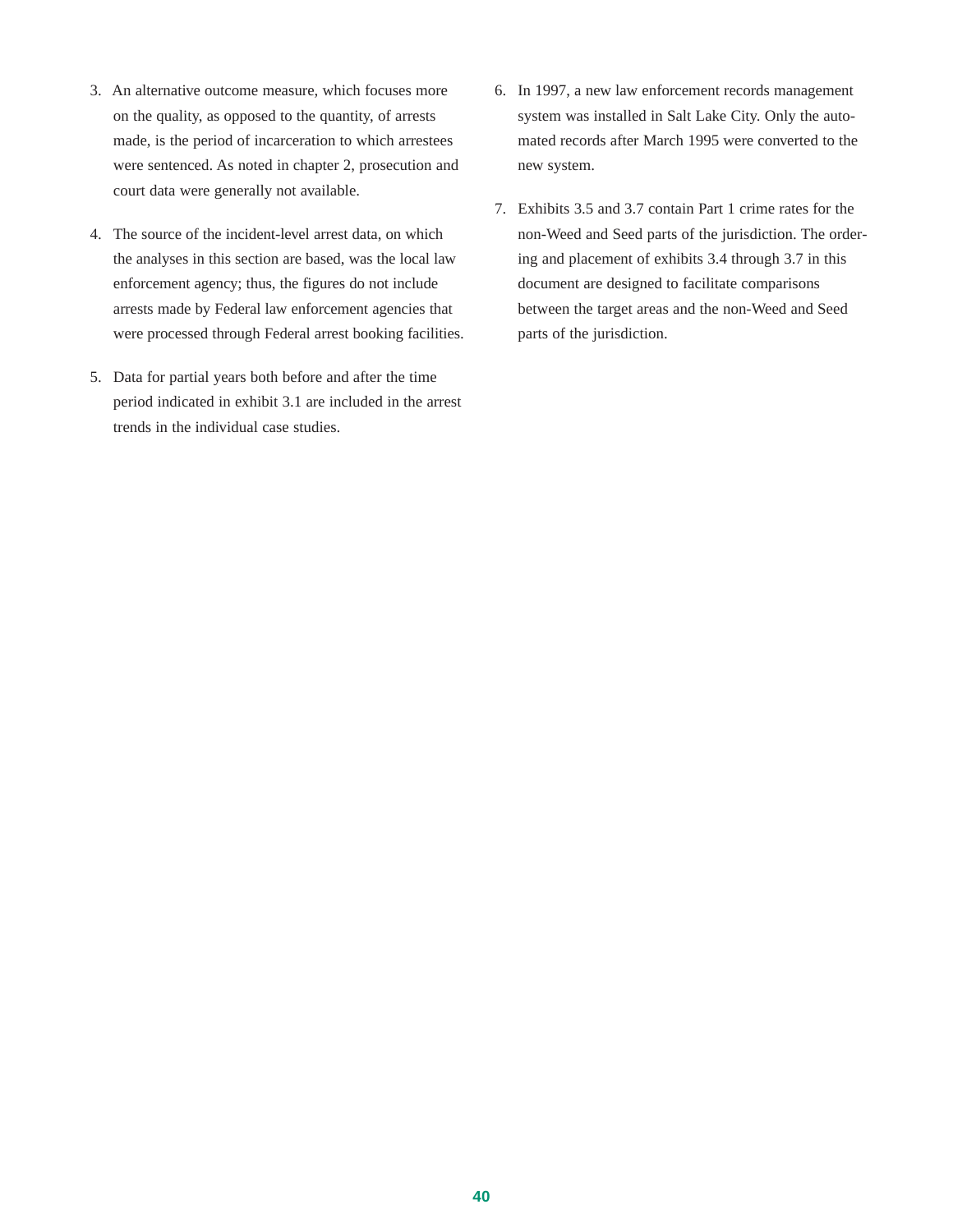# **Chapter 4**



An independent agency surveyed residents in the Weed and Seed target areas in 1995 and again in 1997 to measure their perceptions of

crime, public safety, police performance, general quality of life, and awareness of Weed and Seed itself. The opinions of nonelderly, long-term residents were compared over the 2-year period to determine what, if any, effect Weed and Seed had on their satisfaction with the community.

Evaluators also interviewed participants in four types of seeding programs, including youth recreation, community building, employment and training, and violence prevention. According to participants, these programs provided services that would otherwise not have been available and increased feelings of overall security.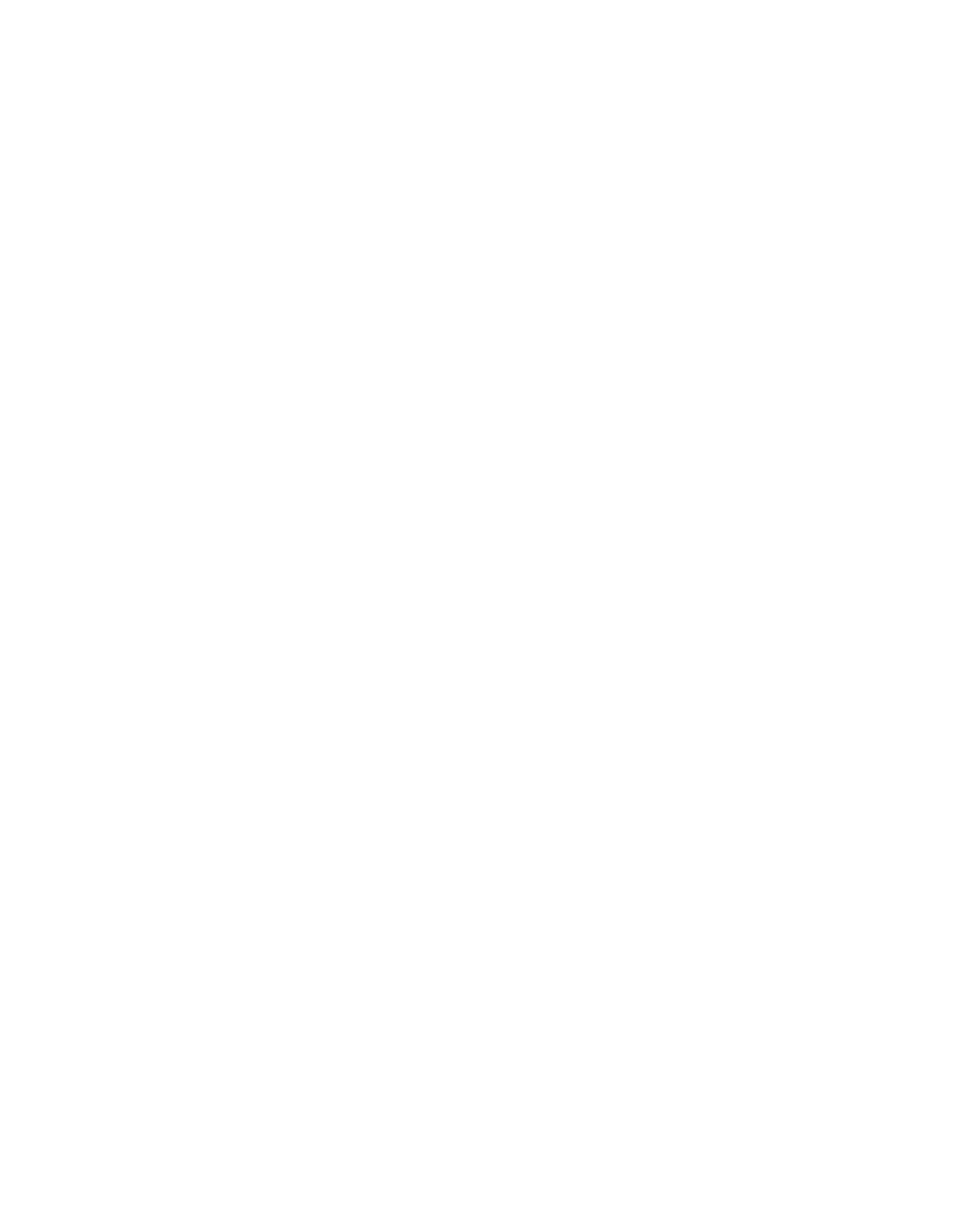# 4

# **Perceptions of Community Residents and Program Participants**

In all eight sites that participated in this evaluation, a survey of target area residents was conducted at two separate time intervals—from March to July 1995 (by the Institute for Social Analysis) and from December 1997 to January 1998 (by Abt Associates Inc.). The following discussion refers to these data collection efforts as the 1995 and 1997 surveys, respectively.

The objective of the survey data collection and analysis was to measure changes in residents' perceptions of public safety, crime, police performance, general neighborhood quality of life, and awareness of the Weed and Seed program. In the interest of comparing the findings obtained from the two surveys, the 1997 survey was designed with the following features:

- For each site, the geographical boundaries of the survey area were the same as in  $1995$ .<sup>1</sup> The survey areas by site were as follows: Akron, West Side; Hartford, Stowe Village; Las Vegas, West Las Vegas; Manatee/Sarasota, North Manatee; Pittsburgh, Hill District (Crawford-Roberts neighborhood); Salt Lake City, West Side; Seattle, Central District; and Shreveport, Highland/Stoner Hill.
- The wording of questions from the 1995 survey was retained verbatim in 1997. (Refer to the questionnaires shown in appendixes 1 and 2, respectively.) For selected questions, additional response categories were added in 1997 to provide a more complete range of possible responses. For these items, care was taken during analysis to aggregate responses in ways that would preserve the comparability of the findings between 1995 and 1997.<sup>2</sup>
- There were also some notable differences in the methods used in the two surveys. The 1995 survey

consisted of inperson interviews, based on city-provided address lists. The 1997 interviews were conducted by telephone, based on listed telephone numbers for residential addresses within the survey area. The 1995 survey consisted of 83 substantive items. The 1997 survey included only a subset (31) of these 83 substantive items. (For both surveys, the count excludes items related to respondent demographic characteristics and other basic interview data.) The 1995 interviews required 30 to 40 minutes. The 1997 interviews typically lasted 12 to 15 minutes.

The decision to proceed in 1997 with telephone interviews and a shortened instrument was based on the difficulties experienced in 1995 in completing the targeted number of 400 interviews per site. (In none of the sites was this target reached.) The 1997 survey design called for 300 completed interviews per site.

# **Distribution of respondents by age and length of neighborhood residence**

The methodological differences between the two surveys, combined with underlying population changes in the evaluation sites, led to a shift between 1995 and 1997 in the demographic profile of respondents in each surveyed target area. Exhibit 4.1 shows the distribution of respondents in each site by two key characteristics: age and length of residence. Those 60 years of age or older at the time of the survey were defined as elderly; those less than 60, nonelderly. Those residing in the target area for more than 2 years were defined as long-term residents; those for less than 2 years, short-term residents.

Two options were considered to account for the demographic shift in the surveyed population and make the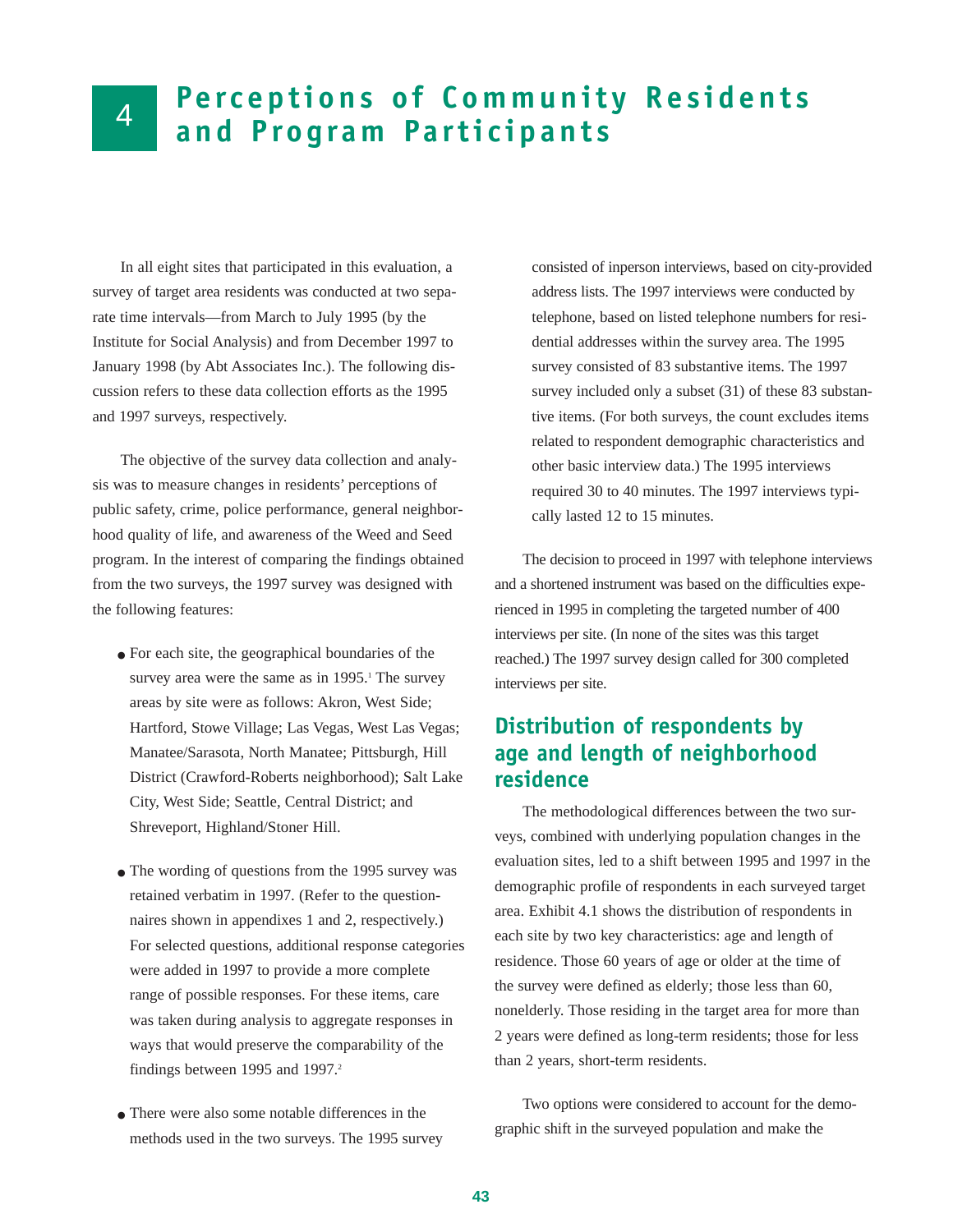| <b>Exhibit 4.1</b>  |                                    | <b>Akron</b> |           |           | <b>Hartford</b> |           | Las<br><b>Vegas</b> | Manatee/<br><b>Sarasota</b> |           |           | <b>Pittsburgh Salt Lake</b> |           | City      | <b>Seattle</b> |           |           | <b>Shreveport</b> | <b>Total</b> |            |
|---------------------|------------------------------------|--------------|-----------|-----------|-----------------|-----------|---------------------|-----------------------------|-----------|-----------|-----------------------------|-----------|-----------|----------------|-----------|-----------|-------------------|--------------|------------|
|                     |                                    | 1995 1996    |           | 1995 1997 |                 | 1995 1997 |                     | 1995 1997                   |           |           | 1995 1997                   |           | 1995 1997 | 1995 1997      |           | 1995 1997 |                   | 1995 1997    |            |
| <b>Distribution</b> | <b>Number of Respondents</b>       |              |           |           |                 |           |                     |                             |           |           |                             |           |           |                |           |           |                   |              |            |
| of Survey           | Nonelderly*                        |              |           |           |                 |           |                     |                             |           |           |                             |           |           |                |           |           |                   |              |            |
| <b>Respondents</b>  | Short-term                         | 27           | 25        | 29        | 13              | 36        | 54                  | 25                          | 10        | 10        | 32                          | 19        | 44        | 97             | 79        | 37        | 48                | 262          | 305        |
| by Age and          | Long-term <sup>**</sup><br>Elderly | 79<br>30     | 161<br>99 | 41<br>5   | 34<br>3         | 103<br>88 | 110<br>123          | 175<br>118                  | 72<br>53  | 103<br>52 | 126<br>126                  | 38<br>27  | 161<br>90 | 100<br>55      | 136<br>77 | 40<br>25  | 150<br>99         | 697<br>400   | 950<br>670 |
| Length of           | Total                              | 136          | 285       | 75        | 50              | 227       | 287                 | 318                         | 135       | 165       | 284                         | 84        | 295       | 252            | 292       | 102       | 297               | 1359         | 1925       |
| Residence in        |                                    |              |           |           |                 |           |                     |                             |           |           |                             |           |           |                |           |           |                   |              |            |
| <b>Target Area</b>  | <b>Percentage of Respondents</b>   |              |           |           |                 |           |                     |                             |           |           |                             |           |           |                |           |           |                   |              |            |
|                     | Nonelderly*                        |              |           |           |                 |           |                     |                             |           |           |                             |           |           |                |           |           |                   |              |            |
|                     | Short-term                         | 20           | 9         | 38        | 26              | 16        | 19                  | 8                           | 8         | 4         | 12                          | 23        | 13        | 38             | 28        | 36        | 16                | 21           | 15         |
|                     | Long-term**                        | 58           | 56        | 55<br>7   | 68              | 45        | 38                  | 55                          | 53        | 64        | 44                          | 45        | 56        | 40             | 46        | 39        | 51                | 50           | 50         |
|                     | Elderly<br>Total                   | 22<br>100    | 35<br>100 | 100       | 6<br>100        | 39<br>100 | 43<br>100           | 37<br>100                   | 39<br>100 | 32<br>100 | 44<br>100                   | 32<br>100 | 31<br>100 | 22<br>100      | 26<br>100 | 25<br>100 | 33<br>100         | 29<br>100    | 35<br>100  |
|                     |                                    |              |           |           |                 |           |                     |                             |           |           |                             |           |           |                |           |           |                   |              |            |
|                     |                                    |              |           |           |                 |           |                     |                             |           |           |                             |           |           |                |           |           |                   |              |            |

\* Nonelderly respondents were defined as being less than 60 years old at the time of the survey.

\*\* Long-term residents were defined as having lived in the target area for 2 or more years at the time of the survey.

precomparison/postcomparison as valid as possible. One option was a multivariate regression approach for modeling the responses to each survey question as a function of the respondent's demographic characteristics and an indicator of the survey year. This was rejected on the basis of insufficient numbers of observations in each site to reliably estimate such a model. A second option, which was ultimately selected, was to focus on a demographically comparable subset of respondents from both surveys: the nonelderly, long-term residents. This group constituted 50 percent of total respondents in 1995 and 49 percent in 1997.

Because respondent age typically is a significant factor in responses to survey questions of this type, a shifting age profile over time could cause a change in the pattern of responses at any site. Elderly residents as a share of total respondents across all eight sites rose from 29 percent in 1995 to 35 percent in 1997. For some sites—Akron and Pittsburgh, in particular—this shift in age distribution was even more pronounced. It became clear that any survey analysis that did not account for respondents' ages would likely confound the effects of demographic change with the effects of Weed and Seed in the target area.

At the same time, any separate analysis of community perceptions among elderly residents was hindered by the small numbers of elderly respondents in some sites—even when using 60 years (rather than 65 years) as the threshold age. Hartford had fewer than 10 elderly respondents in both 1995 and 1997; three other sites (Akron, Salt Lake

City, and Shreveport) had 30 or fewer elderly respondents in 1995.

In focusing this analysis on nonelderly residents, it was then decided to exclude short-term residents for several reasons. First, some questions of primary interest to the evaluation asked the respondent to assess community conditions compared to 2 years ago or to report victimization over the past 2 years. Second, even on other questions, the length of residence was found to be a significant factor in the pattern of responses and thus could confound the interpretation of findings with respect to Weed and Seed. Any separate analysis of the short-term nonelderly residents was precluded by their small numbers—fewer than 30 respondents in both 1995 and 1997 for three sites (Akron, Hartford, and Manatee/Sarasota), with two other sites (Pittsburgh and Salt Lake) having fewer than 30 such respondents in 1995.

All of the findings that follow thus pertain to the survey responses of nonelderly long-term residents. For all sites, there were more than 30 such respondents in both 1995 and 1997. In three sites (Las Vegas, Pittsburgh, and Seattle), there were more than 100 such respondents in both years. To examine the possible impact of Weed and Seed on neighborhood residents' perceptions, the responses of nonelderly long-term residents between 1995 and 1997 were compared question by question. Significant differences between the two surveys are shown by site and by question in appendix 3.3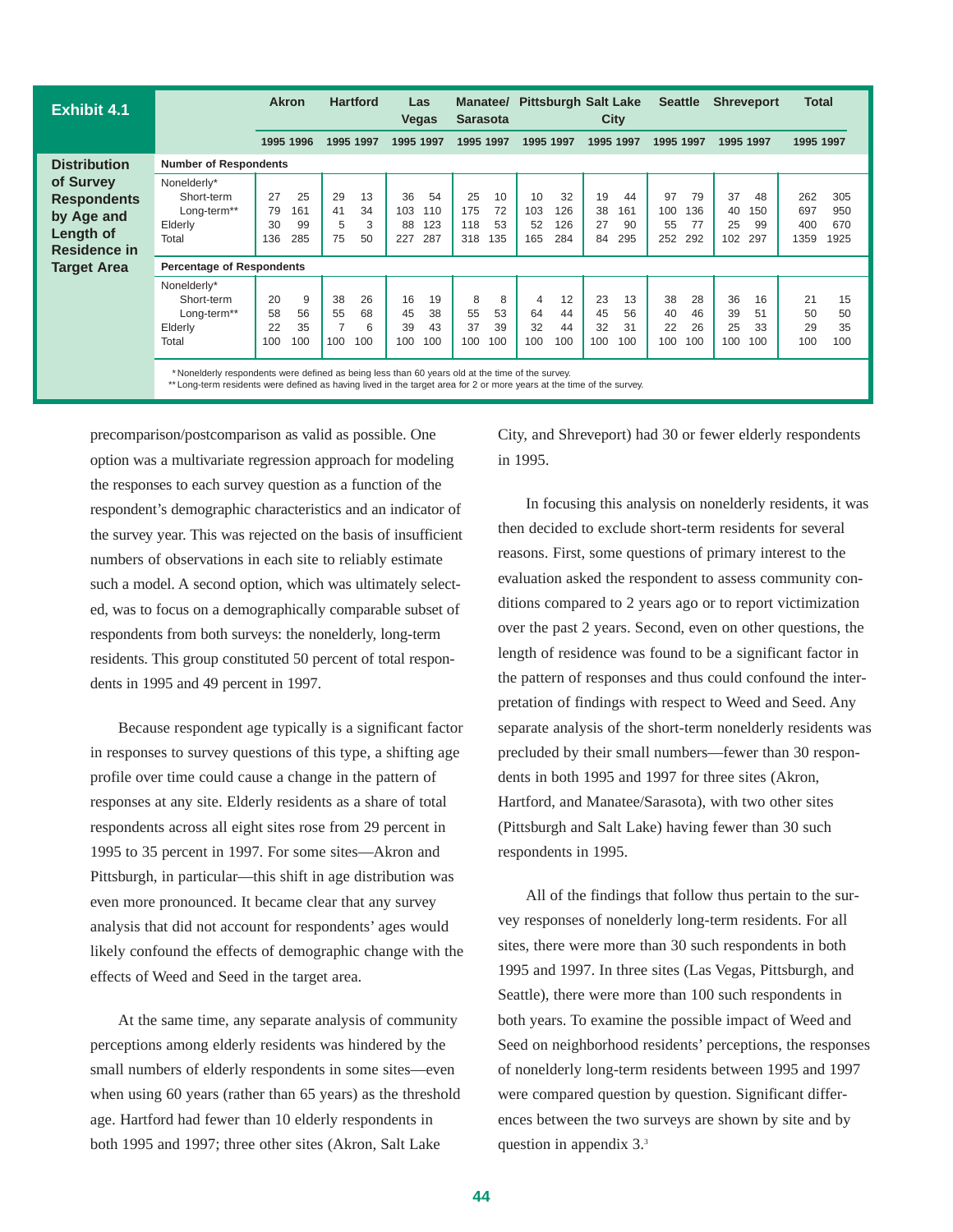## **Personal safety and neighborhood satisfaction**

The first survey questions displayed in appendix 3 pertain to perceptions of personal safety and general satisfaction with the neighborhood. Researchers focused on changes in the proportion giving the most positive response, reporting they feel either "very safe" or "very satisfied."

Pittsburgh was the only site to show a significant increase between 1995 and 1997 in the percentage of nonelderly long-term residents indicating they feel very safe out alone in their neighborhood during the day. (No site showed a significant change between 1995 and 1997 on the survey question regarding personal safety out alone in their neighborhood after dark.)

Similarly, Pittsburgh was the only site to show a significant increase in the percentage of nonelderly long-term residents who were "very satisfied" with their neighborhood as a place to live.

**Severity of neighborhood crime.** Survey respondents were also asked if they perceived specific crimes in their neighborhood to be a "big problem" versus a lesser problem. For crimes related to drug sales or drug use, depending on the particular type of illegal activity, four of the eight sites showed some significant reduction between 1995 and 1997 in the percentage of respondents indicating that such crimes were a big problem. These four sites (Akron, Manatee/Sarasota, Pittsburgh, and Seattle) all showed reductions between 1995 and 1997 in the perceived severity of "drug dealers on streets, street corners, or in other public places." Three of these sites (Akron, Manatee/Sarasota, and Seattle) also had significantly fewer respondents in 1997 than in 1995 who indicated "drug sales out of homes or apartments" were a big problem in their neighborhood. Respondents in three of these sites (Manatee/Sarasota, Pittsburgh, and Seattle) were also significantly less likely in 1997 than in 1995 to say "drug sales" were a big problem in their neighborhood.

With regard to other types of crimes, Manatee/Sarasota was the only site that showed any significant reduction between 1995 and 1997 in the perceived severity of either "burglaries and other property crime" or "robbery and other street crime." For "violent crimes (such as shootings, assault, and so forth)," there was a significant reduction in perceived severity in Hartford, Manatee/Sarasota, and Pittsburgh between 1997 and 1995. Similarly, the perception of "gang activity" as a big problem was significantly lower in 1997 than in 1995 for both Hartford and Pittsburgh.

**Victimization in the neighborhood.** In addition to questions regarding the perceived severity of crime in their neighborhoods, residents were asked whether they (or a member of their family) had been a victim of crime over the past 2 years. For instance, residents were asked whether anyone had "broken into their home, garage, or another building on your property to steal something." Only in Manatee/Sarasota were nonelderly long-term residents significantly less likely in 1997 than in 1995 to indicate such victimization. This site, along with both Las Vegas and Pittsburgh, also showed a significantly lower percentage of respondents who had been "beaten up, attacked, or hit with something such as a rock or bottle." Pittsburgh was also the only site in which nonelderly long-term respondents were less likely in 1997 than in 1995 to have been "knifed, shot at, or attacked with some other weapon" within the past 2 years. In none of the sites was there a significant change between 1995 and 1997 in the percentage of respondents who had been victims of robbery over the last 2 years.

**Police effectiveness and responsiveness.** Of the four sites that showed significant reductions in the perceived severity of drug-related crime, Manatee/Sarasota, Pittsburgh, and Salt Lake City showed a significant increase in the percentage of respondents who said the police were doing "a very good job of keeping order on the streets and sidewalks in this neighborhood." Pittsburgh respondents were also more likely in 1997 than in 1995 to indicate police were doing a very good job at "controlling the street sale and use of illegal drugs."

As evidence of increased police presence in the neighborhood, the nonelderly long-term respondents in Salt Lake City and Seattle were significantly more likely in 1997 than in 1995 to "have seen a police officer chatting or having a friendly conversation with people in the neighborhood."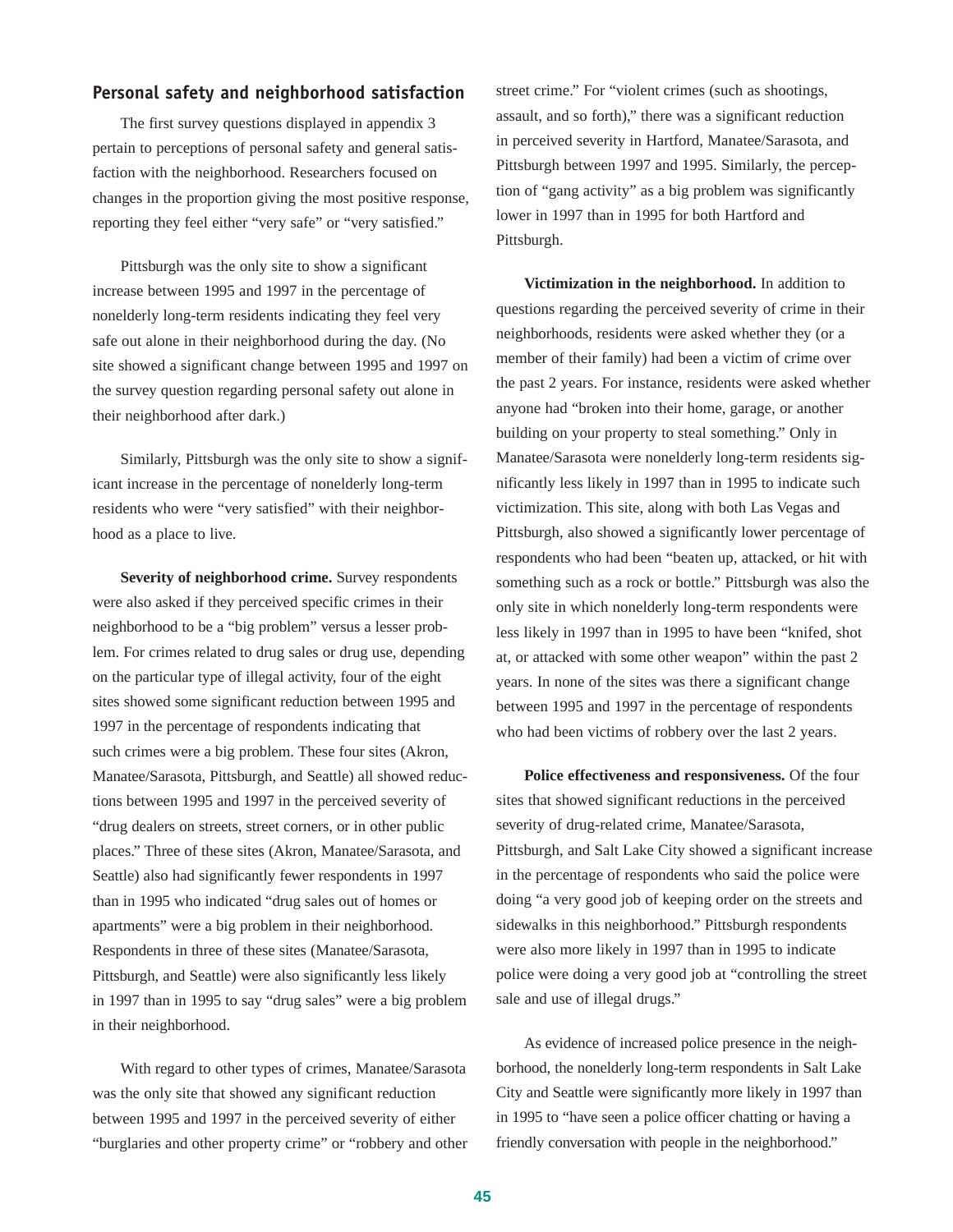For Seattle respondents, however, this appears to contradict the finding that they were less likely to perceive the police as "very responsive" to community concerns. Only in Hartford was there a significant increase in the percentage of respondents indicating the police were "very responsive" to community concerns in the neighborhood.

**Awareness of Weed and Seed.** In all sites except Akron, there was a significant increase between 1995 and 1997 in the percentage of nonelderly long-term respondents who indicated that they "have … heard of a program called the Weed and Seed Program." The lack of program awareness in Akron is understandable, given its much smaller scale and more recent implementation.

**General neighborhood quality of life.** A meaningful indication of the changed living conditions in the Weed and Seed target areas is the pattern of responses to the following survey question: "In the past 2 years, would you say this neighborhood has become a better place to live, a worse place to live, or stayed about the same?"

Exhibit 4.2 shows the percentage distribution of responses by site, for nonelderly long-term respondents. The 1995 responses correspond to perceived change in neighborhood conditions during 1994–95; the 1997 responses indicate perceived changes during 1996–97. It is useful to interpret these responses in light of Weed and Seed's start date for each site, which is also shown in the exhibit.

One can divide the sites into three different groups as follows:

- **Hartford and Seattle—where more than 25 percent** of respondents indicated the neighborhood had become a better place to live in both the 1995 and 1997 surveys. (In fact, in these two sites the corresponding percentages approached or exceeded 50 percent in both surveys.)
- **Las Vegas, Pittsburgh, and Shreveport**—where the percentage of respondents indicating the neighborhood had become a better place to live was 25 percent or less in the 1995 survey but more than 25 percent in the 1997 survey. (In each of these sites, the difference in the percentages between 1995 and 1997 was statistically significant.)
- **Akron, Manatee/Sarasota, and Salt Lake City** where less than 25 percent of respondents indicated that the neighborhood had become a better place to live in both the 1995 and 1997 surveys.

The placement of Akron and Salt Lake City in the last group might be explained by the relatively recent implementation of Weed and Seed in these target areas. For Manatee/Sarasota, where the survey findings might have suggested general improvement in the perceived quality of life, the distressed local economy may be responsible.

| <b>Exhibit 4.2</b>             | <b>Site</b>      | <b>Weed and Seed</b><br>start date | Percentage of nonelderly, long-term respondents<br>indicating that "in general, in the last 2 years, this<br>neighborhood has become a better place to live" |             |  |  |  |  |
|--------------------------------|------------------|------------------------------------|--------------------------------------------------------------------------------------------------------------------------------------------------------------|-------------|--|--|--|--|
|                                |                  |                                    | 1995 Survey                                                                                                                                                  | 1997 Survey |  |  |  |  |
| <b>Survey</b>                  | Akron            | October 1995                       | 13%                                                                                                                                                          | 24%         |  |  |  |  |
| <b>Responses</b><br>on General | Hartford         | January 1995                       | 46%                                                                                                                                                          | 65%         |  |  |  |  |
| Neighbor-<br>hood              | Las Vegas        | October 1994                       | 22%                                                                                                                                                          | 34%         |  |  |  |  |
| <b>Quality of</b>              | Manatee/Sarasota | October 1994                       | 22%                                                                                                                                                          | 22%         |  |  |  |  |
| Life                           | Pittsburgh       | April 1992                         | 21%                                                                                                                                                          | 40%         |  |  |  |  |
|                                | Salt Lake City   | <b>March 1995</b>                  | 11%                                                                                                                                                          | 17%         |  |  |  |  |
|                                | Seattle          | January 1993                       | 69%                                                                                                                                                          | 50%         |  |  |  |  |
|                                | Shreveport       | February 1995                      | 25%                                                                                                                                                          | 42%         |  |  |  |  |
|                                |                  |                                    |                                                                                                                                                              |             |  |  |  |  |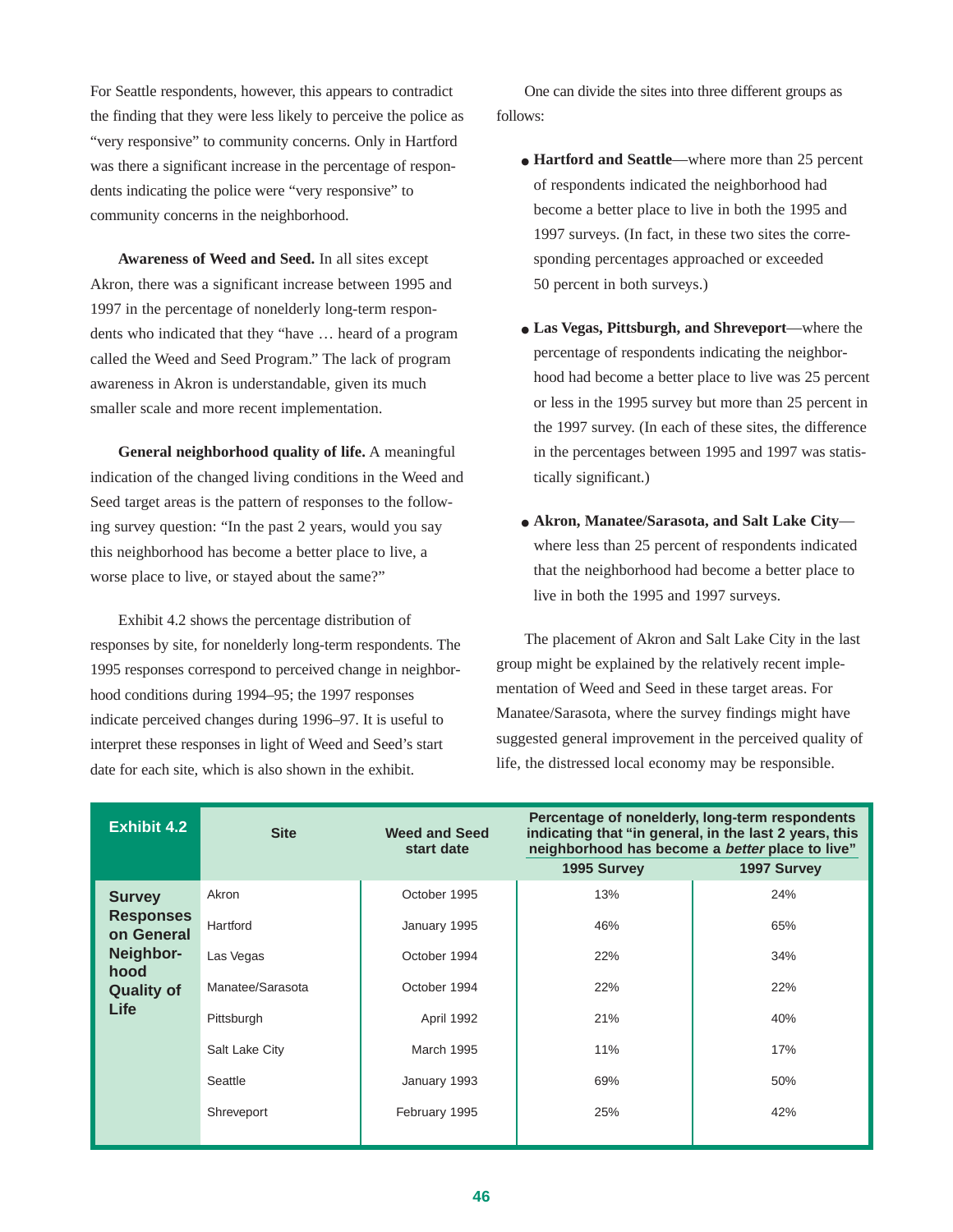Conversely, the placement of Seattle in the first group, and Las Vegas and Shreveport in the second group, may reflect the improving economic conditions in these metropolitan areas, as earlier noted survey evidence did not indicate any significant favorable shifts in perceived personal safety or police responsiveness. For the remaining two sites— Hartford and Pittsburgh—the relatively high and rising perceptions of neighborhood quality of life appear consistent with the pattern of responses to other survey questions, which indicated a lessening in the perceived severity of drug-related and violent crimes.

**General assessment.** What overall interpretation should one give these survey findings? Chapter 5 addresses this issue at some length, in the context of the implementation experience and crime trends in target areas. At this point, however, several observations deserve mention:

- Where significant changes in the perceptions of residents were observed between 1995 and 1997, the changes were in the favorable direction, almost without exception.
- The choice of a threshold for statistical significance is ultimately arbitrary. Some may consider the research team's use of the conventional standard of 10-percent significance or better too strict. (The detailed tabulation displayed in appendix 3 allows the reader to apply alternative standards.)
- The lack of significance on some questions, especially in sites (such as Hartford) where one might expect the target area's reduced crime rate to influence residents' perceptions, may reflect a variety of mitigating factors. First, it may be too early for residents to perceive the improved crime situation, especially where the program was more recently implemented (as in Akron). Second, where the program was implemented early (as in Seattle), significant changes in residents' perceptions may have already occurred by the time of the 1995 survey. Third, in some target areas, the 1997 responses may reflect a reversal of earlier improvements in the crime rate (as occurred in late 1996 or early 1997 in Akron, Hartford, and Seattle).

• The longest term community residents, those who have resided in the target area for many years, may have difficulty perceiving recent changes, as their feelings about the neighborhood may be colored by unfavorable experiences, which long preceded Weed and Seed.

With these caveats in mind, the sites appear to cluster into three groups with respect to the overall pattern of survey findings for nonelderly, long-term residents, comparing 1995 and 1997:

- Manatee/Sarasota (North Manatee) and Pittsburgh (Crawford-Roberts) exhibited substantial evidence of changes in residents' perceptions across multiple outcome measures, including the severity of both drug-related and violent crime and police effectiveness in controlling street crime.
- Akron, Hartford, and Seattle exhibited some evidence of changes in residents' perceptions on selected crime dimensions, either drug-related crime (Akron and Seattle) or violent and gang-related crime (Hartford).
- Las Vegas (West Las Vegas), Salt Lake City, and Shreveport exhibited little evidence of changes in residents' perceptions of general public safety or the severity of specific types of crime in the neighborhood.

## **Participant interviews**

To gain the perspective of individuals in the community whom the seeding programs were intended to benefit, interviews were conducted with 40 to 60 program participants in Pittsburgh, Salt Lake City, Seattle, Hartford, Manatee, Shreveport, and Las Vegas. No interviews were conducted in Akron because there were no seeding programs at the time. Evaluation staff visited 4 to 6 programs in each of the sites and conducted interviews in groups of 7 to 10 people. These interviews were not intended to measure outcomes of the programs that were visited; rather, they were designed to learn the perceived benefits and drawbacks of the programs from individuals who participated in them.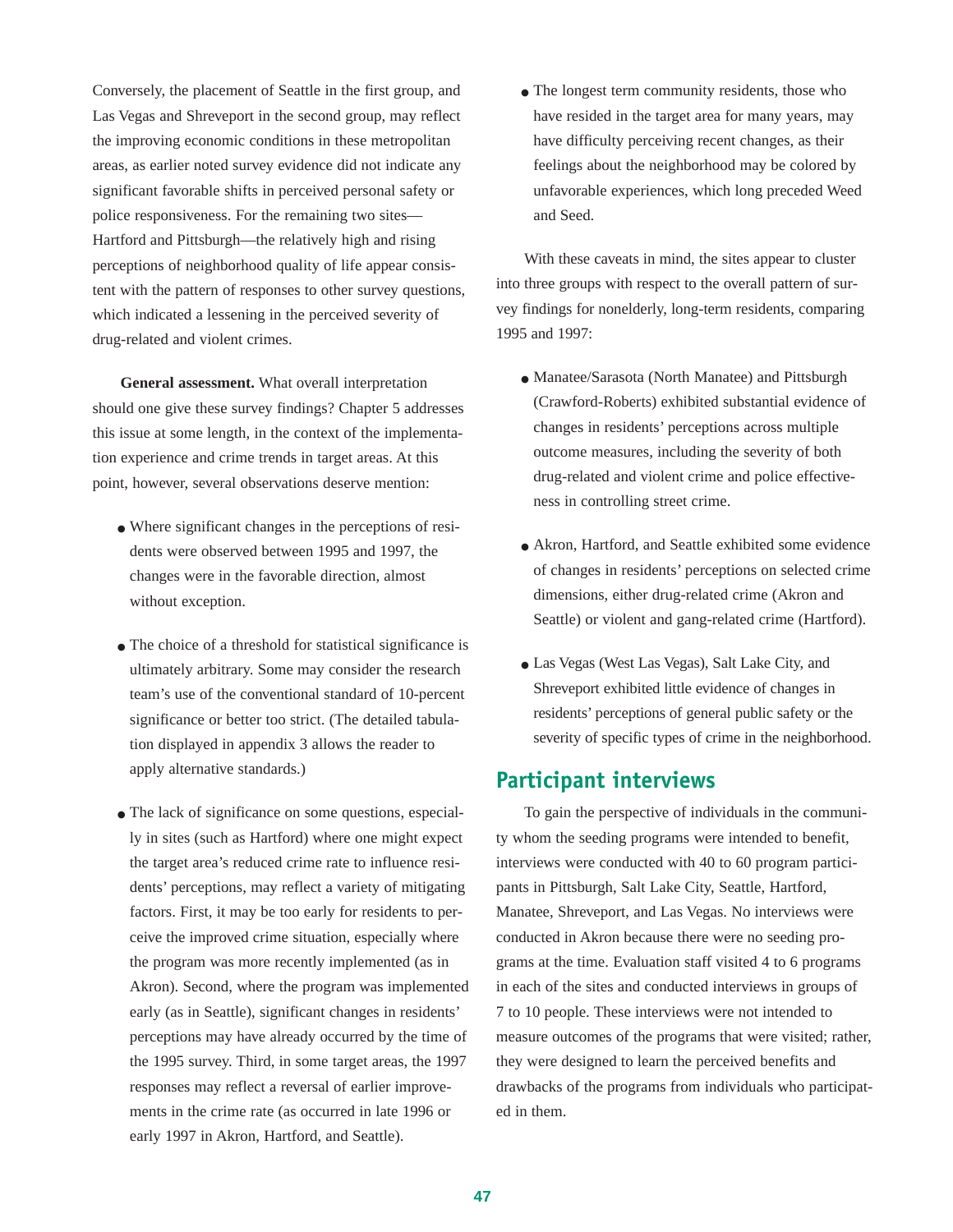This analysis is about perceptions and not impacts, but there is no way to be certain the benefits or hindrances these people experienced while in the programs are explicitly due to their participation. Further, the analysis is meant to present individual perceptions based on time-limited involvement in these specific programs; long-term effects of these programs on the lives of the program participants cannot be deduced from the interviews conducted.

It is also important to note the interviews were arranged by each site's Weed and Seed coordinators, who worked with the program directors to arrange the time, place, and individuals to be interviewed. Interviewees were selected at the discretion of the program managers, based on participants' availability and their willingness to participate in the interview process. (The interviews should not be interpreted as representative of all participants.)

The seeding programs that were visited fall under four general categories: youth recreation, community building, employment and training, and violence prevention. The following is a synopsis of cross-site themes that emerged from the participant interviews for each program category, including descriptive quotations that illustrate participant perspectives.

#### **Youth recreation and education programs**

The purpose of these programs is to give young people opportunities to participate in activities after school when many youths typically would be without adult supervision. The programs visited included the Police Activities (or Athletic) League, Boys and Girls Club Athletic Programs, Safe Haven AfterSchool Programs, and Youth Enrichment Programs. Depending on the age group served, these programs can provide a safe haven for children who are afraid to be on the street, a place where they can receive help with their homework, and/or a place where they can participate in recreational athletic activities after school, instead of sitting at home and watching television. This was the most prevalent category of programs visited.

Many individuals interviewed noted the lack of quality programming in their communities prior to Weed and Seed, commenting that without these recreation programs they

would have nothing to do after school. Youth recreation programs offer young people ways to fill a void in the day that may otherwise provide temptations or risks. A number of the participants in various communities told evaluators if it were not for these types of programs, they would be "getting into trouble," "doing drugs," or just "hanging around their house and watching television." Further, many of the participants indicated that their program leaders were role models for themselves and other neighborhood youths. In addition, virtually all individuals said participation in recreational activity has improved their school performance, including helping them achieve higher grades.

Those interviewed generally felt that homework assistance, provided in many of these programs, was the aspect of the youth recreation programs that most helped their performance in school. One child in Shreveport said, "They make sure you do your homework; if you don't, you can get in trouble. At home, my mama, she don't never help me." Others noted the additional structure the program adds to their lives. Overall, the children seemed pleased with the discipline and camaraderie many of these programs provide.

Parents of children who participated in afterschool recreation programs reported the primary benefit to be improved school performance. Further, they felt the programs helped their children to be versatile by involving them in various activities which kept them constructively engaged. One Seattle parent told evaluators, "It helps when the kids get out of school and gives them somewhere to go and do their homework and help them with activities. While if I get home from work at 6 o'clock, it is time to fix dinner, get them ready for school the next day and that is it—there isn't enough time for homework."

Additionally, another mother in Seattle had this to say about her daughter's recreation program: "My daughter loves coming here, and I would rather have her here where she likes it and feels safe than being at home alone all afternoon. I think this place has made a difference with the children because most of them would be latchkey children. With this program there are not so many children at home. Kids have a more positive outlook on things as opposed to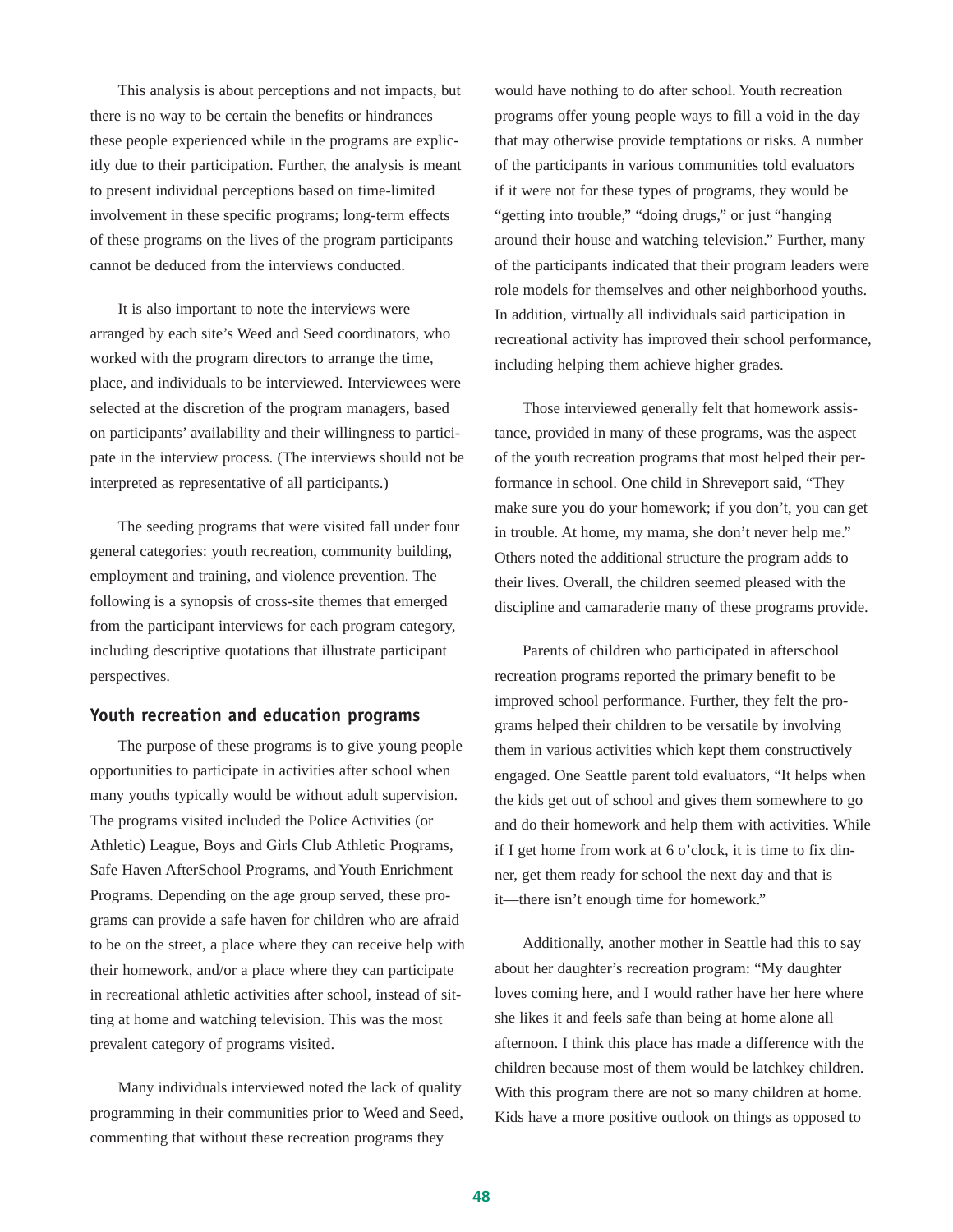just hanging out and not doing anything productive. It gives them someplace to go where there is structure and respect."

Although this particular woman's medical story is unique, the benefits she reported were common among nearly all interviewed. This mother had two daughters, ages 10 and 12, in the Police Activities League (PAL) Summer Program, which is a recreation program for Manatee youths. The mother had suffered a stroke and was concerned that her children would be idle while she recuperated. She wanted her children to be engaged in structured, productive activities and saw a lack of supervision in other programs. At PAL, teachers and police officers provide instruction. She said most of the police officers are male, and the kids stay on their toes because of their authority and uniforms.

She said her children have grown since participating in PAL. Before, her daughters were harder to manage, fussy, and bored. Her eldest daughter only wanted to hang out with her peers and was starting to go "the wrong way." Now, her daughters have "totally changed" their attitudes and have better morale. She said her oldest daughter, who is an artist, participated in the summer art program and received an outside art scholarship with staff assistance. She also became an A student and joined the PAL Academy instead of public school. The youngest daughter is now on the PAL basketball team and loves sports. Prior to her participation, she did not want to do anything, according to her mother.

This mother knows the police officers who work with her daughters at PAL and has received valuable advice from staff members. She said, "I don't think I could have made it through without having their support."

#### **Community-building programs**

Community-building programs are designed to enable residents to take charge of their own safety and the safety of their communities. Examples of programs visited under this category include neighborhood and crime watch programs such as Mobile Watch. These programs involve volunteer community residents patrolling their neighborhoods in marked vehicles to look for and report suspicious or criminal activity. Often, these programs also provide a

mechanism for community members to work with and get to know the police officers assigned to their neighborhoods.

Participants in the community-building programs tended to be involved and interested in affecting some change in their neighborhoods. Many reported that their neighborhood or crime watch programs provided them with a feeling of control over their own safety. Before participating in these programs, many interviewees reported feeling unsettled and afraid to go out alone in their own neighborhoods. Participants also indicated that they enjoyed positive relationships with many of the police officers on their beat, and they believed the activities of the community groups helped officers make arrests.

One man who participated in a community-building program in Salt Lake City considered his Mobile Watch program a bridge for improving relations between citizens and police officers. Program members generally felt residents were more comfortable sharing information about criminal activity with the neighborhood watch rather than with flagging down a police officer, who often was too busy to deal with everyday individual concerns. Police in many target areas often must focus on violent and dangerous crimes, leaving them little time for nonviolent problems that annoy community residents, such as noise disturbances. Members of community-building groups, on the other hand, can spend the time collecting data, observing, and documenting events. Participants in this community believed this effort resulted in greater police attention to the community's concerns. All participants reported that they perceived a noticeable reduction of drug and criminal activity in their patrol areas. They felt safer in their communities—despite other statistical indications—and that is "all that matters to them."

Further, many individuals across sites indicated that they now know their neighbors, making it easier to notice when someone suspicious is in their neighborhood. One woman who had children said her participation in this type of program made her feel that if something happened, her children could now go to one of the neighbors for help. Finally, participants also felt there was high awareness of their particular programs in their neighborhoods.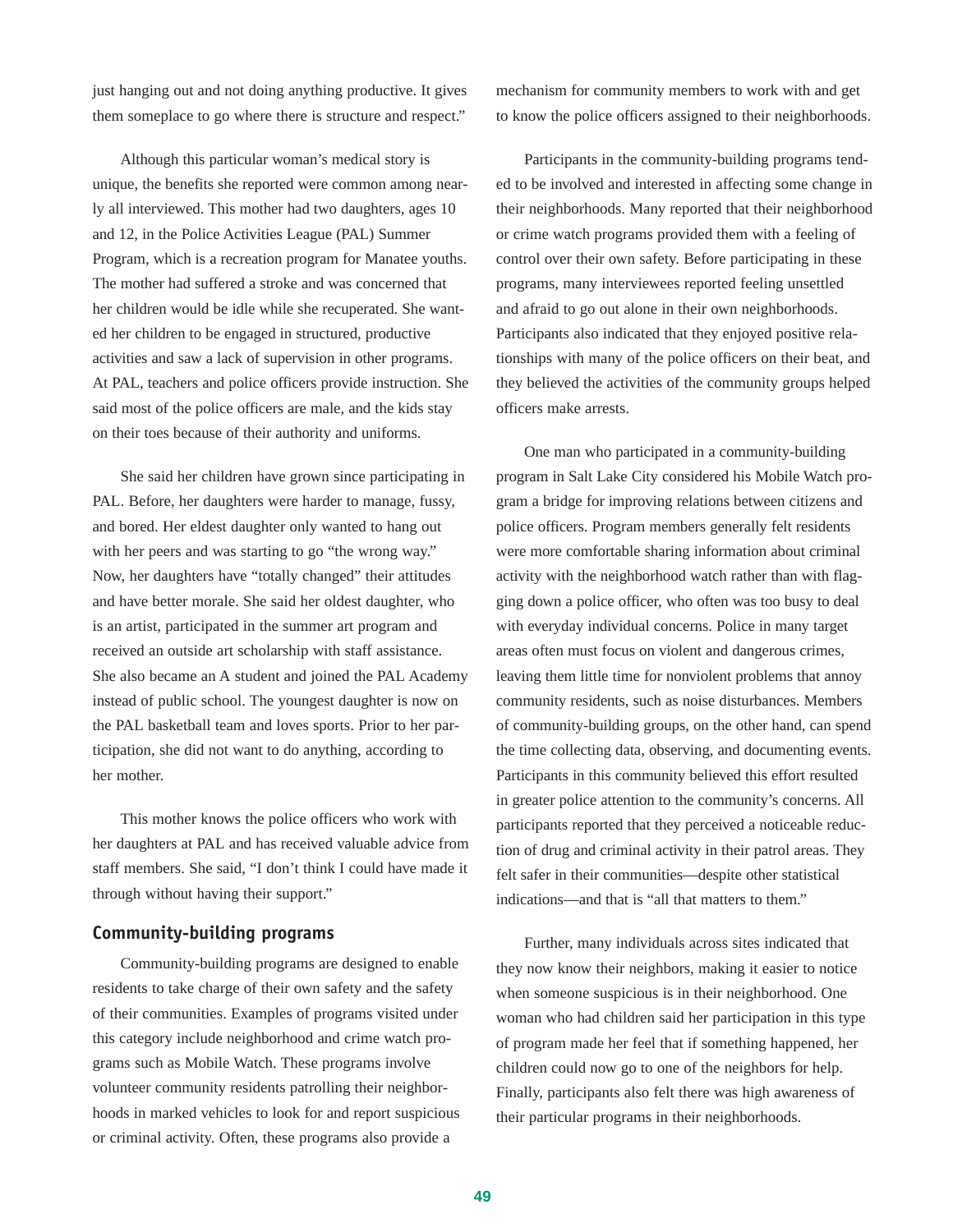### **Employment and training programs**

The purpose of employment and training programs is to help train community residents and place them in jobs. The programs work with a range of people, from high school students to adults who want to change their career focus. Most programs offer a range of services, including Graduate Equivalency Degree training, computer classes, English as a second language (ESL), and medical assistant classes. Once participants have completed their coursework, most agencies have a career center that helps place them in jobs.

One of the most obvious benefits of employment and training programs is the income the individuals receive when they start working. Many interviewees said they previously had been on transitional assistance and were relieved to no longer have to "deal with the welfare office." Further, the increased self-esteem that comes with finding successful employment was brought up on a number of occasions. One interviewee from Seattle exclaimed, "I never thought I could know so much. I am impressed with myself; the teachers here are great and very patient."

Another Seattle participant said he felt he was a role model for his peers. After seeing what he accomplished, many of his friends enrolled in the same vocational program. Further, he explained, "When people have jobs, and therefore something income generating and productive to fill their days, they are less likely to get involved in criminal activity." Additionally, one of his classmates said, "There are lots of people who would be jail-bound before this program, and some of my friends are so impressed with me that they are starting to come here, also."

Parents of children in a summer work program in Manatee thought their children had very positive work experiences and had learned responsibility, including budgeting the money they earned. One woman's son bought his first pair of sneakers with his earnings. Another parent explained that the experience was educational for her children, teaching them responsibility and building their skills and confidence.

### **Violence prevention programs**

Violence prevention programs work with young people and adults to help end violence that is often present in their communities. Examples of programs include school mediation programs, peer advisory programs, and youth and family specialist programs, which work with participants to peacefully resolve conflicts and deal with anger and frustration. Participants often later serve as role models in the community and teach others what they have learned.

Particularly for teens, these programs help those who have trouble dealing with anger. One teen in Salt Lake City explained that since working with a youth and family specialist, she had gotten into less trouble. When she was about to do something harmful, she called her specialist. Her specialist then talked her through the problem and helped her find alternative ways to deal with her feelings. She said her specialist was always there for her, night or day, and "bailed her out" on a number of occasions.

Another participant from Salt Lake City said his youth and family specialist was extremely helpful. He appreciated that the specialist visited him once a week to make sure he was not getting into trouble. The specialist also provided the participant with his beeper number. If the young man felt he was headed toward trouble, he always beeped his specialist before acting on his anger.

Finally, many participants told evaluators they had changed their future plans because of these programs. For example, one girl who was promised a job by her program director when she "cleaned herself up" explained that she looked forward to getting a job and not just "kickin' it" with her friends.

## **Participant suggestions for program improvement**

Following is a selection of suggestions provided by the participants in various programs in each of the sites:

One Manatee County participant thought her program should be advertised more; she would not have known about it if she had not known the program director.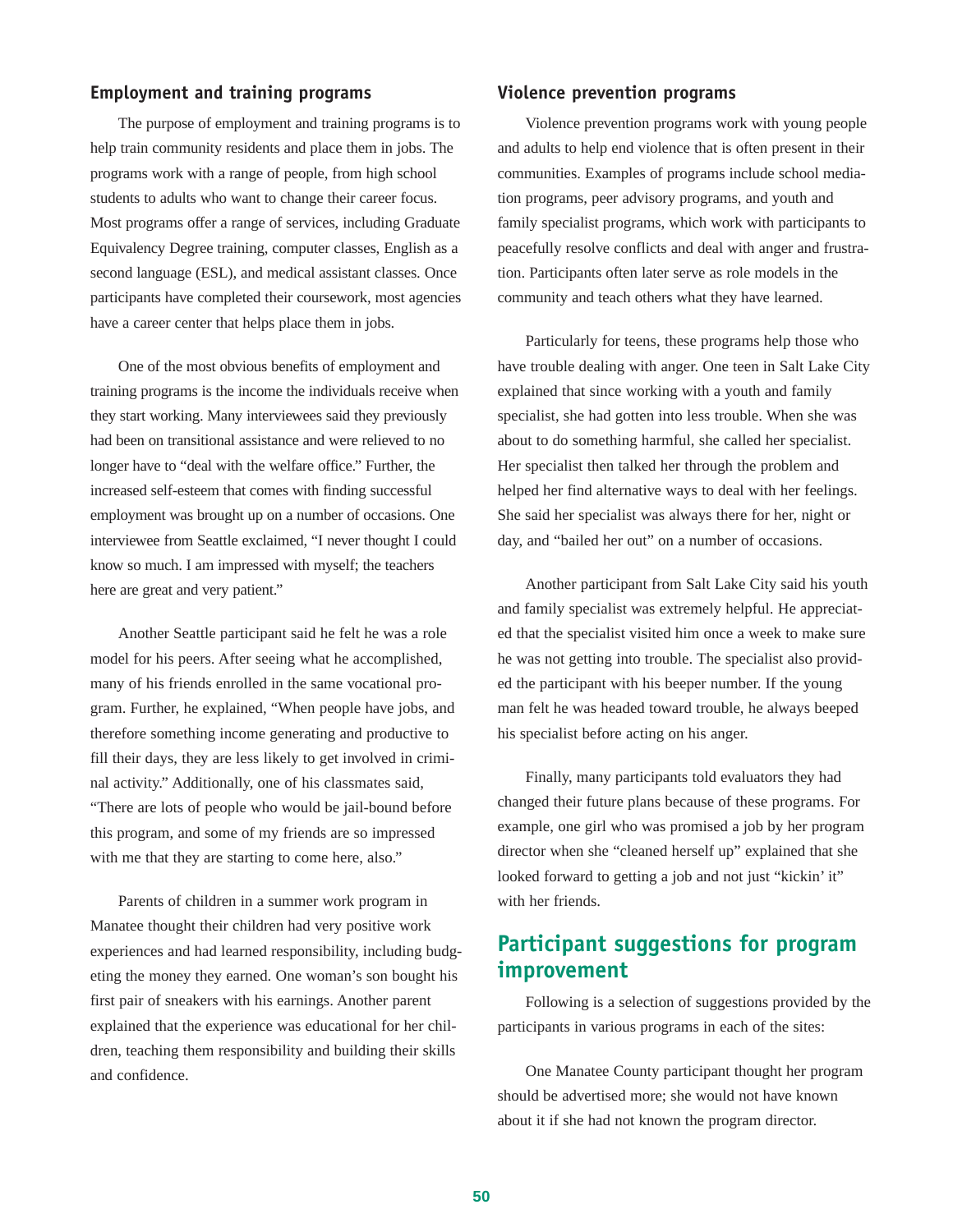Participants said that, in the black community, communication through churches would be a good way to inform people about summer jobs and tutoring.

Another Salt Lake City woman said there were not enough activities for children outside of school. She knew of no other organized programs or activities. The children would play outside on the playground and hang out with older kids, who could be a bad influence.<sup>4</sup>

Suggestions for improvements in the communitybuilding programs often focused on training. Many of those interviewed felt more extensive training was needed before people became participants in these programs. Many believed additional training would promote the safety of volunteers.

In addition, many felt that, although positive relationships existed with police, increased communication with police officers would help their cause. Many participants found when they communicated with police, their concerns often were more effectively addressed.

## **Summary overview**

Based on participant comments, seeding programs appear to provide services that would otherwise not be available in the target areas. Most of those interviewed indicated that participation in the seeding programs helped them feel more secure emotionally, physically, or both. The general themes that emerged revolved around providing additional structure and discipline for target area youths and providing opportunities and assistance for adults to work toward personal and professional growth.

## **Notes**

- 1. In Akron, Hartford, Salt Lake City, Seattle, and Shreveport, the survey area consisted of the entire Weed and Seed target area under study in this evaluation. Because the 1995 survey was conducted in only one portion of the target area for Las Vegas, Pittsburgh, and Manatee/Sarasota, it was decided to retain the same designated areas in 1997 to ensure consistent comparisons.
- 2. For example, in questions on "how good a job are the police doing" in different aspects of law enforcement, the 1995 survey allowed the respondent to indicate "a very good job, a good job, a fair job, or a poor job." The 1997 survey also allowed the respondent to indicate "a very poor job." The findings aggregated the "poor job" and "very poor job" responses for 1997 before comparing the pattern of responses with 1995 results.
- 3. For each site, the difference between 1995 and 1997 in the response pattern to any given question was regarded as significant only if it met the conventional statistical standard of 10-percent significance, based on a t-test for differences in proportions.
- 4. It is important to note that in some Weed and Seed communities, participants stated that over the past few years, youth recreation programs have increased dramatically, to a level with which they are satisfied.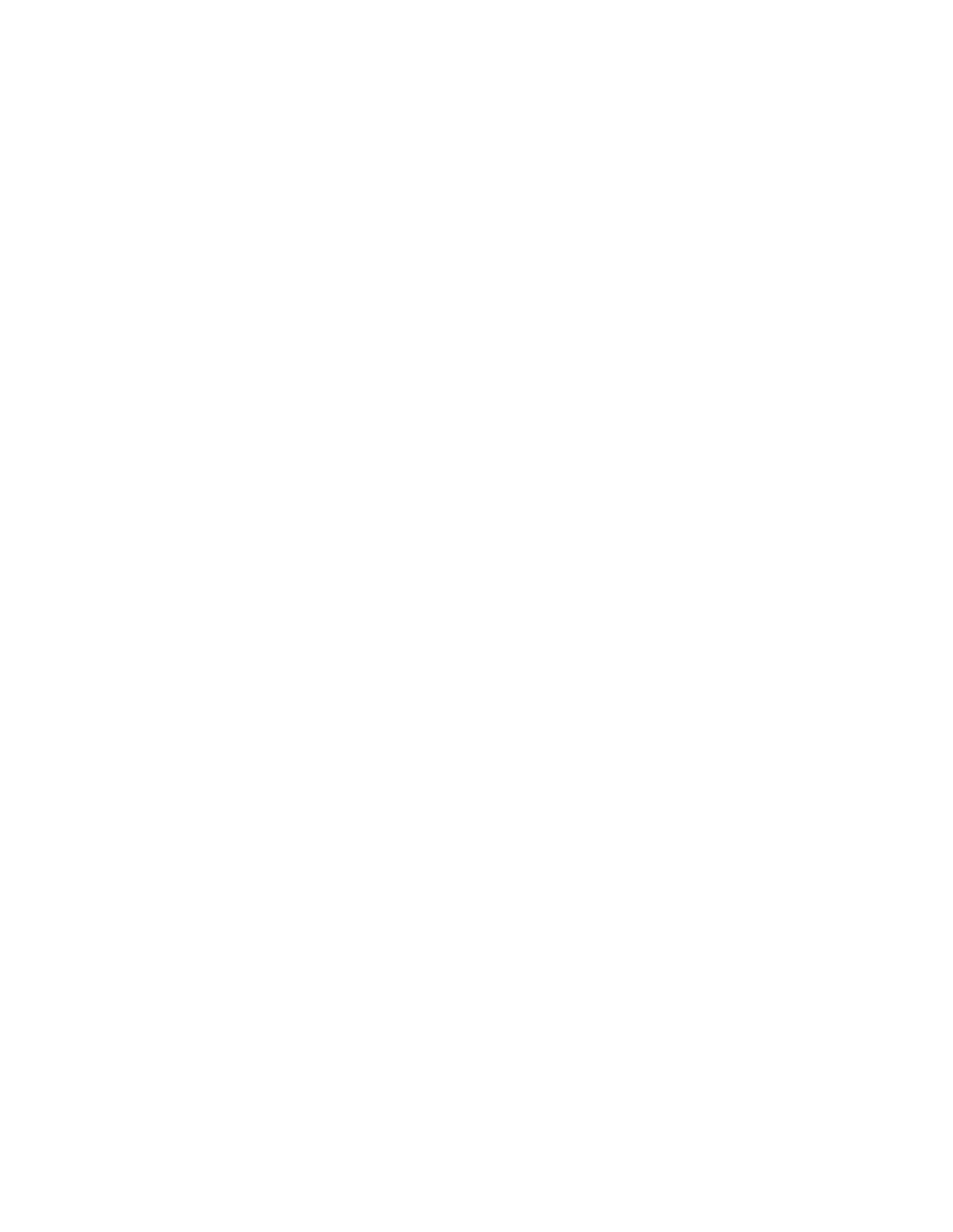## **Chapter 5**



Although it remains impossible to precisely state what the effect of Weed and Seed has been given the number of programs and other fund-

ing already at work in the target areas, the overall impact has been positive.

However, it was clear that several factors, including the strength of the existing social and institutional infrastructure, severity of crime, economic development advantages, and transiency, influenced success. Program design, implementation procedures, concentration of resources, and leadership also proved essential to a positive outcome. Comparisons of target areas among the various sites and with nontarget areas provided suitable backdrops for assessment.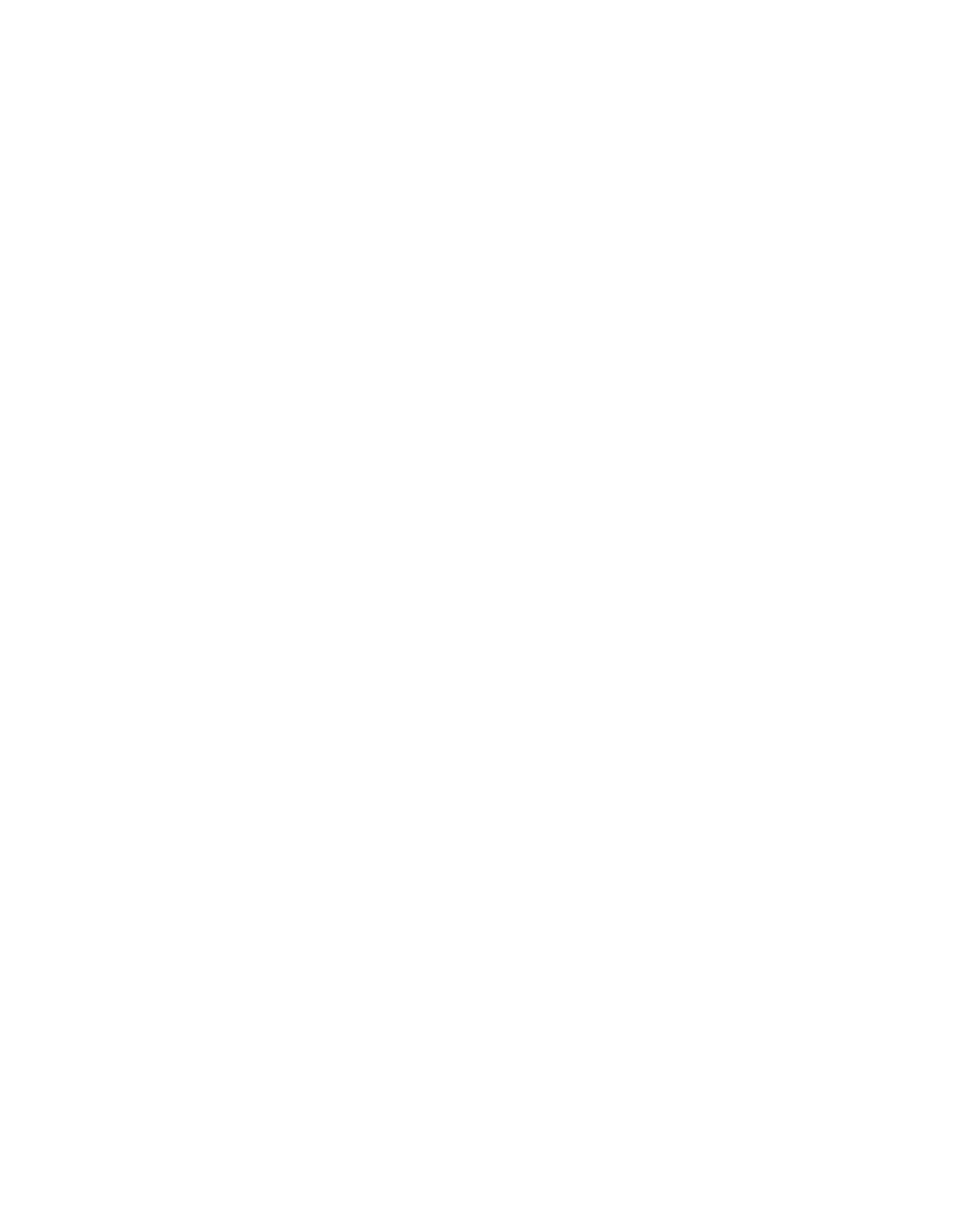## **Assessing the Weed and Seed Strategy**

The most important questions to be answered are whether the sites achieved the intended changes in measurable crime-related outcomes, and what factors appear to promote successful implementation and achievement of intended results.

As noted in chapter 1 and explained further in this section, it is extremely difficult to draw definitive conclusions about the impact of Weed and Seed. However, it was possible to consider changes in measurable outcomes and, within the limitations of available data, to seek to assess the nonprogram influences on these measures.

As with any evaluation that seeks to identify program impacts, a major challenge was establishing whether the observed changes could be attributed to the program. To do this, one must rule out nonprogram influences. This required a plausible "counterfactual"—a description of what would have occurred in the program's absence.<sup>1</sup> In the analysis of crime data, as presented in chapter 3, the counterfactual for each evaluation site was the crime trend observed in the corresponding nontarget area—the rest-ofcity or rest-of-county area in which Weed and Seed was not implemented. One presumes that the nontarget trend, as observed during the postimplementation periods of 1 to 5 years, reflected the pervasive underlying influences on crime. By looking at changes in each target area's crime rate relative to its corresponding nontarget area, one takes account of economic developments, demographic shifts, or anticrime initiatives unrelated to Weed and Seed.

There are inherent limitations to this approach which require a careful interpretation of results.

### **Possible overstatement of program results**

The extent to which the Weed and Seed effort may have geographically shifted criminal activity from a target area to other areas of the same city or county to some extent mitigates favorable conclusions drawn from a decline in the target area crime rate. Even without displacement, one would overstate the program's effects on crime if there were other simultaneous crime-reducing factors specific to the target area. The displacement of crime does, however, still reflect some increased "cost" to those engaging in criminal behavior. One should also note the Weed and Seed strategy includes the implementation of weeding and seeding activities in those areas to which crime has been displaced.

### **Possible understatement of program results**

To the extent that weeding efforts (such as high-level task forces) may successfully put major drug traffickers out of business and interrupt the supply of drugs in a city, it would be incorrect to conclude—from the absence of any relative decline in the target area crime rate—that the program achieved no favorable outcome. Furthermore, selective high-level antidrug enforcement of this kind even if highly successful at apprehending the major narcotics traffickers in the city—would typically show no discernible effect on arrests in the target area. Similarly, this analysis does not capture the extent to which youth-targeted seeding activities reduce the tendency to commit crimes later in life. It also cannot assess, except qualitatively, the upward pressure on crime rates that derives from such things as increases in a target area of gang activity, new illicit drug distribution channels, and the like.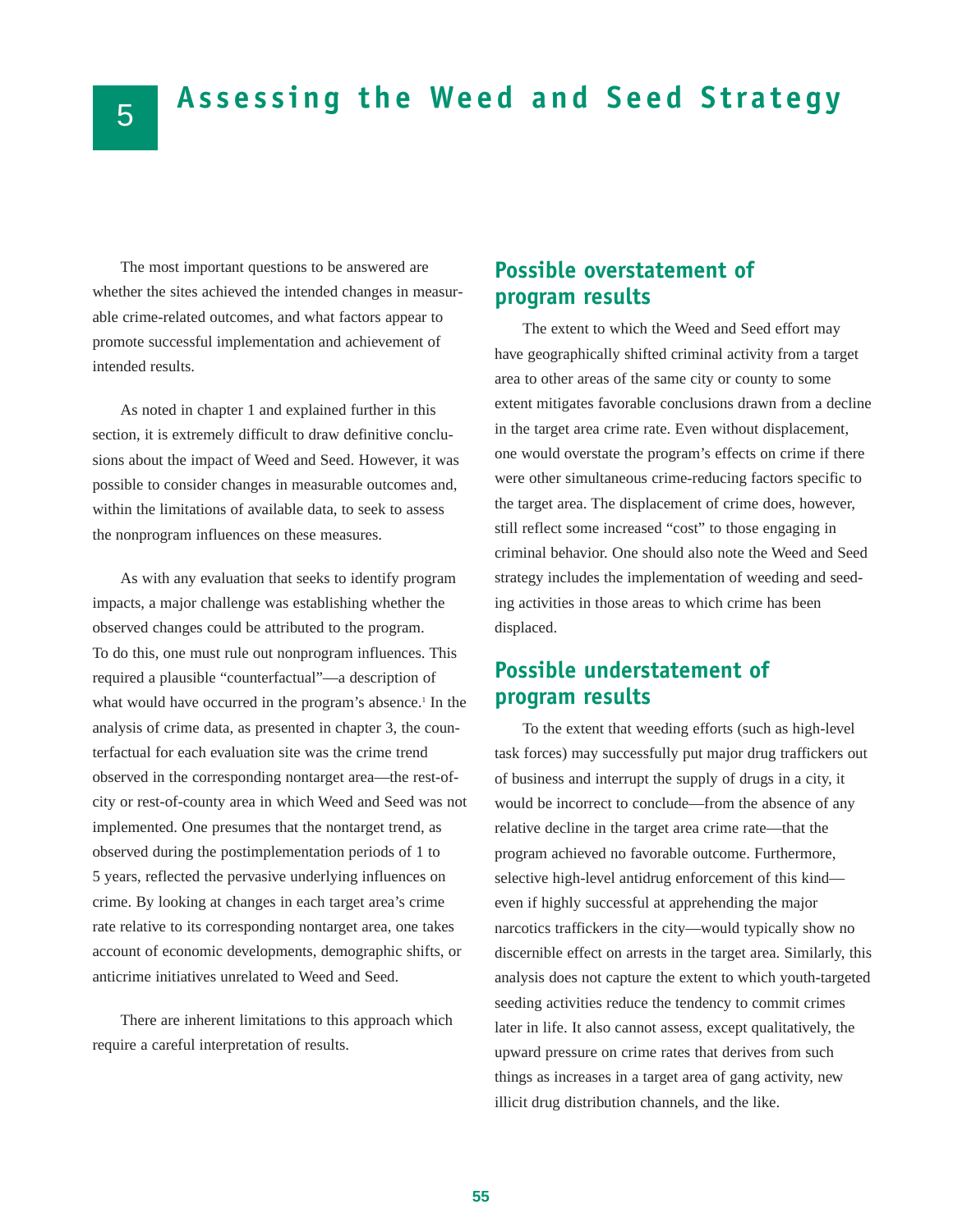With respect to data analysis, a different approach was used to account for effects unrelated to Weed and Seed. Because any shift in the demographic composition of target area respondents might itself have shifted the pattern of survey responses between 1995 and 1997, the chapter 4 analysis focused on a specific demographic subgroup. This subgroup, nonelderly respondents (those less than 60 years old) who had resided in the target area for at least 2 years, constituted a significant minority (if not the majority) of respondents in each target area during both survey years.

Together, the findings from law enforcement data and the resident survey allow an assessment of whether the evaluation sites achieved the intended changes in measurable crime-related outcomes. Although one cannot attribute these observed effects to Weed and Seed, the evidence can suggest whether the program—perhaps in conjunction with other developments—had the desired effect. The analysis involved investigating a range of measurable outcomes, taking steps to account for nonprogram influences, and examining the site-by-site pattern of intertemporal changes.

Exhibit 5.1 summarizes the findings from the analysis of law enforcement data and survey data, as presented in chapters 3 and 4, respectively. For any given outcome measure, an observed change in the favorable direction is indicated by

one, two, or three asterisks, depending on the strength of the supporting evidence. A blank indicates no evidence of a favorable change. An entry of "na" indicates data were not available from that site for that outcome measure.

Some of the outcomes shown in exhibit 5.1 are more important than others. From the analysis of law enforcement data, the primary measure of interest is the rate of Part 1 crimes. The rates of drug arrests and Part 1 arrests are intermediate measures, reflecting more the level of law enforcement efforts than the results of such efforts. From the survey data analysis, the primary crime-related measures are those pertaining to personal safety, severity of drug crime, severity of violent crime, and victimization. (Each of these measures refers to one or more related survey questions.)

Based on this summary of empirical evidence, one can group the sites into four categories, first according to the evidence of reduced Part 1 crimes and then, within each category, according to the evidence of improved public perceptions:2

1. Pittsburgh and Hartford exhibited strong evidence of reduced Part 1 crimes and improved public perception of crime-related measures.

| <b>Exhibit 5.1</b>                                        |                                                                                                                                              |      | Akron Hartford | Las Vegas<br><b>Meadows</b> West Las<br>Village | Vegas   | <b>Manatee/Sarasota</b><br><b>North</b><br><b>Manatee</b>        | <b>South</b><br><b>Manatee</b> |      | City |        | Pittsburgh Salt Lake Seattle Shreveport |
|-----------------------------------------------------------|----------------------------------------------------------------------------------------------------------------------------------------------|------|----------------|-------------------------------------------------|---------|------------------------------------------------------------------|--------------------------------|------|------|--------|-----------------------------------------|
| <b>Evidence of</b>                                        | Findings from analysis of law enforcement data:                                                                                              |      |                |                                                 |         |                                                                  |                                |      |      |        |                                         |
| <b>Intended</b><br><b>Changes in</b><br><b>Measurable</b> | Part 1 Crimes                                                                                                                                | ÷    | ***            |                                                 | $\star$ | $**$                                                             | $\boldsymbol{\ast}$            | ***  |      | $\Phi$ | $**$                                    |
| Crime-                                                    | Findings from analysis of survey data:                                                                                                       |      |                |                                                 |         |                                                                  |                                |      |      |        |                                         |
| <b>Related</b><br><b>Outcomes</b>                         | Personal safety                                                                                                                              |      |                | na                                              |         |                                                                  | na                             | $**$ |      |        |                                         |
|                                                           | Severity of drug crime                                                                                                                       | $**$ |                | na                                              |         | ***                                                              | na                             | ***  |      | ***    |                                         |
|                                                           | Severity of violent<br>crime                                                                                                                 |      | ***            | na                                              |         | ***                                                              | na                             | ***  |      |        |                                         |
|                                                           | Victimization                                                                                                                                |      |                | na                                              | $**$    | ***                                                              | na                             | ***  |      |        |                                         |
|                                                           | Police effectiveness                                                                                                                         |      |                | na                                              |         | $**$                                                             | na                             | ***  | ***  |        |                                         |
|                                                           | Police presence and<br>responsiveness                                                                                                        |      | $\star$        | na                                              |         |                                                                  | na                             |      | ***  | $**$   |                                         |
|                                                           | *** Strong evidence of a favorable change<br>Notes:<br>** Substantial evidence of a favorable change<br>*Some evidence of a favorable change |      |                |                                                 |         | blank No evidence of a favorable change<br>na Data not available |                                |      |      |        |                                         |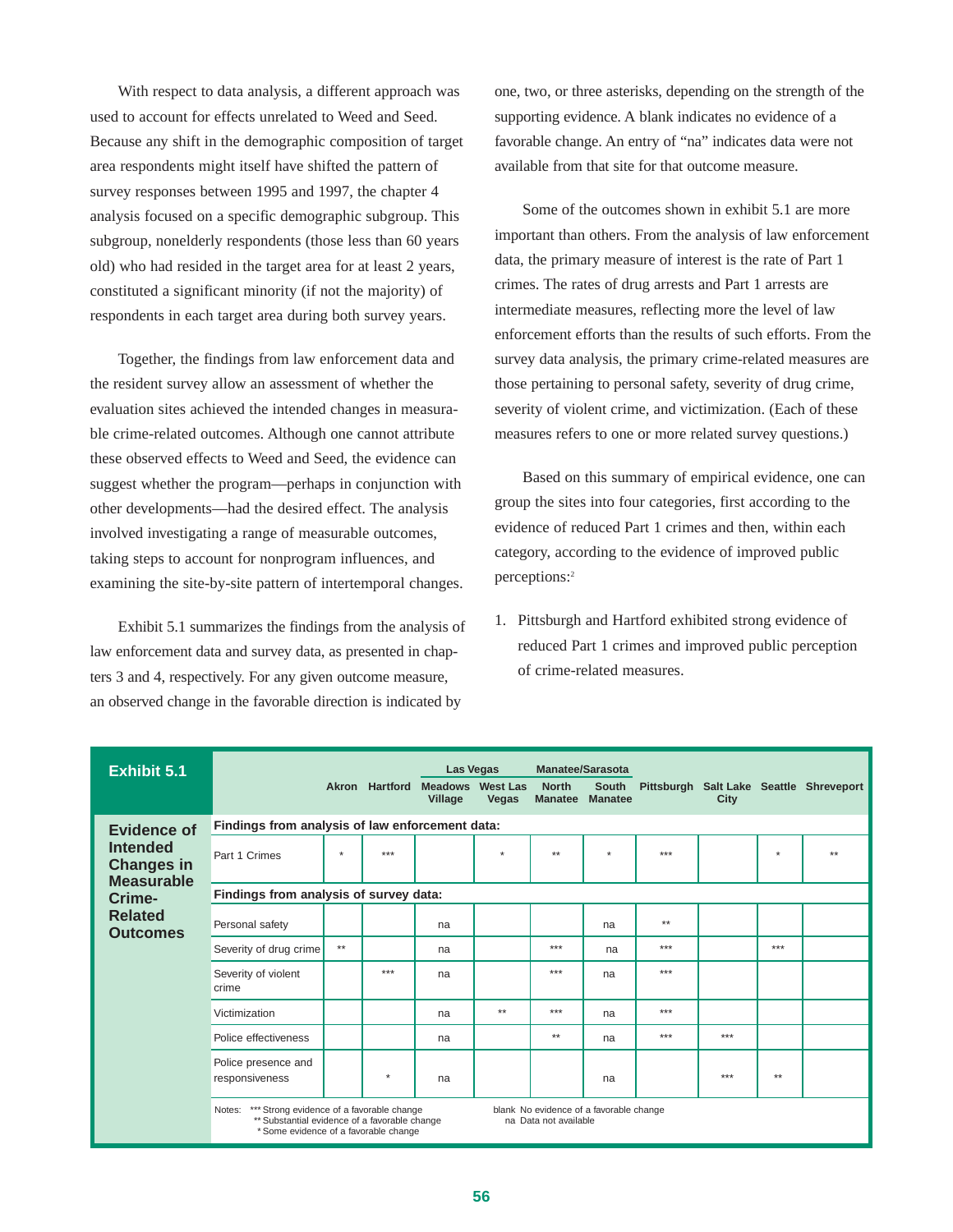- 2. Manatee/Sarasota (North Manatee) and Shreveport exhibited substantial evidence of reduced Part 1 crimes.
- 3. Seattle, Akron, Las Vegas (West Las Vegas), and Manatee/Sarasota (South Manatee) exhibited some evidence of reduced Part 1 crimes.
- 4. Salt Lake City and Las Vegas (Meadows Village) exhibited no evidence of reduced Part 1 crimes.

Hartford and Pittsburgh stand out among the rest, with strong evidence of favorable outcomes regarding both crime and the public perception of crime. At the other extreme are Meadows Village in Las Vegas and Salt Lake City, which showed no improvement in their Part 1 crime rates relative to their corresponding nontarget areas. The remaining six target areas all exhibited either "some" or "substantial" evidence of reduced crime. Among these, the survey findings ranged from strong evidence of favorable change on multiple dimensions (North Manatee) to no evidence of favorable change on any dimensions (Shreveport).

### **Factors favoring successful implementation of Weed and Seed**

The final question addressed here is this: Based on the experience of sites participating in the national evaluation, what factors appear to promote successful implementation of the program and thus promote the achievement of the program's intended results? To address this question, one must consider the site characteristics and program features that appear to distinguish the target areas as categorized according to their measurable outcomes. We identify these distinguishing factors below, with respect to community setting, programmatic design, concentration of funds, and the exercise of leadership and partnership.

To identify the distinguishing features, one quickly recognizes there are no clearly defining characteristics among either the seemingly more or less effective programs. Features that appear common among more effective sites are not exclusive to such sites; the same is true for features more commonly found among less effective sites. Factors that may appear related to effective program implementation are neither necessary nor sufficient for success. For this reason, the discussion below refers to factors that appear to favor or promote successful implementation.

#### **Community setting**

There are preexisting features of the program setting that may make Weed and Seed easier or more difficult to operate effectively.

**Strength of the social and institutional infrastructure.** In sites with an established network of community-based organizations and community leaders, it is often easier for a program such as Weed and Seed to find ways to build consensus about program goals and strategies. This was true in Seattle and Shreveport. The contrast was especially clear in sites with multiple target areas. In Manatee/Sarasota, the community infrastructure was better established in North Manatee than in South Manatee; in Las Vegas, it was better established in West Las Vegas than in Meadows Village.

**Severity of crime problems.** Some types of crime are inherently more intractable than others. For example, gang violence may be so deeply wound into the social fabric of the community that progress will be slow, perhaps barely discernible over multiyear periods. The level of overall crime also seems to matter. Crime reductions may be easier to achieve in areas that have exceptionally high crime rates, but less deep-seated crime (such as Stowe Village in Hartford). Law enforcement efforts can proceed on multiple fronts, with results attainable even in the short term.

**Locational advantages favoring economic development.** Some sites may have greater potential for economic development than others because of their proximity to commercial areas, such as the Hill District in Pittsburgh. Revitalization is easier to bring about amid a growing regional economy (Seattle) than in a community suffering from a declining industry, such as oil (Shreveport) or steel (the Hazelwood and Homestead areas of Pittsburgh).

**Transiency of the community population.** In neighborhoods where the population is highly transient, such as Meadows Village in Las Vegas, it is more difficult for seeding programs to "take root" or for community policing to build strong police-community relations. This contrasts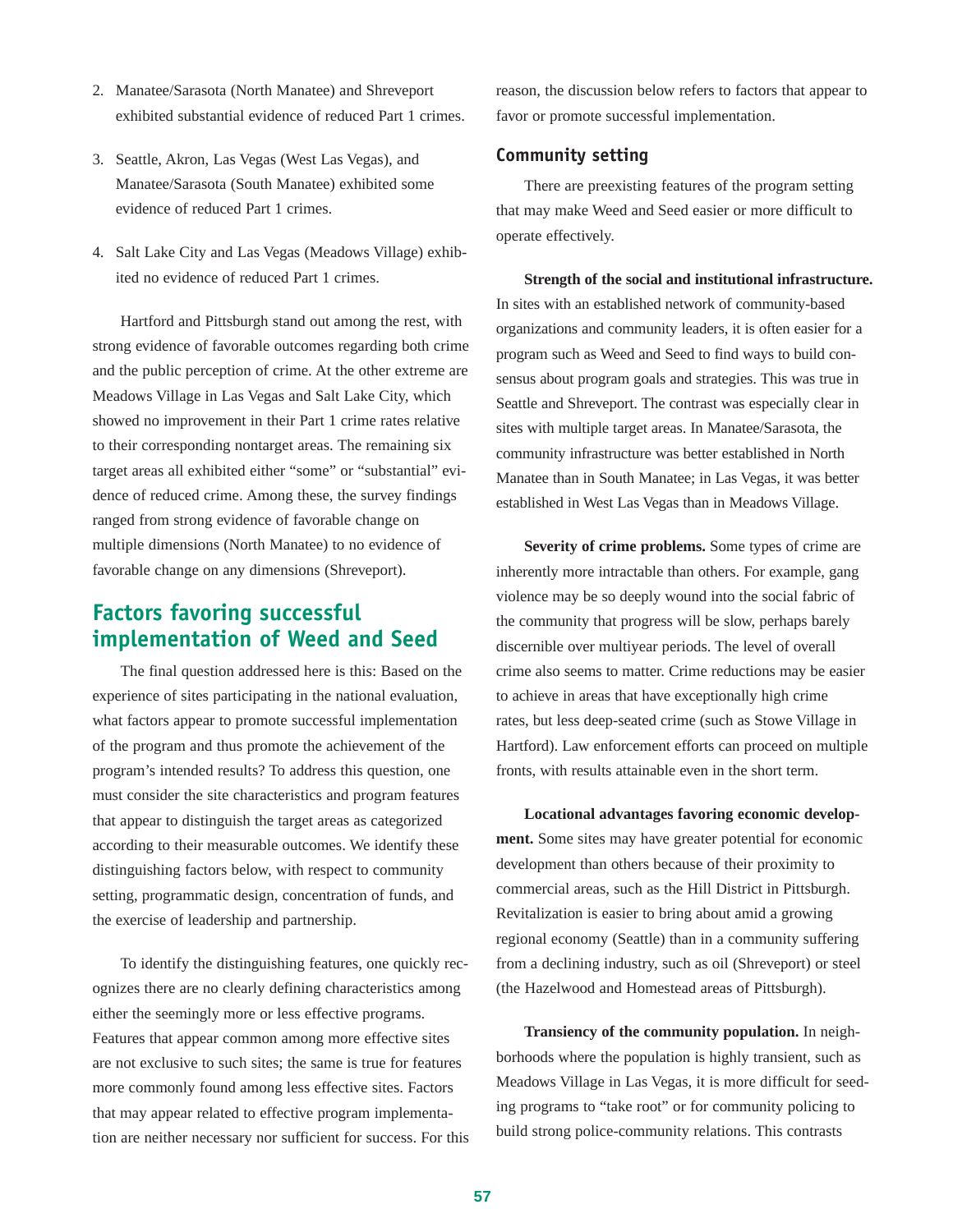with more stable populations, in which residents feel more committed to neighborhood improvement, as in West Las Vegas or North Manatee.

#### **Program design**

The mix of weeding and seeding activities and the sequence of these components appear to be important factors in gaining community support.

- **Early seeding.** Chapter 2 noted the importance of building community trust by implementing seeding activities at the same time as—if not before—weeding activities. Early, intensive weeding, in the absence of seeding, may stir opposition from residents who feel that a crime crackdown without any simultaneous efforts to build community will succeed only in giving a police record to neighborhood youths. This lesson was learned the hard way in Las Vegas (Meadows Village), Pittsburgh (Hill District), and Seattle.
- **Sustained weeding.** It is misleading to think weeding can be effective as a one-time or short-lived initiative. (This misconception—and the notion that law enforcement efforts should precede human services may be encouraged, unfortunately, by the Weed and Seed name itself.) Sites such as Pittsburgh learned that criminal activity will simply resume at its earlier levels unless law enforcement efforts are sustained.
- **High-level task forces, combined with community policing.** Effective strategies against drug trafficking appear to require a combination of high-level interagency task forces and community-level police presence. Such efforts appeared to be successful in West Las Vegas and North Manatee.
- **Active prosecutorial role.** This program element, viewed as an integral part of Weed and Seed, appeared to be lacking in most sites—even in some, such as Pittsburgh and Shreveport, which achieved reductions in their crime rates. Once again, West Las Vegas and North Manatee appeared to succeed more than other sites in aggressively pursuing prosecution at both the local and Federal levels.

#### **Concentration of funds**

Sites appeared to have greater success if they concentrated program resources on smaller populations, especially if they could similarly channel other public funds and leverage private funds.

**Funding "intensity."** Not surprisingly, the more narrowly defined the target population, the greater the chance of success in fighting crime with a constrained program budget. Among the evaluation sites, Hartford used the greatest funding intensity, applying more than \$2.4 million to a community (Stowe Village) of only 1,300 residents living in 0.1 square mile. This contrasted sharply with Salt Lake City, where only \$550,000 was committed to a target area of 22,000 residents in 6.3 square miles.

**Channeling and leveraging other funds.** Also, as would be expected, sites that commanded other funding, either by channeling public funds to the target area or by securing private funding, mounted more effective programs. This was especially true among sites where Weed and Seed funding intensity was low. Las Vegas made considerable use of both Federal and State program funds in West Las Vegas, as did Pittsburgh in the Hill District. Manatee County and Seattle leveraged substantial amounts of private funding.

#### **Leadership and partnership**

A less tangible ingredient that seemed to characterize the more successful programs was the active and constructive leadership of key individuals. Depending on the site, these key actors occupied different institutional roles; they included community leaders, program staff, police personnel, mayors, FBI Special Agents in Charge, and U.S. Attorneys. In all instances, however, they adopted a style of leadership that encouraged cooperation and coordination. In sites that struggled to implement the program, individuals in these key roles adopted a more confrontational style that bred conflict and divisiveness.

By its very nature, Weed and Seed places a great premium on effective coordination of groups with different organizational missions and who respond to different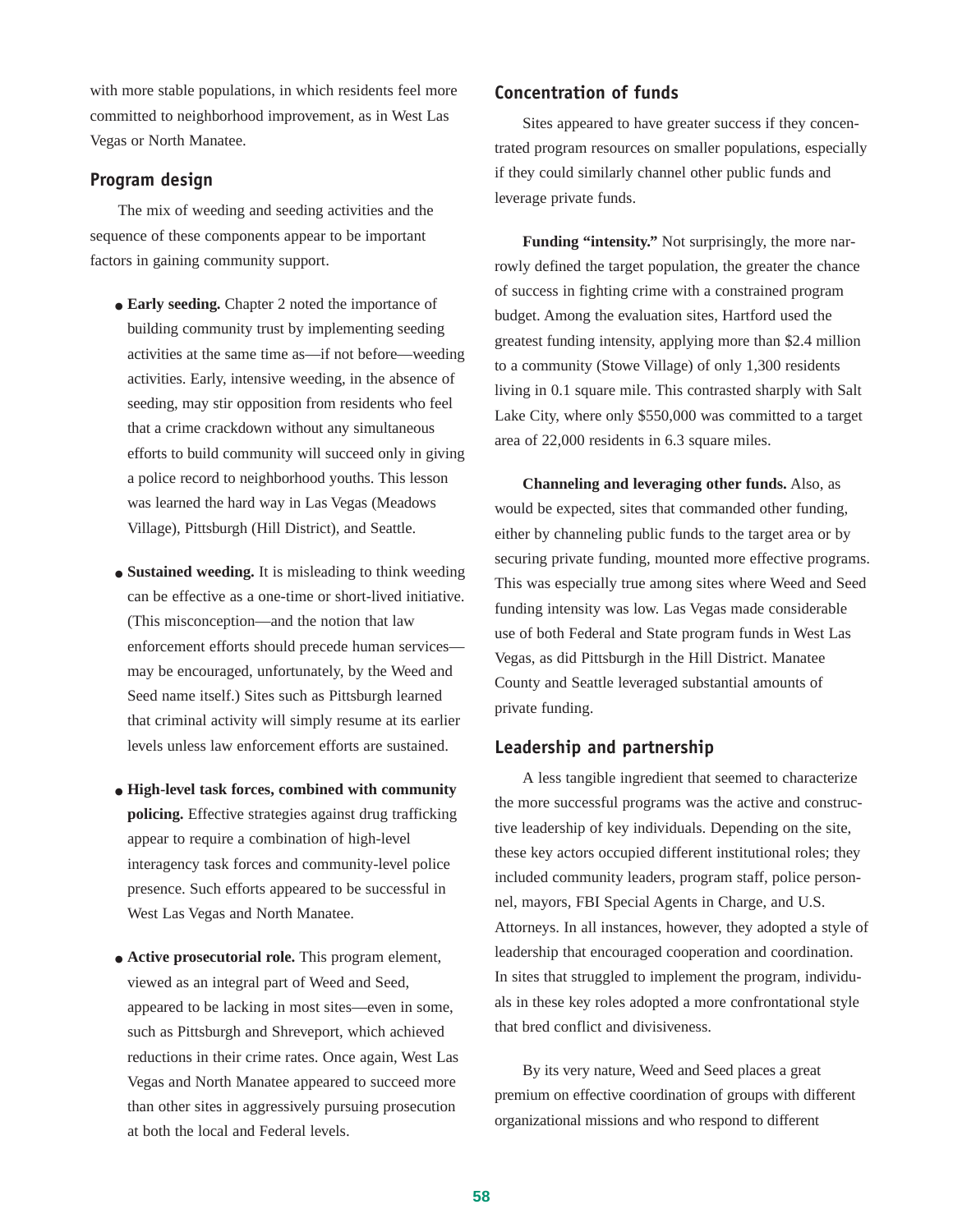constituencies. To establish effective relationships among these organizations required personal energy and initiative. Leadership meant persuading other partners to lay aside jurisdictional "turf" issues or perhaps even personal rivalries.

From their own early experiences, a number of sites learned the importance of adopting a "bottom-up" approach to identifying problems and proposing solutions. A participatory process involving community leaders and residents—although more time consuming—typically produced decisions that were more easily implemented and which had a greater chance of success. A more heavyhanded, top-down approach, in contrast, tended to break down. Once disagreements arose, it became difficult to bring the key players back to the table.

Finally, implementation strategies that relied on bottom-up approaches were most effective when combined with efforts to build capacity among participating local organizations. This required a longer-term perspective about the program and its potential to bring about community change. However, such sites—including some that achieved substantial crime reductions within the time period analyzed—have established a stronger foundation and more sustainable basis for further community-targeted initiatives.

#### **Notes**

- 1. The most rigorous means of establishing the counterfactual is an experimental design in which the intervention—in this case Weed and Seed—is not implemented among a randomly selected set of subjects, in this case, sites. Such a design was infeasible in this context. Another approach would have been to match each evaluation site with a comparison area of similar baseline characteristics. At an earlier stage of this evaluation, NIJ and the Institute for Social Analysis identified such comparison sites and included them in the 1995 survey of community residents and other baseline data collections efforts. Soon thereafter, however, NIJ and Abt Associates concluded that the comparison sites were not sufficiently comparable with their corresponding target areas in demographic characteristics and crime trends. The matched site approach was not pursued further. See Dunworth, Terrence, et al., "Overview of Institute for Social Analysis National Evaluation Baseline Data and Implications of the Data for the Weed and Seed Impact Evaluation," Abt Associates Inc., Cambridge, Massachusetts, 1996.
- 2. Meadows Village in Las Vegas and South Manatee in Manatee/Sarasota, where the survey was not conducted, are considered to have indeterminate evidence on improved public perceptions and are listed within their group below the heading of sites for which the survey provided some evidence of a favorable change in resident perceptions.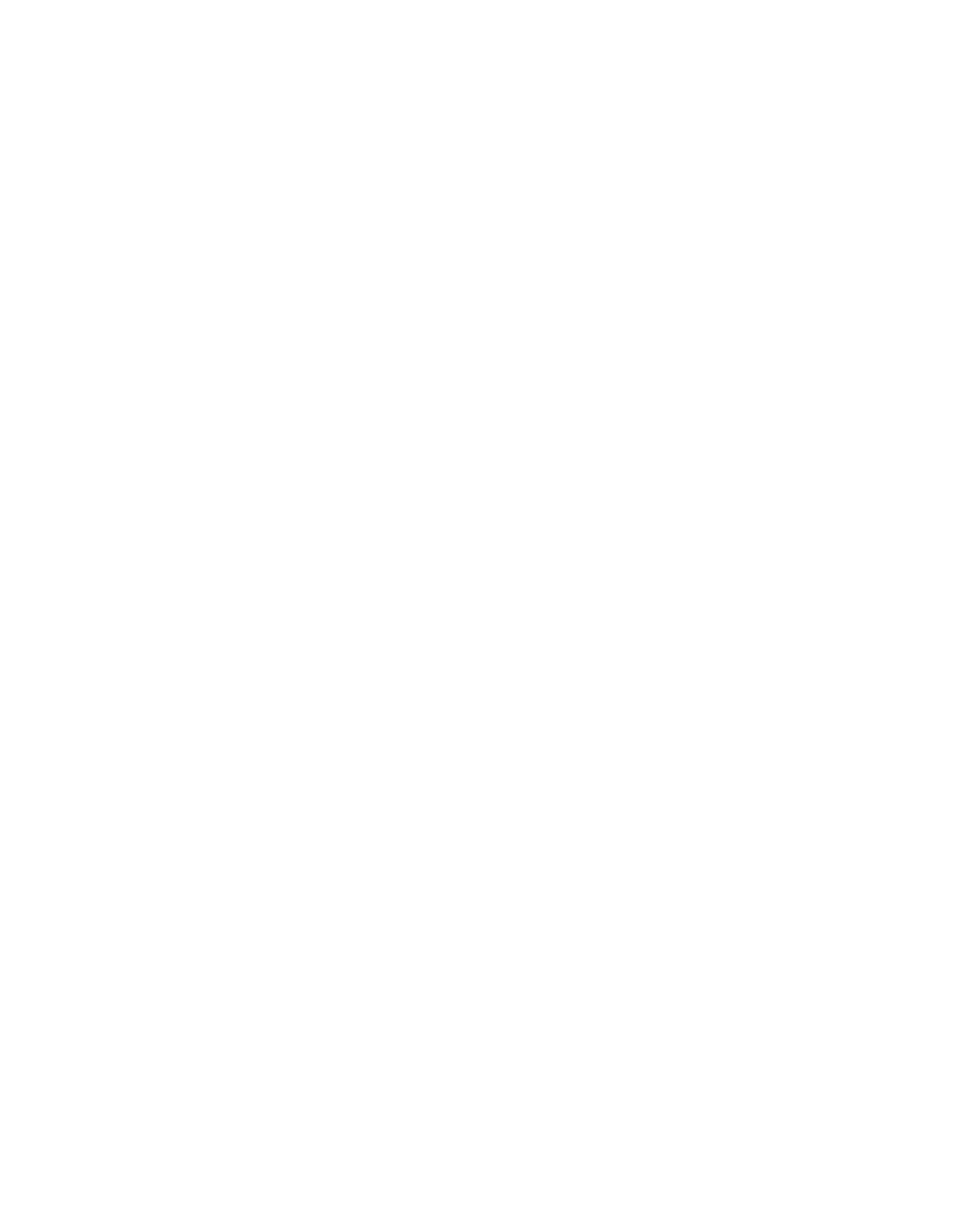## **Chapter 6**



Federal funding for Weed and Seed is modest when compared to other intervention programs and is only increasing slowly. Moreover, the num-

ber of Weed and Seed sites is expanding rapidly. Assuring a successful future for Weed and Seed therefore demands that policymakers make the most efficient possible choices when awarding funds. Evaluation results show that locations with clearly defined goals, small target areas, and a high degree of resident support are most likely to have a beneficial effect on crime rates. They also suggest that Weed and Seed has served as a strong stimulant to community mobilization and interorganizational cooperation and collaboration. Therefore, program focus and community mobilization—program cornerstones—should be key in determining program expansion.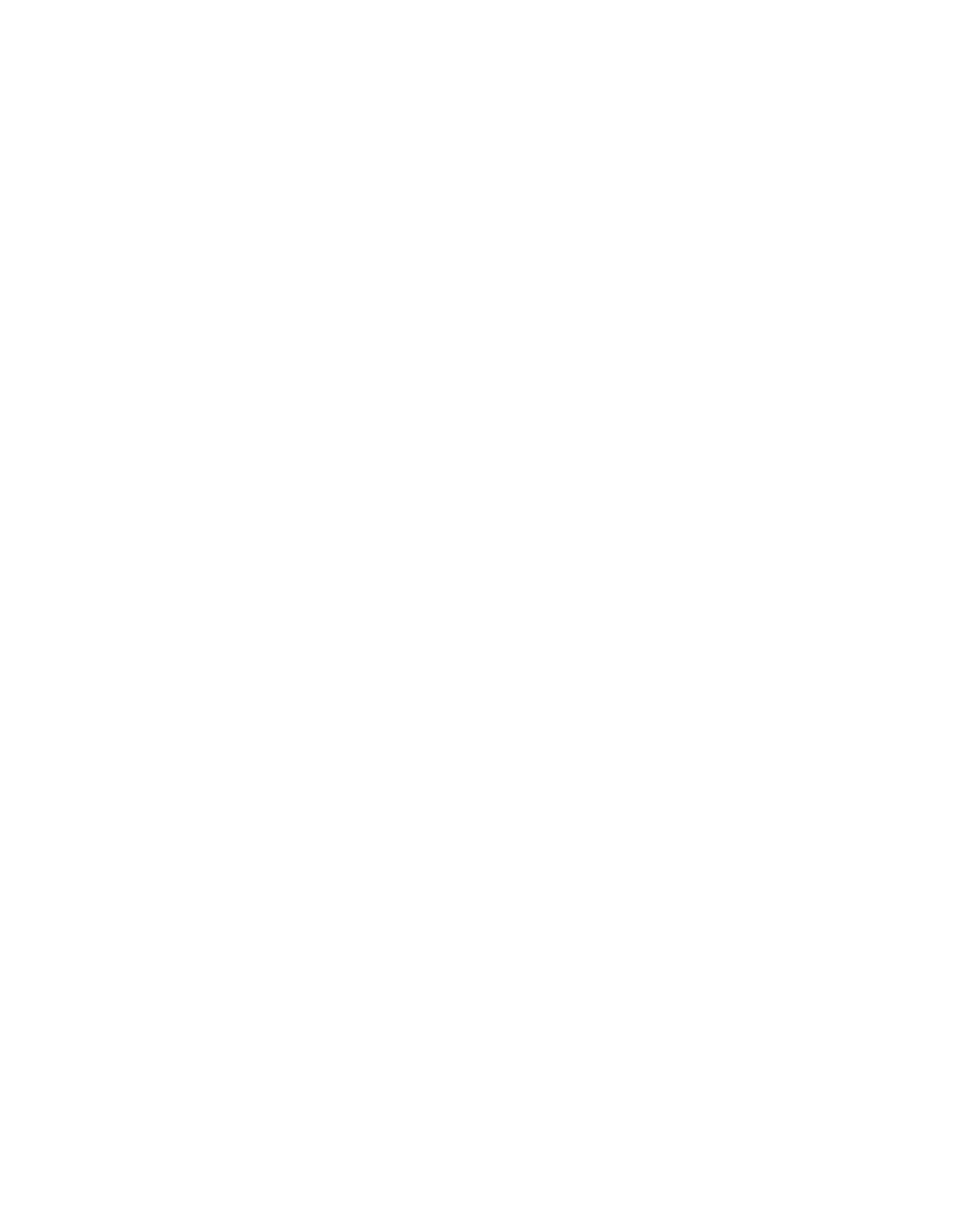Policymakers now face a number of strategic choices as they chart the future direction of Weed and Seed. These choices revolve around the issues of designating sites for continued funding, selecting sites for new awards, and allocating funds among participating sites over time. The central policy question is how to use program funds most effectively in order to make the greatest long-term contribution to the program's goals of controlling crime and promoting a safe living environment for city residents.

6

The findings presented in this report indicate significant favorable effects of Weed and Seed on key outcome measures for some sites and for some time periods. The evidence is modest in terms of statistical significance, but the indicators consistently point in the favorable direction. It is important to recognize that the standards of evidence applied in this report—although fully consistent with those normally applied in evaluation research—are considerably more strict than policymakers might consider appropriate.

Given the need for policymakers to consider the program's future and their need to base decisions on whatever information is available, it is important to speak to these policy issues as definitively as possible.

## **Program effectiveness and community mobilization**

The experience of the eight sites studied in the evaluation suggests that Weed and Seed affected the target areas through either (or both) of two avenues. The first, here called "program effects," relates to specific initiatives that focus on law enforcement and crime prevention. These activities, on both the weeding and seeding side, appear to have had varying degrees of success in reducing crime and improving perceptions of public safety, within the 2- to 5 year postimplementation periods analyzed here. As noted

previously, the degree of success seems related to the community setting, program design, and concentration of funds.

The second avenue of change in these sites has been the process of community mobilization. In many sites, Weed and Seed provided a catalyst for greater involvement of neighborhood residents and community-based organizations in community revitalization efforts. Again, some sites were more predisposed to participatory problem-solving arrangements than others, by virtue of their preexisting infrastructure and active leadership by both individuals and established organizations. Such factors enabled these sites to overcome the natural barriers to coordination among local interest groups and public agencies.

This approach has long been a cornerstone of the Weed and Seed philosophy, but it has been deliberately and strategically emphasized in recent years. The consequence has been a significant increase in community mobilization.

These two mechanisms of change are clearly interrelated. To the extent that program initiatives require organizational linkages and resident support, such initiatives cannot be launched if the relevant actors have not been mobilized. Similarly, the mobilization process is facilitated by first having demonstrated some effectiveness of early program initiatives.

Sites differ in their emphasis on program initiatives (in the interest of program effectiveness) and capacity-building or infrastructure development (in the interest of community mobilization). These design choices are somewhat like consumption-investment decisions. A series of program initiatives may yield significant short-term results, which cumulate over time—but where the effects may endure only as long as the funding. By contrast, resources devoted to capacity-building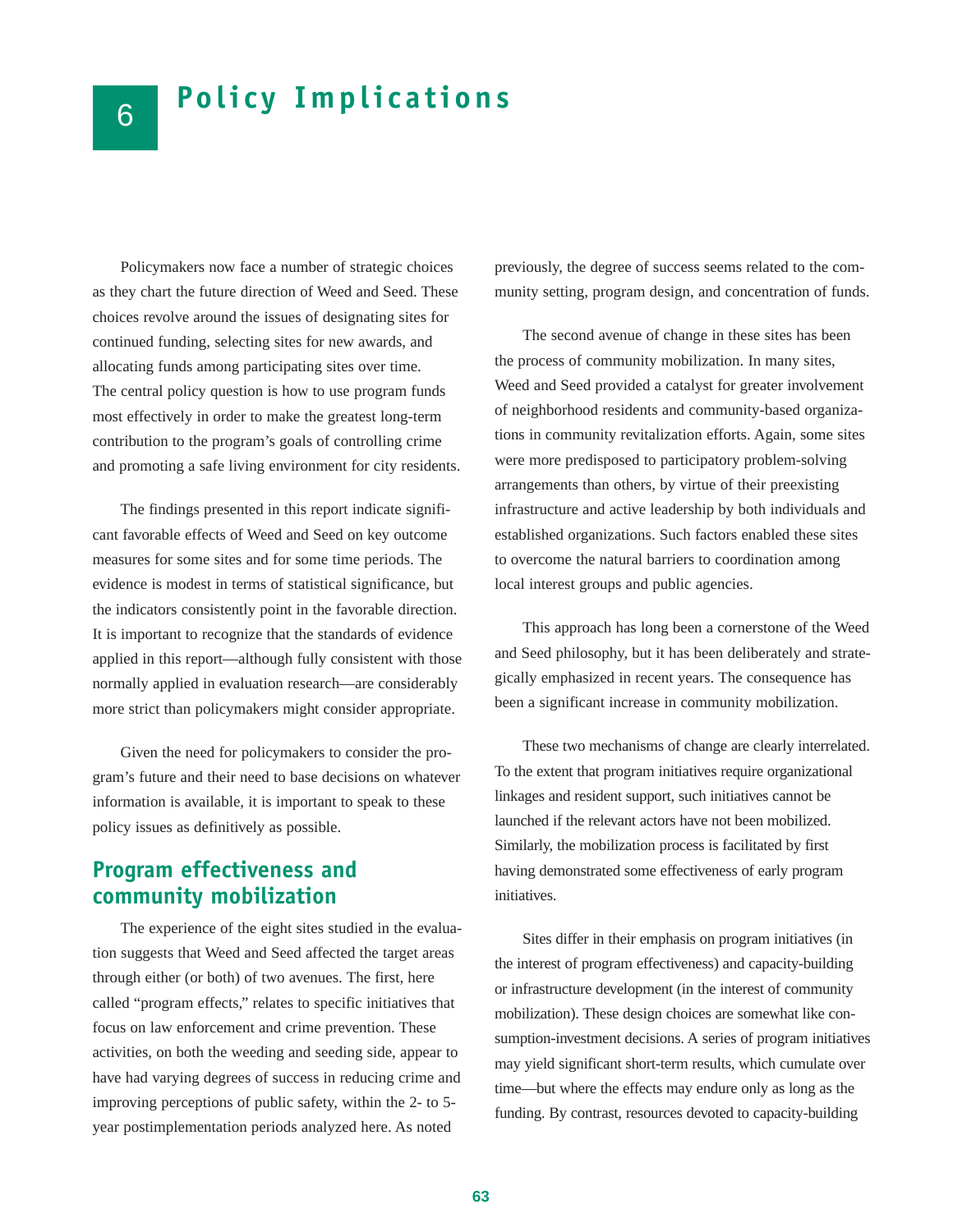may not yield any effects for a substantial time period but may establish a foundation for sustainable, long-term progress.

It is useful to consider the interplay of these two forces—program effectiveness and community mobilization—in sites of varying size, assuming (as has been the practice) that Weed and Seed funding is provided in annual grants that do not vary by size of site. In larger sites, program effects are typically more difficult to achieve because the Weed and Seed funding will constitute a smaller share of total public and private resources devoted to reducing and preventing crime. In the extreme, Weed and Seed may represent the proverbial drop in the bucket. In smaller target areas, such as the Hartford site, a significant effect is more attainable because Weed and Seed facilitates a meaningful increase in weeding- and seeding-type activities.

### **Selecting sites and allocating funds**

The growth in the number of sites receiving Weed and Seed funds each year has far exceeded the growth in annual program funding. One result is that demonstration sites, which previously received as much as \$750,000 per year, now typically receive \$250,000 per year. What do the findings imply about the way policymakers should approach selecting sites and allocating program funds? There are three major implications of this research. It is important to note that the following points do not address the issue of

whether to increase or decrease the overall level of national funding. Rather, they address the issue of how best to allocate funds.

First, given the importance of institutional capacitybuilding and infrastructure development and the increasing emphasis placed on these factors by EOWS, Weed and Seed should consider providing additional technical assistance to funded sites. The lessons learned from the more successful sites—and the less successful ones—on capacity-building and infrastructure issues can be generalized to a large degree, and new sites should receive the benefit of this experience. This seems especially important to promote the type of partnership arrangements that exist in the more successful programs examined.

Second, in the interest of maximizing program effectiveness and community mobilization, Weed and Seed should seek the highest feasible geographic concentration of funds in the program sites. Given congressional funding constraints, this implies use of a highly selective process in choosing sites to receive new awards and/or shortening the number of years that ongoing sites receive program funding.

Thus, in selecting sites, Weed and Seed should place its funding priority on sites with geographically small target areas and with favorable community settings and program designs i.e., with features favoring successful implementation.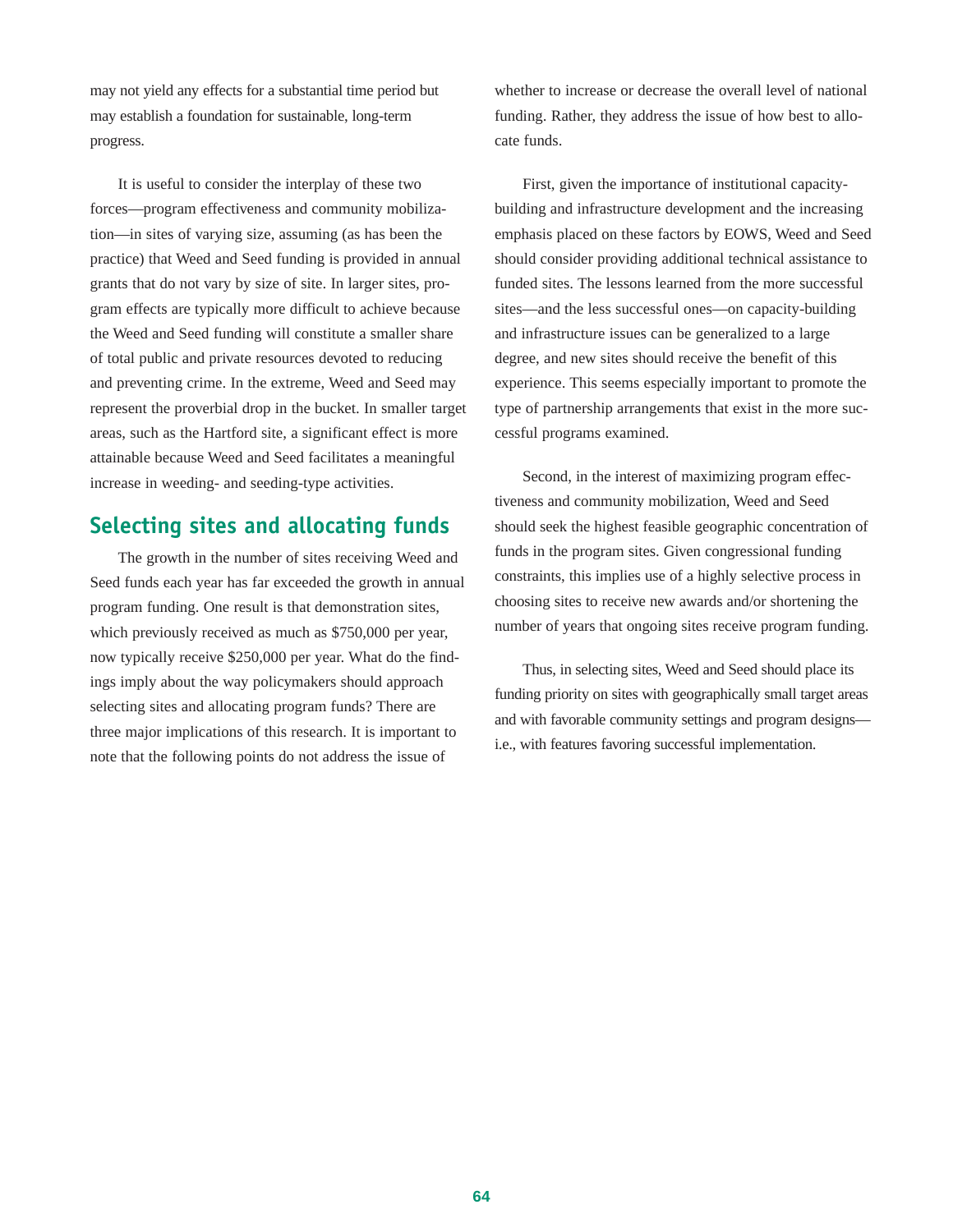### **About the National Institute of Justice**

The National Institute of Justice (NIJ), a component of the Office of Justice Programs, is the research agency of the U.S. Department of Justice. Created by the Omnibus Crime Control and Safe Streets Act of 1968, as amended, NIJ is authorized to support research, evaluation, and demonstration programs, development of technology, and both national and international information dissemination. Specific mandates of the Act direct NIJ to:

- Sponsor special projects, and research and development programs, that will improve and strengthen the criminal justice system and reduce or prevent crime.
- Conduct national demonstration projects that employ innovative or promising approaches for improving criminal justice.
- Develop new technologies to fight crime and improve criminal justice.
- Evaluate the effectiveness of criminal justice programs and identify programs that promise to be successful if continued or repeated.
- Recommend actions that can be taken by Federal, State, and local governments as well as by private organizations to improve criminal justice.
- Carry out research on criminal behavior.
- Develop new methods of crime prevention and reduction of crime and delinquency.

In recent years, NIJ has greatly expanded its initiatives, the result of the Violent Crime Control and Law Enforcement Act of 1994 (the Crime Act), partnerships with other Federal agencies and private foundations, advances in technology, and a new international focus. Some examples of these new initiatives:

- New research and evaluation are exploring key issues in community policing, violence against women, sentencing reforms, and specialized courts such as drug courts.
- Dual-use technologies are being developed to support national defense and local law enforcement needs.
- The causes, treatment, and prevention of violence against women and violence within the family are being investigated in cooperation with several agencies of the U.S. Department of Health and Human Services.
- NIJ's links with the international community are being strengthened through membership in the United Nations network of criminological institutes; participation in developing the U.N. Criminal Justice Information Network; initiation of UNOJUST (U.N. Online Justice Clearinghouse), which electronically links the institutes to the U.N. network; and establishment of an NIJ International Center.
- The NIJ-administered criminal justice information clearinghouse, the world's largest, has improved its online capability.
- The Institute's Drug Use Forecasting (DUF) program has been expanded and enhanced. Renamed ADAM (Arrestee Drug Abuse Monitoring), the program will increase the number of drug-testing sites, and its role as a "platform" for studying drug-related crime will grow.
- NIJ's new Crime Mapping Research Center will provide training in computer mapping technology, collect and archive geocoded crime data, and develop analytic software.
- The Institute's program of intramural research has been expanded and enhanced.

The Institute Director, who is appointed by the President and confirmed by the Senate, establishes the Institute's objectives, guided by the priorities of the Office of Justice Programs, the Department of Justice, and the needs of the criminal justice field. The Institute actively solicits the views of criminal justice professionals and researchers in the continuing search for answers that inform public policymaking in crime and justice.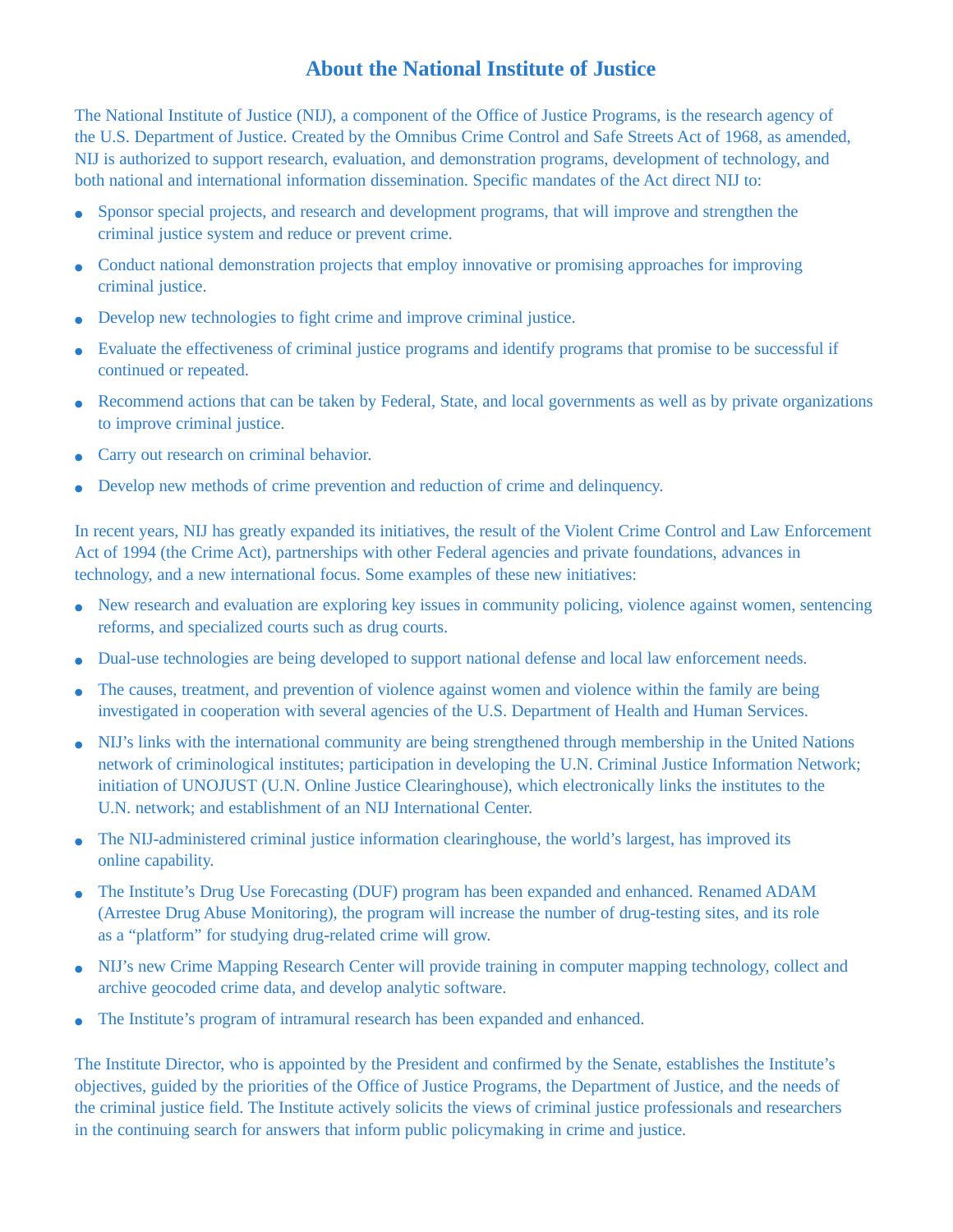**U.S. Department of Justice**

Office of Justice Programs *National Institute of Justice*

*Washington, DC 20531*

Official Business Penalty for Private Use \$300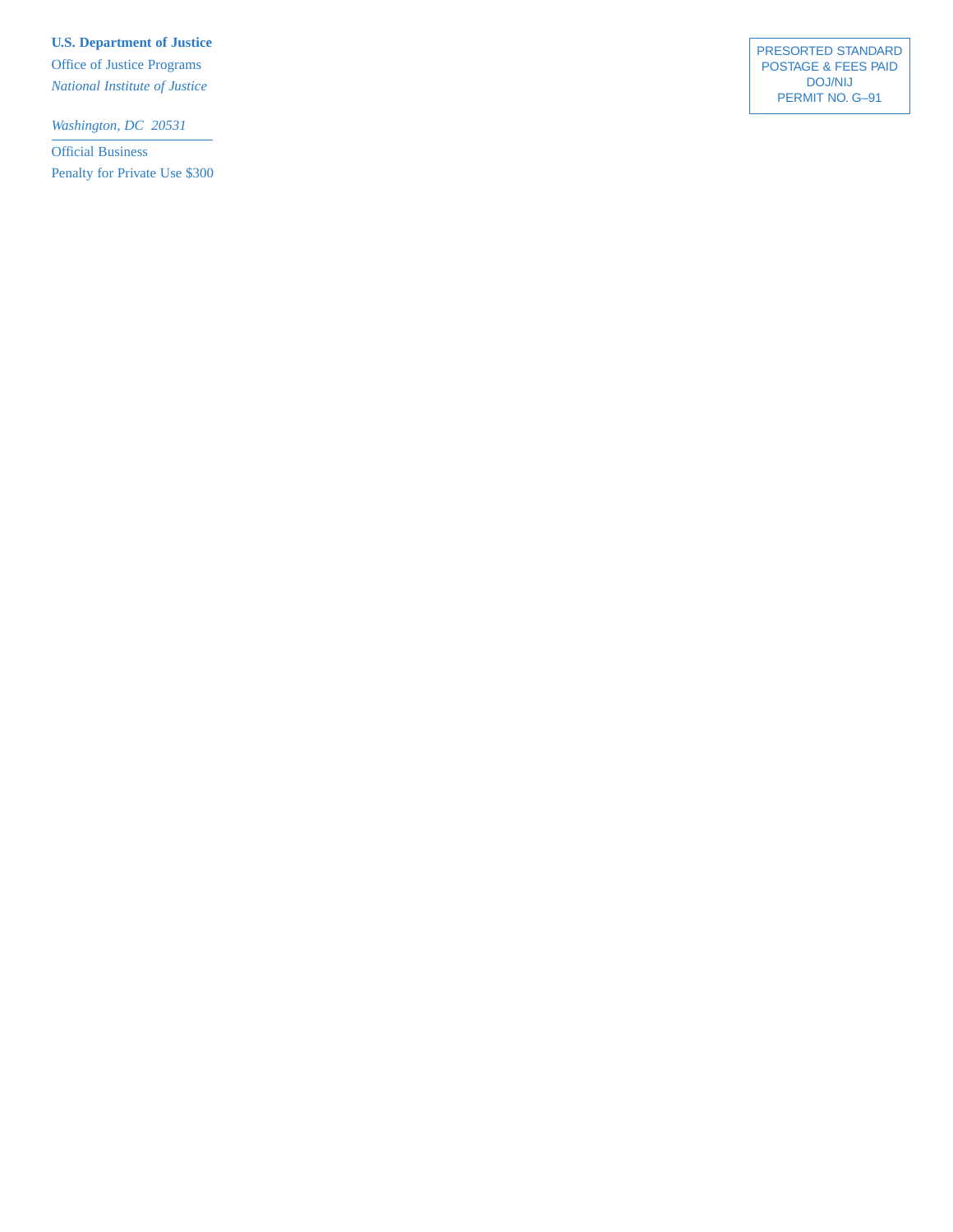## **Appendix 1**

**1995 Community Survey Basic Interview Data Questionnaire**

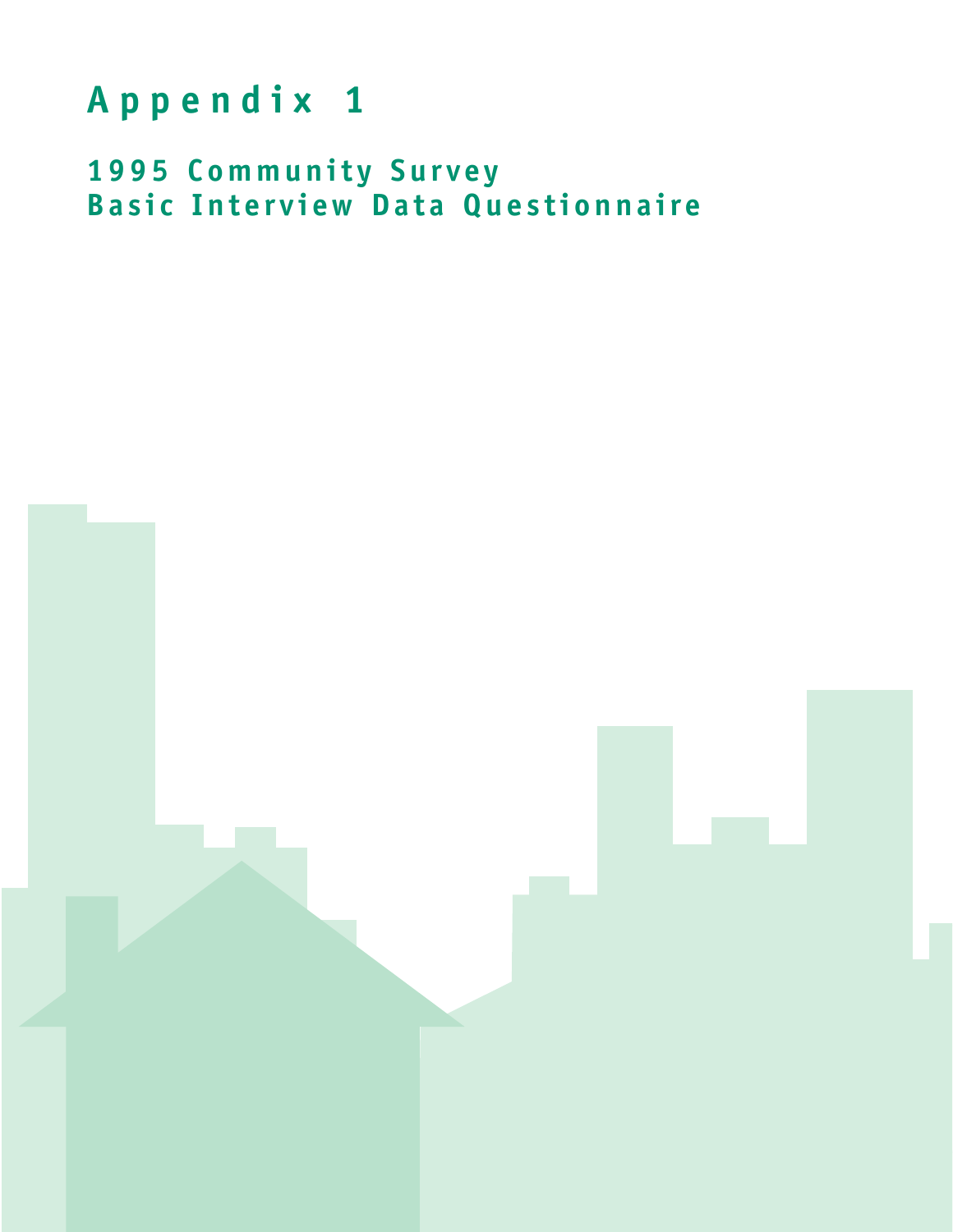#### **Basic Interview Data**

| ISA ID No. |                  |                | Street address:    |
|------------|------------------|----------------|--------------------|
|            |                  |                | Apt. No.           |
| Site:      | Akron            | Pittsburgh     |                    |
|            | <b>Bradenton</b> | Salt Lake City | Date of interview: |
|            | Hartford         | Seattle        |                    |
|            | Las Vegas        | Shreveport     | Interviewer:       |
|            |                  |                |                    |
|            | Neighborhood:    |                |                    |

(name)

Target Comparison **(Circle one)**

#### **Perceptions of the Neighborhood**

1. How long have you lived in this neighborhood?

Years \_\_\_\_\_\_ Months \_\_\_\_ Since \_\_\_\_\_\_\_\_ (TRANSLATE LATER TO YEAR AND/OR MONTHS) DON'T KNOW ...................................................................99 (CIRCLE)

2. In general, in the past two years, would you say this neighborhood has become a better place to a live, a worse place to live, or stayed about the same? (CIRCLE NUMBER RESPONSE)

| DID NOT LIVE HERE TWO YEARS AGO $\ldots \ldots \ldots \ldots \ldots$ |
|----------------------------------------------------------------------|
| DON'T KNOW                                                           |

3. In some neighborhoods, people do things together and help each other. In other neighborhoods, people mostly go their own way. In general, what kind of neighborhood would you say this is? Is it one in which …

4. Has this changed in the past two years? In other words, do people now help each other more than they did two years ago, help each other less, or has it remained the same?

5. How many neighbors do you know well enough to ask them to watch your home when you are gone? Would you say...

| Most of them $\dots\dots\dots\dots\dots\dots\dots\dots\dots\dots\dots\dots\dots$ |  |
|----------------------------------------------------------------------------------|--|
|                                                                                  |  |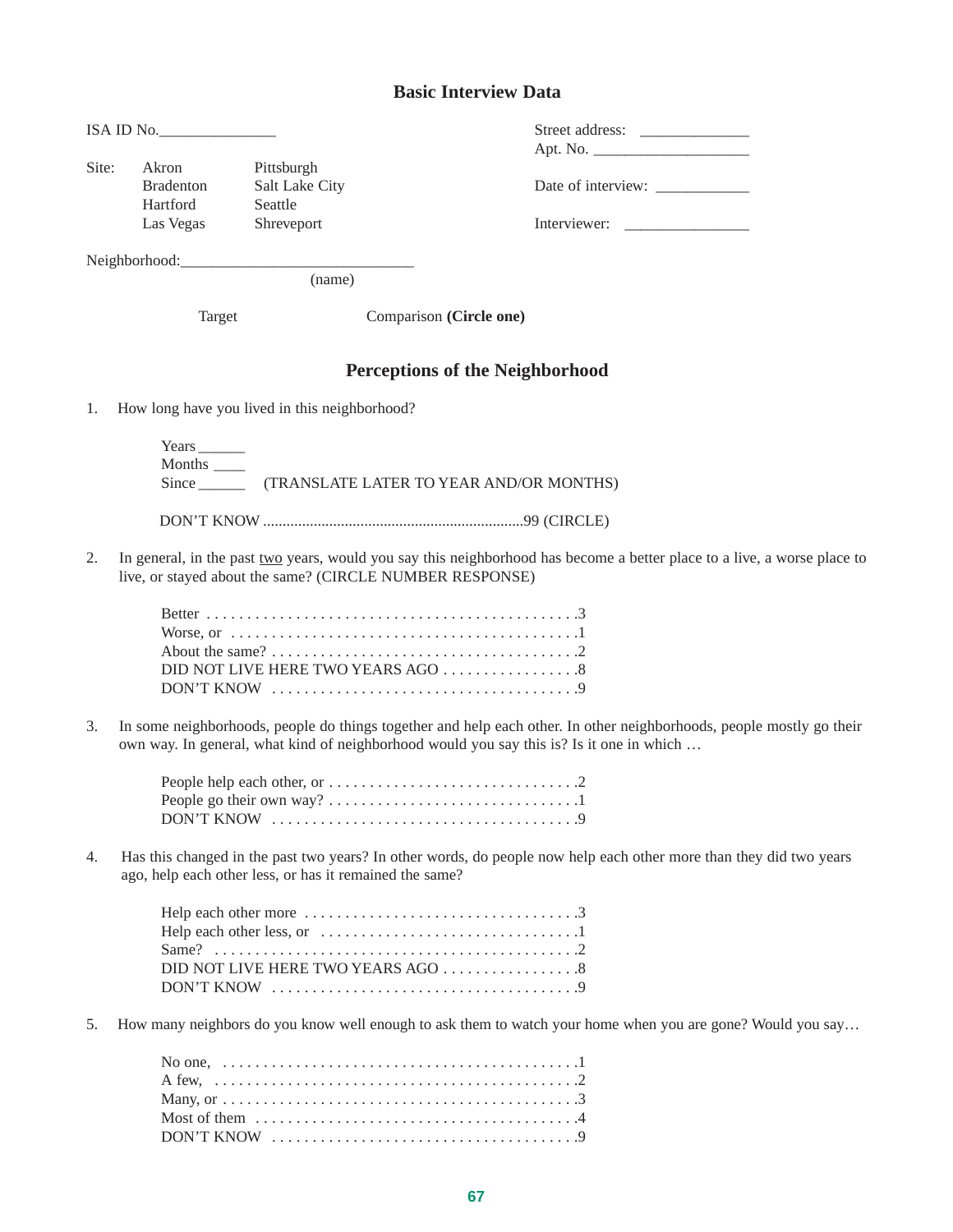Now, I am going to read a list of things that you may think are current problems in this neighborhood. After I read each one, please tell me whether you think it is a big problem, a small problem, or almost no problem in this neighborhood. The first one is …

|    |                                                                                | Big<br>problem | Small<br>problem | Almost no<br>problem | DON'T<br><b>KNOW</b> |
|----|--------------------------------------------------------------------------------|----------------|------------------|----------------------|----------------------|
| 6. | Police not making enough friendly contact with<br>residents                    | 1              | $\overline{2}$   | 3                    | 9                    |
| 7. | Police stopping too many people on<br>the streets without good reason          | 1              | $\sqrt{2}$       | 3                    | 9                    |
| 8. | Litter and trash on the streets and<br>sidewalks                               | 1              | $\overline{2}$   | 3                    | 9                    |
| 9. | Public drinking or gambling                                                    | 1              | $\mathbf{2}$     | 3                    | 9                    |
|    | 10. Youth disruption-young people<br>hanging out, vandalizing, making<br>noise | 1              | $\mathbf{2}$     | 3                    | 9                    |
|    | 11. Drug dealers on streets, street<br>corners, or in other public places      | $\mathbf{1}$   | $\mathfrak{2}$   | 3                    | $\overline{9}$       |
|    | 12. Drug sales in commercial<br>establishments (stores, etc.)                  | 1              | $\mathfrak{2}$   | 3                    | 9                    |
|    | 13. Drug sales out of homes or<br>apartments                                   | 1              | $\mathfrak{2}$   | 3                    | 9                    |
|    | 14. Burglary and other property crime                                          | 1              | 2                | 3                    | 9                    |
|    | 15. Robbery and other street crime                                             | 1              | 2                | 3                    | 9                    |
|    | 16. Violent crime (shootings, assault, etc.)                                   | 1              | 2                | 3                    | 9                    |
|    | 17. Gang activity                                                              | 1              | 2                | 3                    | 9                    |
|    | 18. Drug use                                                                   | 1              | 2                | 3                    | 9                    |

| Compared to two years ago, would you say the following problems have gotten better, worse, or stayed about the same? |  |  |  |  |
|----------------------------------------------------------------------------------------------------------------------|--|--|--|--|
|                                                                                                                      |  |  |  |  |

|                                                                           | <b>Better</b> | Worse | About the<br>same | DON'T<br><b>KNOW</b> |
|---------------------------------------------------------------------------|---------------|-------|-------------------|----------------------|
| 19. Drug dealers on streets, street<br>corners, or in other public places |               |       |                   |                      |
| 20. Drug sales in commercial<br>establishments (stores, etc.)             |               |       |                   |                      |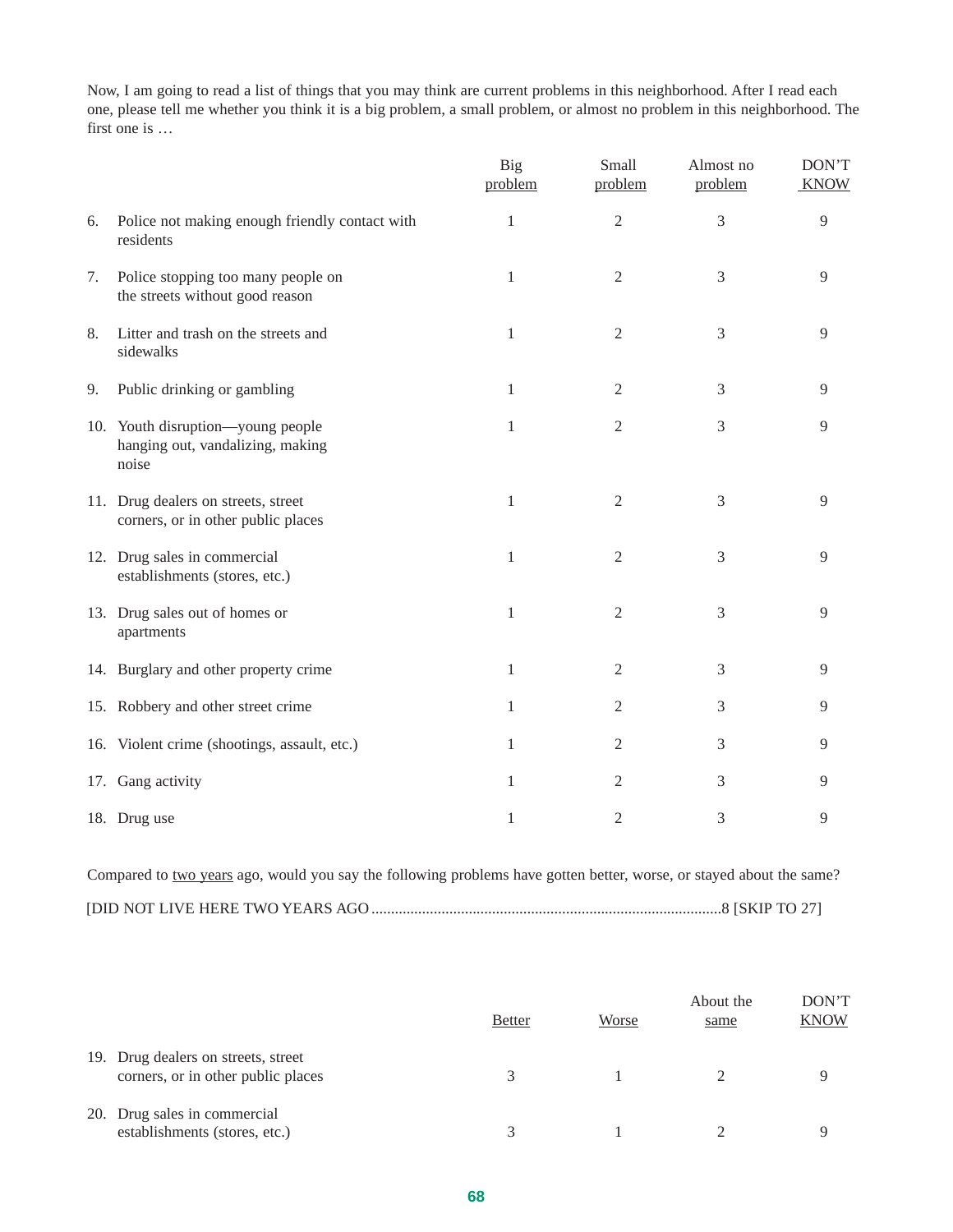|     |                                                      | <b>Better</b> | Worse | About the<br>same | DON'T<br><b>KNOW</b> |
|-----|------------------------------------------------------|---------------|-------|-------------------|----------------------|
|     | 21. Drug sales out of homes or apartments            | 3             |       | $\mathfrak{D}$    | 9                    |
|     | 22. Burglary and other property crime                | 3             |       | 2                 | 9                    |
|     | 23. Robbery and other street crime                   | 3             |       | 2                 | 9                    |
|     | 24. Violent crime (such as shootings, assault, etc.) | 3             |       | 2                 | 9                    |
| 25. | Gang activity                                        | 3             |       | 2                 | 9                    |
|     | 26. Drug use                                         | 3             |       | 2                 | 9                    |

#### **Neighborhood Empowerment, Satisfaction, and Safety**

27. In general, if some 12-year-old youth were spray painting a wall in this neighborhood, how likely is it that a resident would tell them to stop? Would you say it was …

| Very likely, $\dots \dots \dots \dots \dots \dots \dots \dots \dots \dots \dots \dots \dots \dots \dots$ |
|----------------------------------------------------------------------------------------------------------|
| Somewhat likely, $\dots \dots \dots \dots \dots \dots \dots \dots \dots \dots \dots \dots$               |
| Somewhat unlikely, or $\dots \dots \dots \dots \dots \dots \dots \dots \dots \dots$                      |
|                                                                                                          |
|                                                                                                          |
|                                                                                                          |

28. Compared to two years ago, do you feel it is now more likely, less likely, or about the same, that a resident would tell some 12-year-old youth spray painting a wall in this neighborhood to stop?

| Less likely, or $\dots \dots \dots \dots \dots \dots \dots \dots \dots \dots \dots \dots \dots \dots$ |  |
|-------------------------------------------------------------------------------------------------------|--|
|                                                                                                       |  |
|                                                                                                       |  |
| $DON'T$ KNOW $\ldots \ldots \ldots \ldots \ldots \ldots \ldots \ldots \ldots \ldots \ldots \ldots$    |  |

29. What about if there was a problem needing some services from a city agency today? How likely is it that residents in this neighborhood would take steps to get the problem solved? Would you say it would be …

| Very likely, $\dots \dots \dots \dots \dots \dots \dots \dots \dots \dots \dots \dots \dots \dots \dots$ |  |
|----------------------------------------------------------------------------------------------------------|--|
| Somewhat likely, $\dots \dots \dots \dots \dots \dots \dots \dots \dots \dots \dots \dots$               |  |
| Somewhat unlikely, or $\dots \dots \dots \dots \dots \dots \dots \dots \dots \dots \dots$                |  |
|                                                                                                          |  |
| $DON'T$ KNOW $\ldots \ldots \ldots \ldots \ldots \ldots \ldots \ldots \ldots \ldots \ldots \ldots$       |  |

30. Compared to two years ago, do you feel it is now more likely, less likely, or about the same, that residents in this neighborhood would take steps to get a problem needing some services from a city agency solved?

| More likely, $\dots \dots \dots \dots \dots \dots \dots \dots \dots \dots \dots \dots \dots \dots$    |
|-------------------------------------------------------------------------------------------------------|
| Less likely, or $\dots \dots \dots \dots \dots \dots \dots \dots \dots \dots \dots \dots \dots \dots$ |
|                                                                                                       |
| DID NOT LIVE HERE TWO YEARS AGO 8                                                                     |
|                                                                                                       |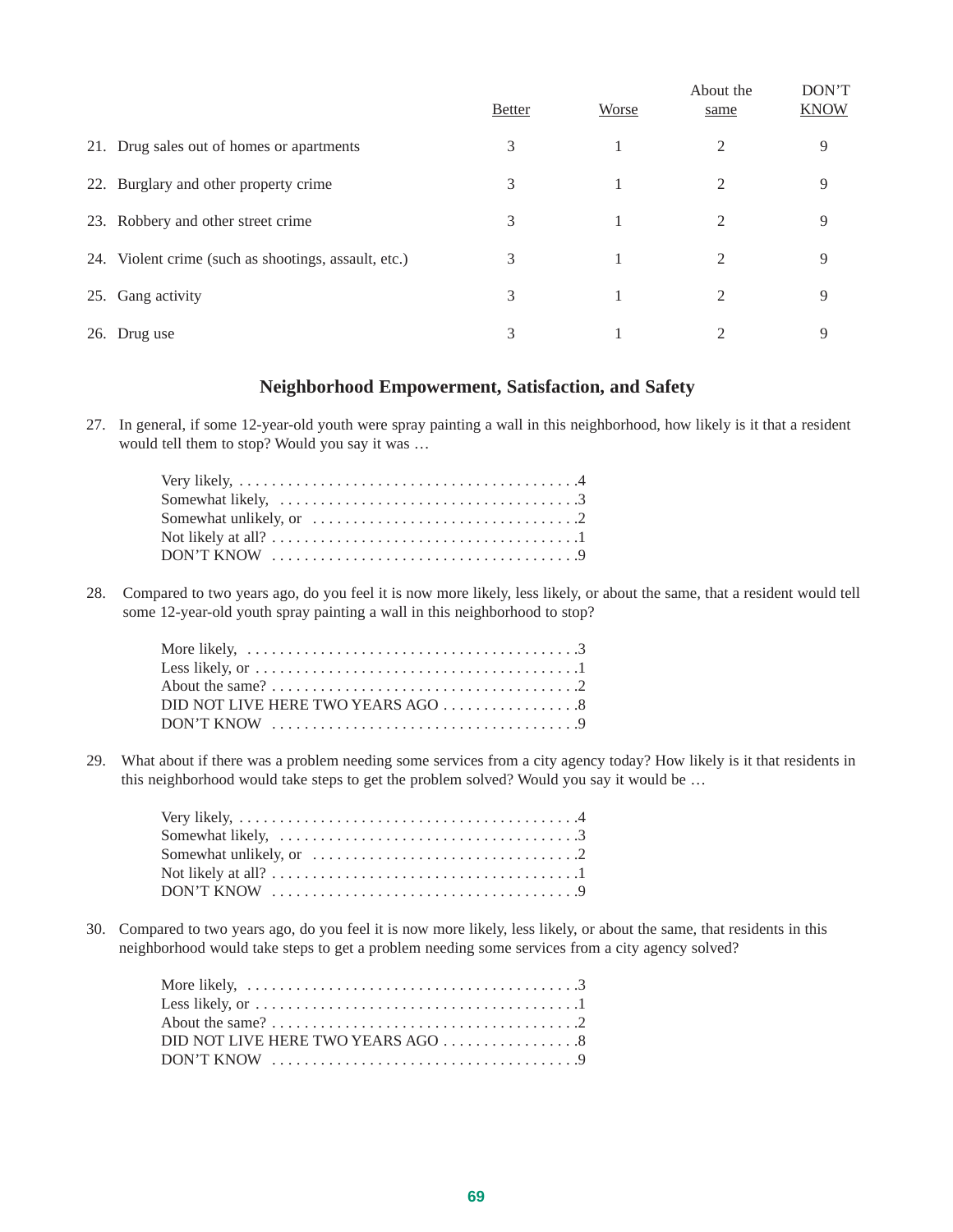31. In general, how satisfied are you with this neighborhood as a place to live? Are you …

| $DON'T$ KNOW $\ldots \ldots \ldots \ldots \ldots \ldots \ldots \ldots \ldots \ldots \ldots$ |  |
|---------------------------------------------------------------------------------------------|--|

32. Compared to two years ago, are you now more satisfied, less satisfied, or do you feel about the same about this neighborhood as a place to live?

| Less satisfied, or $\dots \dots \dots \dots \dots \dots \dots \dots \dots \dots \dots \dots \dots$ |  |
|----------------------------------------------------------------------------------------------------|--|
|                                                                                                    |  |
| DID NOT LIVE HERE TWO YEARS AGO 8                                                                  |  |
|                                                                                                    |  |

33. In general, how safe do you feel out alone in this neighborhood during the day? Do you feel …

| Somewhat safe, $\ldots \ldots \ldots \ldots \ldots \ldots \ldots \ldots \ldots \ldots \ldots \ldots$ |
|------------------------------------------------------------------------------------------------------|
| Somewhat unsafe, or $\dots \dots \dots \dots \dots \dots \dots \dots \dots \dots \dots$              |
|                                                                                                      |
|                                                                                                      |

34. Compared to two years ago, do you now feel more safe, less safe, or about the same being out alone in this neighborhood during the day?

| Less safe, or $\dots \dots \dots \dots \dots \dots \dots \dots \dots \dots \dots \dots \dots \dots$ |
|-----------------------------------------------------------------------------------------------------|
|                                                                                                     |
|                                                                                                     |
| $DON'T KNOW \dots \dots \dots \dots \dots \dots \dots \dots \dots \dots \dots \dots \dots$          |

35. How about being out alone in this neighborhood after dark today? Do you feel …

| $DON'T GO OUT AT NIGHT \dots \dots \dots \dots \dots \dots \dots \dots \dots \dots$ |  |
|-------------------------------------------------------------------------------------|--|
|                                                                                     |  |

36. Compared to two years ago, do you feel more safe, less safe, or about the same being out alone in this neighborhood after dark?

| More safe, $\dots \dots \dots \dots \dots \dots \dots \dots \dots \dots \dots \dots \dots \dots \dots$ |  |
|--------------------------------------------------------------------------------------------------------|--|
| Less safe, or $\dots \dots \dots \dots \dots \dots \dots \dots \dots \dots \dots \dots \dots \dots$    |  |
|                                                                                                        |  |
| DID NOT LIVE HERE TWO YEARS AGO 8                                                                      |  |
|                                                                                                        |  |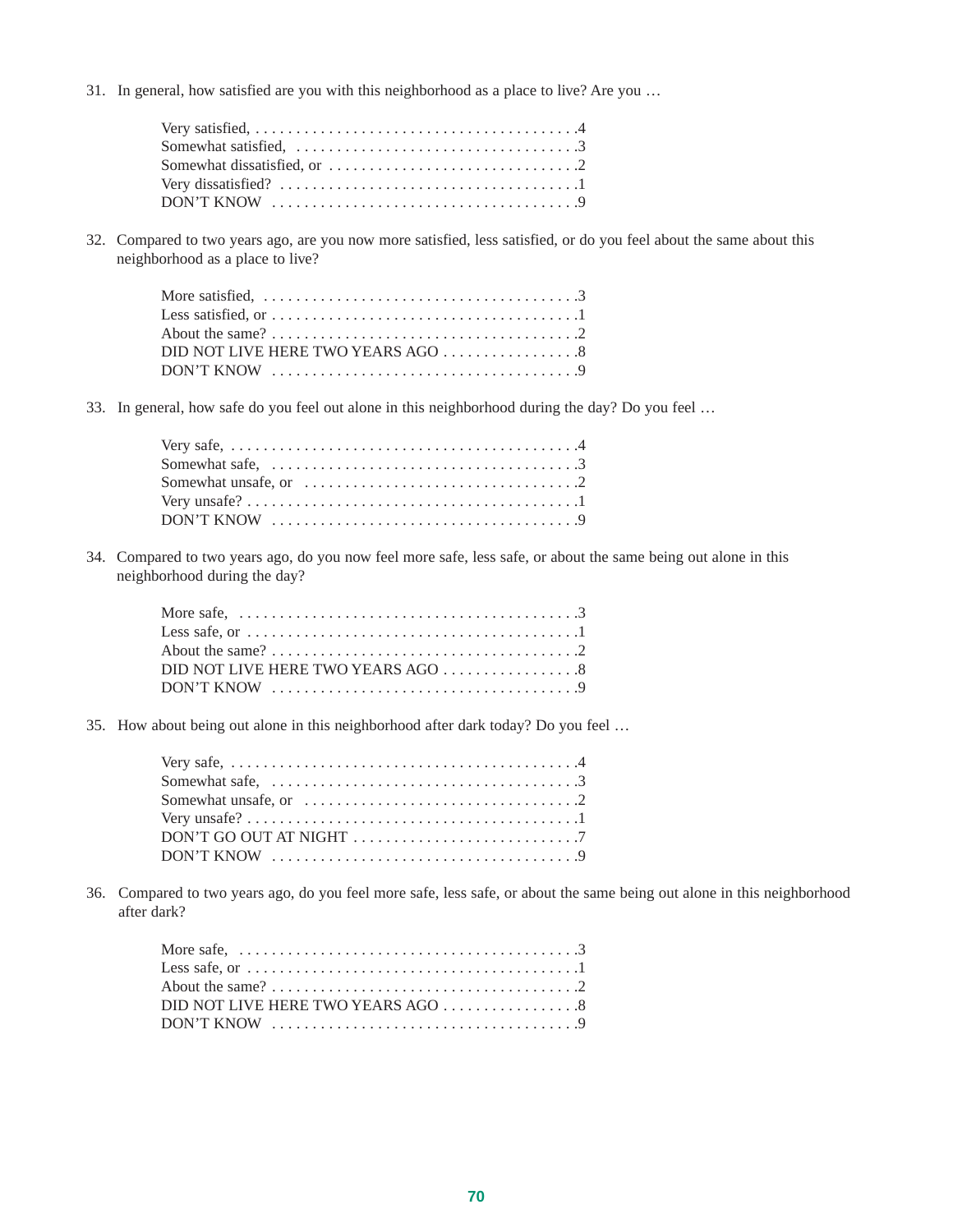#### **Victimization**

Next, I would like to ask you about some things that may have happened to you or your family in the past two years in this neighborhood. As I read each one, please think carefully and tell me if it happened in the past two years.

|                                                                                                                                                                                                                               | Yes | N <sub>0</sub> | DON'T<br>KNOW |
|-------------------------------------------------------------------------------------------------------------------------------------------------------------------------------------------------------------------------------|-----|----------------|---------------|
| 37. In the past two years, has anyone broken into your homes,<br>garage, or another building on your property in this<br>neighborhood to steal something?                                                                     |     | $\overline{2}$ | 9             |
| 38. In the past two years, has anyone stolen something from you<br>or a member of your family by force or by threat of force<br>in this neighborhood?                                                                         |     |                | 9             |
| 39. (Other than the incidents already mentioned). In the past<br>two years, has anyone beaten you (or a member of your<br>family), attacked you, or hit you with something, such as<br>a rock or bottle in this neighborhood? |     | 2              | 9             |
| 40. (Other than incidents already mentioned). In the past two<br>years, have you or a member or your family been knifed,<br>shot at, or attacked with some other weapon by anyone at                                          |     | 2              | 9             |

all in this neighborhood?

#### **Police Response**

41. In the past two years, have you called the police to report a crime that happened to you or a member of your family in this neighborhood? (Include calls to police concerning the incidents you have already told me about.)

- 42. How many times?
- 43. How satisfied were you with how the police handled your (most recent) case? Would you say you were …

| Somewhat dissatisfied, or $\dots \dots \dots \dots \dots \dots \dots \dots \dots \dots$ |
|-----------------------------------------------------------------------------------------|
|                                                                                         |
|                                                                                         |
|                                                                                         |

44. Other than reporting crime(s) we just talked about, in the past two years, have you called the police to report a problem or disturbance in this neighborhood, such as a noisy party or someone selling drugs?

| DON'T KNOW $\ldots \ldots \ldots \ldots \ldots \ldots \ldots \ldots$ . 9 [SKIP TO Q47] |  |  |  |  |  |  |  |  |  |  |  |  |  |  |
|----------------------------------------------------------------------------------------|--|--|--|--|--|--|--|--|--|--|--|--|--|--|

45. How many times? \_\_\_\_\_\_\_\_\_\_\_\_\_\_\_\_\_\_\_\_\_\_\_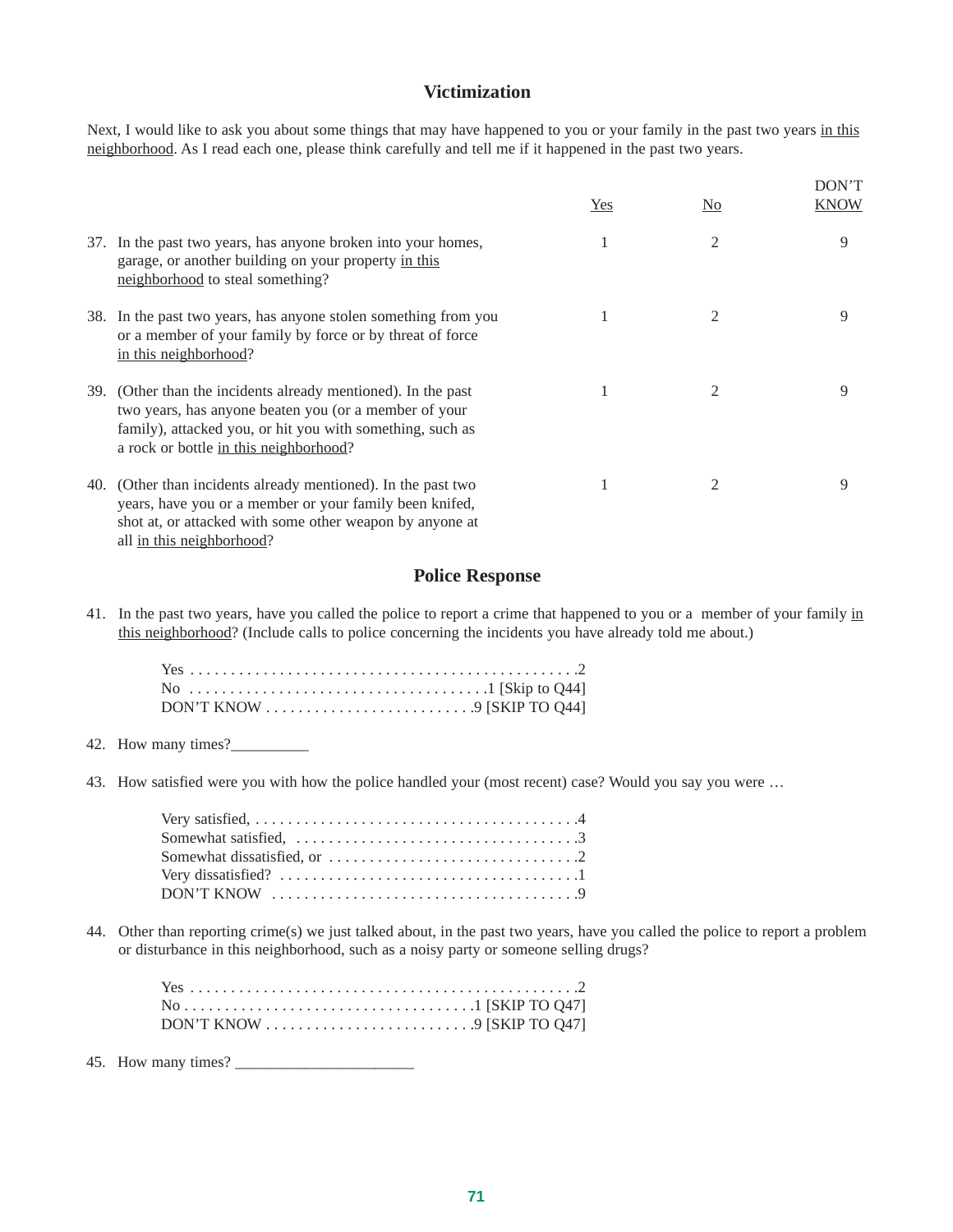46. How satisfied were you with the way the police handled your (most recent) call? Would you say you were …

| $DON'T$ KNOW $\ldots \ldots \ldots \ldots \ldots \ldots \ldots \ldots \ldots \ldots \ldots \ldots$ |
|----------------------------------------------------------------------------------------------------|

47. In general, how responsive are the police in this neighborhood to community concerns? Are they …

| $DON'T KNOW \dots \dots \dots \dots \dots \dots \dots \dots \dots \dots \dots \dots$ |  |
|--------------------------------------------------------------------------------------|--|

48. Compared to two years ago, would you say the police in this neighborhood are now more responsive, less responsive, or about the same, in regard to community concerns?

| More responsive, $\ldots \ldots \ldots \ldots \ldots \ldots \ldots \ldots \ldots \ldots \ldots \ldots$ |  |
|--------------------------------------------------------------------------------------------------------|--|
| Less responsive, or $\dots \dots \dots \dots \dots \dots \dots \dots \dots \dots \dots \dots$          |  |
|                                                                                                        |  |
|                                                                                                        |  |
|                                                                                                        |  |

49. In general, how good a job are the police doing to keep order on the streets and sidewalks in this neighborhood these days? Would you say they are doing a …

| Fair job, or $\dots \dots \dots \dots \dots \dots \dots \dots \dots \dots \dots \dots \dots \dots \dots \dots$ |  |
|----------------------------------------------------------------------------------------------------------------|--|
|                                                                                                                |  |
| $DON'T$ KNOW $\dots\dots\dots\dots\dots\dots\dots\dots\dots\dots\dots\dots\dots$                               |  |

50. Compared to two years ago, are the police now doing a better job, worse job, or about the same job, in keeping order on the streets and sidewalks in this neighborhood?

| A worse job, or $\dots \dots \dots \dots \dots \dots \dots \dots \dots \dots \dots \dots \dots \dots$ |
|-------------------------------------------------------------------------------------------------------|
|                                                                                                       |
| DID NOT LIVE HERE TWO YEARS AGO 8                                                                     |
|                                                                                                       |

51. How good a job are the police doing in controlling the street sale and use of illegal drugs in this neighborhood these days? Would you say they are doing a …

| Very good job, $\dots \dots \dots \dots \dots \dots \dots \dots \dots \dots \dots \dots \dots$                 |  |  |  |  |  |  |  |  |  |  |  |  |  |  |  |  |  |
|----------------------------------------------------------------------------------------------------------------|--|--|--|--|--|--|--|--|--|--|--|--|--|--|--|--|--|
|                                                                                                                |  |  |  |  |  |  |  |  |  |  |  |  |  |  |  |  |  |
| Fair job, or $\dots \dots \dots \dots \dots \dots \dots \dots \dots \dots \dots \dots \dots \dots \dots \dots$ |  |  |  |  |  |  |  |  |  |  |  |  |  |  |  |  |  |
|                                                                                                                |  |  |  |  |  |  |  |  |  |  |  |  |  |  |  |  |  |
|                                                                                                                |  |  |  |  |  |  |  |  |  |  |  |  |  |  |  |  |  |

52. Compared to two years ago, are the police now doing a better job, worse job, or about the same job, in controlling the street sale and use of illegal drugs in this neighborhood?

| A worse job, or $\dots \dots \dots \dots \dots \dots \dots \dots \dots \dots \dots \dots \dots \dots$ |  |  |  |  |  |  |  |  |  |  |  |  |  |  |  |  |  |  |
|-------------------------------------------------------------------------------------------------------|--|--|--|--|--|--|--|--|--|--|--|--|--|--|--|--|--|--|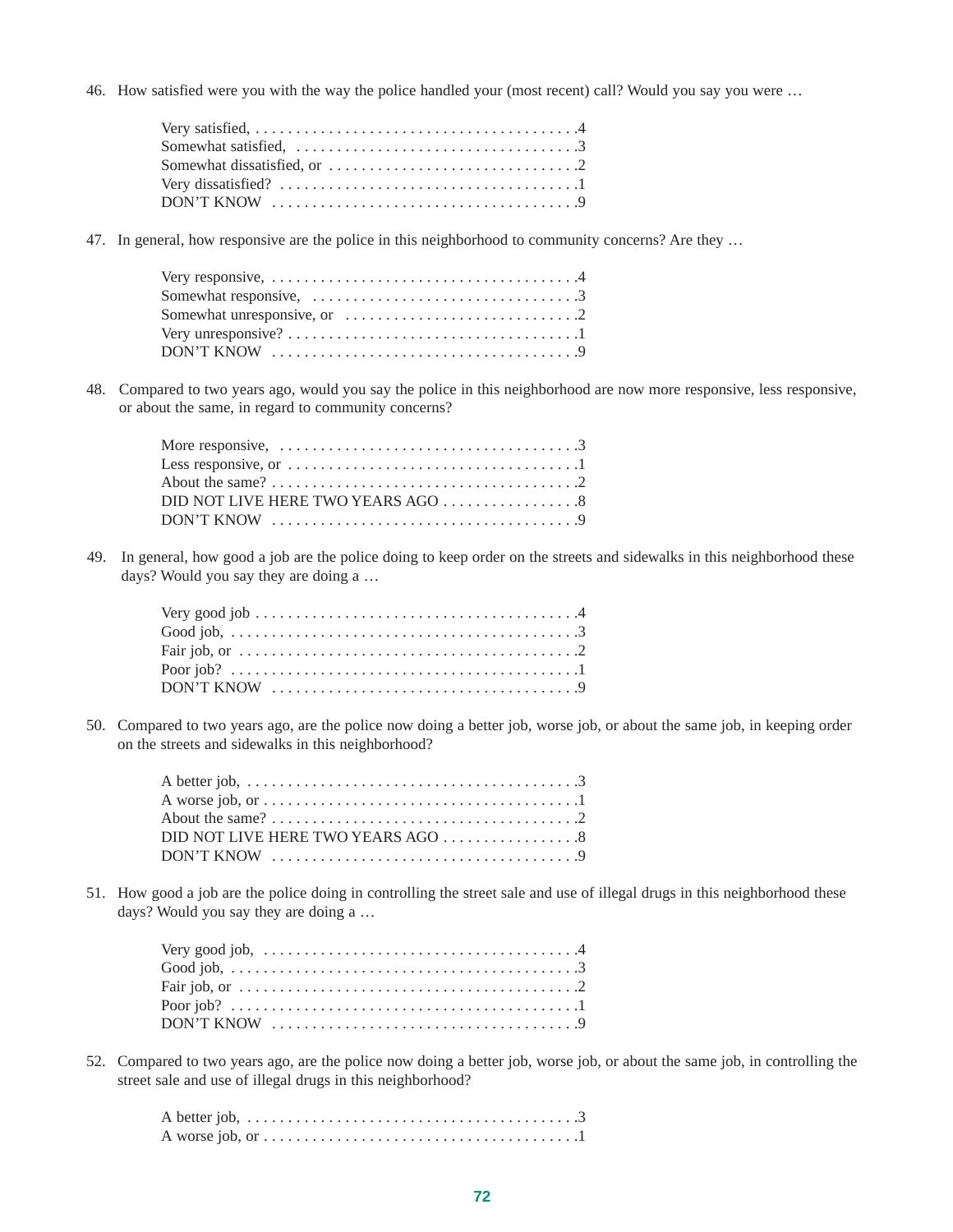53. During the past six months, have you talked to a police officer in this neighborhood about the neighborhood issues or concerns?

| DON'T KNOW $\ldots \ldots \ldots \ldots \ldots \ldots \ldots \ldots$ . 9 [SKIP TO Q55] |  |
|----------------------------------------------------------------------------------------|--|

54. How often would you say you have talked to an officer about neighborhood concerns over the past six months? Would you say …

| Several times a week, $\dots \dots \dots \dots \dots \dots \dots \dots \dots \dots \dots \dots$           |  |
|-----------------------------------------------------------------------------------------------------------|--|
| Once a week, $\ldots \ldots \ldots \ldots \ldots \ldots \ldots \ldots \ldots \ldots \ldots \ldots \ldots$ |  |
|                                                                                                           |  |
|                                                                                                           |  |
|                                                                                                           |  |
|                                                                                                           |  |
|                                                                                                           |  |

55. If someone is arrested in this neighborhood for selling drugs, are they more likely to serve time in jail or prison or more likely to be released and returned to the neighborhood?

| DON'T KNOW $\dots\dots\dots\dots\dots\dots\dots\dots\dots\dots\dots\dots9$ |  |  |  |  |  |  |  |  |  |  |  |  |  |  |  |  |
|----------------------------------------------------------------------------|--|--|--|--|--|--|--|--|--|--|--|--|--|--|--|--|

Here are a few specific situations in which you might have seen the police. During the past month have you seen ...

|                                                                                                 | Yes | No |
|-------------------------------------------------------------------------------------------------|-----|----|
| 56. A police car driving through your neighborhood?                                             |     |    |
| 57. A police officer walking around or standing on patrol in the neighborhood?                  |     |    |
| 58. A police officer patrolling in the alleys or in the back of buildings                       |     |    |
| 59. A police officer chatting/having a friendly conversation with people in the                 |     |    |
| 60. A police officer arresting someone for buying or selling drugs in the neighborhood? $\dots$ |     |    |

#### **Community Involvement**

61. During the past two years, have you heard about any community meetings newly organized to deal with local problems?

| $\text{No} \ldots \ldots \ldots \ldots \ldots \ldots \ldots \ldots \ldots \ldots \ldots \ldots \text{ISKIP TO Q64}$ |
|---------------------------------------------------------------------------------------------------------------------|
| DON'T KNOW $\ldots \ldots \ldots \ldots \ldots \ldots \ldots \ldots$ . 9 [SKIP TO Q64]                              |

62. Have you attended any of these meetings?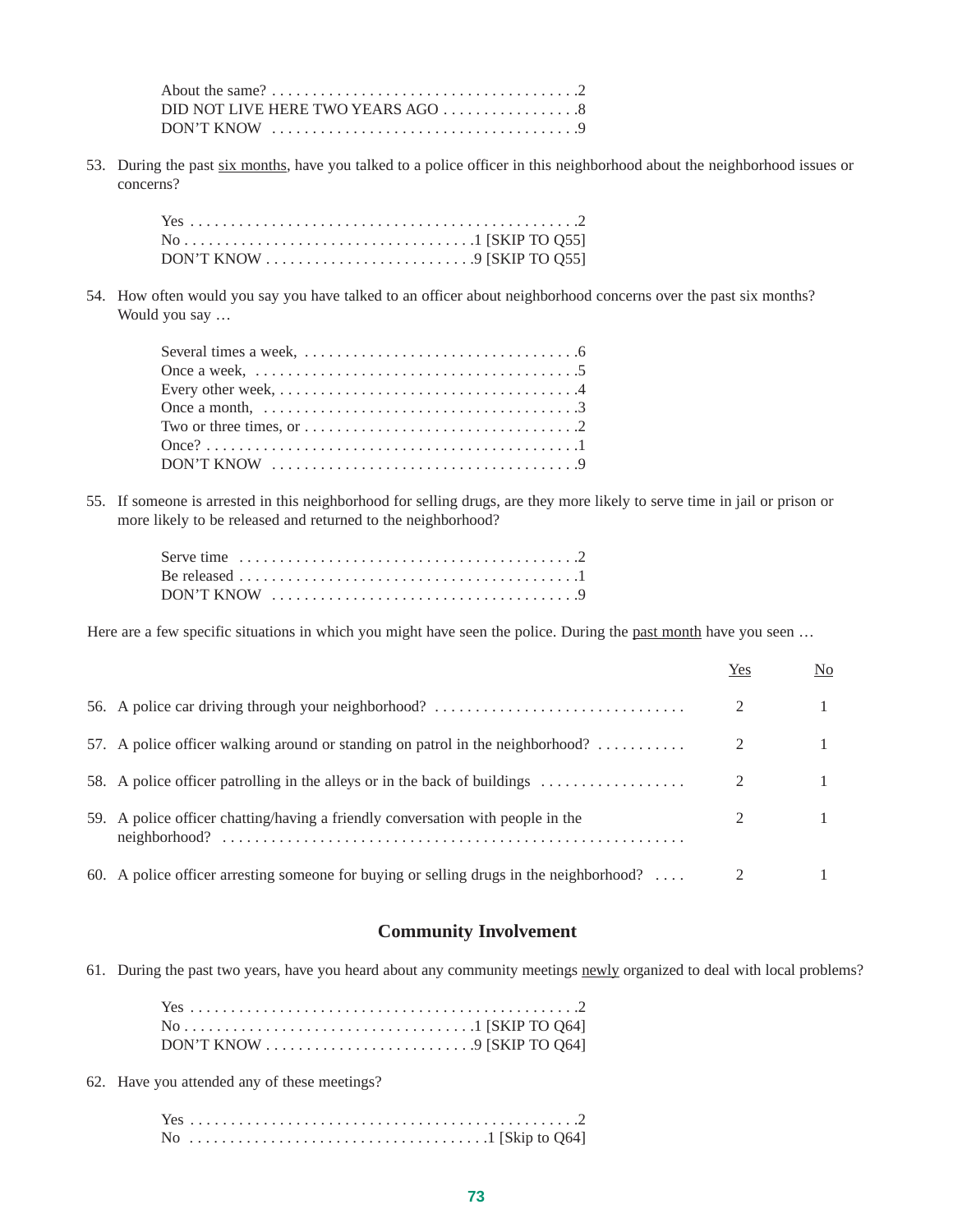63. Was anyone from the police department at any of these meetings?

64. (Other than these meetings we just talked about.) Have you attended any meetings of established community groups that deal with local problems in this neighborhood in the past two years?

#### 65. Was anyone from the police department at any of these meetings?

|  |  | $DON'T$ KNOW $\dots\dots\dots\dots\dots\dots\dots\dots\dots\dots\dots\dots9$ |
|--|--|------------------------------------------------------------------------------|

66. During the past two years, have there been any social get-togethers, like block parties, or other large social events in this neighborhood?

67. Have you attended any of those events?

68. Was anyone from the police department at any of these events?

69. During the past two years, have you attended or participated in any of the following events in this neighborhood?

| a. | Yes<br>$\mathcal{D}$ | <u>No</u> |
|----|----------------------|-----------|
|    |                      |           |
|    | 2                    |           |
| d. |                      |           |
| e. |                      |           |
|    |                      |           |
| g. |                      |           |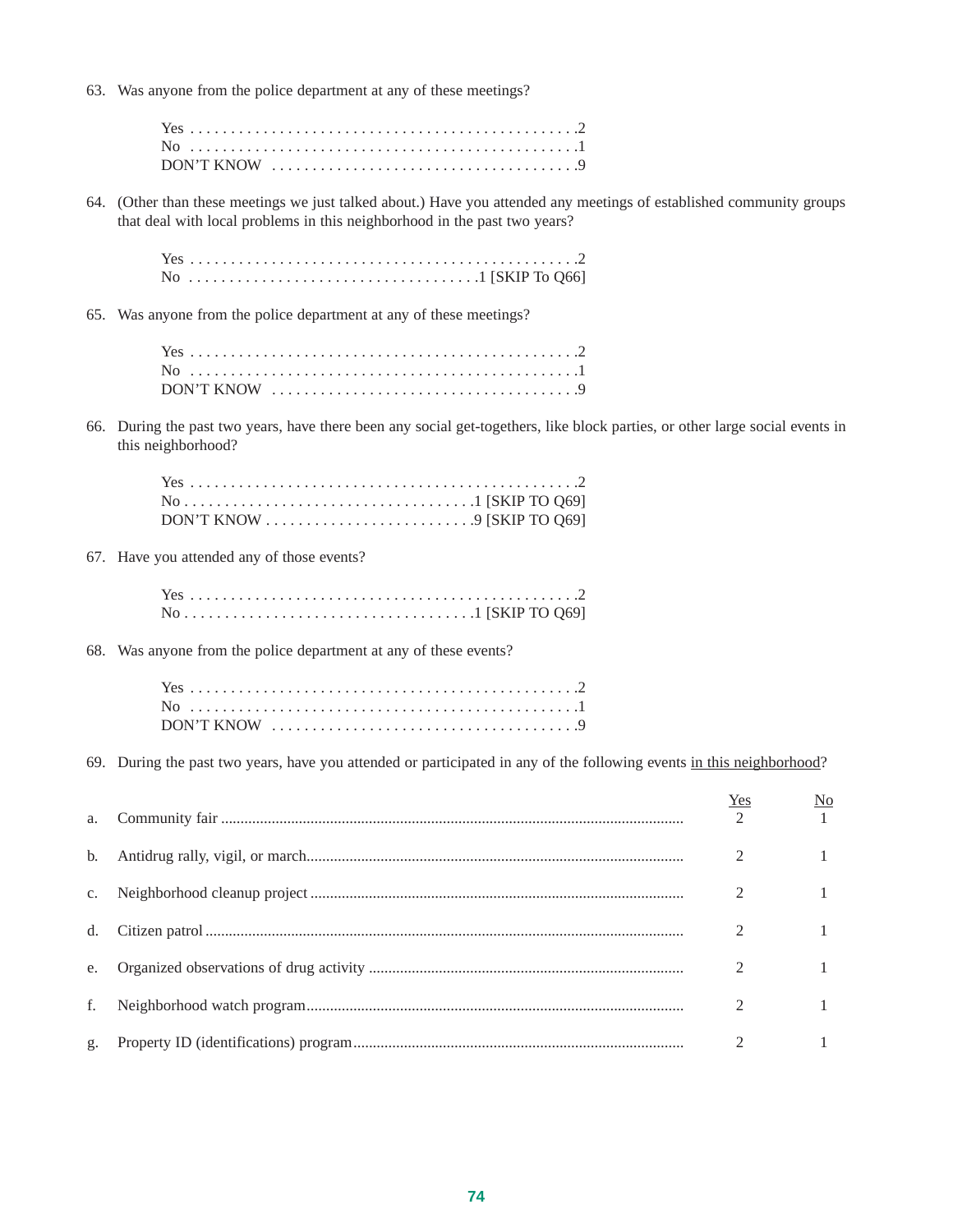#### **Perceptions of City Services and Other Programs**

In general, how satisfied are you with the following in this neighborhood? Would you say you are very satisfied, somewhat satisfied, somewhat dissatisfied, or very dissatisfied with …

|     |                                                                   | Very<br>Satisfied | Somewhat<br>Satisfied | Somewhat<br>Dissatisfied | Very<br>Dissatisfied | DON'T<br><b>KNOW</b> |
|-----|-------------------------------------------------------------------|-------------------|-----------------------|--------------------------|----------------------|----------------------|
|     | 70. City services such as street<br>cleaning and garbage pickup   | 4                 | 3                     | $\mathcal{L}$            |                      | Q                    |
|     | 71. The availability of sports,<br>recreation, and other programs | 4                 | 3                     |                          |                      | Q                    |
|     | 72. The availability of drug treatment                            | 4                 | 3                     |                          |                      | 9                    |
| 73. |                                                                   | 4                 |                       |                          |                      | Q                    |

74. Compared to two years ago, are you more satisfied, less satisfied, or do you feel about the same now about city services in this neighborhood?

| More satisfied, $\ldots \ldots \ldots \ldots \ldots \ldots \ldots \ldots \ldots \ldots \ldots \ldots \ldots$ |  |
|--------------------------------------------------------------------------------------------------------------|--|
| Less satisfied, or $\dots \dots \dots \dots \dots \dots \dots \dots \dots \dots \dots \dots \dots$           |  |
|                                                                                                              |  |
| DID NOT LIVE HERE TWO YEARS AGO 8                                                                            |  |
| $DON'T$ KNOW $\ldots \ldots \ldots \ldots \ldots \ldots \ldots \ldots \ldots \ldots \ldots \ldots$           |  |
|                                                                                                              |  |

#### **Perceptions of the Weed and Seed Program**

\_\_\_\_\_\_\_\_\_\_\_\_\_\_\_\_\_\_\_\_\_\_\_\_\_\_\_\_\_\_\_\_\_\_\_\_\_\_\_\_\_\_\_\_\_\_\_\_\_\_\_\_\_\_\_\_\_\_\_\_\_\_\_\_\_\_\_\_\_\_\_\_\_\_\_\_\_\_ \_\_\_\_\_\_\_\_\_\_\_\_\_\_\_\_\_\_\_\_\_\_\_\_\_\_\_\_\_\_\_\_\_\_\_\_\_\_\_\_\_\_\_\_\_\_\_\_\_\_\_\_\_\_\_\_\_\_\_\_\_\_\_\_\_\_\_\_\_\_\_\_\_\_\_\_\_\_ \_\_\_\_\_\_\_\_\_\_\_\_\_\_\_\_\_\_\_\_\_\_\_\_\_\_\_\_\_\_\_\_\_\_\_\_\_\_\_\_\_\_\_\_\_\_\_\_\_\_\_\_\_\_\_\_\_\_\_\_\_\_\_\_\_\_\_\_\_\_\_\_\_\_\_\_\_\_ \_\_\_\_\_\_\_\_\_\_\_\_\_\_\_\_\_\_\_\_\_\_\_\_\_\_\_\_\_\_\_\_\_\_\_\_\_\_\_\_\_\_\_\_\_\_\_\_\_\_\_\_\_\_\_\_\_\_\_\_\_\_\_\_\_\_\_\_\_\_\_\_\_\_\_\_\_\_ \_\_\_\_\_\_\_\_\_\_\_\_\_\_\_\_\_\_\_\_\_\_\_\_\_\_\_\_\_\_\_\_\_\_\_\_\_\_\_\_\_\_\_\_\_\_\_\_\_\_\_\_\_\_\_\_\_\_\_\_\_\_\_\_\_\_\_\_\_\_\_\_\_\_\_\_\_\_ \_\_\_\_\_\_\_\_\_\_\_\_\_\_\_\_\_\_\_\_\_\_\_\_\_\_\_\_\_\_\_\_\_\_\_\_\_\_\_\_\_\_\_\_\_\_\_\_\_\_\_\_\_\_\_\_\_\_\_\_\_\_\_\_\_\_\_\_\_\_\_\_\_\_\_\_\_\_

75. Have you heard of the Weed and Seed Program?

76. Can you tell me what the Weed and Seed Program is all about? PROBE: What else? [WRITE DOWN ALL THAT IS SAID]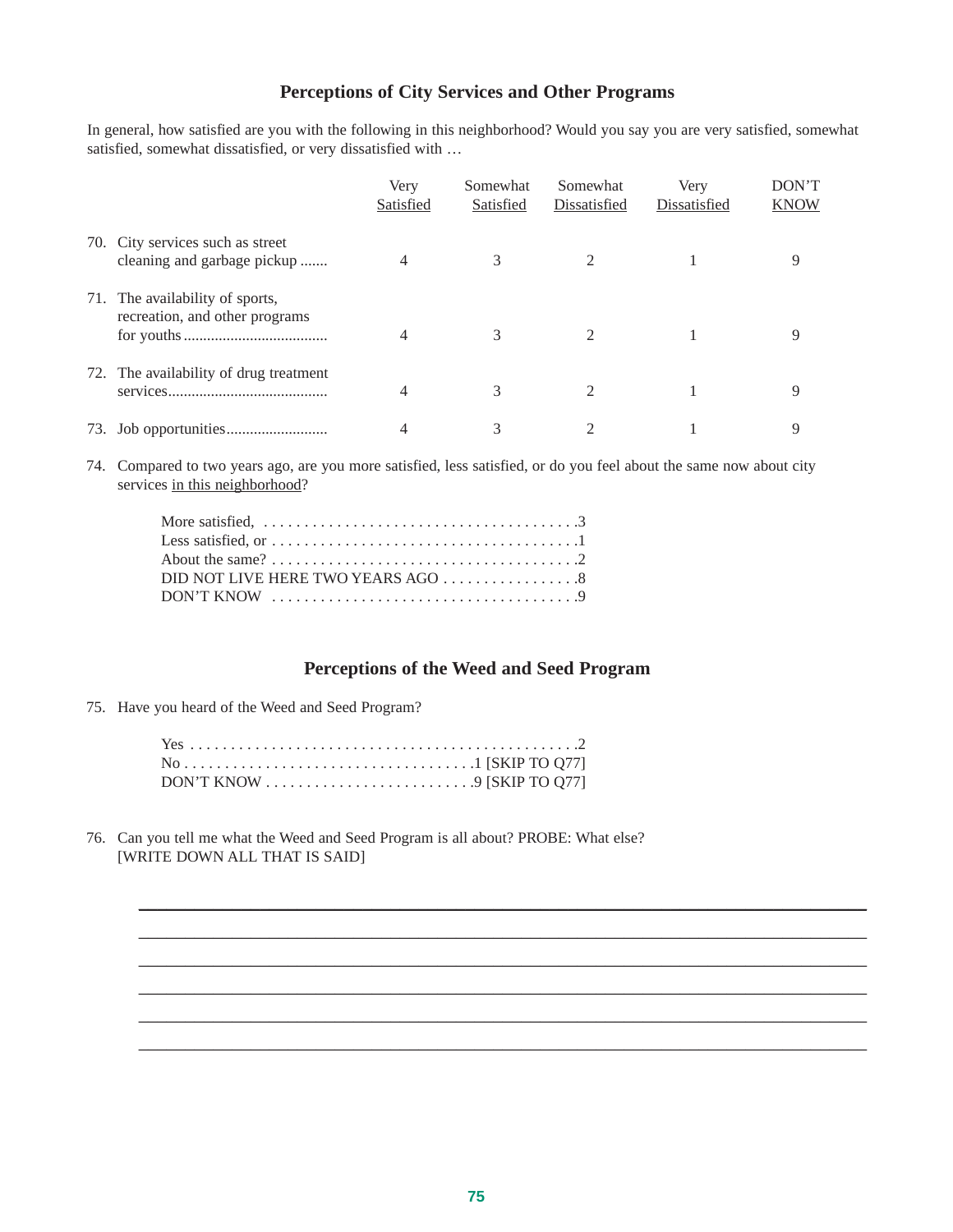#### **Respondent Information**

Finally, I would like to ask a few general questions about you.

77. In what year were you born?

| Year |  |  |  |  |  |  |  |  |
|------|--|--|--|--|--|--|--|--|
|      |  |  |  |  |  |  |  |  |

78. Are you presently employed full-time, part-time, a student, a homemaker, or unemployed? [CIRCLE ONE OR TWO CATEGORIES AS NEEDED.]

| Working part time $\ldots \ldots \ldots \ldots \ldots \ldots \ldots \ldots \ldots \ldots \ldots \ldots$ |
|---------------------------------------------------------------------------------------------------------|
|                                                                                                         |
|                                                                                                         |
|                                                                                                         |
|                                                                                                         |
| Full-time student $\dots \dots \dots \dots \dots \dots \dots \dots \dots \dots \dots \dots$             |
|                                                                                                         |
|                                                                                                         |
|                                                                                                         |
|                                                                                                         |

79. How many people less than 18 years old (including yourself) live in this household?

| Number of children                                                                                 |  |  |  |  |  |  |  |  |  |  |
|----------------------------------------------------------------------------------------------------|--|--|--|--|--|--|--|--|--|--|
|                                                                                                    |  |  |  |  |  |  |  |  |  |  |
| $DON'T$ KNOW $\ldots \ldots \ldots \ldots \ldots \ldots \ldots \ldots \ldots \ldots \ldots \ldots$ |  |  |  |  |  |  |  |  |  |  |

80. How many adults 18 or older (including yourself) live in this household?

| Number of adults |  |  |  |  |  |  |  |  |
|------------------|--|--|--|--|--|--|--|--|
|                  |  |  |  |  |  |  |  |  |
|                  |  |  |  |  |  |  |  |  |

[ANSWER Q81 AND Q82 BY OBSERVATION, ONLY IF OBVIOUS]

81. What is your racial or ethnic identity? Are you …

82. Respondent sex: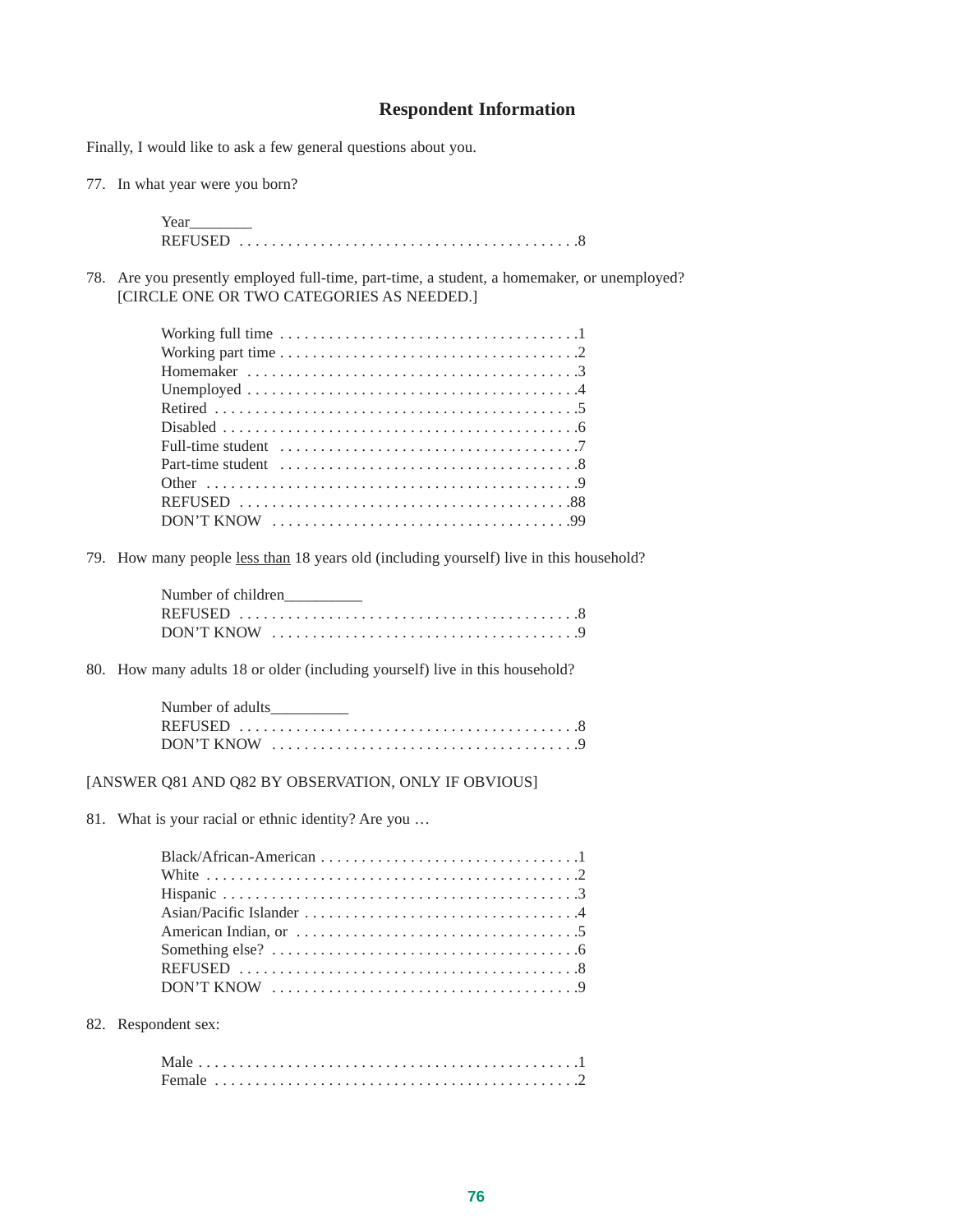83. We also would like to have an idea about the total income of the people living here. Here is a card (GIVE TO RESPONDENT) with categories on it. Please tell me which category includes your total household income (what everyone here made together last year). You don't have to give me the actual total—just tell me the correct letter.

| $\mathsf{A}$ . | (Less than \$5,000) $\dots \dots \dots \dots \dots \dots \dots \dots \dots \dots \dots \dots$ |
|----------------|-----------------------------------------------------------------------------------------------|
| $\mathbf{B}$ . | $(\$5,000 - \$7,499)$                                                                         |
| C.             | $(S7.500 - S9.999)$                                                                           |
| D.             | $($10,000 - $12,499)$                                                                         |
| Е.             | $(S12.500 - S14.999)$                                                                         |
| F.             | $(S15,000 - S17,499)$                                                                         |
| G.             | $($17,500 - $19,999)$                                                                         |
| Η.             | $(S20.000 - S24.999)$                                                                         |
| L              | $(\$25.000 - \$29.999)$                                                                       |
| J.             | $(S30.000 - S34.999)$                                                                         |
| $K_{\cdot}$    | $(S35,000 - S39,999)$                                                                         |
| L.             | $(S40.000 - $49.999)$                                                                         |
| M.             | $(S50.000 - S74.999)$                                                                         |
| N.             | $(75,000$ and over)                                                                           |
|                |                                                                                               |
|                |                                                                                               |

84. [IF REFUSED OR DON'T KNOW] Would you just indicate if it was less than \$12,500 or more than \$12,500?

85. Now, in case my supervisor wants to call and verify this interview, could I please have your telephone number and first name?

| Number and the state of the state of the state of the state of the state of the state of the state of the state of the state of the state of the state of the state of the state of the state of the state of the state of the | Name                                                                                                  |
|--------------------------------------------------------------------------------------------------------------------------------------------------------------------------------------------------------------------------------|-------------------------------------------------------------------------------------------------------|
|                                                                                                                                                                                                                                |                                                                                                       |
|                                                                                                                                                                                                                                | NO PHONE $\ldots \ldots \ldots \ldots \ldots \ldots \ldots \ldots \ldots \ldots \ldots \ldots \ldots$ |

#### **THAT IS ALL. THANK YOU VERY MUCH. YOU HAVE BEEN VERY HELPFUL.**

#### **Interviewer Observations**

86. Check the presence of the following in the household where you just completed the interview:

| Yes.                | N <sub>0</sub> |
|---------------------|----------------|
| $1 \qquad \qquad 2$ |                |
| $1 \qquad \qquad 2$ |                |
| $1 \qquad \qquad 2$ |                |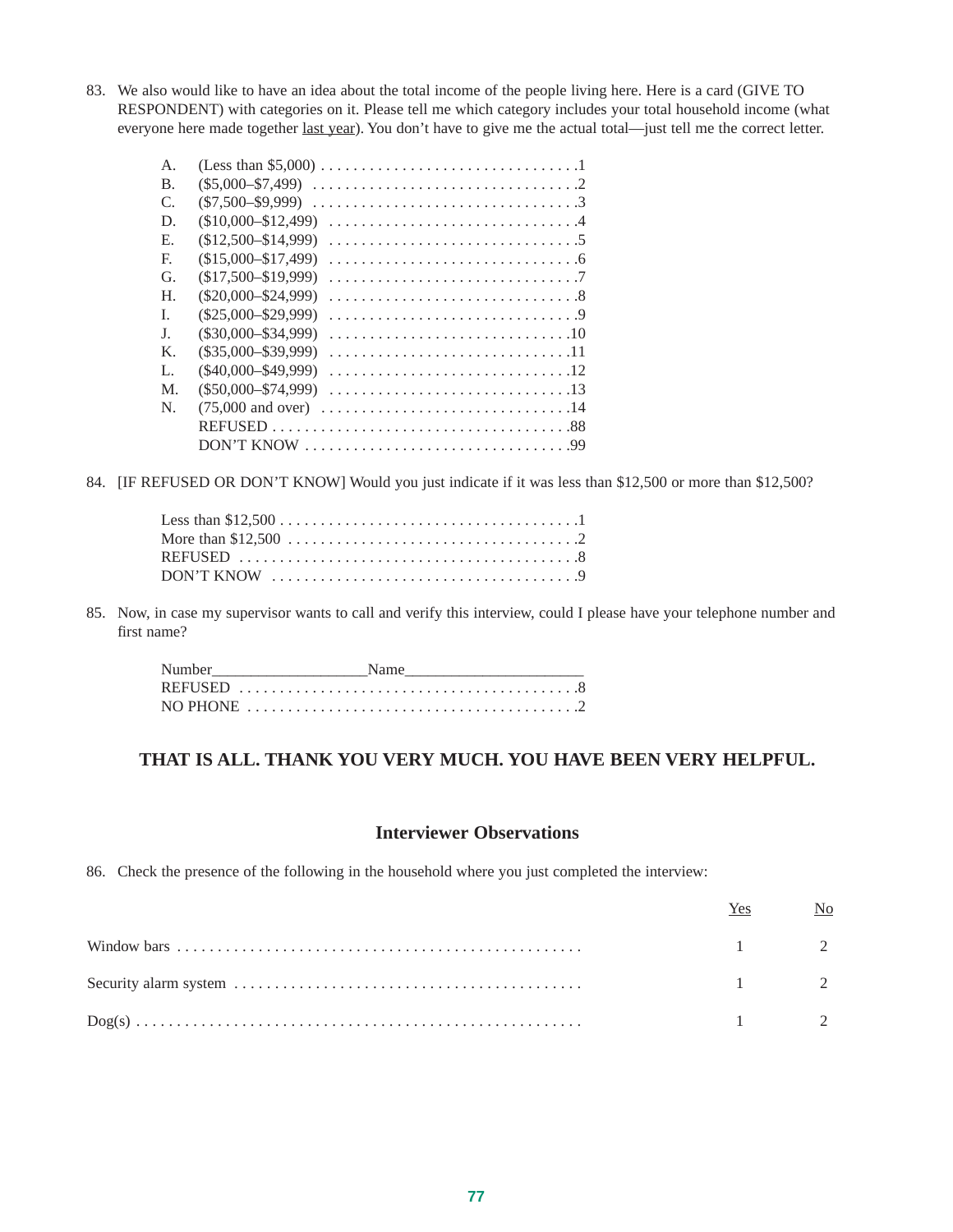While standing at the front door of the building unit, did you see any of the following in the immediate area (within 50 feet) where you did this interview?

87. Litter or trash on the street, sidewalk, or grounds:

| No litter $\dots \dots \dots \dots \dots \dots \dots \dots \dots \dots \dots \dots \dots \dots$ |
|-------------------------------------------------------------------------------------------------|
|                                                                                                 |
|                                                                                                 |
|                                                                                                 |
| 88. Graffiti on buildings, fences, etc.:                                                        |
|                                                                                                 |
|                                                                                                 |
| A substantial amount $\dots \dots \dots \dots \dots \dots \dots \dots \dots \dots$              |
|                                                                                                 |

In the immediate area, do you see the following:

|                                                                                      | Yes | N <sub>0</sub> |
|--------------------------------------------------------------------------------------|-----|----------------|
|                                                                                      |     | $\mathfrak{D}$ |
|                                                                                      |     |                |
|                                                                                      |     |                |
| 92. People congregating/loitering for several minutes or more $\dots\dots\dots\dots$ |     |                |
|                                                                                      |     |                |
| Are they mostly male or female?                                                      |     |                |
|                                                                                      |     |                |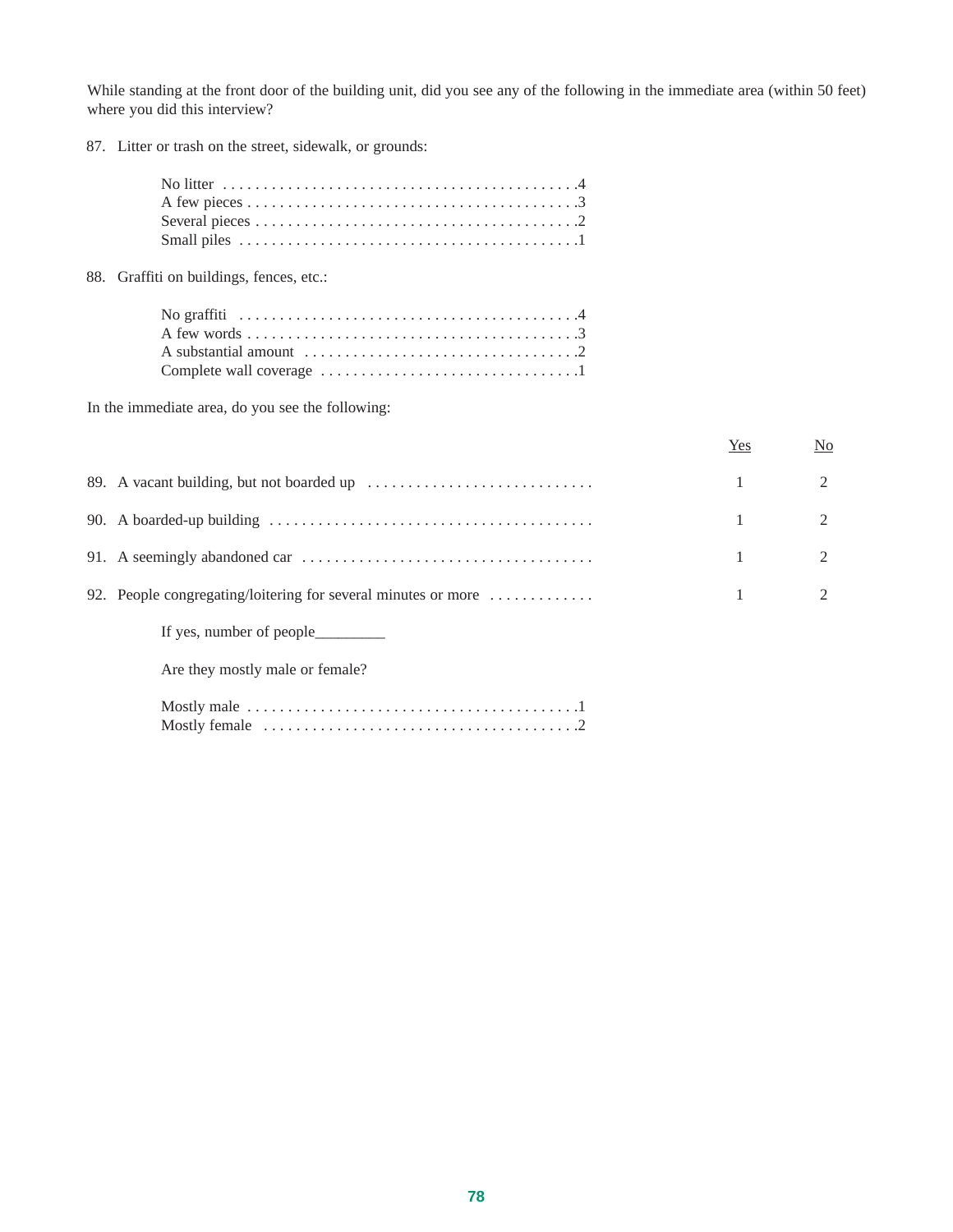## **Appendix 2**

**1997 Community Survey Basic Interview Data Questionnaire**

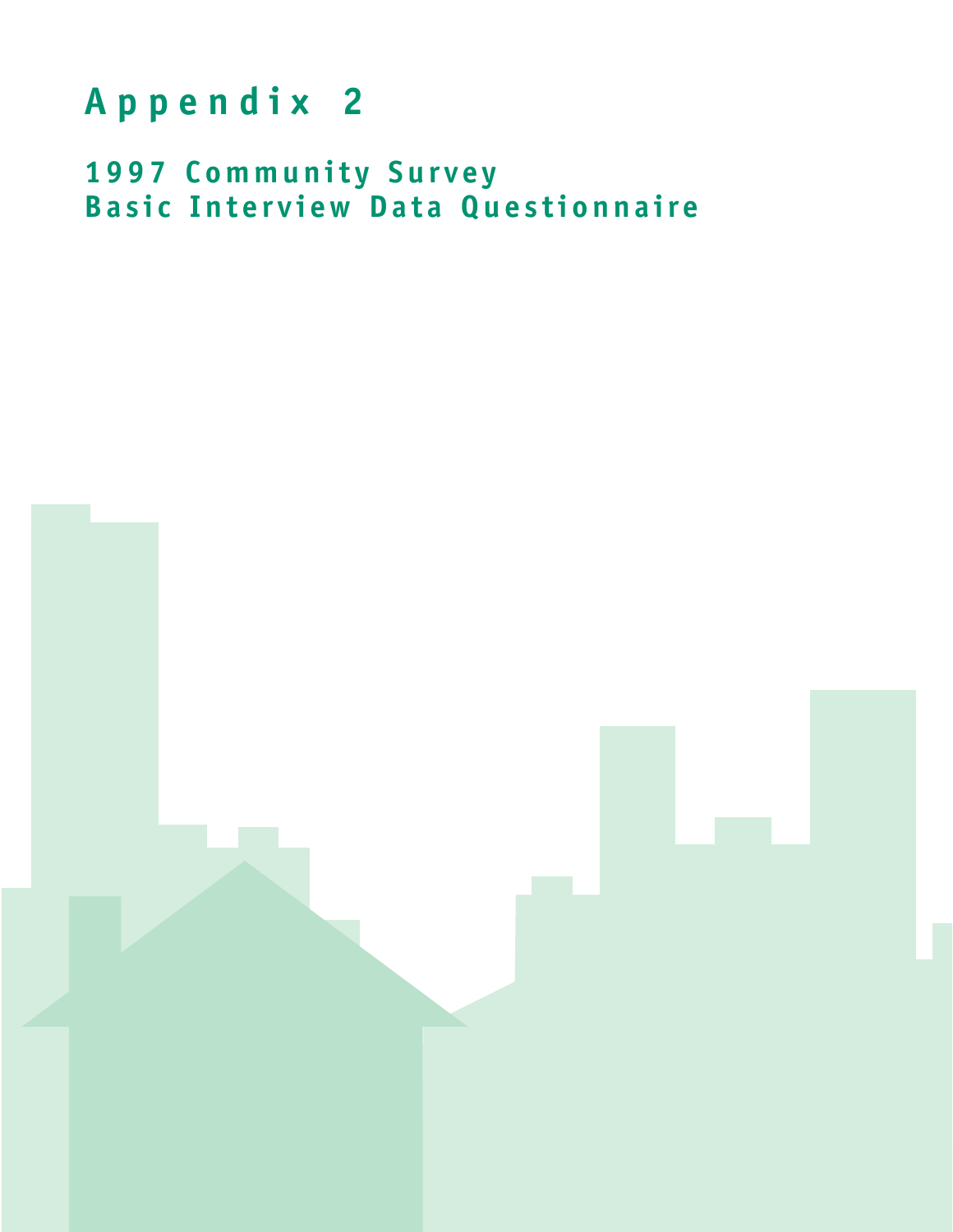## **BASIC INTERVIEW DATA QUESTIONAIRE**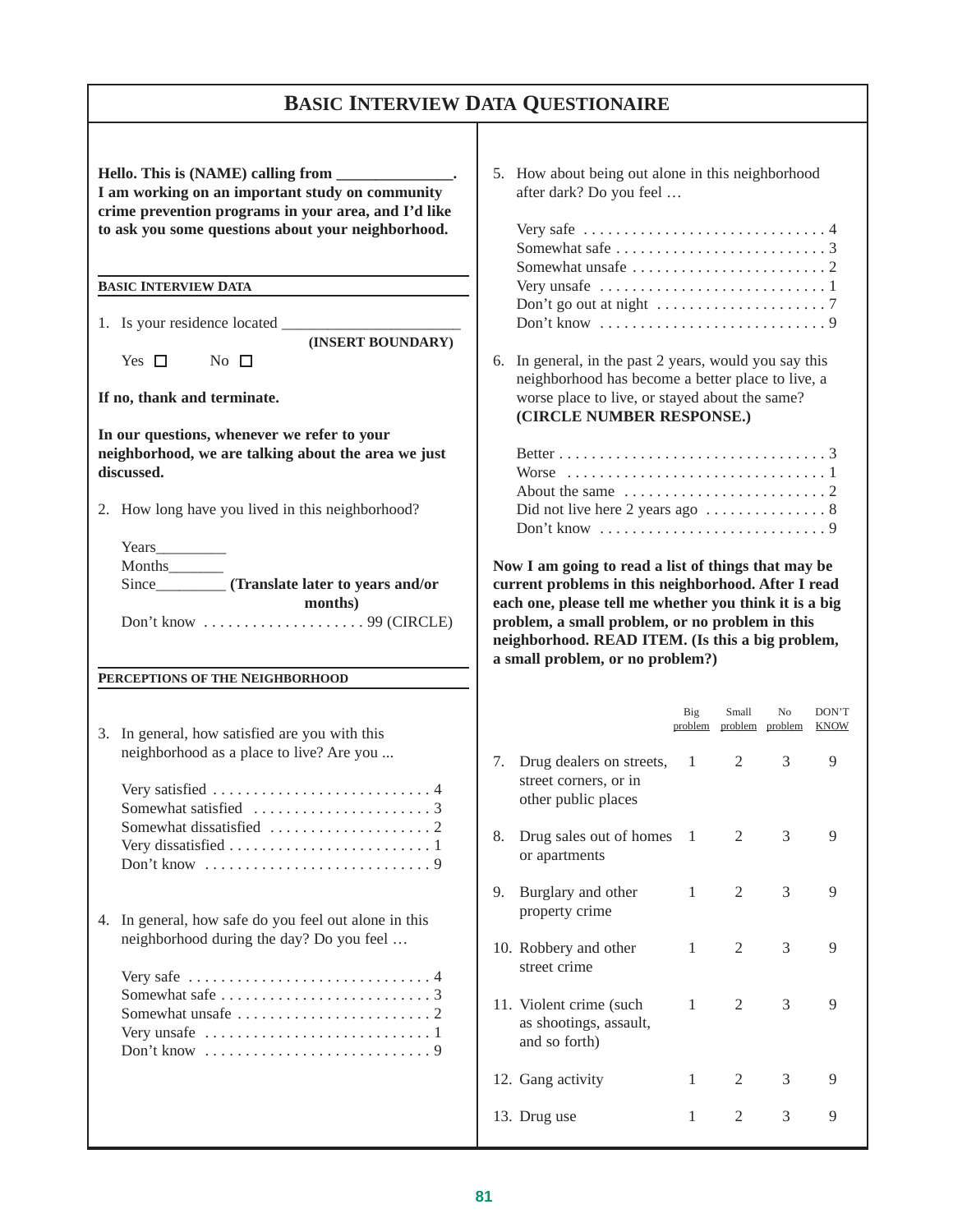| VICTIMIZATION                                                                                                                                                   |                                                                                                                                                    |                |                      | 19. How good a job are the police doing in controlling<br>the street sale and use of illegal drugs in this neighbor-      |              |                            |  |  |  |  |  |
|-----------------------------------------------------------------------------------------------------------------------------------------------------------------|----------------------------------------------------------------------------------------------------------------------------------------------------|----------------|----------------------|---------------------------------------------------------------------------------------------------------------------------|--------------|----------------------------|--|--|--|--|--|
| Next I would like to ask you about some things that                                                                                                             |                                                                                                                                                    |                |                      | hood these days? Would you say they are doing                                                                             |              |                            |  |  |  |  |  |
| may have happened to you or your family in the past 2                                                                                                           |                                                                                                                                                    |                |                      |                                                                                                                           |              |                            |  |  |  |  |  |
| years in this neighborhood.                                                                                                                                     | Yes                                                                                                                                                | $\mathbf{N}$ o | DON'T<br><b>KNOW</b> |                                                                                                                           |              |                            |  |  |  |  |  |
| 14. In the past 2 years, has<br>anyone broken into your<br>home, garage, or another<br>building on your property<br>in this neighborhood to<br>steal something? | $\overline{9}$<br>1<br>2<br>Here are a few specific situations in which you might<br>have seen the police. During the past month, have you<br>seen |                |                      |                                                                                                                           |              |                            |  |  |  |  |  |
| 15. In the past 2 years, has                                                                                                                                    | 1                                                                                                                                                  | $\mathfrak{2}$ | $\overline{9}$       |                                                                                                                           | Yes          | $\mathop{\rm No}\nolimits$ |  |  |  |  |  |
| anyone stolen something<br>from you or a member of<br>your family by force or by                                                                                |                                                                                                                                                    |                |                      | 20. A police car driving through your<br>neighborhood?                                                                    | 1            | 2                          |  |  |  |  |  |
| threat of force in this<br>neighborhood?                                                                                                                        |                                                                                                                                                    |                |                      | 21. A police officer walking around or<br>standing on patrol in the neighborhood?                                         | 1            | 2                          |  |  |  |  |  |
| 16. Other than the incidents<br>already mentioned, in the<br>past 2 years, have you or                                                                          | 1                                                                                                                                                  | $\mathfrak{2}$ | $\overline{9}$       | 22. A police officer patrolling in the alleys<br>or in the back of buildings?                                             | 1            | 2                          |  |  |  |  |  |
| a member of your family<br>been beat, attacked,<br>or hit with something, such<br>as a rock or bottle in this<br>neighborhood?                                  |                                                                                                                                                    |                |                      | 23. A police officer chatting/having a<br>friendly conversation with people in<br>the neighborhood?                       | $\mathbf{1}$ | 2                          |  |  |  |  |  |
| 17. Other than the incidents                                                                                                                                    | 1                                                                                                                                                  | $\mathfrak{2}$ | 9                    | 24. In general, how responsive are the police in this<br>neighborhood to community concerns? Are they                     |              |                            |  |  |  |  |  |
| already mentioned, in the<br>past 2 years, have you<br>or a member of your family<br>been knifed, shot at, or                                                   |                                                                                                                                                    |                |                      |                                                                                                                           |              |                            |  |  |  |  |  |
| attacked with some other<br>weapon by anyone at all<br>in this neighborhood?                                                                                    |                                                                                                                                                    |                |                      | Don't know                                                                                                                |              | 9                          |  |  |  |  |  |
|                                                                                                                                                                 |                                                                                                                                                    |                |                      | <b>COMMUNITY INVOLVEMENT</b>                                                                                              |              |                            |  |  |  |  |  |
| <b>POLICE RESPONSE</b>                                                                                                                                          |                                                                                                                                                    |                |                      |                                                                                                                           |              |                            |  |  |  |  |  |
| 18. In general, how good a job are the police doing to<br>keep order on the streets and sidewalks in this neighbor-                                             |                                                                                                                                                    |                |                      | 25. During the past 2 years, have you attended or<br>participated in any of the following events in this<br>neighborhood? | Yes          | $\mathop{\rm No}\nolimits$ |  |  |  |  |  |
| hood these days? Would you say they are doing                                                                                                                   |                                                                                                                                                    |                |                      |                                                                                                                           |              |                            |  |  |  |  |  |
|                                                                                                                                                                 |                                                                                                                                                    |                |                      | a. Antidrug rally, vigil, or march?<br>b. Citizen patrol?                                                                 | 2<br>2       | 1<br>1                     |  |  |  |  |  |
| A poor job $\dots \dots \dots \dots \dots \dots \dots \dots \dots \dots 2$                                                                                      |                                                                                                                                                    |                |                      | c. Neighborhood watch program?                                                                                            | 2            | 1                          |  |  |  |  |  |
| A very poor job $\dots \dots \dots \dots \dots \dots \dots \dots \dots$                                                                                         |                                                                                                                                                    |                |                      | d. Neighborhood cleanup project?                                                                                          | 2            | 1                          |  |  |  |  |  |
|                                                                                                                                                                 |                                                                                                                                                    |                |                      |                                                                                                                           |              |                            |  |  |  |  |  |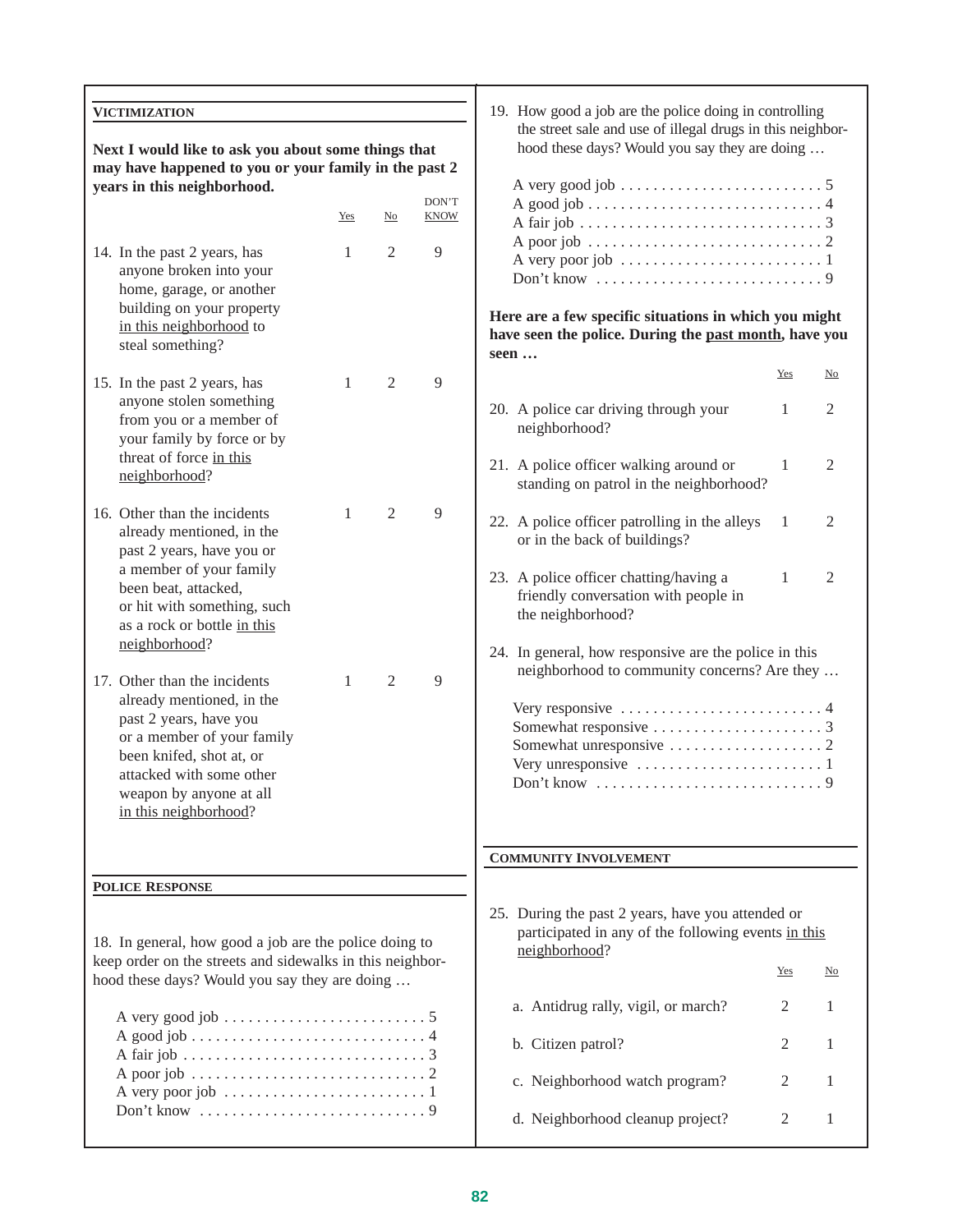| PERCEPTIONS OF CITY SERVICES AND OTHER PROGRAMS<br>In general, how satisfied are you with the following<br>in this neighborhood? Are you very satisfied, somewhat<br>satisfied, somewhat dissatisfied, or very dissatisfied?<br><b>READ ITEM.</b><br>DON'T<br>Very<br>Somewhat Somewhat<br>Very<br>Dissatisfied Dissatisfied KNOW<br>satisfied<br>satisfied                                                                                                                                                                                                                                                               | 31. Are you aware that the following programs are<br>available in this neighborhood? As I read each one,<br>please answer yes or no.<br>$\Box$<br>No $\Box$<br>a. (program 1)<br>Yes.<br>b. (program $2$ )<br>Yes<br>□<br>N <sub>0</sub><br>$\Box$<br>c. (program $3$ )<br>No $\square$<br>Yes<br>□<br>d. (program $4$ )<br>No $\square$<br>Yes<br>□<br>e. (program $5$ )<br>$\Box$<br>No $\square$<br>Yes                                                                                                                                                                                                                                                                                               |
|---------------------------------------------------------------------------------------------------------------------------------------------------------------------------------------------------------------------------------------------------------------------------------------------------------------------------------------------------------------------------------------------------------------------------------------------------------------------------------------------------------------------------------------------------------------------------------------------------------------------------|----------------------------------------------------------------------------------------------------------------------------------------------------------------------------------------------------------------------------------------------------------------------------------------------------------------------------------------------------------------------------------------------------------------------------------------------------------------------------------------------------------------------------------------------------------------------------------------------------------------------------------------------------------------------------------------------------------|
| 3<br>26. The availabil-<br>2<br>9<br>1<br>4<br>ity of sports,<br>recreation,<br>and other<br>programs<br>for youth.<br>9<br>3<br>$\overline{2}$<br>$\mathbf{1}$<br>27. The availability 4<br>of drug treat-<br>ment services<br>28. Job<br>3<br>2<br>9<br>opportunities<br>1<br>4<br>PERCEPTIONS OF THE WEED AND SEED PROGRAM<br>29. Have you heard of the Weed and Seed program?<br>Yes $\dots\dots\dots\dots\dots\dots\dots2$<br>Don't know $\dots \dots \dots \dots$ 9 [SKIP TO Q31]<br>30. Can you tell me what the Weed and Seed Program is<br>all about? PROBE: What else? [WRITE DOWN<br><b>ALL THAT IS SAID.]</b> | <b>RESPONDENT INFORMATION</b><br>32. In what year were you born?<br>Refused 8<br>Year<br>33. What is your current employment status?<br>Unemployed and looking for work  3<br>Retired or otherwise not looking for work 4<br>Refused $\ldots \ldots \ldots \ldots \ldots \ldots \ldots \ldots \ldots 8$<br>34. Which of the following also describes your current<br>situation? [CIRCLE ALL CATEGORIES AS<br><b>NEEDED.]</b><br>Don't know $\ldots \ldots \ldots \ldots \ldots \ldots \ldots \ldots$<br>35. How many people less than 18 years old (including<br>yourself) live in this household?<br>Number under 18<br>36. How many adults 18 or older (including yourself)<br>live in this household? |
|                                                                                                                                                                                                                                                                                                                                                                                                                                                                                                                                                                                                                           |                                                                                                                                                                                                                                                                                                                                                                                                                                                                                                                                                                                                                                                                                                          |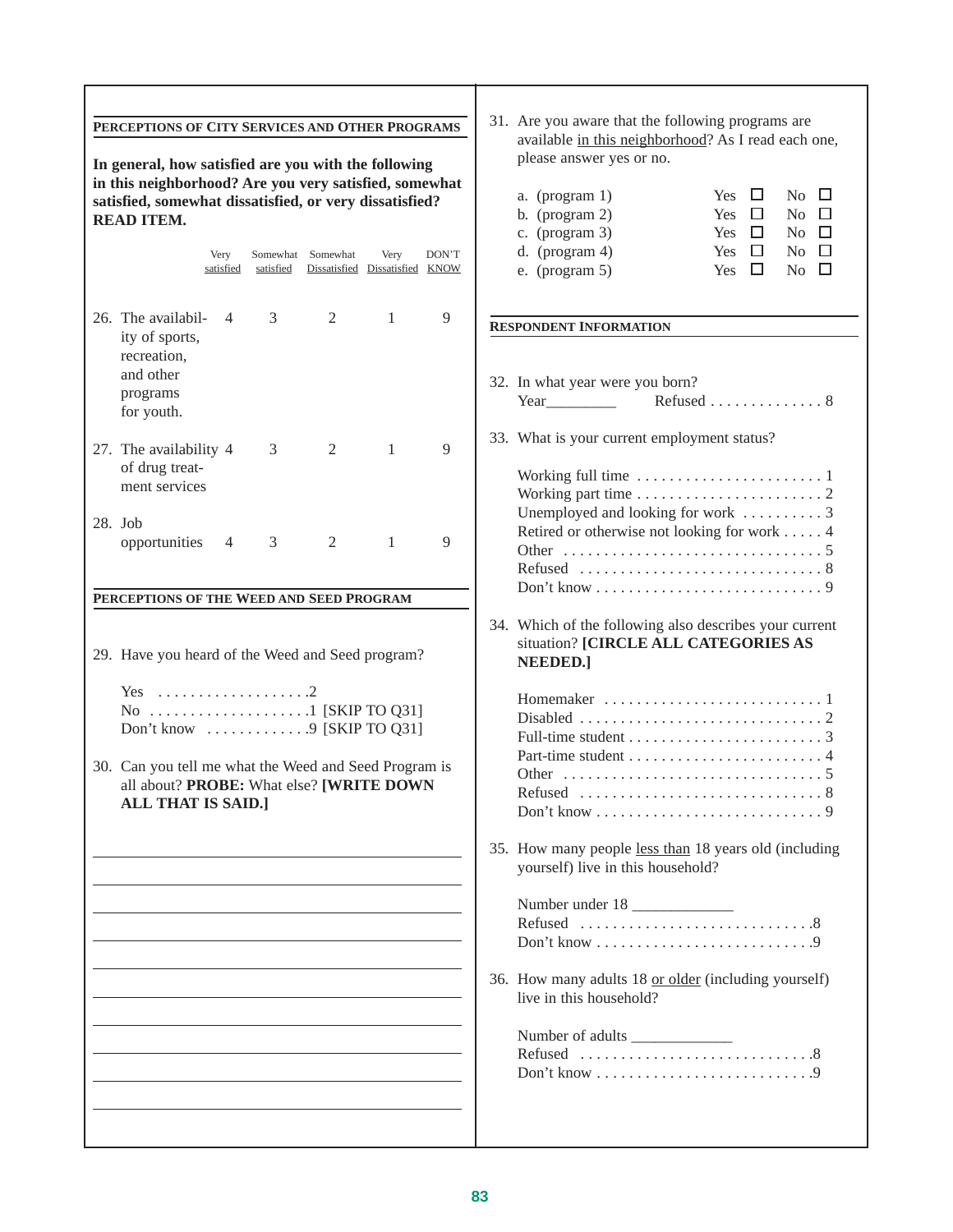| 37. What is your ethnic identity? Do you consider | 38. Res       |
|---------------------------------------------------|---------------|
| yourself to be                                    |               |
|                                                   | Ma            |
|                                                   | Fer           |
|                                                   |               |
|                                                   |               |
|                                                   |               |
|                                                   |               |
|                                                   |               |
|                                                   |               |
|                                                   | <b>THAT I</b> |
|                                                   | <b>VERY F</b> |
|                                                   |               |
|                                                   |               |
|                                                   |               |
|                                                   |               |
|                                                   |               |
|                                                   |               |
|                                                   |               |
|                                                   |               |
|                                                   |               |
|                                                   |               |
|                                                   |               |

#### spondent gender:

| Male $\dots \dots \dots \dots \dots \dots \dots \dots \dots \dots \dots \dots 1$ |  |  |  |  |  |  |  |  |  |  |  |  |  |  |  |  |  |
|----------------------------------------------------------------------------------|--|--|--|--|--|--|--|--|--|--|--|--|--|--|--|--|--|
|                                                                                  |  |  |  |  |  |  |  |  |  |  |  |  |  |  |  |  |  |

**THAT IS ALL. THANK YOU VERY MUCH. YOU HAVE BEEN HELPFUL.**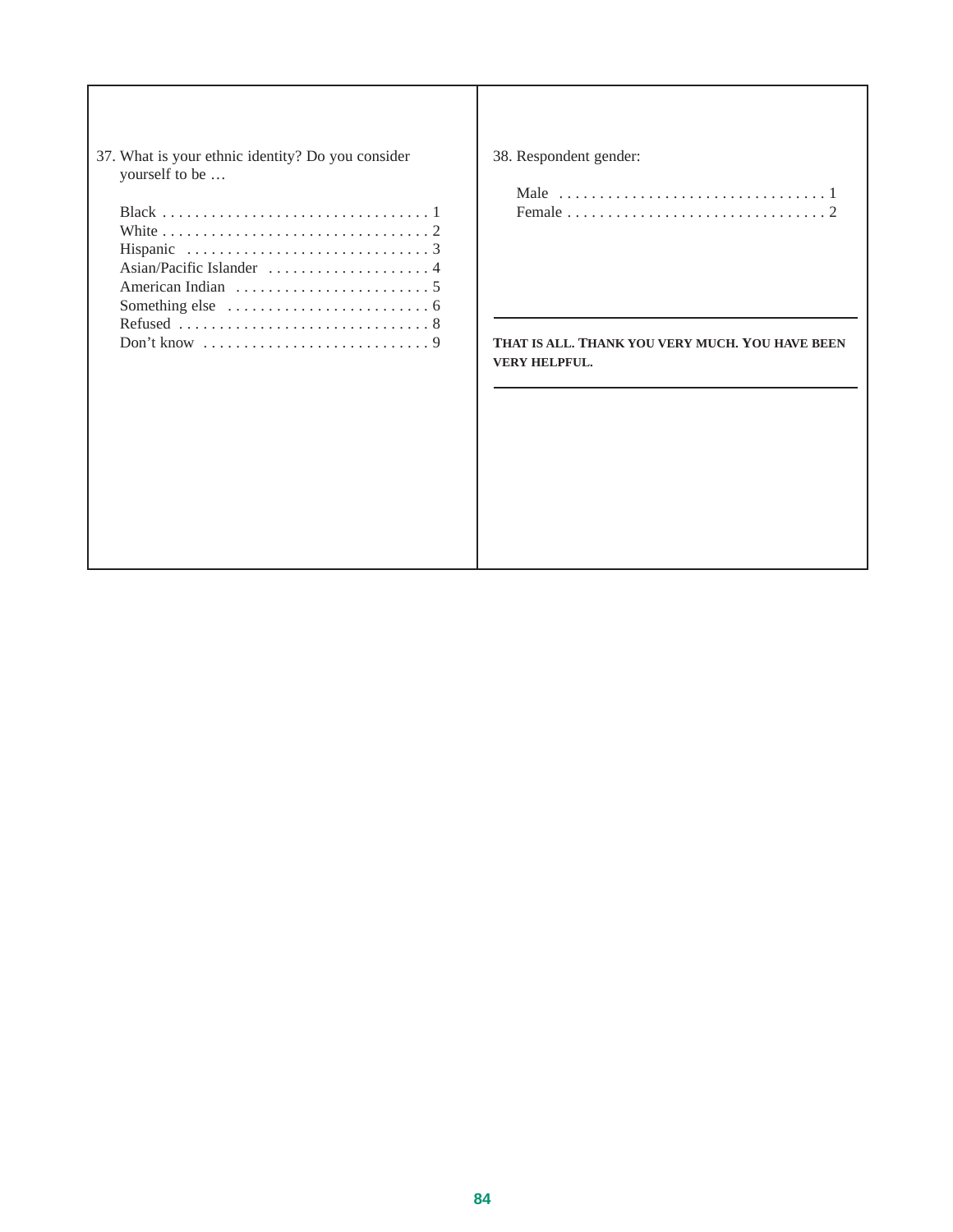# **Appendix 3**

**Significant Differences Between 1995 and 1997 in Survey Results for Nonelderly Long-Term Residents**

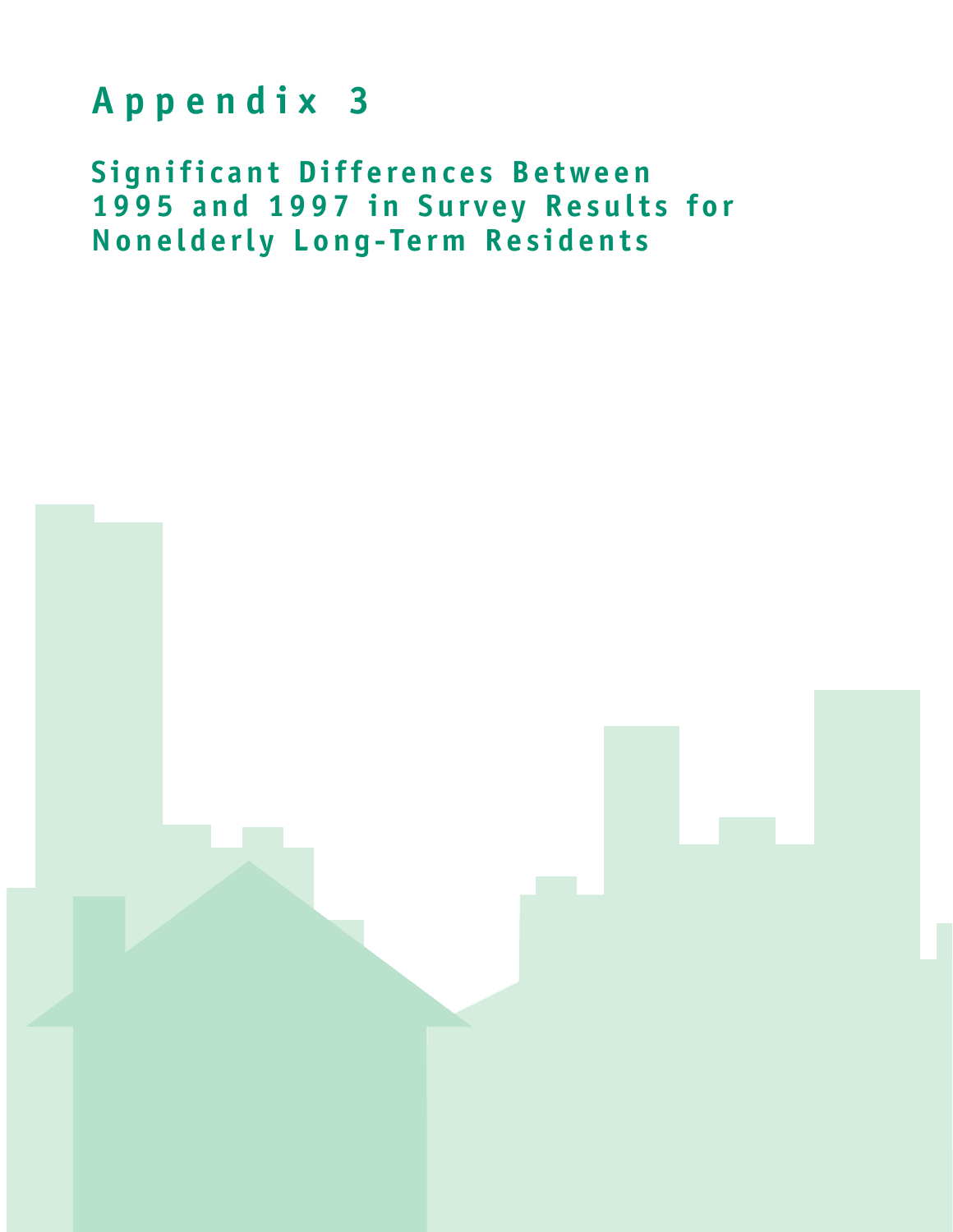| <b>Appendix 3</b>                                                                                                          | Questionnaire<br>number and item                                                                                                                                            |         |          | Akron Hartford Las Vegas | <b>Manatee/</b><br><b>Sarasota</b> | Pittsburgh | <b>Salt Lake</b> |          | Seattle Shreveport |
|----------------------------------------------------------------------------------------------------------------------------|-----------------------------------------------------------------------------------------------------------------------------------------------------------------------------|---------|----------|--------------------------|------------------------------------|------------|------------------|----------|--------------------|
| <b>Significant</b><br><b>Differences</b><br><b>Between</b><br><b>1995 and</b><br>1997 in                                   | $3.*$<br>"In general, how satis-<br>fied are you with this<br>neighborhood as a<br>place to live?"<br>Very satisfied                                                        |         |          |                          |                                    | $^{++}$    |                  |          |                    |
| <b>Survey</b><br><b>Results for</b><br><b>Nonelderly</b><br><b>Long-Term</b><br><b>Residents</b>                           | "In general, how safe do<br>4.<br>you feel out alone in this<br>neighborhood during the<br>day?"<br>Very safe                                                               |         |          |                          |                                    | $^{++}$    |                  |          |                    |
|                                                                                                                            | "In general, how safe do<br>5.<br>you feel out alone in this<br>neighborhood after dark?"<br>Very safe                                                                      |         |          |                          |                                    |            |                  |          |                    |
|                                                                                                                            | "In general, in the past 2<br>6.<br>years, would you say this<br>neighborhood has become<br>a better place to live, a<br>worse place to live, or<br>stayed about the same?" |         |          |                          |                                    |            |                  |          |                    |
|                                                                                                                            | <b>Better</b>                                                                                                                                                               | $^{++}$ |          | ٠                        |                                    | $^{+++}$   |                  | ---      | $^{++}$            |
|                                                                                                                            | 7. "Are drug dealers on<br>streets, street corners,<br>or in other public places<br>a problem in this<br>neighborhood?"                                                     |         |          |                          |                                    |            |                  |          |                    |
|                                                                                                                            | Big problem                                                                                                                                                                 | $^{++}$ |          |                          | $^{++}$                            | $^{+++}$   |                  | $^{++}$  |                    |
|                                                                                                                            | "Are drug sales out of<br>8.<br>homes or apartments a<br>problem in this<br>neighborhood?"                                                                                  |         |          |                          |                                    |            |                  |          |                    |
|                                                                                                                            | <b>Big problem</b>                                                                                                                                                          | $^{++}$ |          |                          | $^{+++}$                           |            |                  | $^{+++}$ |                    |
|                                                                                                                            | "Is burglary and other<br>9.<br>street crime a problem<br>in this neighborhood?"                                                                                            |         |          |                          |                                    |            |                  |          |                    |
|                                                                                                                            | <b>Big problem</b>                                                                                                                                                          |         |          |                          | $^{++}$                            |            |                  |          |                    |
|                                                                                                                            | 10. "Is robbery and other<br>street crime a problem in<br>this neighborhood?"                                                                                               |         |          |                          |                                    |            |                  |          |                    |
| *Questions 1 and 2                                                                                                         | Big problem                                                                                                                                                                 |         |          |                          | $^{+++}$                           |            |                  |          |                    |
| asked respondents<br>for demographic<br>data, including<br>whether they lived<br>in the target area<br>and, if so, for how | 11. "Is violent crime (such as<br>shootings, assault, and<br>so forth) a problem in<br>this neighborhood?"                                                                  |         |          |                          |                                    |            |                  |          |                    |
| long.                                                                                                                      | Big problem                                                                                                                                                                 |         | $^{+++}$ |                          | $^{+++}$                           | $^{+++}$   |                  |          |                    |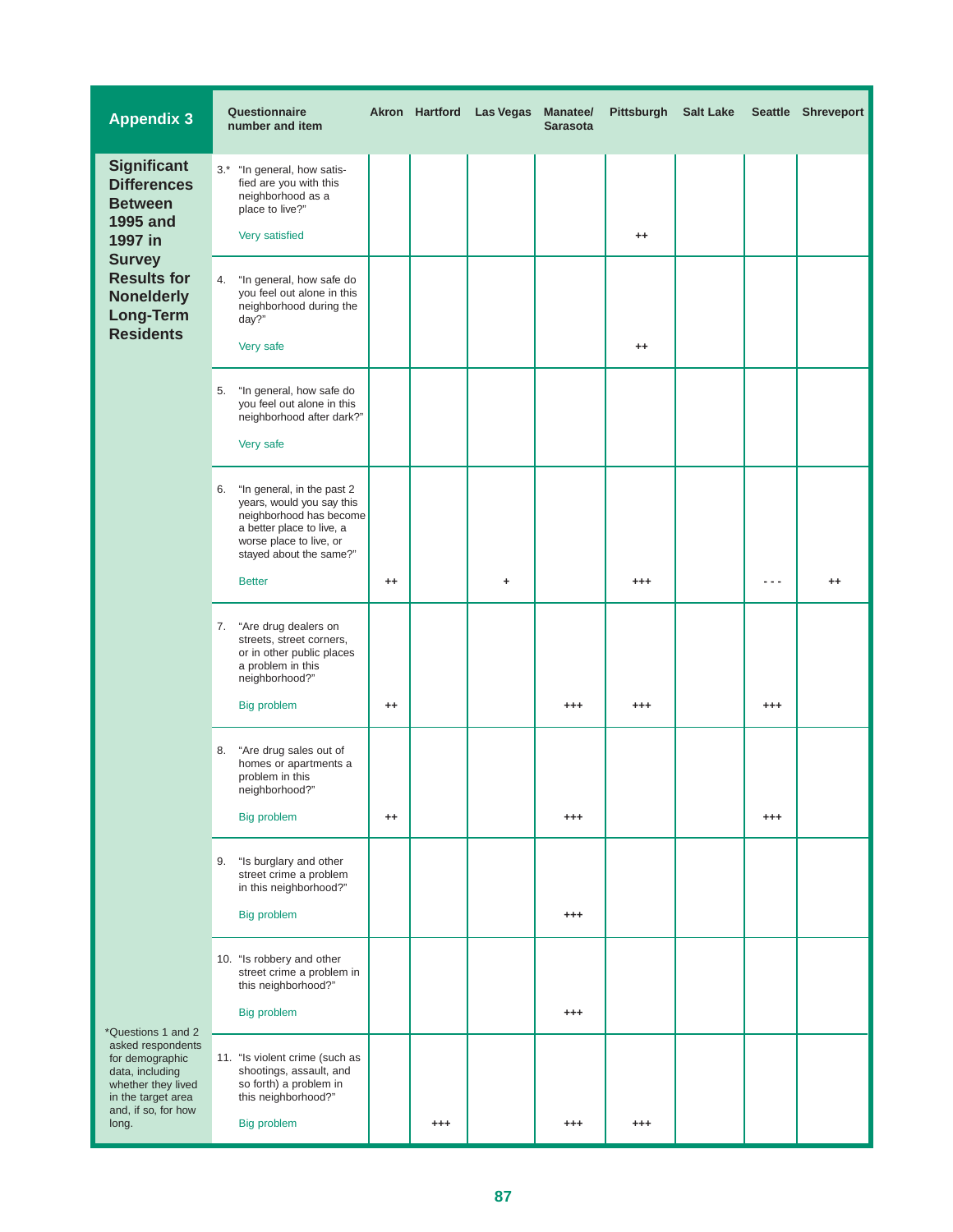| <b>Appendix 3</b>                                                                         | Questionnaire<br>number and item                                                                                                                                                                                                                |         | Akron Hartford Las Vegas | <b>Manatee/</b><br><b>Sarasota</b> | Pittsburgh     | <b>Salt Lake</b> |         | Seattle Shreveport |
|-------------------------------------------------------------------------------------------|-------------------------------------------------------------------------------------------------------------------------------------------------------------------------------------------------------------------------------------------------|---------|--------------------------|------------------------------------|----------------|------------------|---------|--------------------|
| <b>Significant</b><br><b>Differences</b><br><b>Between</b><br><b>1995 and</b><br>1997 in  | 12. "Is gang activity a<br>problem in this<br>neighborhood?"<br><b>Big problem</b>                                                                                                                                                              | $^{++}$ |                          |                                    | $^{++}$        |                  |         |                    |
| <b>Survey</b><br><b>Results for</b><br><b>Nonelderly</b><br>Long-Term<br><b>Residents</b> | 13. "Is drug use a problem<br>in this neighborhood?"<br>Big problem                                                                                                                                                                             |         |                          | $^{+++}$                           | $^{++}$        |                  | $^{++}$ |                    |
|                                                                                           | 14. "In the past 2 years, has<br>anyone broken into your<br>home, garage, or another<br>building on your property<br>in this neighborhood to<br>steal something?"<br>Yes                                                                        |         |                          | $^{++}$                            |                |                  | ٠.      |                    |
|                                                                                           | 15. "In the past 2 years, has<br>anyone stolen something<br>from you or a member of<br>your family by force or<br>threat of force in this<br>neighborhood?"<br><b>Yes</b>                                                                       |         |                          |                                    |                |                  |         |                    |
|                                                                                           | 16. "Other than the incidents<br>already mentioned, in the<br>past 2 years have you or<br>a member of your family<br>been beat, attacked,<br>or hit with something,<br>such as a rock or bottle<br>in this neighborhood?"<br>Yes                |         |                          |                                    |                |                  |         |                    |
|                                                                                           | 17. "Other than the incidents<br>already mentioned, in<br>the past 2 years have<br>you or a member of your<br>family been knifed, shot<br>at, or attacked with<br>some other weapon by<br>anyone at all in this<br>neighborhood?"<br><b>Yes</b> |         |                          |                                    | $^{++}$        |                  |         |                    |
|                                                                                           | 18. "In general, how good a<br>job are the police doing<br>to keep order on the<br>streets and sidewalks in<br>this neighborhood these<br>days?"<br>Very good job                                                                               |         |                          | $^{\tiny{++}}$                     | $^{\tiny{++}}$ | +++              |         |                    |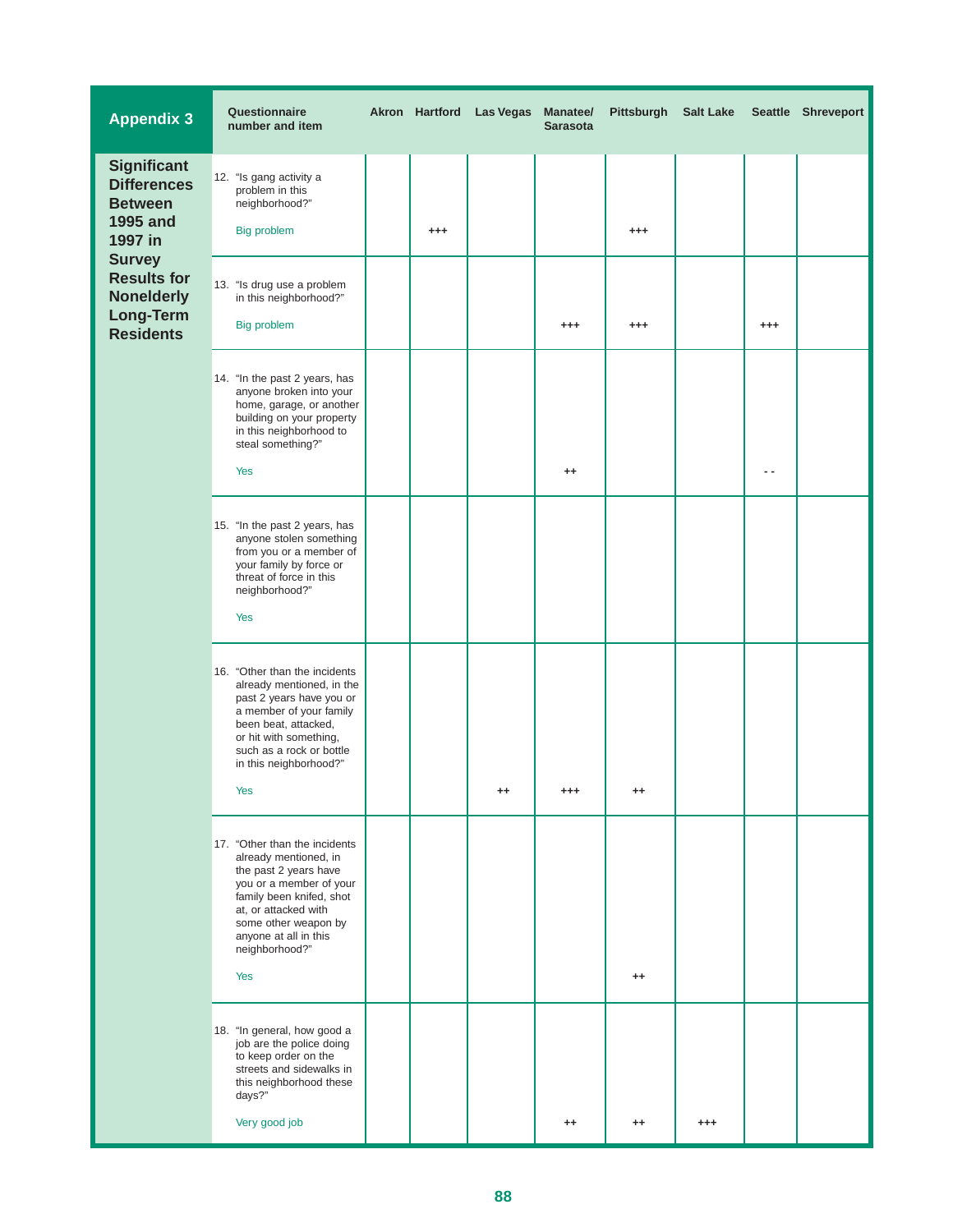| <b>Appendix 3</b>                                                                                                                                                              | Questionnaire<br>number and item                                                                                                                                   |          |   | Akron Hartford Las Vegas | Manatee/<br><b>Sarasota</b> | Pittsburgh | <b>Salt Lake</b> |            | Seattle Shreveport |
|--------------------------------------------------------------------------------------------------------------------------------------------------------------------------------|--------------------------------------------------------------------------------------------------------------------------------------------------------------------|----------|---|--------------------------|-----------------------------|------------|------------------|------------|--------------------|
| <b>Significant</b><br><b>Differences</b><br><b>Between</b><br>1995 and<br>1997 in<br><b>Survey</b><br><b>Results for</b><br><b>Nonelderly</b><br>Long-Term<br><b>Residents</b> | 19. "How good a job are the<br>police doing in controlling<br>the street sale and use of<br>illegal drugs in this<br>neighborhood these<br>days?"<br>Very good job |          |   |                          |                             | $^{++}$    |                  |            |                    |
|                                                                                                                                                                                | 23. "During the past month,<br>have you seen a police<br>officer chatting/having<br>friendly conversation<br>with people in this<br>neighborhood?"<br>Yes          |          |   |                          |                             |            | $^{+++}$         | $^{++}$    |                    |
|                                                                                                                                                                                | 24. "In general, how<br>responsive are the police<br>in this neighborhood to<br>community concerns?"<br>Very responsive                                            |          | ÷ |                          |                             |            |                  | $\sim$ $-$ |                    |
|                                                                                                                                                                                | 25a. "During the past 2<br>years, have you attended<br>or participated in an<br>antidrug rally, vigil,<br>or march in this<br>neighborhood?"<br><b>Yes</b>         | ٠        |   | $^{++}$                  | $^{++}$                     |            | $^{++}$          |            |                    |
|                                                                                                                                                                                | 25b. "During the past 2<br>years, have you attended<br>or participated in a<br>citizen patrol in this<br>neighborhood?"<br><b>Yes</b>                              | $^{+++}$ |   | ٠                        |                             | $^{++}$    | $^{+++}$         | ٠          |                    |
|                                                                                                                                                                                | 25c. "During the past 2 years,<br>have you attended or<br>participated in a<br>neighborhood watch<br>program in this<br>neighborhood?"<br><b>Yes</b>               | $^{+++}$ |   |                          | ٠                           | ٠          | $^{+++}$         | $^{++}$    |                    |
|                                                                                                                                                                                | 25d. "During the past 2 years,<br>have you attended or<br>neighborhood cleanup<br>project in this<br>neighborhood?"<br><b>Yes</b>                                  | $^{+++}$ |   |                          |                             |            | $^{+++}$         | $^{+++}$   |                    |